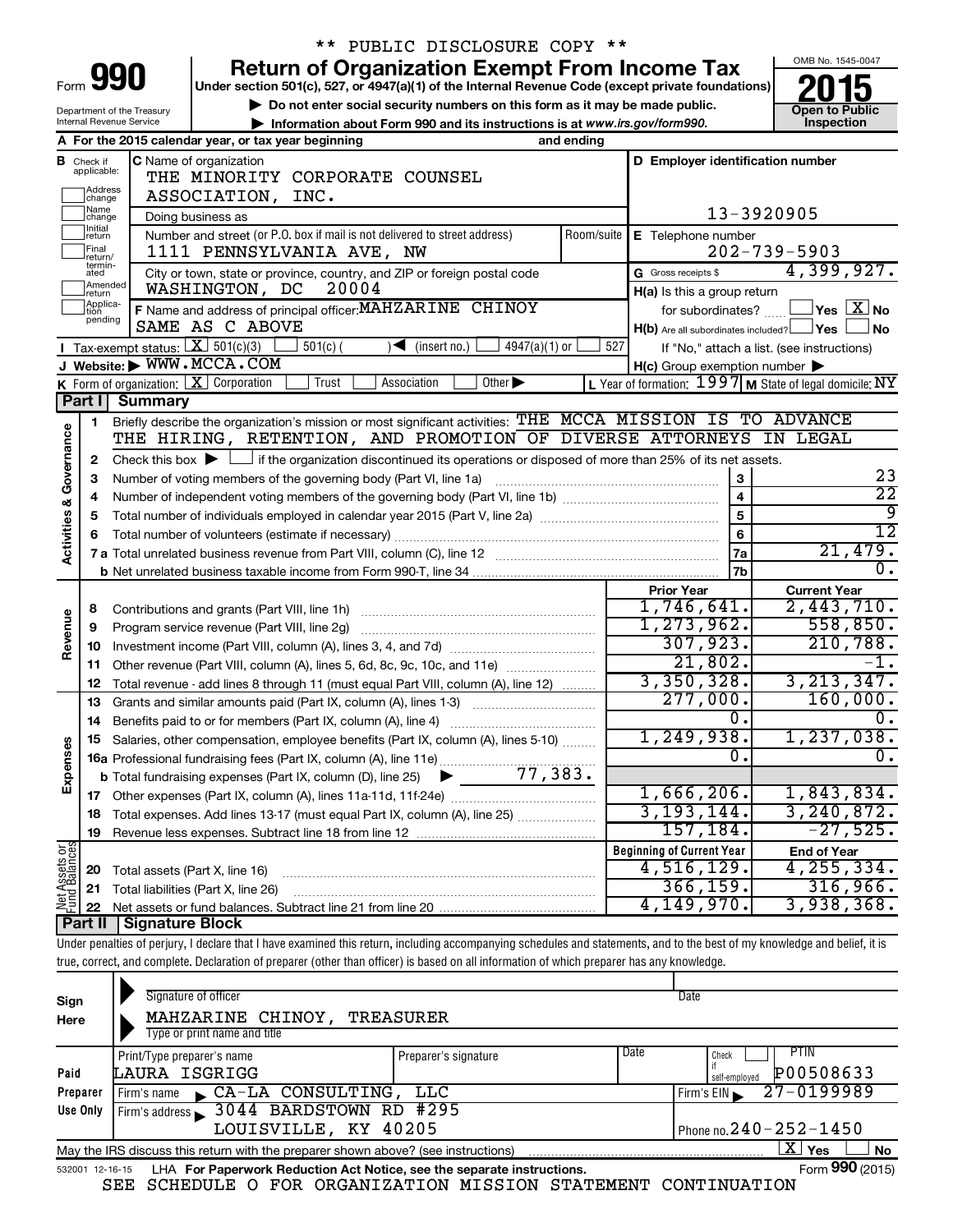|                   | THE MINORITY CORPORATE COUNSEL                                                                                                                                                                                                                                                                                                                                                                                                                                                                                                                                                                                                                                                                                                                                                                                                                                                   |                                     |
|-------------------|----------------------------------------------------------------------------------------------------------------------------------------------------------------------------------------------------------------------------------------------------------------------------------------------------------------------------------------------------------------------------------------------------------------------------------------------------------------------------------------------------------------------------------------------------------------------------------------------------------------------------------------------------------------------------------------------------------------------------------------------------------------------------------------------------------------------------------------------------------------------------------|-------------------------------------|
|                   | 13-3920905<br>ASSOCIATION, INC.<br>Form 990 (2015)                                                                                                                                                                                                                                                                                                                                                                                                                                                                                                                                                                                                                                                                                                                                                                                                                               | Page 2                              |
|                   | Part III   Statement of Program Service Accomplishments                                                                                                                                                                                                                                                                                                                                                                                                                                                                                                                                                                                                                                                                                                                                                                                                                          |                                     |
|                   |                                                                                                                                                                                                                                                                                                                                                                                                                                                                                                                                                                                                                                                                                                                                                                                                                                                                                  | $\boxed{\mathbf{X}}$                |
| 1                 | Briefly describe the organization's mission:<br>THE MCCA MISSION IS TO ADVANCE THE HIRING, RETENTION, AND PROMOTION OF<br>DIVERSE ATTORNEYS IN LEGAL DEPARTMENTS AND THE LAW FIRMS THAT SERVE<br>THEM.                                                                                                                                                                                                                                                                                                                                                                                                                                                                                                                                                                                                                                                                           |                                     |
|                   |                                                                                                                                                                                                                                                                                                                                                                                                                                                                                                                                                                                                                                                                                                                                                                                                                                                                                  |                                     |
| $\mathbf{2}$<br>З | Did the organization undertake any significant program services during the year which were not listed on<br>the prior Form 990 or 990-EZ?<br>If "Yes," describe these new services on Schedule O.<br>$\boxed{\phantom{1}}$ Yes $\boxed{\text{X}}$ No<br>Did the organization cease conducting, or make significant changes in how it conducts, any program services?                                                                                                                                                                                                                                                                                                                                                                                                                                                                                                             | $\exists$ Yes $\boxed{\text{X}}$ No |
| 4                 | If "Yes," describe these changes on Schedule O.<br>Describe the organization's program service accomplishments for each of its three largest program services, as measured by expenses.                                                                                                                                                                                                                                                                                                                                                                                                                                                                                                                                                                                                                                                                                          |                                     |
|                   | Section 501(c)(3) and 501(c)(4) organizations are required to report the amount of grants and allocations to others, the total expenses, and<br>revenue, if any, for each program service reported.<br>834, 815. including grants of \$<br>4a (Code:<br>) (Expenses \$<br>) (Revenue \$                                                                                                                                                                                                                                                                                                                                                                                                                                                                                                                                                                                          | 168,012.                            |
|                   | MCCA HOSTS A NATIONAL AWARDS GALA.<br>THE NATIONAL EVENT RECOGNIZES<br>CORPORATE LEADERS IN THE ADVANCEMENT OF DIVERSITY IN THE LEGAL<br>INDUSTRY.                                                                                                                                                                                                                                                                                                                                                                                                                                                                                                                                                                                                                                                                                                                               |                                     |
|                   |                                                                                                                                                                                                                                                                                                                                                                                                                                                                                                                                                                                                                                                                                                                                                                                                                                                                                  |                                     |
| 4b                | $\overline{715}$ , $\overline{601}$ . including grants of \$<br>) (Revenue \$<br>(Code:<br>) (Expenses \$<br>INCLUDING:<br>MCCA PRODUCES A VARIETY OF RESEARCH AND EDUCATIONAL MATERIAL<br>TRACKING THE INTEGRATION OF THE FEDERAL JUDICIARY<br>- THE IMPACT OF LAW FIRM COMPENSATION SYSTEMS ON WOMEN<br>WORKPLACE 2020: WHAT GEN Y ATTORNEYS EXPERIENCE AND EXPECT<br>REPORT ON IN-HOUSE LEGAL INTERNSHIP PROGRAMS<br>CORPORATE DIVERSITY BEST PRACTICES (LIME GREEN BOOK)<br>LAW FIRM DIVERSITY CHALLENGES AND RECOMMENDED PRACTICES (RED BOOK)<br>EXAMINING LGBT INCLUSION AND RECOMMENDED PRACTICES (LAVENDER BOOK)<br>- CROSS-GENDER AND CROSS-RACE MENTORING (YELLOW BOOK)<br>- CAREER ADVANCEMENT IN CORPORATE LAW DEPARTMENTS (PINK BOOK)<br>- MEASUREMENT IN DIVERSITY INITIATIVES (BURGUNDY BOOK)<br>BRIDGES AND BARRIERS TO SUCCESS IN LARGE LAW FIRMS (PURPLE BOOK) | 28, 336.                            |
| 4с                | 685, 380 . including grants of \$<br>) (Revenue \$<br>) (Expenses \$<br>(Code:<br>MCCA HOSTS ANNUAL CONFERENCES AT WHICH ATTENDEES LEARN ABOUT RECENT<br>DEVELOPMENTS AND TRENDS ON A VARIETY OF LEGAL TOPICS AND DIVERSITY.                                                                                                                                                                                                                                                                                                                                                                                                                                                                                                                                                                                                                                                     | 182,051.                            |
| 4d -              | Other program services (Describe in Schedule O.)<br>$160,000.$ (Revenue \$<br>158,972.<br>450, 023. including grants of \$                                                                                                                                                                                                                                                                                                                                                                                                                                                                                                                                                                                                                                                                                                                                                       |                                     |
| 4е                | (Expenses \$<br>2,685,819.<br>Total program service expenses                                                                                                                                                                                                                                                                                                                                                                                                                                                                                                                                                                                                                                                                                                                                                                                                                     |                                     |
| 532002            |                                                                                                                                                                                                                                                                                                                                                                                                                                                                                                                                                                                                                                                                                                                                                                                                                                                                                  | Form 990 (2015)                     |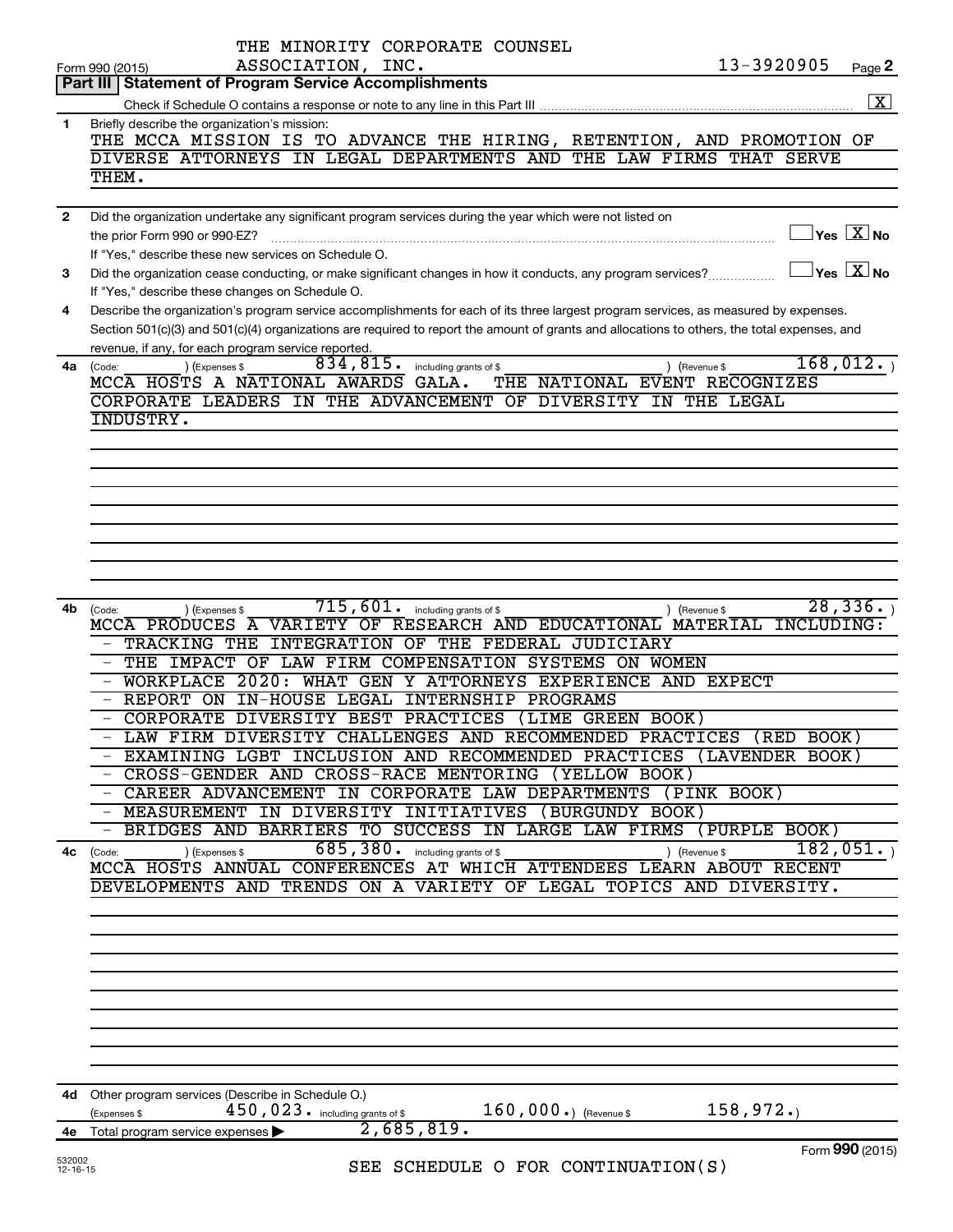| Form 990 (2015) | ASSOCIATION,<br>INC. | 3920905<br>∸∸ | <b>Page J</b> |
|-----------------|----------------------|---------------|---------------|
|-----------------|----------------------|---------------|---------------|

|    | Part IV   Checklist of Required Schedules                                                                                            |                 |                         |                                   |
|----|--------------------------------------------------------------------------------------------------------------------------------------|-----------------|-------------------------|-----------------------------------|
|    |                                                                                                                                      |                 | Yes                     | No                                |
| 1  | Is the organization described in section $501(c)(3)$ or $4947(a)(1)$ (other than a private foundation)?                              |                 |                         |                                   |
|    |                                                                                                                                      | 1               | х                       |                                   |
| 2  |                                                                                                                                      | $\overline{2}$  | $\overline{\text{x}}$   |                                   |
| 3  | Did the organization engage in direct or indirect political campaign activities on behalf of or in opposition to candidates for      |                 |                         |                                   |
|    |                                                                                                                                      | 3               |                         | x                                 |
| 4  | Section 501(c)(3) organizations. Did the organization engage in lobbying activities, or have a section 501(h) election in effect     |                 |                         |                                   |
|    |                                                                                                                                      | 4               |                         | x                                 |
| 5  | Is the organization a section 501(c)(4), 501(c)(5), or 501(c)(6) organization that receives membership dues, assessments, or         |                 |                         |                                   |
|    |                                                                                                                                      | 5               |                         | x                                 |
| 6  | Did the organization maintain any donor advised funds or any similar funds or accounts for which donors have the right to            |                 |                         |                                   |
|    | provide advice on the distribution or investment of amounts in such funds or accounts? If "Yes," complete Schedule D, Part I         | 6               |                         | x                                 |
| 7  | Did the organization receive or hold a conservation easement, including easements to preserve open space,                            |                 |                         |                                   |
|    | the environment, historic land areas, or historic structures? If "Yes," complete Schedule D, Part II                                 | $\overline{7}$  |                         | x                                 |
| 8  | Did the organization maintain collections of works of art, historical treasures, or other similar assets? If "Yes," complete         |                 |                         |                                   |
|    |                                                                                                                                      | 8               |                         | x                                 |
| 9  | Did the organization report an amount in Part X, line 21, for escrow or custodial account liability, serve as a custodian for        |                 |                         |                                   |
|    | amounts not listed in Part X; or provide credit counseling, debt management, credit repair, or debt negotiation services?            |                 |                         |                                   |
|    | If "Yes," complete Schedule D, Part IV                                                                                               | 9               |                         | x                                 |
| 10 | Did the organization, directly or through a related organization, hold assets in temporarily restricted endowments, permanent        |                 |                         |                                   |
|    |                                                                                                                                      | 10              |                         | x                                 |
| 11 | If the organization's answer to any of the following questions is "Yes," then complete Schedule D, Parts VI, VII, VIII, IX, or X     |                 |                         |                                   |
|    | as applicable.                                                                                                                       |                 |                         |                                   |
|    | a Did the organization report an amount for land, buildings, and equipment in Part X, line 10? If "Yes," complete Schedule D,        |                 |                         |                                   |
|    | Part VI                                                                                                                              | 11a             | х                       |                                   |
|    | <b>b</b> Did the organization report an amount for investments - other securities in Part X, line 12 that is 5% or more of its total |                 |                         |                                   |
|    |                                                                                                                                      | 11 <sub>b</sub> |                         | x                                 |
|    | c Did the organization report an amount for investments - program related in Part X, line 13 that is 5% or more of its total         |                 |                         |                                   |
|    |                                                                                                                                      | 11c             |                         | x                                 |
|    | d Did the organization report an amount for other assets in Part X, line 15 that is 5% or more of its total assets reported in       |                 |                         |                                   |
|    |                                                                                                                                      | 11d             |                         | x                                 |
|    | e Did the organization report an amount for other liabilities in Part X, line 25? If "Yes," complete Schedule D, Part X              | 11e             | $\overline{\textbf{x}}$ |                                   |
| f. | Did the organization's separate or consolidated financial statements for the tax year include a footnote that addresses              |                 |                         |                                   |
|    | the organization's liability for uncertain tax positions under FIN 48 (ASC 740)? If "Yes," complete Schedule D, Part X               | 11f             |                         | x                                 |
|    | 12a Did the organization obtain separate, independent audited financial statements for the tax year? If "Yes," complete              |                 |                         |                                   |
|    | Schedule D, Parts XI and XII                                                                                                         | 12a             | х                       |                                   |
|    | b Was the organization included in consolidated, independent audited financial statements for the tax year?                          |                 |                         |                                   |
|    | If "Yes," and if the organization answered "No" to line 12a, then completing Schedule D, Parts XI and XII is optional                | 12b             |                         | х                                 |
| 13 |                                                                                                                                      | 13              |                         | $\overline{\texttt{x}}$           |
|    |                                                                                                                                      | 14a             |                         | $\overline{\mathtt{x}}$           |
|    | <b>b</b> Did the organization have aggregate revenues or expenses of more than \$10,000 from grantmaking, fundraising, business,     |                 |                         |                                   |
|    | investment, and program service activities outside the United States, or aggregate foreign investments valued at \$100,000           |                 |                         |                                   |
|    |                                                                                                                                      | 14 <sub>b</sub> |                         | x                                 |
| 15 | Did the organization report on Part IX, column (A), line 3, more than \$5,000 of grants or other assistance to or for any            |                 |                         |                                   |
|    |                                                                                                                                      | 15              |                         | x                                 |
| 16 | Did the organization report on Part IX, column (A), line 3, more than \$5,000 of aggregate grants or other assistance to             |                 |                         |                                   |
|    |                                                                                                                                      | 16              |                         | x                                 |
| 17 | Did the organization report a total of more than \$15,000 of expenses for professional fundraising services on Part IX,              |                 |                         |                                   |
|    |                                                                                                                                      | 17              |                         | x                                 |
| 18 | Did the organization report more than \$15,000 total of fundraising event gross income and contributions on Part VIII, lines         |                 |                         |                                   |
|    |                                                                                                                                      | 18              | х                       |                                   |
| 19 | Did the organization report more than \$15,000 of gross income from gaming activities on Part VIII, line 9a? If "Yes,"               |                 |                         |                                   |
|    |                                                                                                                                      | 19              |                         | x<br>$T_{\text{max}}$ QOO (001 E) |

Form **990** (2015)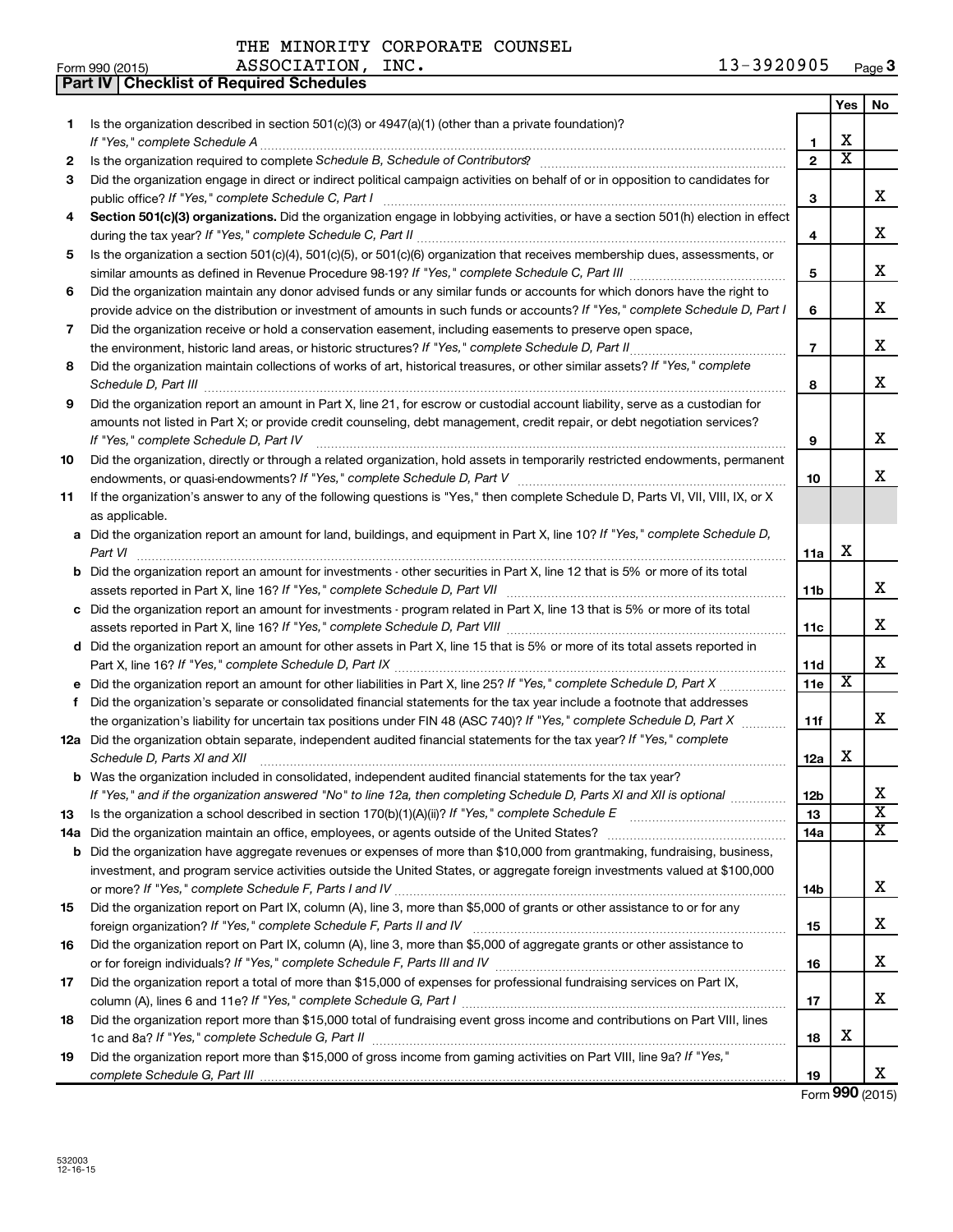|    | 13-3920905<br>ASSOCIATION, INC.<br>Form 990 (2015)                                                                                                                          |                 |            | Page 4                     |
|----|-----------------------------------------------------------------------------------------------------------------------------------------------------------------------------|-----------------|------------|----------------------------|
|    | <b>Part IV   Checklist of Required Schedules (continued)</b>                                                                                                                |                 |            |                            |
|    |                                                                                                                                                                             |                 | <b>Yes</b> | No                         |
|    |                                                                                                                                                                             | 20a             |            | x                          |
|    |                                                                                                                                                                             | 20 <sub>b</sub> |            |                            |
| 21 | Did the organization report more than \$5,000 of grants or other assistance to any domestic organization or                                                                 |                 |            |                            |
|    |                                                                                                                                                                             | 21              |            | x                          |
| 22 | Did the organization report more than \$5,000 of grants or other assistance to or for domestic individuals on                                                               |                 |            |                            |
|    |                                                                                                                                                                             | 22              | X          |                            |
| 23 | Did the organization answer "Yes" to Part VII, Section A, line 3, 4, or 5 about compensation of the organization's current                                                  |                 |            |                            |
|    | and former officers, directors, trustees, key employees, and highest compensated employees? If "Yes," complete                                                              |                 |            |                            |
|    | Schedule J <b>Exercise Construction Construction Construction Construction Construction</b>                                                                                 | 23              | X          |                            |
|    | 24a Did the organization have a tax-exempt bond issue with an outstanding principal amount of more than \$100,000 as of the                                                 |                 |            |                            |
|    | last day of the year, that was issued after December 31, 2002? If "Yes," answer lines 24b through 24d and complete                                                          |                 |            |                            |
|    | Schedule K. If "No", go to line 25a                                                                                                                                         | 24a             |            | x                          |
|    |                                                                                                                                                                             | 24 <sub>b</sub> |            |                            |
|    | c Did the organization maintain an escrow account other than a refunding escrow at any time during the year to defease                                                      |                 |            |                            |
|    |                                                                                                                                                                             | 24c             |            |                            |
|    |                                                                                                                                                                             | 24 <sub>d</sub> |            |                            |
|    | 25a Section 501(c)(3), 501(c)(4), and 501(c)(29) organizations. Did the organization engage in an excess benefit                                                            |                 |            |                            |
|    |                                                                                                                                                                             | 25a             |            | x                          |
|    | <b>b</b> Is the organization aware that it engaged in an excess benefit transaction with a disqualified person in a prior year, and                                         |                 |            |                            |
|    | that the transaction has not been reported on any of the organization's prior Forms 990 or 990-EZ? If "Yes," complete                                                       |                 |            |                            |
|    | Schedule L, Part I                                                                                                                                                          | 25b             |            | х                          |
| 26 | Did the organization report any amount on Part X, line 5, 6, or 22 for receivables from or payables to any current or                                                       |                 |            |                            |
|    | former officers, directors, trustees, key employees, highest compensated employees, or disqualified persons? If "Yes,"                                                      |                 |            |                            |
|    | complete Schedule L, Part II                                                                                                                                                | 26              |            | x                          |
| 27 | Did the organization provide a grant or other assistance to an officer, director, trustee, key employee, substantial                                                        |                 |            |                            |
|    | contributor or employee thereof, a grant selection committee member, or to a 35% controlled entity or family member                                                         |                 |            |                            |
|    |                                                                                                                                                                             | 27              |            | x                          |
| 28 | Was the organization a party to a business transaction with one of the following parties (see Schedule L, Part IV                                                           |                 |            |                            |
|    | instructions for applicable filing thresholds, conditions, and exceptions):                                                                                                 |                 |            |                            |
|    | a A current or former officer, director, trustee, or key employee? If "Yes," complete Schedule L, Part IV                                                                   | 28a             |            | х                          |
|    | <b>b</b> A family member of a current or former officer, director, trustee, or key employee? If "Yes," complete Schedule L, Part IV                                         | 28 <sub>b</sub> |            | $\overline{\texttt{X}}$    |
|    | c An entity of which a current or former officer, director, trustee, or key employee (or a family member thereof) was an officer,                                           |                 |            |                            |
|    |                                                                                                                                                                             | 28c             |            | х                          |
| 29 |                                                                                                                                                                             | 29              |            | $\overline{\mathtt{x}}$    |
| 30 | Did the organization receive contributions of art, historical treasures, or other similar assets, or qualified conservation                                                 |                 |            |                            |
|    |                                                                                                                                                                             | 30              |            | x                          |
| 31 | Did the organization liquidate, terminate, or dissolve and cease operations?                                                                                                |                 |            |                            |
|    |                                                                                                                                                                             | 31              |            | х                          |
| 32 | Did the organization sell, exchange, dispose of, or transfer more than 25% of its net assets?/f "Yes," complete                                                             |                 |            |                            |
|    |                                                                                                                                                                             | 32              |            | х                          |
| 33 | Did the organization own 100% of an entity disregarded as separate from the organization under Regulations                                                                  |                 |            |                            |
|    | sections 301.7701-2 and 301.7701-3? If "Yes," complete Schedule R, Part I [1] [1] [1] [1] [1] [1] sections 301.7701-2 and 301.7701-3? If "Yes," complete Schedule R, Part I | 33              |            | х                          |
| 34 | Was the organization related to any tax-exempt or taxable entity? If "Yes," complete Schedule R, Part II, III, or IV, and                                                   |                 |            |                            |
|    | Part V, line 1                                                                                                                                                              | 34              |            | x<br>$\overline{\text{x}}$ |
|    |                                                                                                                                                                             | 35a             |            |                            |
|    | <b>b</b> If "Yes" to line 35a, did the organization receive any payment from or engage in any transaction with a controlled entity                                          | 35 <sub>b</sub> |            |                            |
| 36 | Section 501(c)(3) organizations. Did the organization make any transfers to an exempt non-charitable related organization?                                                  |                 |            |                            |
|    |                                                                                                                                                                             | 36              |            | х                          |
| 37 | Did the organization conduct more than 5% of its activities through an entity that is not a related organization                                                            |                 |            |                            |
|    |                                                                                                                                                                             | 37              |            | x                          |
| 38 | Did the organization complete Schedule O and provide explanations in Schedule O for Part VI, lines 11b and 19?                                                              |                 |            |                            |
|    |                                                                                                                                                                             | 38              | х          |                            |

Form **990** (2015)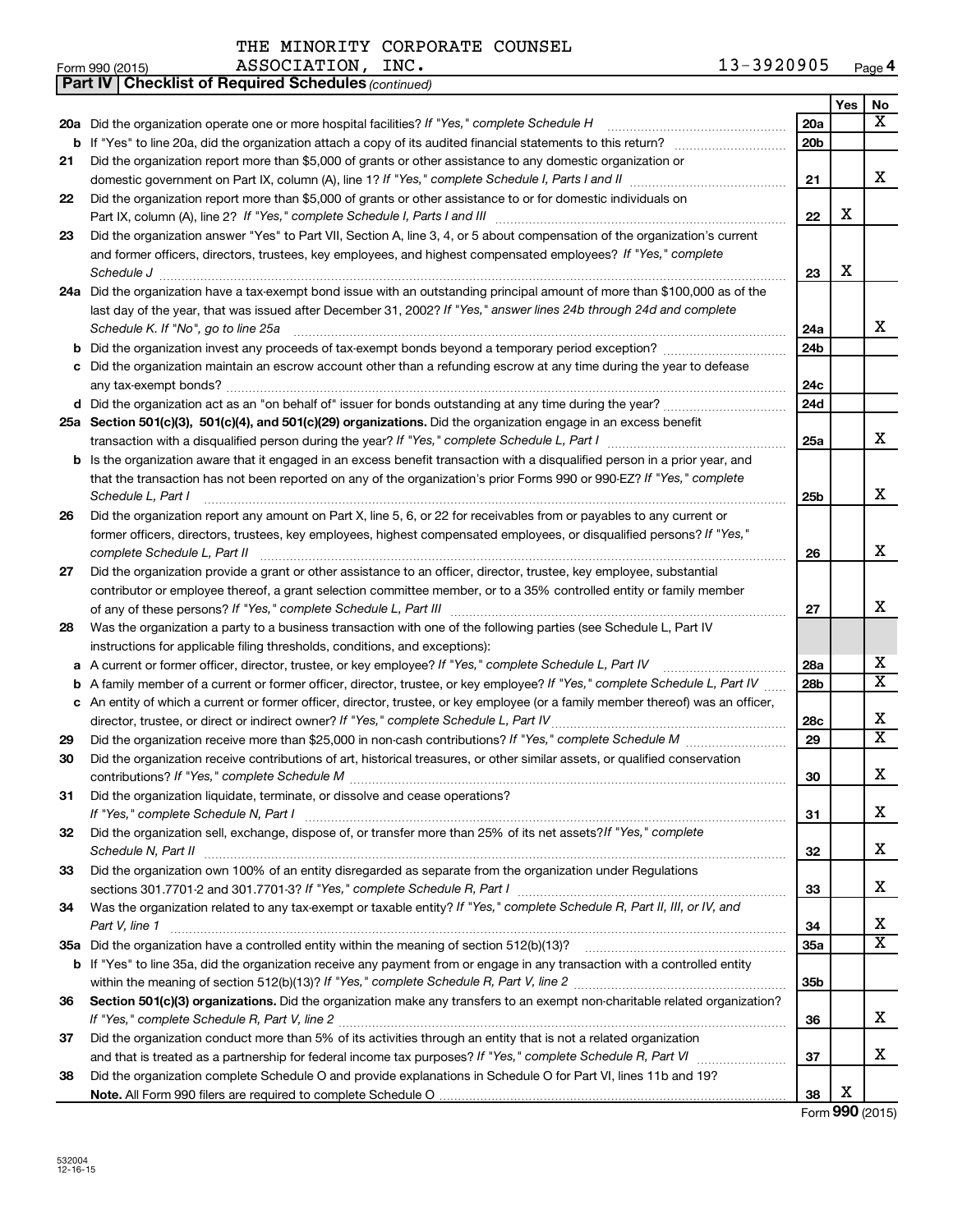|    | 13-3920905<br>ASSOCIATION, INC.<br>Form 990 (2015)                                                                                                                                    |                |                       | Page 5                |
|----|---------------------------------------------------------------------------------------------------------------------------------------------------------------------------------------|----------------|-----------------------|-----------------------|
|    | <b>Statements Regarding Other IRS Filings and Tax Compliance</b><br>Part V                                                                                                            |                |                       |                       |
|    | Check if Schedule O contains a response or note to any line in this Part V                                                                                                            |                |                       |                       |
|    |                                                                                                                                                                                       |                | Yes                   | <b>No</b>             |
|    | 28<br>1a<br>1a Enter the number reported in Box 3 of Form 1096. Enter -0- if not applicable                                                                                           |                |                       |                       |
|    | <b>b</b> Enter the number of Forms W-2G included in line 1a. Enter -0- if not applicable<br>1b                                                                                        |                |                       |                       |
|    | c Did the organization comply with backup withholding rules for reportable payments to vendors and reportable gaming                                                                  |                |                       |                       |
|    |                                                                                                                                                                                       | 1c             | х                     |                       |
|    | 2a Enter the number of employees reported on Form W-3, Transmittal of Wage and Tax Statements,                                                                                        |                |                       |                       |
|    | 9<br>2a<br>filed for the calendar year ending with or within the year covered by this return                                                                                          |                |                       |                       |
|    | b If at least one is reported on line 2a, did the organization file all required federal employment tax returns?                                                                      | 2 <sub>b</sub> | х                     |                       |
|    | Note. If the sum of lines 1a and 2a is greater than 250, you may be required to e-file (see instructions)                                                                             |                |                       |                       |
|    | 3a Did the organization have unrelated business gross income of \$1,000 or more during the year?                                                                                      | 3a             | х                     |                       |
|    |                                                                                                                                                                                       | 3 <sub>b</sub> | $\overline{\text{x}}$ |                       |
|    | 4a At any time during the calendar year, did the organization have an interest in, or a signature or other authority over, a                                                          |                |                       |                       |
|    | financial account in a foreign country (such as a bank account, securities account, or other financial account)?                                                                      | 4a             |                       | х                     |
|    | <b>b</b> If "Yes," enter the name of the foreign country: $\blacktriangleright$                                                                                                       |                |                       |                       |
|    | See instructions for filing requirements for FinCEN Form 114, Report of Foreign Bank and Financial Accounts (FBAR).                                                                   |                |                       |                       |
|    |                                                                                                                                                                                       | 5a             |                       | х                     |
|    |                                                                                                                                                                                       | 5b             |                       | $\overline{\text{x}}$ |
|    |                                                                                                                                                                                       | 5 <sub>c</sub> |                       |                       |
|    | 6a Does the organization have annual gross receipts that are normally greater than \$100,000, and did the organization solicit                                                        |                |                       |                       |
|    | any contributions that were not tax deductible as charitable contributions?                                                                                                           | 6а             |                       | х                     |
|    | <b>b</b> If "Yes," did the organization include with every solicitation an express statement that such contributions or gifts                                                         |                |                       |                       |
|    | were not tax deductible?                                                                                                                                                              | 6b             |                       |                       |
| 7  | Organizations that may receive deductible contributions under section 170(c).                                                                                                         |                |                       |                       |
|    | a Did the organization receive a payment in excess of \$75 made partly as a contribution and partly for goods and services provided to the payor?                                     | 7a             | х                     |                       |
|    | <b>b</b> If "Yes," did the organization notify the donor of the value of the goods or services provided?                                                                              | 7b             | $\overline{\text{x}}$ |                       |
|    | c Did the organization sell, exchange, or otherwise dispose of tangible personal property for which it was required                                                                   |                |                       |                       |
|    | to file Form 8282?                                                                                                                                                                    | 7с             |                       | х                     |
|    | 7d<br>d If "Yes," indicate the number of Forms 8282 filed during the year manufactured in the set of the number of Forms 8282 filed during the year manufactured in the substitution. |                |                       |                       |
|    | e Did the organization receive any funds, directly or indirectly, to pay premiums on a personal benefit contract?                                                                     | 7e             |                       | х                     |
| f. | Did the organization, during the year, pay premiums, directly or indirectly, on a personal benefit contract?                                                                          | 7f             |                       | $\overline{\text{x}}$ |
| g  | If the organization received a contribution of qualified intellectual property, did the organization file Form 8899 as required?                                                      | 7g             |                       |                       |
|    | h If the organization received a contribution of cars, boats, airplanes, or other vehicles, did the organization file a Form 1098-C?                                                  | 7h             |                       |                       |
| 8  | Sponsoring organizations maintaining donor advised funds. Did a donor advised fund maintained by the                                                                                  |                |                       |                       |
|    | sponsoring organization have excess business holdings at any time during the year?                                                                                                    | 8              |                       |                       |
| 9  | Sponsoring organizations maintaining donor advised funds.                                                                                                                             |                |                       |                       |
| а  |                                                                                                                                                                                       | 9а             |                       |                       |
| b  |                                                                                                                                                                                       | 9b             |                       |                       |
| 10 | Section 501(c)(7) organizations. Enter:                                                                                                                                               |                |                       |                       |
| а  | <b>10a</b>                                                                                                                                                                            |                |                       |                       |
| b  | Gross receipts, included on Form 990, Part VIII, line 12, for public use of club facilities<br>10b                                                                                    |                |                       |                       |
| 11 | Section 501(c)(12) organizations. Enter:                                                                                                                                              |                |                       |                       |
| а  | 11a                                                                                                                                                                                   |                |                       |                       |
|    | <b>b</b> Gross income from other sources (Do not net amounts due or paid to other sources against                                                                                     |                |                       |                       |
|    | amounts due or received from them.)<br>11b                                                                                                                                            |                |                       |                       |
|    | 12a Section 4947(a)(1) non-exempt charitable trusts. Is the organization filing Form 990 in lieu of Form 1041?                                                                        | 12a            |                       |                       |
| b  | If "Yes," enter the amount of tax-exempt interest received or accrued during the year<br>12b                                                                                          |                |                       |                       |
| 13 | Section 501(c)(29) qualified nonprofit health insurance issuers.                                                                                                                      |                |                       |                       |
|    | a Is the organization licensed to issue qualified health plans in more than one state?                                                                                                | 1За            |                       |                       |
|    | <b>Note.</b> See the instructions for additional information the organization must report on Schedule O.                                                                              |                |                       |                       |
|    | <b>b</b> Enter the amount of reserves the organization is required to maintain by the states in which the                                                                             |                |                       |                       |
|    | 13b                                                                                                                                                                                   |                |                       |                       |
|    | 13с                                                                                                                                                                                   |                |                       |                       |
|    | 14a Did the organization receive any payments for indoor tanning services during the tax year?                                                                                        | <b>14a</b>     |                       | х                     |
|    |                                                                                                                                                                                       | 14b            |                       |                       |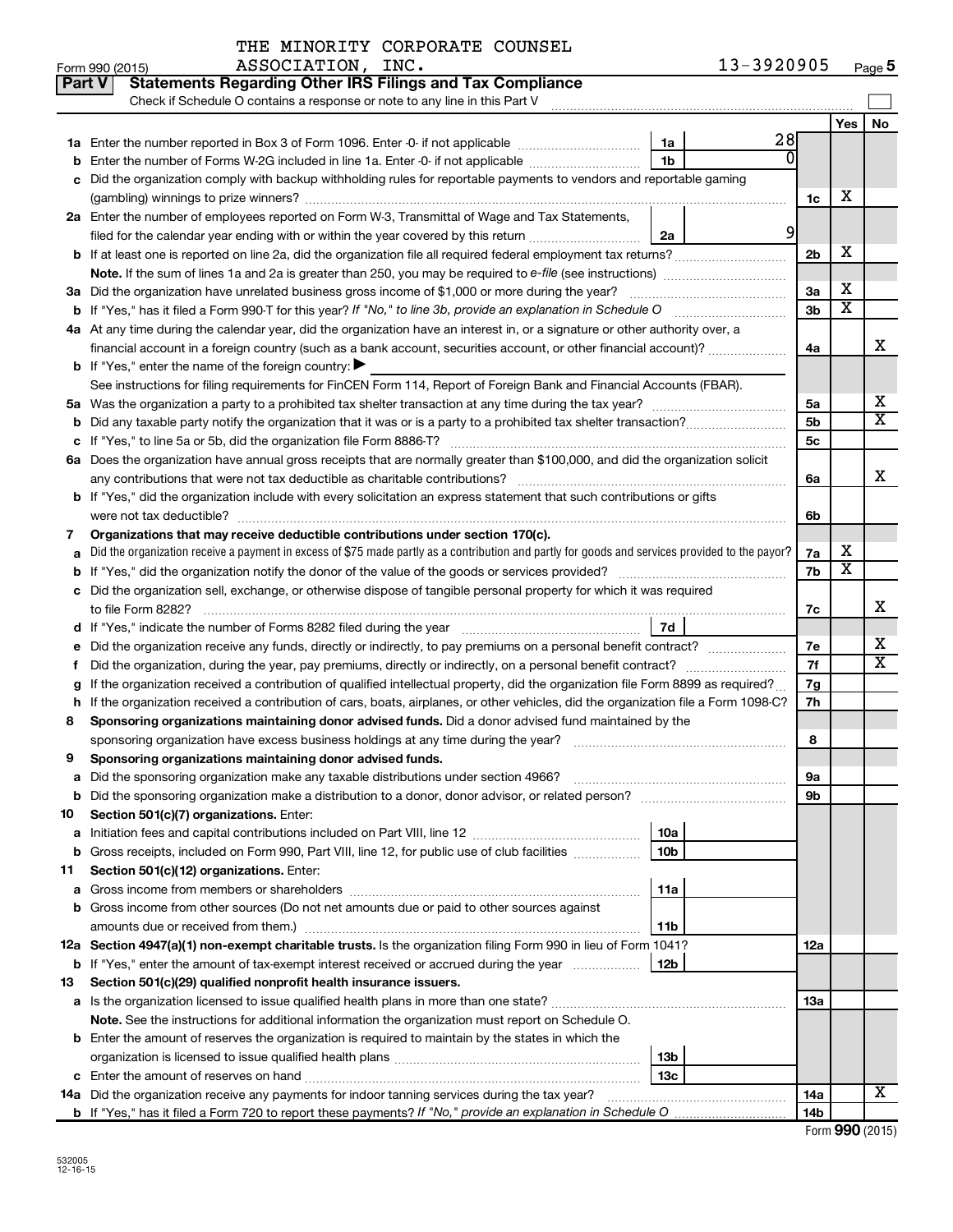| Part VI   Governance, Management, and Disclosure For each "Yes" response to lines 2 through 7b below, and for a "No" response |
|-------------------------------------------------------------------------------------------------------------------------------|
| to line 8a, 8b, or 10b below, describe the circumstances, processes, or changes in Schedule O. See instructions.              |

|     |                                                                                                                                                                                                                  |                 |                              | X                             |  |  |  |
|-----|------------------------------------------------------------------------------------------------------------------------------------------------------------------------------------------------------------------|-----------------|------------------------------|-------------------------------|--|--|--|
|     | Section A. Governing Body and Management                                                                                                                                                                         |                 |                              |                               |  |  |  |
|     |                                                                                                                                                                                                                  |                 | Yes                          | No                            |  |  |  |
|     | 23<br>1a Enter the number of voting members of the governing body at the end of the tax year<br>1a                                                                                                               |                 |                              |                               |  |  |  |
|     | If there are material differences in voting rights among members of the governing body, or if the governing                                                                                                      |                 |                              |                               |  |  |  |
|     | body delegated broad authority to an executive committee or similar committee, explain in Schedule O.                                                                                                            |                 |                              |                               |  |  |  |
| b   | 22<br>Enter the number of voting members included in line 1a, above, who are independent<br>1b                                                                                                                   |                 |                              |                               |  |  |  |
| 2   | Did any officer, director, trustee, or key employee have a family relationship or a business relationship with any other                                                                                         |                 |                              |                               |  |  |  |
|     | officer, director, trustee, or key employee?                                                                                                                                                                     | 2               |                              | x                             |  |  |  |
| 3   | Did the organization delegate control over management duties customarily performed by or under the direct supervision                                                                                            |                 |                              |                               |  |  |  |
|     |                                                                                                                                                                                                                  | 3               |                              | х                             |  |  |  |
| 4   | Did the organization make any significant changes to its governing documents since the prior Form 990 was filed?                                                                                                 | 4               |                              | $\overline{\textbf{x}}$       |  |  |  |
| 5   |                                                                                                                                                                                                                  | 5               |                              | $\overline{\textbf{x}}$       |  |  |  |
| 6   | Did the organization have members or stockholders?                                                                                                                                                               | 6               |                              | $\overline{\mathtt{x}}$       |  |  |  |
| 7a  | Did the organization have members, stockholders, or other persons who had the power to elect or appoint one or                                                                                                   |                 |                              |                               |  |  |  |
|     | more members of the governing body?                                                                                                                                                                              | 7a              |                              | х                             |  |  |  |
|     | <b>b</b> Are any governance decisions of the organization reserved to (or subject to approval by) members, stockholders, or                                                                                      |                 |                              |                               |  |  |  |
|     | persons other than the governing body?                                                                                                                                                                           | 7b              |                              | х                             |  |  |  |
| 8   | Did the organization contemporaneously document the meetings held or written actions undertaken during the year by the following:                                                                                |                 |                              |                               |  |  |  |
| a   | The governing body?                                                                                                                                                                                              | 8а              | х                            |                               |  |  |  |
|     |                                                                                                                                                                                                                  | 8b              | $\overline{\textbf{x}}$      |                               |  |  |  |
| b   | Is there any officer, director, trustee, or key employee listed in Part VII, Section A, who cannot be reached at the                                                                                             |                 |                              |                               |  |  |  |
| 9   |                                                                                                                                                                                                                  |                 |                              | x                             |  |  |  |
|     | <b>Section B. Policies</b> (This Section B requests information about policies not required by the Internal Revenue Code.)                                                                                       | 9               |                              |                               |  |  |  |
|     |                                                                                                                                                                                                                  |                 |                              |                               |  |  |  |
|     |                                                                                                                                                                                                                  |                 | Yes                          | No<br>$\overline{\mathbf{X}}$ |  |  |  |
|     |                                                                                                                                                                                                                  | <b>10a</b>      |                              |                               |  |  |  |
|     | <b>b</b> If "Yes," did the organization have written policies and procedures governing the activities of such chapters, affiliates,                                                                              |                 |                              |                               |  |  |  |
|     |                                                                                                                                                                                                                  | 10 <sub>b</sub> | X                            |                               |  |  |  |
|     | 11a Has the organization provided a complete copy of this Form 990 to all members of its governing body before filing the form?                                                                                  | 11a             |                              |                               |  |  |  |
|     | <b>b</b> Describe in Schedule O the process, if any, used by the organization to review this Form 990.                                                                                                           |                 |                              |                               |  |  |  |
| 12a | Did the organization have a written conflict of interest policy? If "No," go to line 13                                                                                                                          | 12a             | х<br>$\overline{\textbf{x}}$ |                               |  |  |  |
| b   | Were officers, directors, or trustees, and key employees required to disclose annually interests that could give rise to conflicts?                                                                              | 12 <sub>b</sub> |                              |                               |  |  |  |
| с   | Did the organization regularly and consistently monitor and enforce compliance with the policy? If "Yes," describe                                                                                               |                 |                              |                               |  |  |  |
|     | in Schedule O how this was done                                                                                                                                                                                  | 12c             | х                            | $\overline{\mathbf{X}}$       |  |  |  |
| 13  | Did the organization have a written whistleblower policy?                                                                                                                                                        | 13              |                              |                               |  |  |  |
| 14  |                                                                                                                                                                                                                  | 14              | $\overline{\textbf{x}}$      |                               |  |  |  |
| 15  | Did the process for determining compensation of the following persons include a review and approval by independent                                                                                               |                 |                              |                               |  |  |  |
|     | persons, comparability data, and contemporaneous substantiation of the deliberation and decision?                                                                                                                |                 |                              |                               |  |  |  |
|     | The organization's CEO, Executive Director, or top management official manufactured content of the organization's CEO, Executive Director, or top management official manufactured content of the organization's | 15a             | х                            |                               |  |  |  |
|     | <b>b</b> Other officers or key employees of the organization                                                                                                                                                     | 15b             | $\overline{\textbf{x}}$      |                               |  |  |  |
|     | If "Yes" to line 15a or 15b, describe the process in Schedule O (see instructions).                                                                                                                              |                 |                              |                               |  |  |  |
|     | 16a Did the organization invest in, contribute assets to, or participate in a joint venture or similar arrangement with a                                                                                        |                 |                              |                               |  |  |  |
|     | taxable entity during the year?                                                                                                                                                                                  | 16a             |                              | х                             |  |  |  |
|     | <b>b</b> If "Yes," did the organization follow a written policy or procedure requiring the organization to evaluate its participation                                                                            |                 |                              |                               |  |  |  |
|     | in joint venture arrangements under applicable federal tax law, and take steps to safeguard the organization's                                                                                                   |                 |                              |                               |  |  |  |
|     | exempt status with respect to such arrangements?                                                                                                                                                                 | 16b             |                              |                               |  |  |  |
|     | <b>Section C. Disclosure</b>                                                                                                                                                                                     |                 |                              |                               |  |  |  |
| 17  | List the states with which a copy of this Form 990 is required to be filed CA, NY, GA, AL, AK, AR, FL, IL, KY, MA, MI, MN                                                                                        |                 |                              |                               |  |  |  |
| 18  | Section 6104 requires an organization to make its Forms 1023 (or 1024 if applicable), 990, and 990-T (Section 501(c)(3)s only) available                                                                         |                 |                              |                               |  |  |  |
|     | for public inspection. Indicate how you made these available. Check all that apply.                                                                                                                              |                 |                              |                               |  |  |  |
|     | $\lfloor x \rfloor$ Upon request<br>Another's website<br>Other (explain in Schedule O)<br>Own website                                                                                                            |                 |                              |                               |  |  |  |
| 19  | Describe in Schedule O whether (and if so, how) the organization made its governing documents, conflict of interest policy, and financial                                                                        |                 |                              |                               |  |  |  |
|     | statements available to the public during the tax year.                                                                                                                                                          |                 |                              |                               |  |  |  |
| 20  | State the name, address, and telephone number of the person who possesses the organization's books and records:<br>MAHZARINE CHINOY - 202-739-5903                                                               |                 |                              |                               |  |  |  |

|                | 1111 PENNSYLVANIA AVE, NW, WASHINGTON, DC 20004 |  |  |  |                                        |
|----------------|-------------------------------------------------|--|--|--|----------------------------------------|
| $12 - 16 - 15$ |                                                 |  |  |  | SEE SCHEDULE O FOR FULL LIST OF STATES |

532006 12-16-15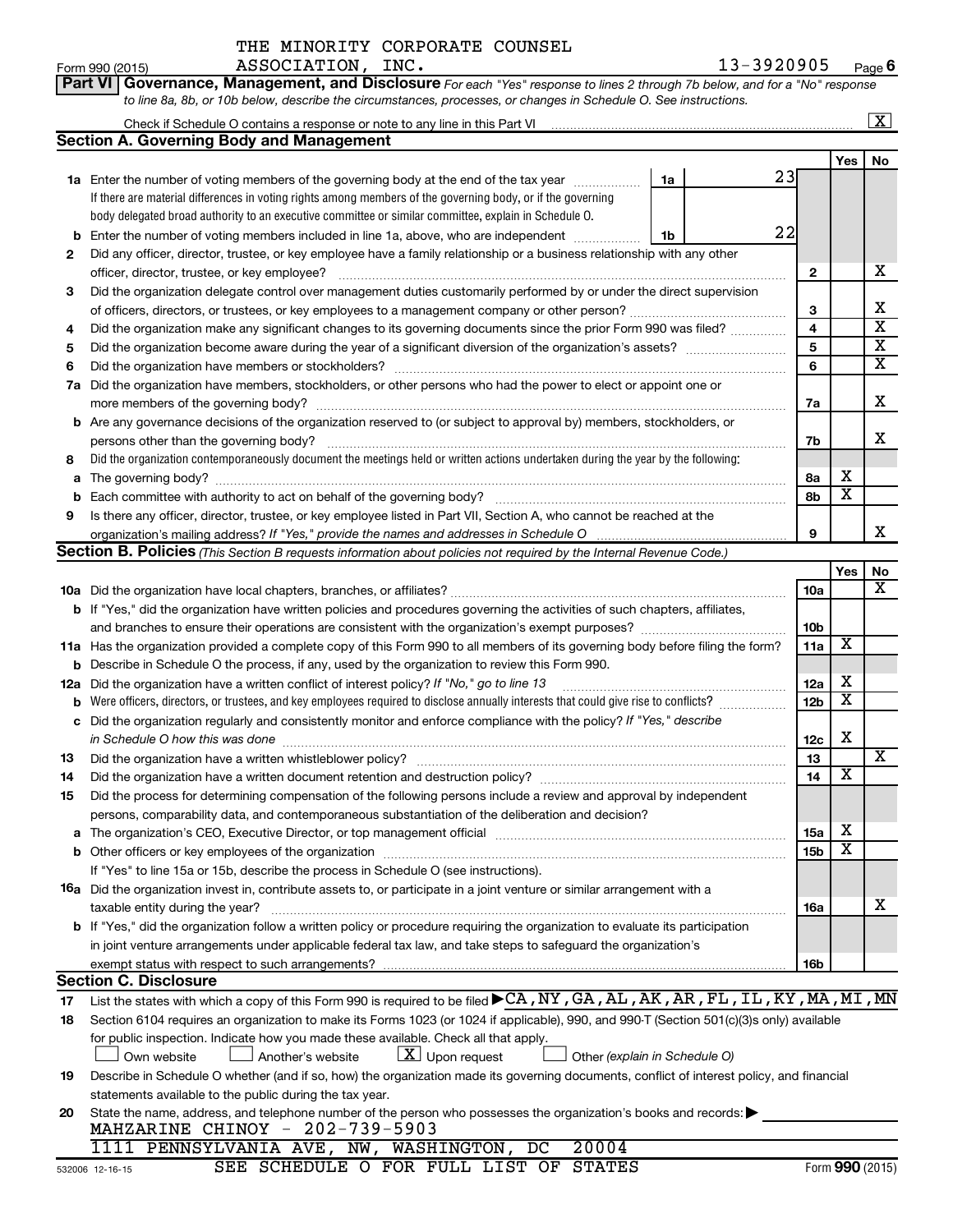| Form 990 (2015)                                                                            | ASSOCIATION, INC.                                                                          | 13-3920905 | Page 7 |  |  |  |  |  |
|--------------------------------------------------------------------------------------------|--------------------------------------------------------------------------------------------|------------|--------|--|--|--|--|--|
| Part VII Compensation of Officers, Directors, Trustees, Key Employees, Highest Compensated |                                                                                            |            |        |  |  |  |  |  |
| <b>Employees, and Independent Contractors</b>                                              |                                                                                            |            |        |  |  |  |  |  |
|                                                                                            | Check if Schedule O contains a response or note to any line in this Part VII               |            |        |  |  |  |  |  |
|                                                                                            | Section A. Officers, Directors, Trustees, Key Employees, and Highest Compensated Employees |            |        |  |  |  |  |  |

**1a**  Complete this table for all persons required to be listed. Report compensation for the calendar year ending with or within the organization's tax year.

**•** List all of the organization's current officers, directors, trustees (whether individuals or organizations), regardless of amount of compensation. Enter -0- in columns (D), (E), and (F) if no compensation was paid.

**•** List all of the organization's **current** key employees, if any. See instructions for definition of "key employee."

THE MINORITY CORPORATE COUNSEL

**•** List the organization's five current highest compensated employees (other than an officer, director, trustee, or key employee) who received reportable compensation (Box 5 of Form W-2 and/or Box 7 of Form 1099-MISC) of more than \$100,000 from the organization and any related organizations.

**•** List all of the organization's former officers, key employees, and highest compensated employees who received more than \$100,000 of reportable compensation from the organization and any related organizations.

**•** List all of the organization's former directors or trustees that received, in the capacity as a former director or trustee of the organization, more than \$10,000 of reportable compensation from the organization and any related organizations.

List persons in the following order: individual trustees or directors; institutional trustees; officers; key employees; highest compensated employees; and former such persons.

Check this box if neither the organization nor any related organization compensated any current officer, director, or trustee. †

| (A)                    | (B)            |                                |                                         | (C)     |                                 |                                 |        | (D)             | (E)             | (F)           |
|------------------------|----------------|--------------------------------|-----------------------------------------|---------|---------------------------------|---------------------------------|--------|-----------------|-----------------|---------------|
| Name and Title         | Average        |                                | Position<br>(do not check more than one |         |                                 |                                 |        | Reportable      | Reportable      | Estimated     |
|                        | hours per      |                                | box, unless person is both an           |         |                                 |                                 |        | compensation    | compensation    | amount of     |
|                        | week           |                                |                                         |         | officer and a director/trustee) |                                 |        | from            | from related    | other         |
|                        | (list any      |                                |                                         |         |                                 |                                 |        | the             | organizations   | compensation  |
|                        | hours for      |                                |                                         |         |                                 |                                 |        | organization    | (W-2/1099-MISC) | from the      |
|                        | related        |                                |                                         |         |                                 |                                 |        | (W-2/1099-MISC) |                 | organization  |
|                        | organizations  |                                |                                         |         |                                 |                                 |        |                 |                 | and related   |
|                        | below<br>line) | Individual trustee or director | Institutional trustee                   | Officer | Key employee                    | Highest compensated<br>employee | Former |                 |                 | organizations |
| MARY SNAPP<br>(1)      | 0.50           |                                |                                         |         |                                 |                                 |        |                 |                 |               |
| <b>DIRECTOR</b>        |                | X                              |                                         |         |                                 |                                 |        | $\mathbf 0$ .   | $\mathbf 0$     | $\mathbf 0$ . |
| (2)<br>LAWRENCE P TU   | 0.50           |                                |                                         |         |                                 |                                 |        |                 |                 |               |
| <b>DIRECTOR</b>        |                | X                              |                                         |         |                                 |                                 |        | 0.              | 0               | $\mathbf 0$ . |
| SIMONE WU<br>(3)       | 0.50           |                                |                                         |         |                                 |                                 |        |                 |                 |               |
| <b>DIRECTOR</b>        |                | X                              |                                         |         |                                 |                                 |        | $\mathbf 0$ .   | $\mathbf 0$     | $\mathbf 0$ . |
| (4)<br>DON LIU         | 0.50           |                                |                                         |         |                                 |                                 |        |                 |                 |               |
| <b>DIRECTOR</b>        |                | X                              |                                         |         |                                 |                                 |        | 0.              | $\mathbf 0$     | $\mathbf 0$ . |
| ROBBIE NARCISSE<br>(5) | 0.50           |                                |                                         |         |                                 |                                 |        |                 |                 |               |
| <b>DIRECTOR</b>        |                | X                              |                                         |         |                                 |                                 |        | 0.              | $\mathbf 0$     | $\mathbf 0$ . |
| (6)<br>ROBIN SANGSTON  | 0.50           |                                |                                         |         |                                 |                                 |        |                 |                 |               |
| <b>DIRECTOR</b>        |                | X                              |                                         |         |                                 |                                 |        | 0.              | 0               | $\mathbf 0$ . |
| KENNETH SIEGEL<br>(7)  | 0.50           |                                |                                         |         |                                 |                                 |        |                 |                 |               |
| <b>DIRECTOR</b>        |                | X                              |                                         |         |                                 |                                 |        | 0.              | $\mathbf 0$     | $\mathbf 0$ . |
| MICHELLE BANKS<br>(8)  | 0.50           |                                |                                         |         |                                 |                                 |        |                 |                 |               |
| <b>DIRECTOR</b>        |                | X                              |                                         |         |                                 |                                 |        | 0.              | $\mathbf 0$     | $\mathbf 0$ . |
| CLARISSA CERDA<br>(9)  | 0.50           |                                |                                         |         |                                 |                                 |        |                 |                 |               |
| <b>DIRECTOR</b>        |                | X                              |                                         |         |                                 |                                 |        | 0.              | $\mathbf 0$     | $\mathbf 0$ . |
| (10) A.B. CRUZ, III    | 0.50           |                                |                                         |         |                                 |                                 |        |                 |                 |               |
| <b>DIRECTOR</b>        |                | X                              |                                         |         |                                 |                                 |        | 0.              | 0               | $\mathbf 0$ . |
| (11) ANTHONY GREENE    | 0.50           |                                |                                         |         |                                 |                                 |        |                 |                 |               |
| <b>DIRECTOR</b>        |                | X                              |                                         |         |                                 |                                 |        | 0.              | $\mathbf 0$     | $\mathbf 0$ . |
| (12) SAMUEL REEVES     | 0.50           |                                |                                         |         |                                 |                                 |        |                 |                 |               |
| <b>DIRECTOR</b>        |                | X                              |                                         |         |                                 |                                 |        | 0.              | $\mathbf 0$     | $\mathbf 0$ . |
| (13) NEIL WILCOX       | 0.50           |                                |                                         |         |                                 |                                 |        |                 |                 |               |
| <b>DIRECTOR</b>        |                | X                              |                                         |         |                                 |                                 |        | 0.              | $\mathbf 0$ .   | $\mathbf 0$ . |
| (14) JEAN LEE          | 0.50           |                                |                                         |         |                                 |                                 |        |                 |                 |               |
| <b>DIRECTOR</b>        |                | X                              |                                         |         |                                 |                                 |        | 0.              | $\mathbf 0$     | $0$ .         |
| (15) STUART ALDEROTY   | 0.50           |                                |                                         |         |                                 |                                 |        |                 |                 |               |
| <b>DIRECTOR</b>        |                | X                              |                                         |         |                                 |                                 |        | 0.              | $\mathbf 0$     | $\mathbf 0$ . |
| (16) RICARDO ANZALDUA  | 0.50           |                                |                                         |         |                                 |                                 |        |                 |                 |               |
| <b>DIRECTOR</b>        |                | X                              |                                         |         |                                 |                                 |        | 0.              | $\mathbf 0$     | $\mathbf 0$ . |
| (17) JANICE BROWN      | 0.50           |                                |                                         |         |                                 |                                 |        |                 |                 |               |
| <b>DIRECTOR</b>        |                | X                              |                                         |         |                                 |                                 |        | 0.              | $\mathbf 0$ .   | $\mathbf 0$ . |
|                        |                |                                |                                         |         |                                 |                                 |        |                 |                 |               |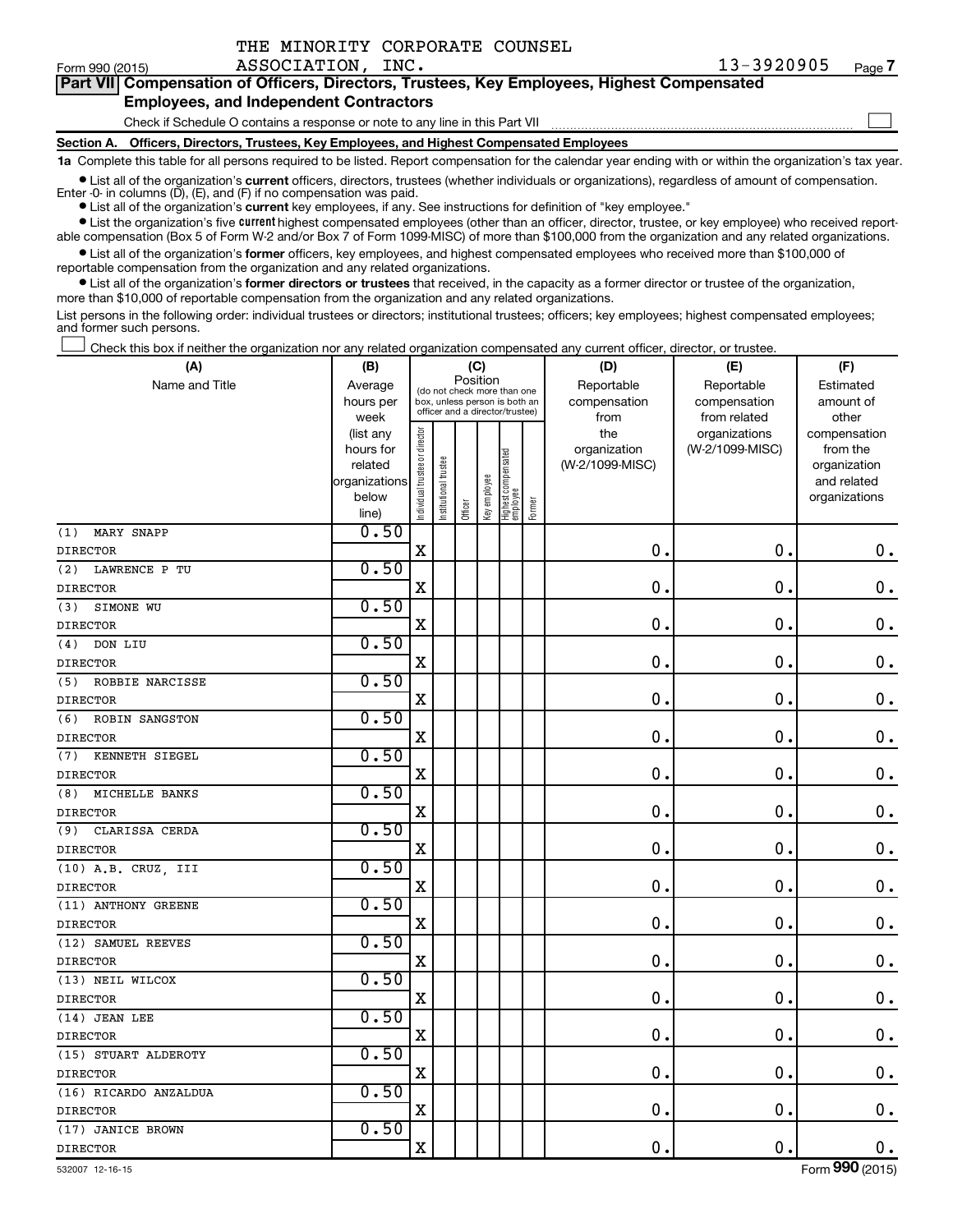|  | THE MINORITY CORPORATE COUNSEL |  |
|--|--------------------------------|--|
|  |                                |  |

| ASSOCIATION, INC.<br>Form 990 (2015)                                                                                                      |                      |                                |                       |         |              |                                                              |        |                                | 13-3920905      |                  |                     |             | Page 8        |
|-------------------------------------------------------------------------------------------------------------------------------------------|----------------------|--------------------------------|-----------------------|---------|--------------|--------------------------------------------------------------|--------|--------------------------------|-----------------|------------------|---------------------|-------------|---------------|
| <b>Part VII</b><br>Section A. Officers, Directors, Trustees, Key Employees, and Highest Compensated Employees (continued)                 |                      |                                |                       |         |              |                                                              |        |                                |                 |                  |                     |             |               |
| (A)                                                                                                                                       | (B)                  |                                |                       | (C)     |              |                                                              |        | (D)                            | (E)             |                  |                     | (F)         |               |
| Name and title                                                                                                                            | Average              |                                |                       |         | Position     |                                                              |        | Reportable                     | Reportable      |                  |                     | Estimated   |               |
|                                                                                                                                           | hours per            |                                |                       |         |              | (do not check more than one<br>box, unless person is both an |        | compensation                   | compensation    |                  |                     | amount of   |               |
|                                                                                                                                           | week                 |                                |                       |         |              | officer and a director/trustee)                              |        | from                           | from related    |                  |                     | other       |               |
|                                                                                                                                           | (list any            |                                |                       |         |              |                                                              |        | the                            | organizations   |                  | compensation        |             |               |
|                                                                                                                                           | hours for<br>related |                                |                       |         |              |                                                              |        | organization                   | (W-2/1099-MISC) |                  |                     | from the    |               |
|                                                                                                                                           | organizations        |                                |                       |         |              |                                                              |        | (W-2/1099-MISC)                |                 |                  | organization        |             |               |
|                                                                                                                                           | below                |                                |                       |         |              |                                                              |        |                                |                 |                  | organizations       | and related |               |
|                                                                                                                                           | line)                | Individual trustee or director | Institutional trustee | Officer | Key employee | Highest compensated<br> employee                             | Former |                                |                 |                  |                     |             |               |
| (18) SANDRA LEUNG                                                                                                                         | 0.50                 |                                |                       |         |              |                                                              |        |                                |                 |                  |                     |             |               |
| <b>DIRECTOR</b>                                                                                                                           |                      | x                              |                       |         |              |                                                              |        | $\mathbf 0$ .                  |                 | 0.               |                     |             | $\mathbf 0$ . |
| (19) GWEN MARCUS                                                                                                                          | 0.50                 |                                |                       |         |              |                                                              |        |                                |                 |                  |                     |             |               |
| <b>DIRECTOR</b>                                                                                                                           |                      | X                              |                       |         |              |                                                              |        | 0.                             |                 | 0.               |                     |             | $\mathbf 0$ . |
| (20) SUZAN MILLER                                                                                                                         | 0.50                 |                                |                       |         |              |                                                              |        |                                |                 |                  |                     |             |               |
| <b>DIRECTOR</b>                                                                                                                           |                      | X                              |                       |         |              |                                                              |        | 0.                             |                 | 0.               |                     |             | $\mathbf 0$ . |
| (21) DAWN SMITH                                                                                                                           | 0.50                 |                                |                       |         |              |                                                              |        |                                |                 |                  |                     |             |               |
| <b>DIRECTOR</b>                                                                                                                           |                      | X                              |                       |         |              |                                                              |        | 0.                             |                 | 0.               |                     |             | $\mathbf 0$ . |
| (22) MICHAEL WILLIAMS                                                                                                                     | 0.50                 |                                |                       |         |              |                                                              |        |                                |                 |                  |                     |             |               |
| <b>DIRECTOR</b>                                                                                                                           |                      | X                              |                       |         |              |                                                              |        | 0.                             |                 | 0.               |                     |             | $\mathbf 0$ . |
| (23) JOSEPH WEST                                                                                                                          | 37.50                |                                |                       |         |              |                                                              |        |                                |                 |                  |                     |             |               |
| PRESIDENT AND CEO                                                                                                                         |                      |                                |                       | X       |              |                                                              |        | 330,584.                       |                 | 0.               |                     |             | 23,703.       |
| (24) DONNA CROOK                                                                                                                          | 37.50                |                                |                       |         |              |                                                              |        |                                |                 |                  |                     |             |               |
| ASSISTANT SECRETARY                                                                                                                       | 37.50                |                                |                       | X       |              |                                                              |        | 80,640.                        |                 | 0.               |                     |             | 13,834.       |
| (25) MAHZARINE CHINOY<br>TREASURER                                                                                                        |                      |                                |                       | Χ       |              |                                                              |        | 145,676.                       |                 | 0.               |                     |             | 8,457.        |
| (26) DAVID CHU                                                                                                                            | 37.50                |                                |                       |         |              |                                                              |        |                                |                 |                  |                     |             |               |
| VP OF MEMBERSHIP & DEVELOPMENT                                                                                                            |                      |                                |                       |         |              | X                                                            |        | 103,193.                       |                 | 0.               |                     |             | 9,955.        |
|                                                                                                                                           |                      |                                |                       |         |              |                                                              |        | 660,093.                       |                 | $\overline{0}$ . |                     |             | 55,949.       |
| 1b Sub-total                                                                                                                              |                      |                                |                       |         |              |                                                              |        | 191, 303.                      |                 | $\overline{0}$ . |                     |             | 14, 144.      |
| c Total from continuation sheets to Part VII, Section A manuscreen continuum                                                              |                      |                                |                       |         |              |                                                              |        | 851,396.                       |                 | $\overline{0}$ . |                     |             | 70,093.       |
| Total number of individuals (including but not limited to those listed above) who received more than \$100,000 of reportable<br>2         |                      |                                |                       |         |              |                                                              |        |                                |                 |                  |                     |             |               |
| compensation from the organization $\blacktriangleright$                                                                                  |                      |                                |                       |         |              |                                                              |        |                                |                 |                  |                     |             |               |
|                                                                                                                                           |                      |                                |                       |         |              |                                                              |        |                                |                 |                  |                     | Yes         | No            |
| 3<br>Did the organization list any former officer, director, or trustee, key employee, or highest compensated employee on                 |                      |                                |                       |         |              |                                                              |        |                                |                 |                  |                     |             |               |
| line 1a? If "Yes," complete Schedule J for such individual manufacture content to the successive complete schedu                          |                      |                                |                       |         |              |                                                              |        |                                |                 |                  | 3                   |             | X             |
| For any individual listed on line 1a, is the sum of reportable compensation and other compensation from the organization                  |                      |                                |                       |         |              |                                                              |        |                                |                 |                  |                     |             |               |
| and related organizations greater than \$150,000? If "Yes," complete Schedule J for such individual                                       |                      |                                |                       |         |              |                                                              |        |                                |                 |                  | 4                   | х           |               |
| Did any person listed on line 1a receive or accrue compensation from any unrelated organization or individual for services<br>5           |                      |                                |                       |         |              |                                                              |        |                                |                 |                  |                     |             |               |
| rendered to the organization? If "Yes," complete Schedule J for such person                                                               |                      |                                |                       |         |              |                                                              |        |                                |                 |                  | 5                   |             | x             |
| <b>Section B. Independent Contractors</b>                                                                                                 |                      |                                |                       |         |              |                                                              |        |                                |                 |                  |                     |             |               |
| Complete this table for your five highest compensated independent contractors that received more than \$100,000 of compensation from<br>1 |                      |                                |                       |         |              |                                                              |        |                                |                 |                  |                     |             |               |
| the organization. Report compensation for the calendar year ending with or within the organization's tax year.                            |                      |                                |                       |         |              |                                                              |        |                                |                 |                  |                     |             |               |
| (A)<br>Name and business address                                                                                                          |                      |                                |                       |         |              |                                                              |        | (B)<br>Description of services |                 |                  | (C)<br>Compensation |             |               |
| ACUITY INTERNATIONAL, LLC, 2676 GOLD                                                                                                      |                      |                                |                       |         |              |                                                              |        |                                |                 |                  |                     |             |               |
| ISLAND RD, ELLICOTT CITY, MD 21042                                                                                                        |                      |                                |                       |         |              |                                                              |        | <b>EVENT PLANNING</b>          |                 |                  | 156,482.            |             |               |
|                                                                                                                                           |                      |                                |                       |         |              |                                                              |        |                                |                 |                  |                     |             |               |
|                                                                                                                                           |                      |                                |                       |         |              |                                                              |        |                                |                 |                  |                     |             |               |
|                                                                                                                                           |                      |                                |                       |         |              |                                                              |        |                                |                 |                  |                     |             |               |
|                                                                                                                                           |                      |                                |                       |         |              |                                                              |        |                                |                 |                  |                     |             |               |
|                                                                                                                                           |                      |                                |                       |         |              |                                                              |        |                                |                 |                  |                     |             |               |
|                                                                                                                                           |                      |                                |                       |         |              |                                                              |        |                                |                 |                  |                     |             |               |
|                                                                                                                                           |                      |                                |                       |         |              |                                                              |        |                                |                 |                  |                     |             |               |
|                                                                                                                                           |                      |                                |                       |         |              |                                                              |        |                                |                 |                  |                     |             |               |

**2** Total number of independent contractors (including but not limited to those listed above) who received more than  $$100,000$  of compensation from the organization  $\blacktriangleright$  1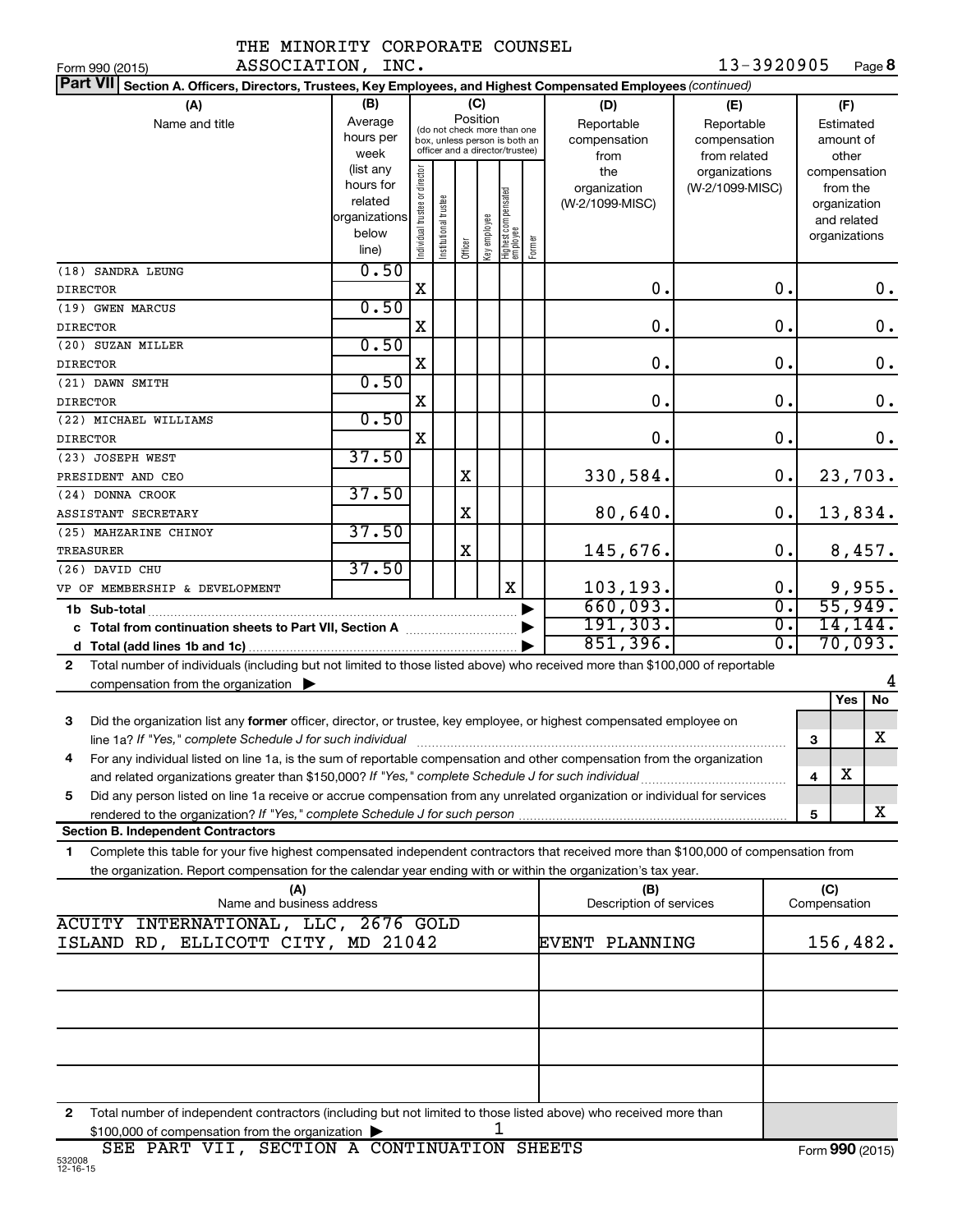| THE MINORITY CORPORATE COUNSEL<br>ASSOCIATION, INC.<br>Form 990                                                 |               |                                |                        |         |              |                              |        |                 | 13-3920905      |               |
|-----------------------------------------------------------------------------------------------------------------|---------------|--------------------------------|------------------------|---------|--------------|------------------------------|--------|-----------------|-----------------|---------------|
| Part VII Section A. Officers, Directors, Trustees, Key Employees, and Highest Compensated Employees (continued) |               |                                |                        |         |              |                              |        |                 |                 |               |
| (A)                                                                                                             | (B)           |                                |                        |         | (C)          |                              |        | (D)             | (E)             | (F)           |
| Name and title                                                                                                  |               |                                |                        |         | Position     |                              |        | Reportable      | Reportable      | Estimated     |
|                                                                                                                 | Average       |                                |                        |         |              |                              |        |                 |                 |               |
|                                                                                                                 | hours         |                                | (check all that apply) |         |              |                              |        | compensation    | compensation    | amount of     |
|                                                                                                                 | per           |                                |                        |         |              |                              |        | from            | from related    | other         |
|                                                                                                                 | week          |                                |                        |         |              |                              |        | the             | organizations   | compensation  |
|                                                                                                                 | (list any     |                                |                        |         |              |                              |        | organization    | (W-2/1099-MISC) | from the      |
|                                                                                                                 | hours for     |                                |                        |         |              |                              |        | (W-2/1099-MISC) |                 | organization  |
|                                                                                                                 | related       |                                |                        |         |              |                              |        |                 |                 | and related   |
|                                                                                                                 | organizations |                                |                        |         |              |                              |        |                 |                 | organizations |
|                                                                                                                 | below         | Individual trustee or director | Institutional trustee  | Officer | Key employee | Highest compensated employee | Former |                 |                 |               |
|                                                                                                                 | line)         |                                |                        |         |              |                              |        |                 |                 |               |
| (27) ARACELY MUNOZ PETRICH                                                                                      | 37.50         |                                |                        |         |              |                              |        |                 |                 |               |
| VP OF STRATEGIC DEVELOPMENT                                                                                     |               |                                |                        |         |              | $\mathbf X$                  |        | 191,303.        | 0.              | 14,144.       |
|                                                                                                                 |               |                                |                        |         |              |                              |        |                 |                 |               |
|                                                                                                                 |               |                                |                        |         |              |                              |        |                 |                 |               |
|                                                                                                                 |               |                                |                        |         |              |                              |        |                 |                 |               |
|                                                                                                                 |               |                                |                        |         |              |                              |        |                 |                 |               |
|                                                                                                                 |               |                                |                        |         |              |                              |        |                 |                 |               |
|                                                                                                                 |               |                                |                        |         |              |                              |        |                 |                 |               |
|                                                                                                                 |               |                                |                        |         |              |                              |        |                 |                 |               |
|                                                                                                                 |               |                                |                        |         |              |                              |        |                 |                 |               |
|                                                                                                                 |               |                                |                        |         |              |                              |        |                 |                 |               |
|                                                                                                                 |               |                                |                        |         |              |                              |        |                 |                 |               |
|                                                                                                                 |               |                                |                        |         |              |                              |        |                 |                 |               |
|                                                                                                                 |               |                                |                        |         |              |                              |        |                 |                 |               |
|                                                                                                                 |               |                                |                        |         |              |                              |        |                 |                 |               |
|                                                                                                                 |               |                                |                        |         |              |                              |        |                 |                 |               |
|                                                                                                                 |               |                                |                        |         |              |                              |        |                 |                 |               |
|                                                                                                                 |               |                                |                        |         |              |                              |        |                 |                 |               |
|                                                                                                                 |               |                                |                        |         |              |                              |        |                 |                 |               |
|                                                                                                                 |               |                                |                        |         |              |                              |        |                 |                 |               |
|                                                                                                                 |               |                                |                        |         |              |                              |        |                 |                 |               |
|                                                                                                                 |               |                                |                        |         |              |                              |        |                 |                 |               |
|                                                                                                                 |               |                                |                        |         |              |                              |        |                 |                 |               |
|                                                                                                                 |               |                                |                        |         |              |                              |        |                 |                 |               |
|                                                                                                                 |               |                                |                        |         |              |                              |        |                 |                 |               |
|                                                                                                                 |               |                                |                        |         |              |                              |        |                 |                 |               |
|                                                                                                                 |               |                                |                        |         |              |                              |        |                 |                 |               |
|                                                                                                                 |               |                                |                        |         |              |                              |        |                 |                 |               |
|                                                                                                                 |               |                                |                        |         |              |                              |        |                 |                 |               |
|                                                                                                                 |               |                                |                        |         |              |                              |        |                 |                 |               |
|                                                                                                                 |               |                                |                        |         |              |                              |        |                 |                 |               |
|                                                                                                                 |               |                                |                        |         |              |                              |        |                 |                 |               |
|                                                                                                                 |               |                                |                        |         |              |                              |        |                 |                 |               |
|                                                                                                                 |               |                                |                        |         |              |                              |        |                 |                 |               |
|                                                                                                                 |               |                                |                        |         |              |                              |        |                 |                 |               |
|                                                                                                                 |               |                                |                        |         |              |                              |        |                 |                 |               |
|                                                                                                                 |               |                                |                        |         |              |                              |        |                 |                 |               |
|                                                                                                                 |               |                                |                        |         |              |                              |        |                 |                 |               |
|                                                                                                                 |               |                                |                        |         |              |                              |        |                 |                 |               |
|                                                                                                                 |               |                                |                        |         |              |                              |        |                 |                 |               |
|                                                                                                                 |               |                                |                        |         |              |                              |        |                 |                 |               |
|                                                                                                                 |               |                                |                        |         |              |                              |        |                 |                 |               |
|                                                                                                                 |               |                                |                        |         |              |                              |        |                 |                 |               |
|                                                                                                                 |               |                                |                        |         |              |                              |        |                 |                 |               |
|                                                                                                                 |               |                                |                        |         |              |                              |        |                 |                 |               |
|                                                                                                                 |               |                                |                        |         |              |                              |        |                 |                 |               |
|                                                                                                                 |               |                                |                        |         |              |                              |        | 191,303.        |                 | 14, 144.      |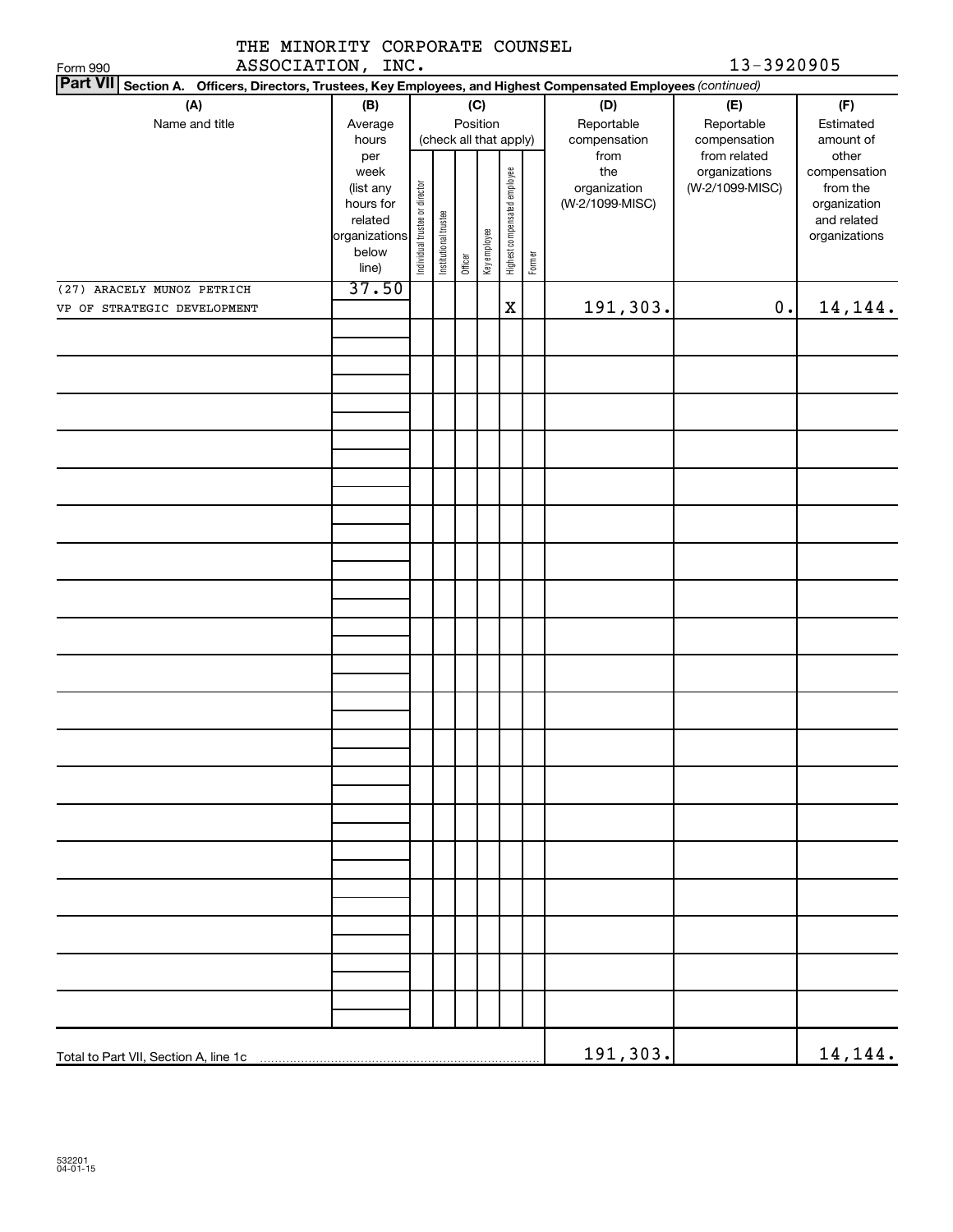|                              | <b>Part VIII</b> |   | <b>Statement of Revenue</b>                                              |                     |   |                      |               |                                          |                                  |                                                                    |
|------------------------------|------------------|---|--------------------------------------------------------------------------|---------------------|---|----------------------|---------------|------------------------------------------|----------------------------------|--------------------------------------------------------------------|
|                              |                  |   |                                                                          |                     |   |                      |               |                                          |                                  |                                                                    |
|                              |                  |   |                                                                          |                     |   |                      | Total revenue | Related or<br>exempt function<br>revenue | Unrelated<br>business<br>revenue | (D)<br>Revenuè excluded<br>from tax under<br>sections<br>512 - 514 |
|                              |                  |   | 1 a Federated campaigns                                                  | 1a                  |   |                      |               |                                          |                                  |                                                                    |
| Contributions, Gifts, Grants |                  |   | <b>b</b> Membership dues                                                 | 1 <sub>b</sub>      |   | 895,983.             |               |                                          |                                  |                                                                    |
|                              |                  |   | c Fundraising events                                                     | 1 <sub>c</sub>      |   | 155,956.             |               |                                          |                                  |                                                                    |
|                              |                  |   | d Related organizations                                                  | 1 <sub>d</sub><br>. |   |                      |               |                                          |                                  |                                                                    |
|                              |                  |   | e Government grants (contributions)                                      | 1e                  |   |                      |               |                                          |                                  |                                                                    |
|                              |                  |   | f All other contributions, gifts, grants, and                            |                     |   |                      |               |                                          |                                  |                                                                    |
|                              |                  |   | similar amounts not included above                                       | 1f                  |   | 1,391,771.           |               |                                          |                                  |                                                                    |
|                              |                  |   | g Noncash contributions included in lines 1a-1f: \$                      |                     |   |                      |               |                                          |                                  |                                                                    |
|                              |                  |   |                                                                          |                     |   | ▶                    | 2,443,710.    |                                          |                                  |                                                                    |
|                              |                  |   |                                                                          |                     |   | <b>Business Code</b> |               |                                          |                                  |                                                                    |
| Program Service<br>Revenue   | 2а               |   | CONFERENCES                                                              |                     |   | 900099               | 182,051.      | 182,051.                                 |                                  |                                                                    |
|                              |                  | b | <b>DINNERS</b>                                                           |                     |   | 900099               | 168,012.      | 168,012.                                 |                                  |                                                                    |
|                              |                  |   | MAGAZINE INCOME                                                          |                     |   | 900099               | 131, 195.     | 109,716.                                 | 21,479                           |                                                                    |
|                              |                  | d | <b>JOB BANK</b><br>VAULT DIVERSITY SURVEY                                |                     |   | 900099<br>900099     | 49,256.       | 49,256.<br>28,336.                       |                                  |                                                                    |
|                              |                  |   |                                                                          |                     |   |                      | 28,336.       |                                          |                                  |                                                                    |
|                              |                  |   | f All other program service revenue                                      |                     |   | ▶                    | 558,850.      |                                          |                                  |                                                                    |
|                              | З                |   | Investment income (including dividends, interest, and                    |                     |   |                      |               |                                          |                                  |                                                                    |
|                              |                  |   |                                                                          |                     |   |                      | 102,358.      |                                          |                                  | 102,358.                                                           |
|                              | 4                |   | Income from investment of tax-exempt bond proceeds                       |                     |   |                      |               |                                          |                                  |                                                                    |
|                              | 5                |   |                                                                          |                     |   |                      |               |                                          |                                  |                                                                    |
|                              |                  |   |                                                                          | (i) Real            |   | (ii) Personal        |               |                                          |                                  |                                                                    |
|                              |                  |   | <b>6 a</b> Gross rents                                                   |                     |   |                      |               |                                          |                                  |                                                                    |
|                              |                  |   | <b>b</b> Less: rental expenses                                           |                     |   |                      |               |                                          |                                  |                                                                    |
|                              |                  |   | <b>c</b> Rental income or (loss) $\ldots$                                |                     |   |                      |               |                                          |                                  |                                                                    |
|                              |                  |   |                                                                          |                     |   | Þ                    |               |                                          |                                  |                                                                    |
|                              |                  |   | 7 a Gross amount from sales of                                           | (i) Securities      |   | (ii) Other           |               |                                          |                                  |                                                                    |
|                              |                  |   | assets other than inventory                                              | 1,083,135.          |   |                      |               |                                          |                                  |                                                                    |
|                              |                  |   | <b>b</b> Less: cost or other basis                                       |                     |   |                      |               |                                          |                                  |                                                                    |
|                              |                  |   | and sales expenses                                                       | 974,705.            |   |                      |               |                                          |                                  |                                                                    |
|                              |                  |   | c Gain or (loss)                                                         | 108,430.            |   |                      |               |                                          |                                  |                                                                    |
|                              |                  |   |                                                                          |                     |   | ▶                    | 108,430.      |                                          |                                  | 108,430.                                                           |
|                              |                  |   | 8 a Gross income from fundraising events (not                            |                     |   |                      |               |                                          |                                  |                                                                    |
| <b>Other Revenue</b>         |                  |   | $155,956.$ of<br>including \$<br>contributions reported on line 1c). See |                     |   |                      |               |                                          |                                  |                                                                    |
|                              |                  |   |                                                                          |                     |   | 211,874.             |               |                                          |                                  |                                                                    |
|                              |                  |   | <b>b</b> Less: direct expenses <b>contained b</b> Less:                  |                     | b | 211,875.             |               |                                          |                                  |                                                                    |
|                              |                  |   | c Net income or (loss) from fundraising events                           |                     |   | ▶<br>.               | $-1$ .        |                                          |                                  | $-1$ .                                                             |
|                              |                  |   | 9 a Gross income from gaming activities. See                             |                     |   |                      |               |                                          |                                  |                                                                    |
|                              |                  |   |                                                                          |                     |   |                      |               |                                          |                                  |                                                                    |
|                              |                  |   | <b>b</b> Less: direct expenses <b>contained b</b>                        |                     |   |                      |               |                                          |                                  |                                                                    |
|                              |                  |   | c Net income or (loss) from gaming activities                            |                     |   | ▶                    |               |                                          |                                  |                                                                    |
|                              |                  |   | 10 a Gross sales of inventory, less returns                              |                     |   |                      |               |                                          |                                  |                                                                    |
|                              |                  |   |                                                                          |                     |   |                      |               |                                          |                                  |                                                                    |
|                              |                  |   |                                                                          |                     |   |                      |               |                                          |                                  |                                                                    |
|                              |                  |   | c Net income or (loss) from sales of inventory                           |                     |   | ▶                    |               |                                          |                                  |                                                                    |
|                              |                  |   | Miscellaneous Revenue                                                    |                     |   | <b>Business Code</b> |               |                                          |                                  |                                                                    |
|                              | 11a              |   |                                                                          |                     |   |                      |               |                                          |                                  |                                                                    |
|                              |                  | b |                                                                          |                     |   |                      |               |                                          |                                  |                                                                    |
|                              |                  | с | <u> 1980 - Jan Barbara (j. 1980)</u>                                     |                     |   |                      |               |                                          |                                  |                                                                    |
|                              |                  |   |                                                                          |                     |   |                      |               |                                          |                                  |                                                                    |
|                              |                  |   |                                                                          |                     |   |                      |               |                                          |                                  |                                                                    |
|                              | 12               |   |                                                                          |                     |   |                      | 3, 213, 347.  | 537, 371.                                | 21,479.                          | 210,787.                                                           |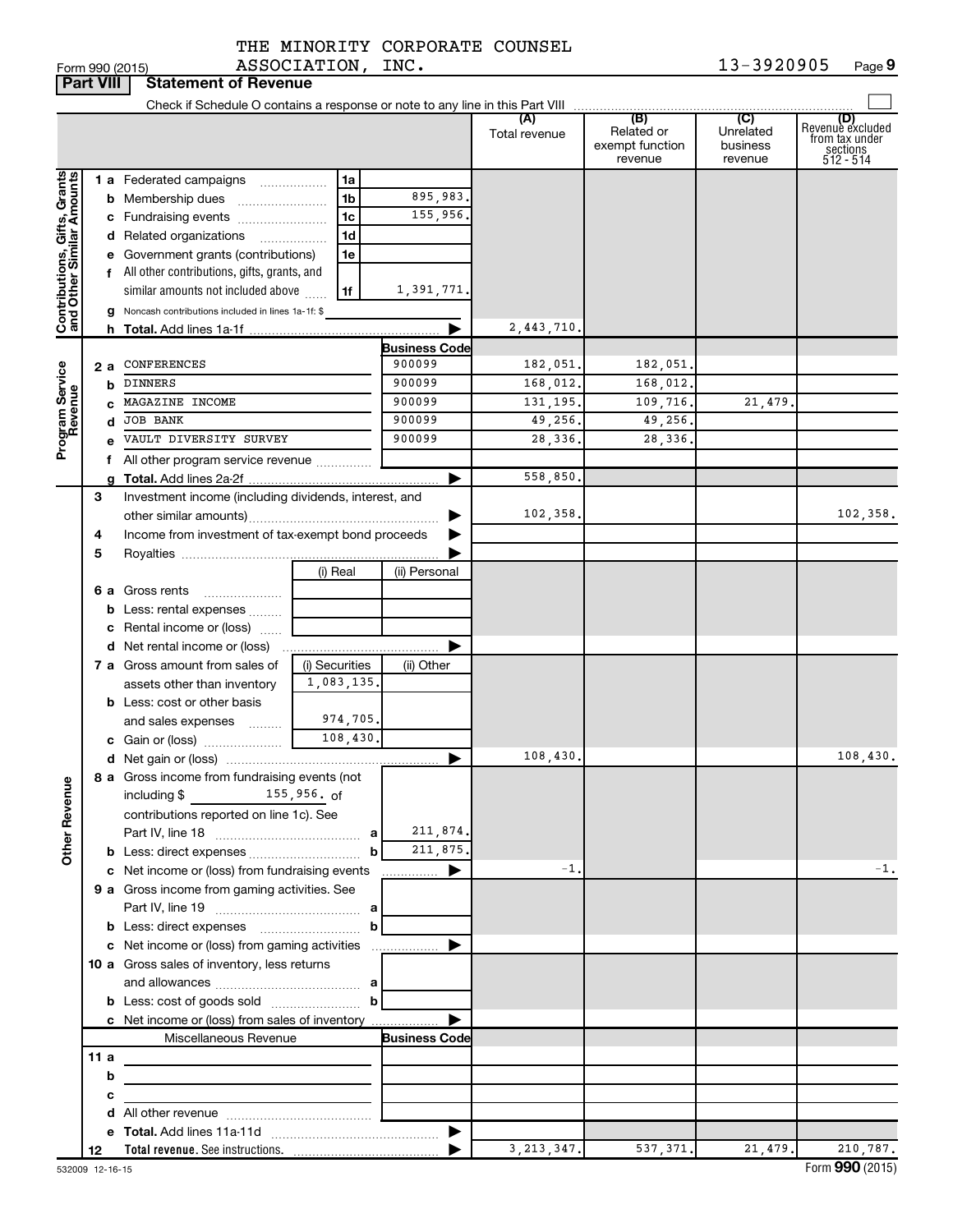|                | ASSOCIATION,<br>Form 990 (2015)<br><b>Part IX Statement of Functional Expenses</b>                                                                  | INC.                |                             |                                    | 13-3920905<br>Page 10          |
|----------------|-----------------------------------------------------------------------------------------------------------------------------------------------------|---------------------|-----------------------------|------------------------------------|--------------------------------|
|                | Section 501(c)(3) and 501(c)(4) organizations must complete all columns. All other organizations must complete column (A).                          |                     |                             |                                    |                                |
|                |                                                                                                                                                     |                     |                             |                                    |                                |
|                | Do not include amounts reported on lines 6b,<br>7b, 8b, 9b, and 10b of Part VIII.                                                                   | Total expenses      | Program service<br>expenses | Management and<br>general expenses | (D)<br>Fundraising<br>expenses |
| $\blacksquare$ | Grants and other assistance to domestic organizations<br>and domestic governments. See Part IV, line 21                                             |                     |                             |                                    |                                |
| 2              | Grants and other assistance to domestic<br>individuals. See Part IV, line 22                                                                        | 160,000.            | 160,000.                    |                                    |                                |
| 3              | Grants and other assistance to foreign<br>organizations, foreign governments, and foreign<br>individuals. See Part IV, lines 15 and 16              |                     |                             |                                    |                                |
| 4              | Benefits paid to or for members                                                                                                                     |                     |                             |                                    |                                |
| 5              | Compensation of current officers, directors,<br>trustees, and key employees                                                                         | 556,900.            | 443,911.                    | 85,245.                            | 27,744.                        |
| 6              | Compensation not included above, to disqualified<br>persons (as defined under section 4958(f)(1)) and<br>persons described in section 4958(c)(3)(B) |                     |                             |                                    |                                |
| 7              | Other salaries and wages                                                                                                                            | 505,491.            | 402,929.                    | 77,379.                            | 25, 183.                       |
| 8              | Pension plan accruals and contributions (include<br>section 401(k) and 403(b) employer contributions)                                               | 34,551.             | 27,640.                     | 5,183.                             | 1,728.                         |
| 9              |                                                                                                                                                     | 71,989.<br>68, 107. | 57,592.<br>54,288.          | 10,798.                            | 3,599.<br>3,393.               |
| 10<br>11       | Fees for services (non-employees):                                                                                                                  |                     |                             | 10,426.                            |                                |
|                |                                                                                                                                                     |                     |                             |                                    |                                |
|                |                                                                                                                                                     | 26,031.             |                             | 26,031.                            |                                |
|                |                                                                                                                                                     | 33, 383.            |                             | 33,383.                            |                                |
|                |                                                                                                                                                     |                     |                             |                                    |                                |
|                | e Professional fundraising services. See Part IV, line 17<br>f Investment management fees                                                           | 41,336.             | 33,069.                     | 6, 200.                            | 2,067.                         |
|                | g Other. (If line 11g amount exceeds 10% of line 25,<br>column (A) amount, list line 11g expenses on Sch O.)                                        | 267,178.<br>96,500. | 115,960.<br>96,500.         | 147,586.                           | 3,632.                         |
| 12             |                                                                                                                                                     | 56,376.             | 45,100.                     | 8,457.                             | 2,819.                         |
| 13<br>14       |                                                                                                                                                     | 65,570.             | 60,923.                     | 3,485.                             | 1,162.                         |
| 15             |                                                                                                                                                     |                     |                             |                                    |                                |
| 16             |                                                                                                                                                     |                     |                             |                                    |                                |
| 17             |                                                                                                                                                     | 109,544.            | 87,635.                     | 16,432.                            | 5,477.                         |
| 18             | Payments of travel or entertainment expenses<br>for any federal, state, or local public officials                                                   |                     |                             |                                    |                                |
| 19             | Conferences, conventions, and meetings                                                                                                              | 810,694.            | 808,648.                    | 1,820.                             | 226.                           |
| 20             | Interest                                                                                                                                            | 8,111.              |                             | 8,111.                             |                                |

**e** All other expenses

Check here  $\blacktriangleright$ 

> **b c**

**25 26**

Check here  $\begin{array}{c} \begin{array}{|c} \hline \end{array} \end{array}$  if following SOP 98-2 (ASC 958-720)

reported in column (B) joint costs from a combined educational campaign and fundraising solicitation.

**Total functional expenses.**  Add lines 1 through 24e **Joint costs.** Complete this line only if the organization

Other expenses. Itemize expenses not covered above. (List miscellaneous expenses in line 24e. If line 24e amount exceeds 10% of line 25, column (A) amount, list line 24e expenses on Schedule O.)

Interest ~~~~~~~~~~~~~~~~~~ Payments to affiliates ~~~~~~~~~~~~ Depreciation, depletion, and amortization ...... Insurance ~~~~~~~~~~~~~~~~~

**a** MAGAZINES & PUBLICATION 233,394. 233,394.

SCHOLARSHIP EXPENSES 76,483. 36,483. RESEARCH 11,899. 11,899.

~~~~~

d DUES AND SUBSCRIPTIONS 7,671. 7,671.

8,021. 17,227. 17,227.

14,416. 9,848. 4,215. 353. 3,240,872. 2,685,819. 477,670. 77,383.

Form (2015) **990**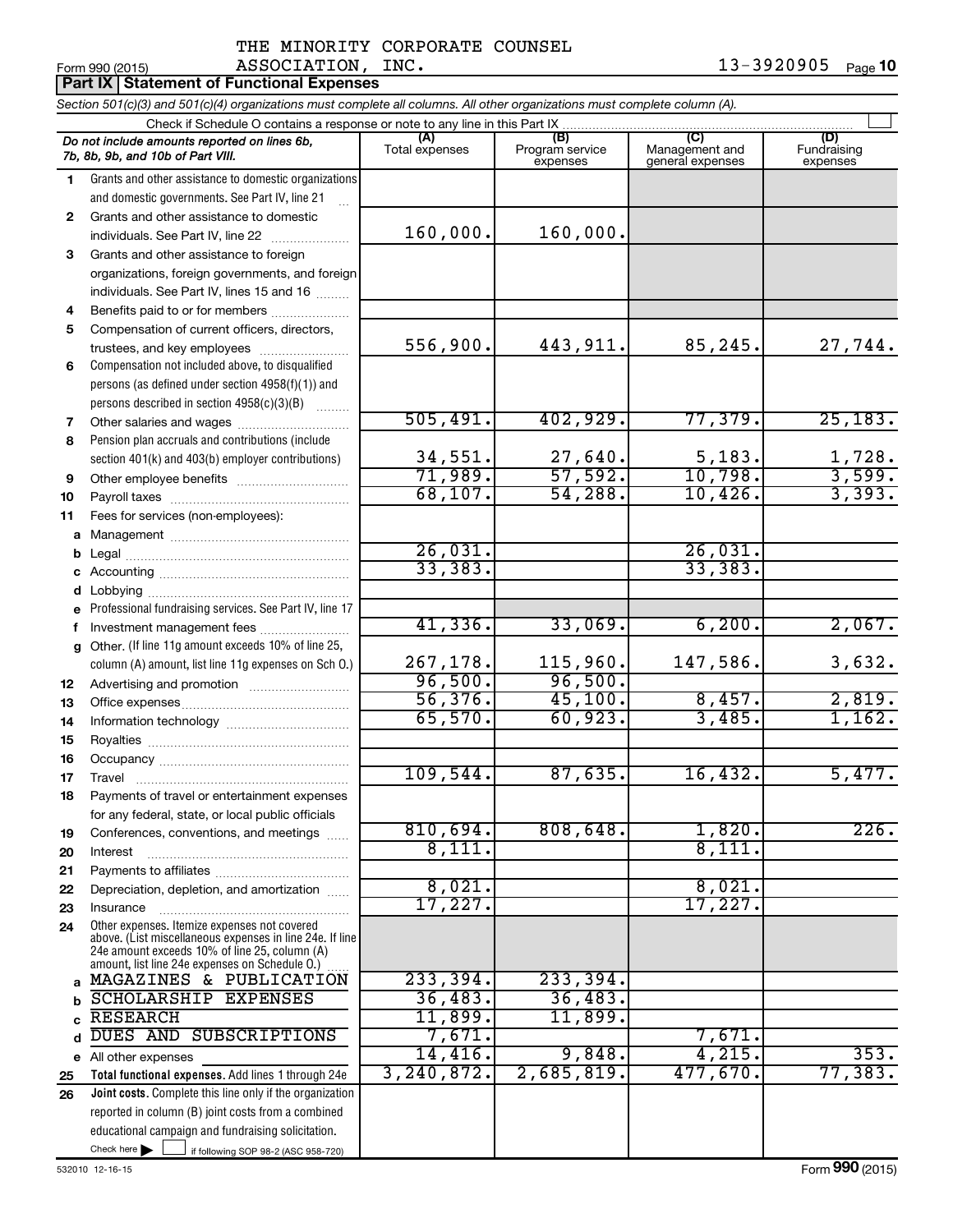|  |                | THE MINORITY CORPORATE COUNSEL |  |
|--|----------------|--------------------------------|--|
|  | 3.7.2.77.77.07 |                                |  |

 $\frac{13}{500}$   $\frac{2015}{2015}$   $\frac{13}{500}$   $\frac{250}{14}$   $\frac{13}{500}$   $\frac{13}{500}$   $\frac{13}{14}$   $\frac{13}{14}$   $\frac{13}{14}$   $\frac{13}{14}$   $\frac{13}{14}$   $\frac{13}{14}$   $\frac{13}{14}$   $\frac{13}{14}$   $\frac{13}{14}$   $\frac{13}{14}$   $\frac{13}{14}$   $\frac{13}{1$ 13-3920905 Page 11

| (A)<br>(B)<br>Beginning of year<br>End of year<br>198, 270.<br>$\mathbf{1}$<br>1<br>388,769.<br>$\mathbf{2}$<br>$\mathbf{2}$<br>3<br>3<br>320,581.<br>$\overline{\mathbf{4}}$<br>4<br>Loans and other receivables from current and former officers, directors,<br>5<br>trustees, key employees, and highest compensated employees. Complete<br>5<br>Loans and other receivables from other disqualified persons (as defined under<br>6<br>section 4958(f)(1)), persons described in section 4958(c)(3)(B), and contributing<br>employers and sponsoring organizations of section 501(c)(9) voluntary<br>employees' beneficiary organizations (see instr). Complete Part II of Sch L<br>6<br>Assets<br>$\overline{7}$<br>7<br>8<br>8<br>126,028.<br>89,884.<br>9<br>Prepaid expenses and deferred charges [11] matter continuum matter and referred charges [11] matter continuum matter continuum matter continuum matter continuum matter continuum matter continuum matter continuum matter con<br>9<br>10a Land, buildings, and equipment: cost or other<br>214,327.<br>basis. Complete Part VI of Schedule D  10a<br>195, 774.<br>18,857.<br>18,553.<br>10 <sub>c</sub><br>3, 235, 755.<br>3,482,095.<br>11<br>11<br>12<br>12<br>13<br>13<br>14<br>14<br>17,673.<br>15,652.<br>15<br>15<br>4,516,129.<br>4, 255, 334.<br>16<br>16<br>47,706.<br>17<br>17<br>18<br>18<br>19<br>19<br>20<br>20<br>21<br>Escrow or custodial account liability. Complete Part IV of Schedule D<br>21<br>22<br>Loans and other payables to current and former officers, directors, trustees,<br>Liabilities<br>key employees, highest compensated employees, and disqualified persons.<br>22<br>23<br>Secured mortgages and notes payable to unrelated third parties<br>23<br>200,000.<br>24<br>Unsecured notes and loans payable to unrelated third parties<br>24<br>25<br>Other liabilities (including federal income tax, payables to related third<br>parties, and other liabilities not included on lines 17-24). Complete Part X of<br>166,159.<br>25<br>Schedule D<br>366, 159.<br>26<br>Total liabilities. Add lines 17 through 25<br>26<br>Organizations that follow SFAS 117 (ASC 958), check here $\blacktriangleright \begin{array}{c} \boxed{X} \\ \end{array}$ and<br>complete lines 27 through 29, and lines 33 and 34.<br>Net Assets or Fund Balances<br>4,149,970.<br>3,938,368.<br>27<br>27<br>28<br>28<br>29<br>Permanently restricted net assets<br>29<br>Organizations that do not follow SFAS 117 (ASC 958), check here ▶ [<br>and complete lines 30 through 34.<br>30<br>30 |  |  |  |         |  |                 |
|------------------------------------------------------------------------------------------------------------------------------------------------------------------------------------------------------------------------------------------------------------------------------------------------------------------------------------------------------------------------------------------------------------------------------------------------------------------------------------------------------------------------------------------------------------------------------------------------------------------------------------------------------------------------------------------------------------------------------------------------------------------------------------------------------------------------------------------------------------------------------------------------------------------------------------------------------------------------------------------------------------------------------------------------------------------------------------------------------------------------------------------------------------------------------------------------------------------------------------------------------------------------------------------------------------------------------------------------------------------------------------------------------------------------------------------------------------------------------------------------------------------------------------------------------------------------------------------------------------------------------------------------------------------------------------------------------------------------------------------------------------------------------------------------------------------------------------------------------------------------------------------------------------------------------------------------------------------------------------------------------------------------------------------------------------------------------------------------------------------------------------------------------------------------------------------------------------------------------------------------------------------------------------------------------------------------------------------------------------------------------------------------------------------------------------------------------------------------------------------------------------------------------------------------------------------------------------|--|--|--|---------|--|-----------------|
|                                                                                                                                                                                                                                                                                                                                                                                                                                                                                                                                                                                                                                                                                                                                                                                                                                                                                                                                                                                                                                                                                                                                                                                                                                                                                                                                                                                                                                                                                                                                                                                                                                                                                                                                                                                                                                                                                                                                                                                                                                                                                                                                                                                                                                                                                                                                                                                                                                                                                                                                                                                    |  |  |  |         |  |                 |
|                                                                                                                                                                                                                                                                                                                                                                                                                                                                                                                                                                                                                                                                                                                                                                                                                                                                                                                                                                                                                                                                                                                                                                                                                                                                                                                                                                                                                                                                                                                                                                                                                                                                                                                                                                                                                                                                                                                                                                                                                                                                                                                                                                                                                                                                                                                                                                                                                                                                                                                                                                                    |  |  |  |         |  | 82,090.         |
|                                                                                                                                                                                                                                                                                                                                                                                                                                                                                                                                                                                                                                                                                                                                                                                                                                                                                                                                                                                                                                                                                                                                                                                                                                                                                                                                                                                                                                                                                                                                                                                                                                                                                                                                                                                                                                                                                                                                                                                                                                                                                                                                                                                                                                                                                                                                                                                                                                                                                                                                                                                    |  |  |  |         |  | 423,605.        |
|                                                                                                                                                                                                                                                                                                                                                                                                                                                                                                                                                                                                                                                                                                                                                                                                                                                                                                                                                                                                                                                                                                                                                                                                                                                                                                                                                                                                                                                                                                                                                                                                                                                                                                                                                                                                                                                                                                                                                                                                                                                                                                                                                                                                                                                                                                                                                                                                                                                                                                                                                                                    |  |  |  |         |  |                 |
|                                                                                                                                                                                                                                                                                                                                                                                                                                                                                                                                                                                                                                                                                                                                                                                                                                                                                                                                                                                                                                                                                                                                                                                                                                                                                                                                                                                                                                                                                                                                                                                                                                                                                                                                                                                                                                                                                                                                                                                                                                                                                                                                                                                                                                                                                                                                                                                                                                                                                                                                                                                    |  |  |  |         |  | 353,651.        |
|                                                                                                                                                                                                                                                                                                                                                                                                                                                                                                                                                                                                                                                                                                                                                                                                                                                                                                                                                                                                                                                                                                                                                                                                                                                                                                                                                                                                                                                                                                                                                                                                                                                                                                                                                                                                                                                                                                                                                                                                                                                                                                                                                                                                                                                                                                                                                                                                                                                                                                                                                                                    |  |  |  |         |  |                 |
|                                                                                                                                                                                                                                                                                                                                                                                                                                                                                                                                                                                                                                                                                                                                                                                                                                                                                                                                                                                                                                                                                                                                                                                                                                                                                                                                                                                                                                                                                                                                                                                                                                                                                                                                                                                                                                                                                                                                                                                                                                                                                                                                                                                                                                                                                                                                                                                                                                                                                                                                                                                    |  |  |  |         |  |                 |
|                                                                                                                                                                                                                                                                                                                                                                                                                                                                                                                                                                                                                                                                                                                                                                                                                                                                                                                                                                                                                                                                                                                                                                                                                                                                                                                                                                                                                                                                                                                                                                                                                                                                                                                                                                                                                                                                                                                                                                                                                                                                                                                                                                                                                                                                                                                                                                                                                                                                                                                                                                                    |  |  |  |         |  |                 |
|                                                                                                                                                                                                                                                                                                                                                                                                                                                                                                                                                                                                                                                                                                                                                                                                                                                                                                                                                                                                                                                                                                                                                                                                                                                                                                                                                                                                                                                                                                                                                                                                                                                                                                                                                                                                                                                                                                                                                                                                                                                                                                                                                                                                                                                                                                                                                                                                                                                                                                                                                                                    |  |  |  |         |  |                 |
|                                                                                                                                                                                                                                                                                                                                                                                                                                                                                                                                                                                                                                                                                                                                                                                                                                                                                                                                                                                                                                                                                                                                                                                                                                                                                                                                                                                                                                                                                                                                                                                                                                                                                                                                                                                                                                                                                                                                                                                                                                                                                                                                                                                                                                                                                                                                                                                                                                                                                                                                                                                    |  |  |  |         |  |                 |
|                                                                                                                                                                                                                                                                                                                                                                                                                                                                                                                                                                                                                                                                                                                                                                                                                                                                                                                                                                                                                                                                                                                                                                                                                                                                                                                                                                                                                                                                                                                                                                                                                                                                                                                                                                                                                                                                                                                                                                                                                                                                                                                                                                                                                                                                                                                                                                                                                                                                                                                                                                                    |  |  |  |         |  |                 |
|                                                                                                                                                                                                                                                                                                                                                                                                                                                                                                                                                                                                                                                                                                                                                                                                                                                                                                                                                                                                                                                                                                                                                                                                                                                                                                                                                                                                                                                                                                                                                                                                                                                                                                                                                                                                                                                                                                                                                                                                                                                                                                                                                                                                                                                                                                                                                                                                                                                                                                                                                                                    |  |  |  |         |  |                 |
|                                                                                                                                                                                                                                                                                                                                                                                                                                                                                                                                                                                                                                                                                                                                                                                                                                                                                                                                                                                                                                                                                                                                                                                                                                                                                                                                                                                                                                                                                                                                                                                                                                                                                                                                                                                                                                                                                                                                                                                                                                                                                                                                                                                                                                                                                                                                                                                                                                                                                                                                                                                    |  |  |  |         |  |                 |
|                                                                                                                                                                                                                                                                                                                                                                                                                                                                                                                                                                                                                                                                                                                                                                                                                                                                                                                                                                                                                                                                                                                                                                                                                                                                                                                                                                                                                                                                                                                                                                                                                                                                                                                                                                                                                                                                                                                                                                                                                                                                                                                                                                                                                                                                                                                                                                                                                                                                                                                                                                                    |  |  |  |         |  |                 |
|                                                                                                                                                                                                                                                                                                                                                                                                                                                                                                                                                                                                                                                                                                                                                                                                                                                                                                                                                                                                                                                                                                                                                                                                                                                                                                                                                                                                                                                                                                                                                                                                                                                                                                                                                                                                                                                                                                                                                                                                                                                                                                                                                                                                                                                                                                                                                                                                                                                                                                                                                                                    |  |  |  |         |  |                 |
|                                                                                                                                                                                                                                                                                                                                                                                                                                                                                                                                                                                                                                                                                                                                                                                                                                                                                                                                                                                                                                                                                                                                                                                                                                                                                                                                                                                                                                                                                                                                                                                                                                                                                                                                                                                                                                                                                                                                                                                                                                                                                                                                                                                                                                                                                                                                                                                                                                                                                                                                                                                    |  |  |  |         |  |                 |
|                                                                                                                                                                                                                                                                                                                                                                                                                                                                                                                                                                                                                                                                                                                                                                                                                                                                                                                                                                                                                                                                                                                                                                                                                                                                                                                                                                                                                                                                                                                                                                                                                                                                                                                                                                                                                                                                                                                                                                                                                                                                                                                                                                                                                                                                                                                                                                                                                                                                                                                                                                                    |  |  |  |         |  |                 |
|                                                                                                                                                                                                                                                                                                                                                                                                                                                                                                                                                                                                                                                                                                                                                                                                                                                                                                                                                                                                                                                                                                                                                                                                                                                                                                                                                                                                                                                                                                                                                                                                                                                                                                                                                                                                                                                                                                                                                                                                                                                                                                                                                                                                                                                                                                                                                                                                                                                                                                                                                                                    |  |  |  |         |  |                 |
|                                                                                                                                                                                                                                                                                                                                                                                                                                                                                                                                                                                                                                                                                                                                                                                                                                                                                                                                                                                                                                                                                                                                                                                                                                                                                                                                                                                                                                                                                                                                                                                                                                                                                                                                                                                                                                                                                                                                                                                                                                                                                                                                                                                                                                                                                                                                                                                                                                                                                                                                                                                    |  |  |  |         |  |                 |
|                                                                                                                                                                                                                                                                                                                                                                                                                                                                                                                                                                                                                                                                                                                                                                                                                                                                                                                                                                                                                                                                                                                                                                                                                                                                                                                                                                                                                                                                                                                                                                                                                                                                                                                                                                                                                                                                                                                                                                                                                                                                                                                                                                                                                                                                                                                                                                                                                                                                                                                                                                                    |  |  |  |         |  |                 |
|                                                                                                                                                                                                                                                                                                                                                                                                                                                                                                                                                                                                                                                                                                                                                                                                                                                                                                                                                                                                                                                                                                                                                                                                                                                                                                                                                                                                                                                                                                                                                                                                                                                                                                                                                                                                                                                                                                                                                                                                                                                                                                                                                                                                                                                                                                                                                                                                                                                                                                                                                                                    |  |  |  |         |  |                 |
|                                                                                                                                                                                                                                                                                                                                                                                                                                                                                                                                                                                                                                                                                                                                                                                                                                                                                                                                                                                                                                                                                                                                                                                                                                                                                                                                                                                                                                                                                                                                                                                                                                                                                                                                                                                                                                                                                                                                                                                                                                                                                                                                                                                                                                                                                                                                                                                                                                                                                                                                                                                    |  |  |  |         |  |                 |
|                                                                                                                                                                                                                                                                                                                                                                                                                                                                                                                                                                                                                                                                                                                                                                                                                                                                                                                                                                                                                                                                                                                                                                                                                                                                                                                                                                                                                                                                                                                                                                                                                                                                                                                                                                                                                                                                                                                                                                                                                                                                                                                                                                                                                                                                                                                                                                                                                                                                                                                                                                                    |  |  |  |         |  |                 |
|                                                                                                                                                                                                                                                                                                                                                                                                                                                                                                                                                                                                                                                                                                                                                                                                                                                                                                                                                                                                                                                                                                                                                                                                                                                                                                                                                                                                                                                                                                                                                                                                                                                                                                                                                                                                                                                                                                                                                                                                                                                                                                                                                                                                                                                                                                                                                                                                                                                                                                                                                                                    |  |  |  |         |  |                 |
|                                                                                                                                                                                                                                                                                                                                                                                                                                                                                                                                                                                                                                                                                                                                                                                                                                                                                                                                                                                                                                                                                                                                                                                                                                                                                                                                                                                                                                                                                                                                                                                                                                                                                                                                                                                                                                                                                                                                                                                                                                                                                                                                                                                                                                                                                                                                                                                                                                                                                                                                                                                    |  |  |  |         |  |                 |
|                                                                                                                                                                                                                                                                                                                                                                                                                                                                                                                                                                                                                                                                                                                                                                                                                                                                                                                                                                                                                                                                                                                                                                                                                                                                                                                                                                                                                                                                                                                                                                                                                                                                                                                                                                                                                                                                                                                                                                                                                                                                                                                                                                                                                                                                                                                                                                                                                                                                                                                                                                                    |  |  |  | 20,000. |  |                 |
|                                                                                                                                                                                                                                                                                                                                                                                                                                                                                                                                                                                                                                                                                                                                                                                                                                                                                                                                                                                                                                                                                                                                                                                                                                                                                                                                                                                                                                                                                                                                                                                                                                                                                                                                                                                                                                                                                                                                                                                                                                                                                                                                                                                                                                                                                                                                                                                                                                                                                                                                                                                    |  |  |  |         |  |                 |
|                                                                                                                                                                                                                                                                                                                                                                                                                                                                                                                                                                                                                                                                                                                                                                                                                                                                                                                                                                                                                                                                                                                                                                                                                                                                                                                                                                                                                                                                                                                                                                                                                                                                                                                                                                                                                                                                                                                                                                                                                                                                                                                                                                                                                                                                                                                                                                                                                                                                                                                                                                                    |  |  |  |         |  |                 |
|                                                                                                                                                                                                                                                                                                                                                                                                                                                                                                                                                                                                                                                                                                                                                                                                                                                                                                                                                                                                                                                                                                                                                                                                                                                                                                                                                                                                                                                                                                                                                                                                                                                                                                                                                                                                                                                                                                                                                                                                                                                                                                                                                                                                                                                                                                                                                                                                                                                                                                                                                                                    |  |  |  |         |  |                 |
|                                                                                                                                                                                                                                                                                                                                                                                                                                                                                                                                                                                                                                                                                                                                                                                                                                                                                                                                                                                                                                                                                                                                                                                                                                                                                                                                                                                                                                                                                                                                                                                                                                                                                                                                                                                                                                                                                                                                                                                                                                                                                                                                                                                                                                                                                                                                                                                                                                                                                                                                                                                    |  |  |  |         |  |                 |
|                                                                                                                                                                                                                                                                                                                                                                                                                                                                                                                                                                                                                                                                                                                                                                                                                                                                                                                                                                                                                                                                                                                                                                                                                                                                                                                                                                                                                                                                                                                                                                                                                                                                                                                                                                                                                                                                                                                                                                                                                                                                                                                                                                                                                                                                                                                                                                                                                                                                                                                                                                                    |  |  |  |         |  |                 |
|                                                                                                                                                                                                                                                                                                                                                                                                                                                                                                                                                                                                                                                                                                                                                                                                                                                                                                                                                                                                                                                                                                                                                                                                                                                                                                                                                                                                                                                                                                                                                                                                                                                                                                                                                                                                                                                                                                                                                                                                                                                                                                                                                                                                                                                                                                                                                                                                                                                                                                                                                                                    |  |  |  |         |  |                 |
|                                                                                                                                                                                                                                                                                                                                                                                                                                                                                                                                                                                                                                                                                                                                                                                                                                                                                                                                                                                                                                                                                                                                                                                                                                                                                                                                                                                                                                                                                                                                                                                                                                                                                                                                                                                                                                                                                                                                                                                                                                                                                                                                                                                                                                                                                                                                                                                                                                                                                                                                                                                    |  |  |  |         |  | 200,000.        |
|                                                                                                                                                                                                                                                                                                                                                                                                                                                                                                                                                                                                                                                                                                                                                                                                                                                                                                                                                                                                                                                                                                                                                                                                                                                                                                                                                                                                                                                                                                                                                                                                                                                                                                                                                                                                                                                                                                                                                                                                                                                                                                                                                                                                                                                                                                                                                                                                                                                                                                                                                                                    |  |  |  |         |  |                 |
|                                                                                                                                                                                                                                                                                                                                                                                                                                                                                                                                                                                                                                                                                                                                                                                                                                                                                                                                                                                                                                                                                                                                                                                                                                                                                                                                                                                                                                                                                                                                                                                                                                                                                                                                                                                                                                                                                                                                                                                                                                                                                                                                                                                                                                                                                                                                                                                                                                                                                                                                                                                    |  |  |  |         |  |                 |
|                                                                                                                                                                                                                                                                                                                                                                                                                                                                                                                                                                                                                                                                                                                                                                                                                                                                                                                                                                                                                                                                                                                                                                                                                                                                                                                                                                                                                                                                                                                                                                                                                                                                                                                                                                                                                                                                                                                                                                                                                                                                                                                                                                                                                                                                                                                                                                                                                                                                                                                                                                                    |  |  |  |         |  | 49,260.         |
|                                                                                                                                                                                                                                                                                                                                                                                                                                                                                                                                                                                                                                                                                                                                                                                                                                                                                                                                                                                                                                                                                                                                                                                                                                                                                                                                                                                                                                                                                                                                                                                                                                                                                                                                                                                                                                                                                                                                                                                                                                                                                                                                                                                                                                                                                                                                                                                                                                                                                                                                                                                    |  |  |  |         |  | 316,966.        |
|                                                                                                                                                                                                                                                                                                                                                                                                                                                                                                                                                                                                                                                                                                                                                                                                                                                                                                                                                                                                                                                                                                                                                                                                                                                                                                                                                                                                                                                                                                                                                                                                                                                                                                                                                                                                                                                                                                                                                                                                                                                                                                                                                                                                                                                                                                                                                                                                                                                                                                                                                                                    |  |  |  |         |  |                 |
|                                                                                                                                                                                                                                                                                                                                                                                                                                                                                                                                                                                                                                                                                                                                                                                                                                                                                                                                                                                                                                                                                                                                                                                                                                                                                                                                                                                                                                                                                                                                                                                                                                                                                                                                                                                                                                                                                                                                                                                                                                                                                                                                                                                                                                                                                                                                                                                                                                                                                                                                                                                    |  |  |  |         |  |                 |
|                                                                                                                                                                                                                                                                                                                                                                                                                                                                                                                                                                                                                                                                                                                                                                                                                                                                                                                                                                                                                                                                                                                                                                                                                                                                                                                                                                                                                                                                                                                                                                                                                                                                                                                                                                                                                                                                                                                                                                                                                                                                                                                                                                                                                                                                                                                                                                                                                                                                                                                                                                                    |  |  |  |         |  |                 |
|                                                                                                                                                                                                                                                                                                                                                                                                                                                                                                                                                                                                                                                                                                                                                                                                                                                                                                                                                                                                                                                                                                                                                                                                                                                                                                                                                                                                                                                                                                                                                                                                                                                                                                                                                                                                                                                                                                                                                                                                                                                                                                                                                                                                                                                                                                                                                                                                                                                                                                                                                                                    |  |  |  |         |  |                 |
|                                                                                                                                                                                                                                                                                                                                                                                                                                                                                                                                                                                                                                                                                                                                                                                                                                                                                                                                                                                                                                                                                                                                                                                                                                                                                                                                                                                                                                                                                                                                                                                                                                                                                                                                                                                                                                                                                                                                                                                                                                                                                                                                                                                                                                                                                                                                                                                                                                                                                                                                                                                    |  |  |  |         |  |                 |
|                                                                                                                                                                                                                                                                                                                                                                                                                                                                                                                                                                                                                                                                                                                                                                                                                                                                                                                                                                                                                                                                                                                                                                                                                                                                                                                                                                                                                                                                                                                                                                                                                                                                                                                                                                                                                                                                                                                                                                                                                                                                                                                                                                                                                                                                                                                                                                                                                                                                                                                                                                                    |  |  |  |         |  |                 |
|                                                                                                                                                                                                                                                                                                                                                                                                                                                                                                                                                                                                                                                                                                                                                                                                                                                                                                                                                                                                                                                                                                                                                                                                                                                                                                                                                                                                                                                                                                                                                                                                                                                                                                                                                                                                                                                                                                                                                                                                                                                                                                                                                                                                                                                                                                                                                                                                                                                                                                                                                                                    |  |  |  |         |  |                 |
|                                                                                                                                                                                                                                                                                                                                                                                                                                                                                                                                                                                                                                                                                                                                                                                                                                                                                                                                                                                                                                                                                                                                                                                                                                                                                                                                                                                                                                                                                                                                                                                                                                                                                                                                                                                                                                                                                                                                                                                                                                                                                                                                                                                                                                                                                                                                                                                                                                                                                                                                                                                    |  |  |  |         |  |                 |
| Paid-in or capital surplus, or land, building, or equipment fund<br>31<br>31                                                                                                                                                                                                                                                                                                                                                                                                                                                                                                                                                                                                                                                                                                                                                                                                                                                                                                                                                                                                                                                                                                                                                                                                                                                                                                                                                                                                                                                                                                                                                                                                                                                                                                                                                                                                                                                                                                                                                                                                                                                                                                                                                                                                                                                                                                                                                                                                                                                                                                       |  |  |  |         |  |                 |
| Retained earnings, endowment, accumulated income, or other funds<br>32<br>32<br>4,149,970.                                                                                                                                                                                                                                                                                                                                                                                                                                                                                                                                                                                                                                                                                                                                                                                                                                                                                                                                                                                                                                                                                                                                                                                                                                                                                                                                                                                                                                                                                                                                                                                                                                                                                                                                                                                                                                                                                                                                                                                                                                                                                                                                                                                                                                                                                                                                                                                                                                                                                         |  |  |  |         |  | 3,938,368.      |
| 33<br>33<br>4,516,129.                                                                                                                                                                                                                                                                                                                                                                                                                                                                                                                                                                                                                                                                                                                                                                                                                                                                                                                                                                                                                                                                                                                                                                                                                                                                                                                                                                                                                                                                                                                                                                                                                                                                                                                                                                                                                                                                                                                                                                                                                                                                                                                                                                                                                                                                                                                                                                                                                                                                                                                                                             |  |  |  |         |  | 4, 255, 334.    |
| 34<br>34                                                                                                                                                                                                                                                                                                                                                                                                                                                                                                                                                                                                                                                                                                                                                                                                                                                                                                                                                                                                                                                                                                                                                                                                                                                                                                                                                                                                                                                                                                                                                                                                                                                                                                                                                                                                                                                                                                                                                                                                                                                                                                                                                                                                                                                                                                                                                                                                                                                                                                                                                                           |  |  |  |         |  | Form 990 (2015) |

ASSOCIATION, INC.

**Part X** | Balance Sheet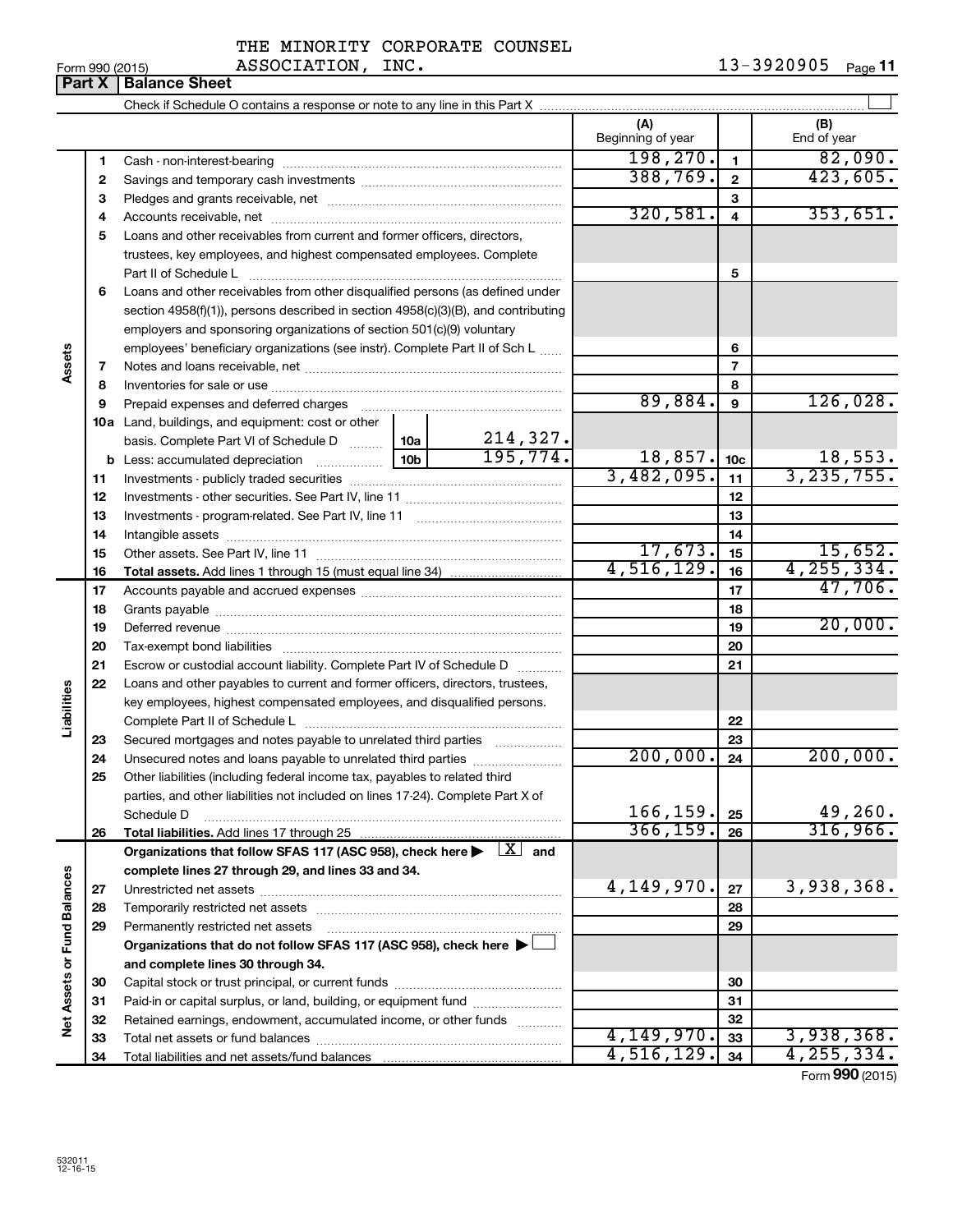|    | THE MINORITY CORPORATE COUNSEL                                                                                                                                                                                                |                         |                |            |                  |
|----|-------------------------------------------------------------------------------------------------------------------------------------------------------------------------------------------------------------------------------|-------------------------|----------------|------------|------------------|
|    | ASSOCIATION, INC.<br>Form 990 (2015)                                                                                                                                                                                          | 13-3920905              |                |            | Page 12          |
|    | <b>Part XI   Reconciliation of Net Assets</b>                                                                                                                                                                                 |                         |                |            |                  |
|    | Check if Schedule O contains a response or note to any line in this Part XI [11] metals in the subsequent of Schedule O contains a response or note to any line in this Part XI [12] metals in the subsequent of Schedule All |                         |                |            |                  |
|    |                                                                                                                                                                                                                               |                         |                |            |                  |
| 1  |                                                                                                                                                                                                                               | 1.                      | 3, 213, 347.   |            |                  |
| 2  |                                                                                                                                                                                                                               | $\overline{2}$          | 3, 240, 872.   |            |                  |
| з  | Revenue less expenses. Subtract line 2 from line 1                                                                                                                                                                            | $\mathbf{3}$            |                |            | $-27,525.$       |
| 4  |                                                                                                                                                                                                                               | $\overline{\mathbf{4}}$ | 4, 149, 970.   |            |                  |
| 5  | Net unrealized gains (losses) on investments [11] matter in the content of the state of the state of the state of the state of the state of the state of the state of the state of the state of the state of the state of the | 5                       | $-184,077.$    |            |                  |
| 6  | Donated services and use of facilities                                                                                                                                                                                        | 6                       |                |            |                  |
| 7  | Investment expenses                                                                                                                                                                                                           | $\overline{7}$          |                |            |                  |
| 8  | Prior period adjustments                                                                                                                                                                                                      | 8                       |                |            |                  |
| 9  |                                                                                                                                                                                                                               | 9                       |                |            | $\overline{0}$ . |
| 10 | Net assets or fund balances at end of year. Combine lines 3 through 9 (must equal Part X, line 33,                                                                                                                            |                         |                |            |                  |
|    | column (B))                                                                                                                                                                                                                   | 10                      | 3,938,368.     |            |                  |
|    | Part XII Financial Statements and Reporting                                                                                                                                                                                   |                         |                |            |                  |
|    |                                                                                                                                                                                                                               |                         |                |            |                  |
|    |                                                                                                                                                                                                                               |                         |                | <b>Yes</b> | No               |
| 1  | $\boxed{\text{X}}$ Accrual<br>Accounting method used to prepare the Form 990: [16] Cash<br>Other                                                                                                                              |                         |                |            |                  |
|    | If the organization changed its method of accounting from a prior year or checked "Other," explain in Schedule O.                                                                                                             |                         |                |            |                  |
|    |                                                                                                                                                                                                                               |                         | 2a             |            | X                |
|    | If "Yes," check a box below to indicate whether the financial statements for the year were compiled or reviewed on a                                                                                                          |                         |                |            |                  |
|    | separate basis, consolidated basis, or both:                                                                                                                                                                                  |                         |                |            |                  |
|    | Consolidated basis<br>Separate basis<br>Both consolidated and separate basis                                                                                                                                                  |                         |                |            |                  |
|    | <b>b</b> Were the organization's financial statements audited by an independent accountant?                                                                                                                                   |                         | 2 <sub>b</sub> | x          |                  |
|    | If "Yes," check a box below to indicate whether the financial statements for the year were audited on a separate basis,                                                                                                       |                         |                |            |                  |
|    | consolidated basis, or both:                                                                                                                                                                                                  |                         |                |            |                  |
|    | $\boxed{\textbf{X}}$ Separate basis<br>Both consolidated and separate basis<br><b>Consolidated basis</b>                                                                                                                      |                         |                |            |                  |
|    | c If "Yes" to line 2a or 2b, does the organization have a committee that assumes responsibility for oversight of the audit,                                                                                                   |                         |                |            |                  |
|    | review, or compilation of its financial statements and selection of an independent accountant?                                                                                                                                |                         | 2c             | х          |                  |
|    | If the organization changed either its oversight process or selection process during the tax year, explain in Schedule O.                                                                                                     |                         |                |            |                  |
|    | 3a As a result of a federal award, was the organization required to undergo an audit or audits as set forth in the Single Audit                                                                                               |                         |                |            |                  |
|    |                                                                                                                                                                                                                               |                         | За             |            | x                |
|    | b If "Yes," did the organization undergo the required audit or audits? If the organization did not undergo the required audit                                                                                                 |                         |                |            |                  |
|    |                                                                                                                                                                                                                               |                         | 3 <sub>b</sub> |            |                  |

Form (2015) **990**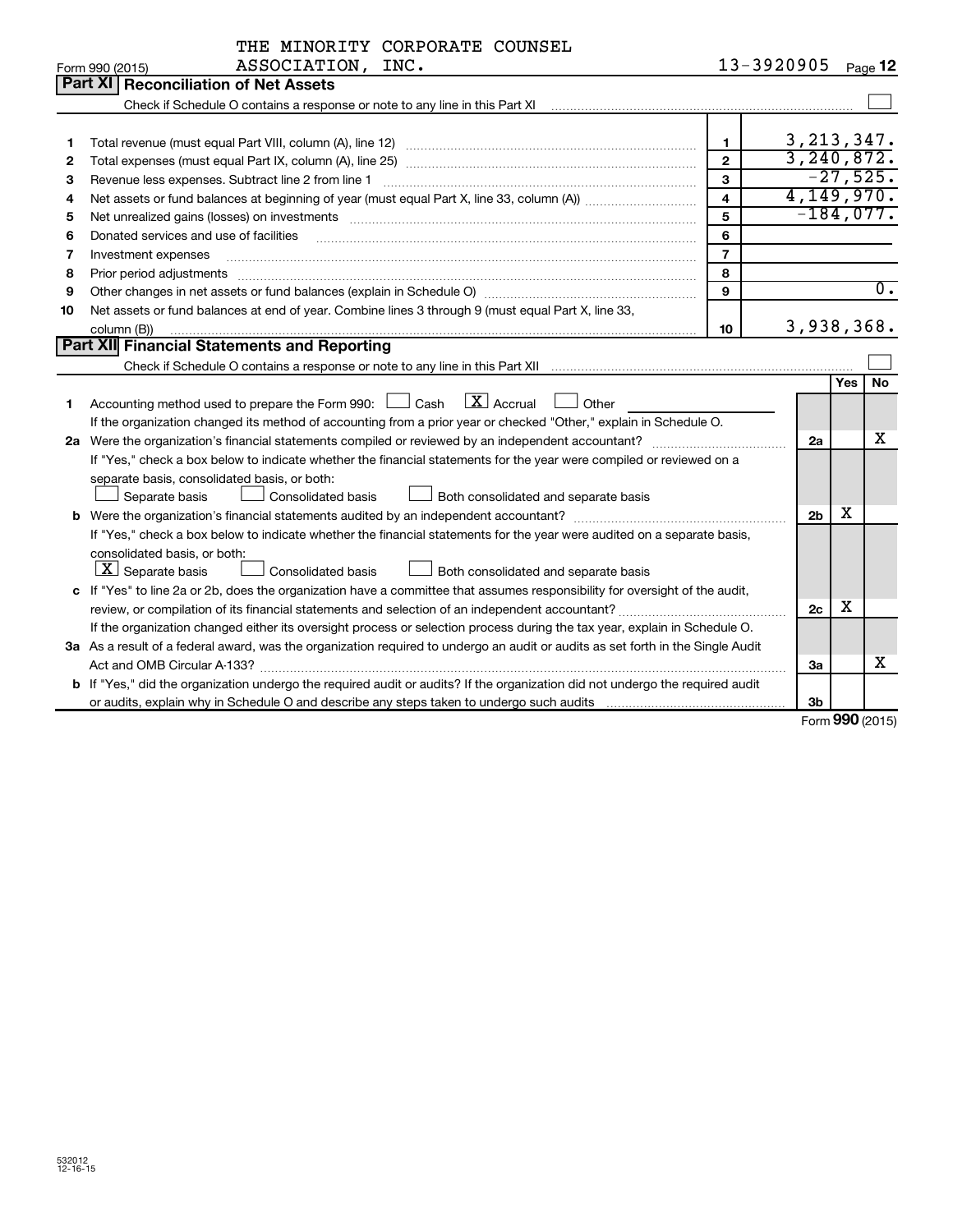|        |              | <b>SCHEDULE A</b><br>(Form 990 or 990-EZ)              | <b>Public Charity Status and Public Support</b><br>Complete if the organization is a section 501(c)(3) organization or a section | OMB No. 1545-0047                                          |                                                                                                                                                                                                                     |     |                                            |                               |                                                     |
|--------|--------------|--------------------------------------------------------|----------------------------------------------------------------------------------------------------------------------------------|------------------------------------------------------------|---------------------------------------------------------------------------------------------------------------------------------------------------------------------------------------------------------------------|-----|--------------------------------------------|-------------------------------|-----------------------------------------------------|
|        |              | Department of the Treasury<br>Internal Revenue Service |                                                                                                                                  |                                                            | Attach to Form 990 or Form 990-EZ.<br>Information about Schedule A (Form 990 or 990-EZ) and its instructions is at WWW.irs.gov/form990.                                                                             |     |                                            |                               | <b>Open to Public</b><br>Inspection                 |
|        |              | Name of the organization                               |                                                                                                                                  | ASSOCIATION, INC.                                          | THE MINORITY CORPORATE COUNSEL                                                                                                                                                                                      |     |                                            |                               | <b>Employer identification number</b><br>13-3920905 |
| Part I |              |                                                        |                                                                                                                                  |                                                            | Reason for Public Charity Status (All organizations must complete this part.) See instructions.                                                                                                                     |     |                                            |                               |                                                     |
|        |              |                                                        |                                                                                                                                  |                                                            | The organization is not a private foundation because it is: (For lines 1 through 11, check only one box.)                                                                                                           |     |                                            |                               |                                                     |
| 1      |              |                                                        |                                                                                                                                  |                                                            | A church, convention of churches, or association of churches described in section 170(b)(1)(A)(i).                                                                                                                  |     |                                            |                               |                                                     |
| 2      |              |                                                        |                                                                                                                                  |                                                            | A school described in section 170(b)(1)(A)(ii). (Attach Schedule E (Form 990 or 990-EZ).)                                                                                                                           |     |                                            |                               |                                                     |
| 3      |              |                                                        |                                                                                                                                  |                                                            | A hospital or a cooperative hospital service organization described in section 170(b)(1)(A)(iii).                                                                                                                   |     |                                            |                               |                                                     |
| 4      |              |                                                        |                                                                                                                                  |                                                            | A medical research organization operated in conjunction with a hospital described in section 170(b)(1)(A)(iii). Enter the hospital's name,                                                                          |     |                                            |                               |                                                     |
| 5      |              | city, and state:                                       |                                                                                                                                  |                                                            | An organization operated for the benefit of a college or university owned or operated by a governmental unit described in                                                                                           |     |                                            |                               |                                                     |
|        |              |                                                        |                                                                                                                                  | section 170(b)(1)(A)(iv). (Complete Part II.)              |                                                                                                                                                                                                                     |     |                                            |                               |                                                     |
| 6      |              |                                                        |                                                                                                                                  |                                                            | A federal, state, or local government or governmental unit described in section 170(b)(1)(A)(v).                                                                                                                    |     |                                            |                               |                                                     |
| 7      |              |                                                        |                                                                                                                                  |                                                            | An organization that normally receives a substantial part of its support from a governmental unit or from the general public described in                                                                           |     |                                            |                               |                                                     |
|        |              |                                                        |                                                                                                                                  | section 170(b)(1)(A)(vi). (Complete Part II.)              |                                                                                                                                                                                                                     |     |                                            |                               |                                                     |
| 8      |              |                                                        |                                                                                                                                  |                                                            | A community trust described in section 170(b)(1)(A)(vi). (Complete Part II.)                                                                                                                                        |     |                                            |                               |                                                     |
| 9      | $\mathbf{X}$ |                                                        |                                                                                                                                  |                                                            | An organization that normally receives: (1) more than 33 1/3% of its support from contributions, membership fees, and gross receipts from                                                                           |     |                                            |                               |                                                     |
|        |              |                                                        |                                                                                                                                  |                                                            | activities related to its exempt functions - subject to certain exceptions, and (2) no more than 33 1/3% of its support from gross investment                                                                       |     |                                            |                               |                                                     |
|        |              |                                                        |                                                                                                                                  | See section 509(a)(2). (Complete Part III.)                | income and unrelated business taxable income (less section 511 tax) from businesses acquired by the organization after June 30, 1975.                                                                               |     |                                            |                               |                                                     |
| 10     |              |                                                        |                                                                                                                                  |                                                            | An organization organized and operated exclusively to test for public safety. See section 509(a)(4).                                                                                                                |     |                                            |                               |                                                     |
| 11     |              |                                                        |                                                                                                                                  |                                                            | An organization organized and operated exclusively for the benefit of, to perform the functions of, or to carry out the purposes of one or                                                                          |     |                                            |                               |                                                     |
|        |              |                                                        |                                                                                                                                  |                                                            | more publicly supported organizations described in section 509(a)(1) or section 509(a)(2). See section 509(a)(3). Check the box in                                                                                  |     |                                            |                               |                                                     |
|        |              |                                                        |                                                                                                                                  |                                                            | lines 11a through 11d that describes the type of supporting organization and complete lines 11e, 11f, and 11g.                                                                                                      |     |                                            |                               |                                                     |
| a      |              |                                                        |                                                                                                                                  |                                                            | Type I. A supporting organization operated, supervised, or controlled by its supported organization(s), typically by giving                                                                                         |     |                                            |                               |                                                     |
|        |              |                                                        |                                                                                                                                  |                                                            | the supported organization(s) the power to regularly appoint or elect a majority of the directors or trustees of the supporting                                                                                     |     |                                            |                               |                                                     |
| b      |              |                                                        |                                                                                                                                  | organization. You must complete Part IV, Sections A and B. | Type II. A supporting organization supervised or controlled in connection with its supported organization(s), by having                                                                                             |     |                                            |                               |                                                     |
|        |              |                                                        |                                                                                                                                  |                                                            | control or management of the supporting organization vested in the same persons that control or manage the supported                                                                                                |     |                                            |                               |                                                     |
|        |              |                                                        |                                                                                                                                  |                                                            | organization(s). You must complete Part IV, Sections A and C.                                                                                                                                                       |     |                                            |                               |                                                     |
| с      |              |                                                        |                                                                                                                                  |                                                            | Type III functionally integrated. A supporting organization operated in connection with, and functionally integrated with,                                                                                          |     |                                            |                               |                                                     |
|        |              |                                                        |                                                                                                                                  |                                                            | its supported organization(s) (see instructions). You must complete Part IV, Sections A, D, and E.                                                                                                                  |     |                                            |                               |                                                     |
| d      |              |                                                        |                                                                                                                                  |                                                            | Type III non-functionally integrated. A supporting organization operated in connection with its supported organization(s)                                                                                           |     |                                            |                               |                                                     |
|        |              |                                                        |                                                                                                                                  |                                                            | that is not functionally integrated. The organization generally must satisfy a distribution requirement and an attentiveness                                                                                        |     |                                            |                               |                                                     |
| е      |              |                                                        |                                                                                                                                  |                                                            | requirement (see instructions). You must complete Part IV, Sections A and D, and Part V.<br>Check this box if the organization received a written determination from the IRS that it is a Type I, Type II, Type III |     |                                            |                               |                                                     |
|        |              |                                                        |                                                                                                                                  |                                                            | functionally integrated, or Type III non-functionally integrated supporting organization.                                                                                                                           |     |                                            |                               |                                                     |
|        |              | Enter the number of supported organizations            |                                                                                                                                  |                                                            |                                                                                                                                                                                                                     |     |                                            |                               |                                                     |
|        |              |                                                        |                                                                                                                                  |                                                            | Provide the following information about the supported organization(s).                                                                                                                                              |     |                                            |                               |                                                     |
|        |              | (i) Name of supported                                  |                                                                                                                                  | (ii) EIN                                                   | (iii) Type of organization<br>(described on lines 1-9                                                                                                                                                               |     | (iv) Is the organization<br>listed in your | (v) Amount of monetary        | (vi) Amount of                                      |
|        |              | organization                                           |                                                                                                                                  |                                                            | above (see instructions))                                                                                                                                                                                           |     | governing document?                        | support (see<br>instructions) | other support (see<br>instructions)                 |
|        |              |                                                        |                                                                                                                                  |                                                            |                                                                                                                                                                                                                     | Yes | No                                         |                               |                                                     |
|        |              |                                                        |                                                                                                                                  |                                                            |                                                                                                                                                                                                                     |     |                                            |                               |                                                     |
|        |              |                                                        |                                                                                                                                  |                                                            |                                                                                                                                                                                                                     |     |                                            |                               |                                                     |
|        |              |                                                        |                                                                                                                                  |                                                            |                                                                                                                                                                                                                     |     |                                            |                               |                                                     |
|        |              |                                                        |                                                                                                                                  |                                                            |                                                                                                                                                                                                                     |     |                                            |                               |                                                     |
|        |              |                                                        |                                                                                                                                  |                                                            |                                                                                                                                                                                                                     |     |                                            |                               |                                                     |
|        |              |                                                        |                                                                                                                                  |                                                            |                                                                                                                                                                                                                     |     |                                            |                               |                                                     |
|        |              |                                                        |                                                                                                                                  |                                                            |                                                                                                                                                                                                                     |     |                                            |                               |                                                     |
|        |              |                                                        |                                                                                                                                  |                                                            |                                                                                                                                                                                                                     |     |                                            |                               |                                                     |
|        |              |                                                        |                                                                                                                                  |                                                            |                                                                                                                                                                                                                     |     |                                            |                               |                                                     |
| Total  |              |                                                        |                                                                                                                                  |                                                            |                                                                                                                                                                                                                     |     |                                            |                               | $\sim$<br>0.00E2000                                 |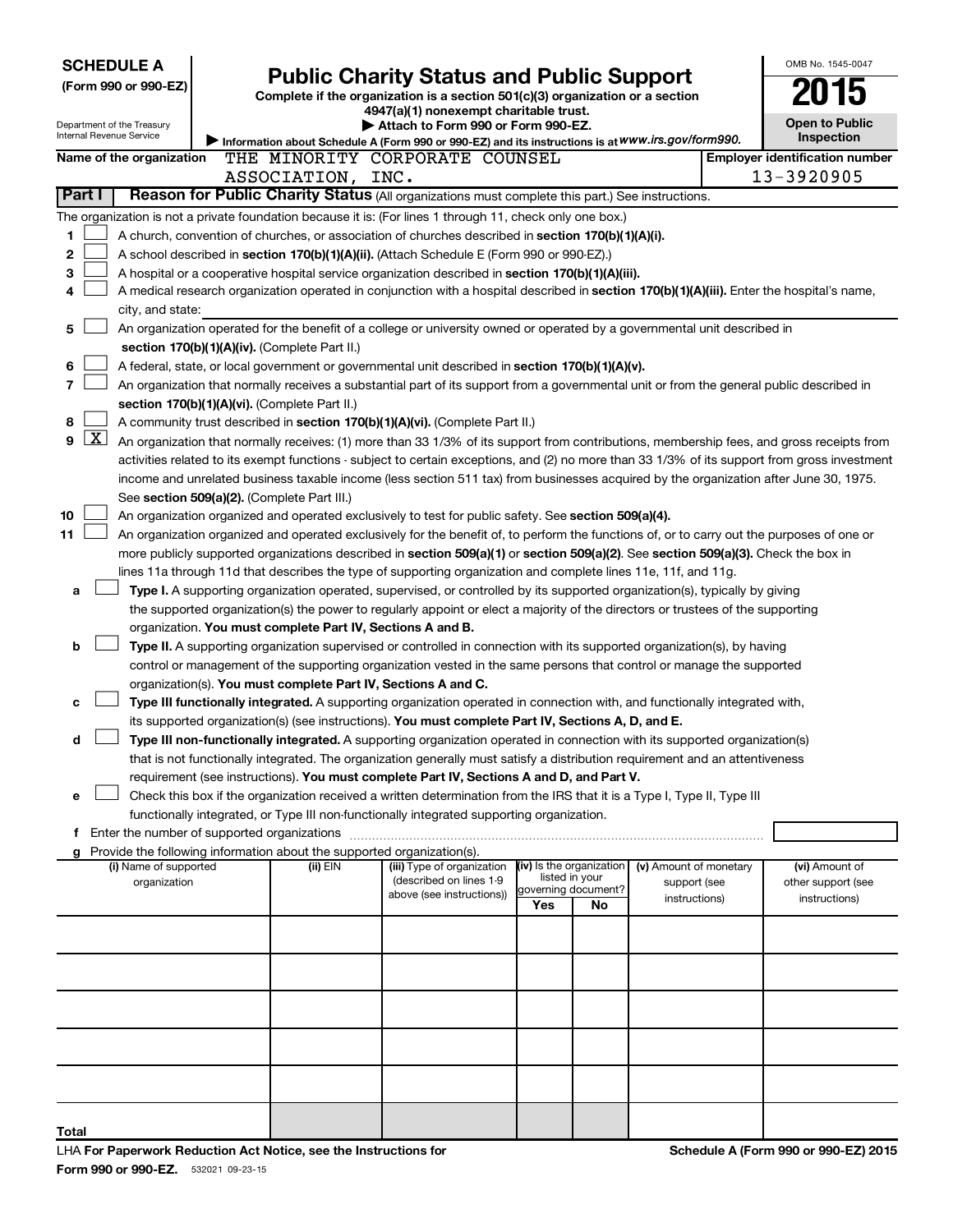#### Schedule A (Form 990 or 990-EZ) 2015 Page ASSOCIATION, INC. 13-3920905

13-3920905 Page 2

(Complete only if you checked the box on line 5, 7, or 8 of Part I or if the organization failed to qualify under Part III. If the organization fails to qualify under the tests listed below, please complete Part III.) **Part II Support Schedule for Organizations Described in Sections 170(b)(1)(A)(iv) and 170(b)(1)(A)(vi)**

|   | <b>Section A. Public Support</b>                                                                                                                                                                                               |          |          |            |            |          |           |  |  |  |
|---|--------------------------------------------------------------------------------------------------------------------------------------------------------------------------------------------------------------------------------|----------|----------|------------|------------|----------|-----------|--|--|--|
|   | Calendar year (or fiscal year beginning in) $\blacktriangleright$                                                                                                                                                              | (a) 2011 | (b) 2012 | $(c)$ 2013 | $(d)$ 2014 | (e) 2015 | (f) Total |  |  |  |
|   | 1 Gifts, grants, contributions, and                                                                                                                                                                                            |          |          |            |            |          |           |  |  |  |
|   | membership fees received. (Do not                                                                                                                                                                                              |          |          |            |            |          |           |  |  |  |
|   | include any "unusual grants.")                                                                                                                                                                                                 |          |          |            |            |          |           |  |  |  |
|   | 2 Tax revenues levied for the organ-                                                                                                                                                                                           |          |          |            |            |          |           |  |  |  |
|   | ization's benefit and either paid to                                                                                                                                                                                           |          |          |            |            |          |           |  |  |  |
|   | or expended on its behalf                                                                                                                                                                                                      |          |          |            |            |          |           |  |  |  |
|   | 3 The value of services or facilities                                                                                                                                                                                          |          |          |            |            |          |           |  |  |  |
|   | furnished by a governmental unit to                                                                                                                                                                                            |          |          |            |            |          |           |  |  |  |
|   | the organization without charge                                                                                                                                                                                                |          |          |            |            |          |           |  |  |  |
|   | 4 Total. Add lines 1 through 3                                                                                                                                                                                                 |          |          |            |            |          |           |  |  |  |
| 5 | The portion of total contributions                                                                                                                                                                                             |          |          |            |            |          |           |  |  |  |
|   | by each person (other than a                                                                                                                                                                                                   |          |          |            |            |          |           |  |  |  |
|   | governmental unit or publicly                                                                                                                                                                                                  |          |          |            |            |          |           |  |  |  |
|   | supported organization) included                                                                                                                                                                                               |          |          |            |            |          |           |  |  |  |
|   | on line 1 that exceeds 2% of the                                                                                                                                                                                               |          |          |            |            |          |           |  |  |  |
|   | amount shown on line 11,                                                                                                                                                                                                       |          |          |            |            |          |           |  |  |  |
|   | column (f)                                                                                                                                                                                                                     |          |          |            |            |          |           |  |  |  |
|   | 6 Public support. Subtract line 5 from line 4.                                                                                                                                                                                 |          |          |            |            |          |           |  |  |  |
|   | <b>Section B. Total Support</b>                                                                                                                                                                                                |          |          |            |            |          |           |  |  |  |
|   | Calendar year (or fiscal year beginning in) $\blacktriangleright$                                                                                                                                                              | (a) 2011 | (b) 2012 | $(c)$ 2013 | $(d)$ 2014 | (e) 2015 | (f) Total |  |  |  |
|   | 7 Amounts from line 4                                                                                                                                                                                                          |          |          |            |            |          |           |  |  |  |
| 8 | Gross income from interest,                                                                                                                                                                                                    |          |          |            |            |          |           |  |  |  |
|   | dividends, payments received on                                                                                                                                                                                                |          |          |            |            |          |           |  |  |  |
|   | securities loans, rents, royalties                                                                                                                                                                                             |          |          |            |            |          |           |  |  |  |
|   | and income from similar sources                                                                                                                                                                                                |          |          |            |            |          |           |  |  |  |
| 9 | Net income from unrelated business                                                                                                                                                                                             |          |          |            |            |          |           |  |  |  |
|   | activities, whether or not the                                                                                                                                                                                                 |          |          |            |            |          |           |  |  |  |
|   | business is regularly carried on                                                                                                                                                                                               |          |          |            |            |          |           |  |  |  |
|   | <b>10</b> Other income. Do not include gain                                                                                                                                                                                    |          |          |            |            |          |           |  |  |  |
|   | or loss from the sale of capital                                                                                                                                                                                               |          |          |            |            |          |           |  |  |  |
|   | assets (Explain in Part VI.)                                                                                                                                                                                                   |          |          |            |            |          |           |  |  |  |
|   | 11 Total support. Add lines 7 through 10                                                                                                                                                                                       |          |          |            |            |          |           |  |  |  |
|   | <b>12</b> Gross receipts from related activities, etc. (see instructions)                                                                                                                                                      |          |          |            |            | 12       |           |  |  |  |
|   | 13 First five years. If the Form 990 is for the organization's first, second, third, fourth, or fifth tax year as a section 501(c)(3)                                                                                          |          |          |            |            |          |           |  |  |  |
|   | organization, check this box and stop here                                                                                                                                                                                     |          |          |            |            |          |           |  |  |  |
|   | Section C. Computation of Public Support Percentage                                                                                                                                                                            |          |          |            |            |          |           |  |  |  |
|   |                                                                                                                                                                                                                                |          |          |            |            | 14       | %         |  |  |  |
|   |                                                                                                                                                                                                                                |          |          |            |            | 15       | %         |  |  |  |
|   | 16a 33 1/3% support test - 2015. If the organization did not check the box on line 13, and line 14 is 33 1/3% or more, check this box and                                                                                      |          |          |            |            |          |           |  |  |  |
|   | stop here. The organization qualifies as a publicly supported organization [11] manuscription [11] manuscription [11] manuscription [11] manuscription [11] manuscription [11] manuscription [11] manuscription [11] manuscrip |          |          |            |            |          |           |  |  |  |
|   | b 33 1/3% support test - 2014. If the organization did not check a box on line 13 or 16a, and line 15 is 33 1/3% or more, check this box                                                                                       |          |          |            |            |          |           |  |  |  |
|   |                                                                                                                                                                                                                                |          |          |            |            |          |           |  |  |  |
|   | 17a 10% -facts-and-circumstances test - 2015. If the organization did not check a box on line 13, 16a, or 16b, and line 14 is 10% or more,                                                                                     |          |          |            |            |          |           |  |  |  |
|   | and if the organization meets the "facts-and-circumstances" test, check this box and stop here. Explain in Part VI how the organization                                                                                        |          |          |            |            |          |           |  |  |  |
|   |                                                                                                                                                                                                                                |          |          |            |            |          |           |  |  |  |
|   | <b>b 10%</b> -facts-and-circumstances test - 2014. If the organization did not check a box on line 13, 16a, 16b, or 17a, and line 15 is 10% or                                                                                 |          |          |            |            |          |           |  |  |  |
|   | more, and if the organization meets the "facts-and-circumstances" test, check this box and stop here. Explain in Part VI how the                                                                                               |          |          |            |            |          |           |  |  |  |
|   | organization meets the "facts-and-circumstances" test. The organization qualifies as a publicly supported organization                                                                                                         |          |          |            |            |          |           |  |  |  |
|   | 18 Private foundation. If the organization did not check a box on line 13, 16a, 16b, 17a, or 17b, check this box and see instructions                                                                                          |          |          |            |            |          |           |  |  |  |

**Schedule A (Form 990 or 990-EZ) 2015**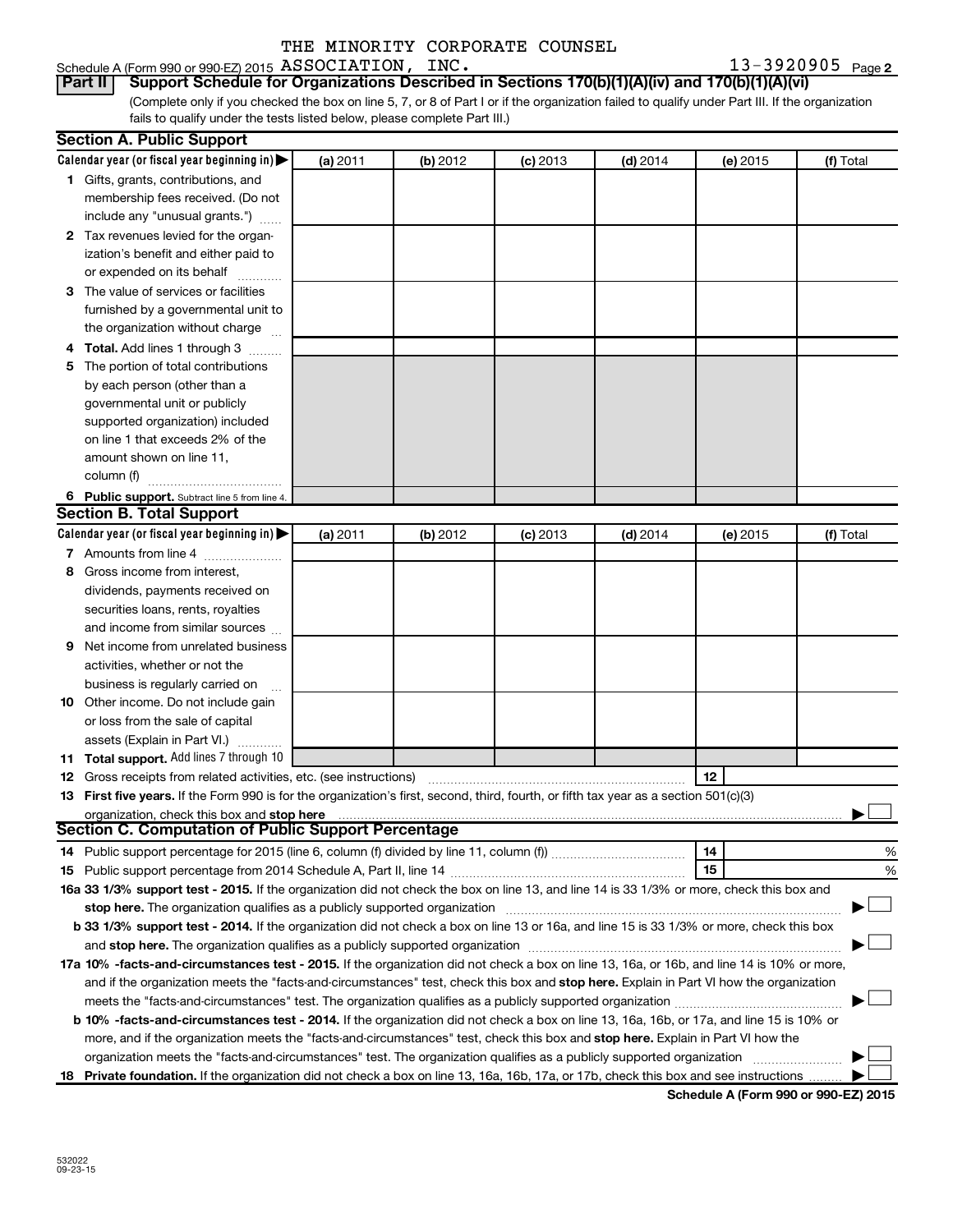### Schedule A (Form 990 or 990-EZ) 2015 Page ASSOCIATION, INC. 13-3920905

#### **Part III Support Schedule for Organizations Described in Section 509(a)(2)**

(Complete only if you checked the box on line 9 of Part I or if the organization failed to qualify under Part II. If the organization fails to qualify under the tests listed below, please complete Part II.)

| <b>Section A. Public Support</b>                                                                                                                    |           |           |            |            |           |                                    |
|-----------------------------------------------------------------------------------------------------------------------------------------------------|-----------|-----------|------------|------------|-----------|------------------------------------|
| Calendar year (or fiscal year beginning in)                                                                                                         | (a) 2011  | (b) 2012  | $(c)$ 2013 | $(d)$ 2014 | (e) 2015  | (f) Total                          |
| 1 Gifts, grants, contributions, and                                                                                                                 |           |           |            |            |           |                                    |
| membership fees received. (Do not                                                                                                                   |           |           |            |            |           |                                    |
| include any "unusual grants.")                                                                                                                      | 3026682.  | 2347417.  | 1854853.   | 1746641.   |           | 2443710.11419303.                  |
| 2 Gross receipts from admissions,                                                                                                                   |           |           |            |            |           |                                    |
| merchandise sold or services per-                                                                                                                   |           |           |            |            |           |                                    |
| formed, or facilities furnished in<br>any activity that is related to the                                                                           |           |           |            |            |           |                                    |
| organization's tax-exempt purpose                                                                                                                   | 1449600.  | 1498606.  | 1665416.   | 1273962.   | 558,850.  | 6446434.                           |
| 3 Gross receipts from activities that                                                                                                               |           |           |            |            |           |                                    |
| are not an unrelated trade or bus-                                                                                                                  |           |           |            |            |           |                                    |
| iness under section 513                                                                                                                             |           |           |            |            |           |                                    |
| 4 Tax revenues levied for the organ-                                                                                                                |           |           |            |            |           |                                    |
| ization's benefit and either paid to                                                                                                                |           |           |            |            |           |                                    |
| or expended on its behalf                                                                                                                           |           |           |            |            |           |                                    |
| 5 The value of services or facilities                                                                                                               |           |           |            |            |           |                                    |
| furnished by a governmental unit to                                                                                                                 |           |           |            |            |           |                                    |
| the organization without charge                                                                                                                     |           |           |            |            |           |                                    |
| 6 Total. Add lines 1 through 5                                                                                                                      | 4476282.  | 3846023.  | 3520269.   | 3020603.   |           | 3002560.17865737.                  |
| 7a Amounts included on lines 1, 2, and                                                                                                              |           |           |            |            |           |                                    |
| 3 received from disqualified persons                                                                                                                | 656,819.  | 623,370.  | 597,545.   | 742,425.   | 453,750.  | 3073909.                           |
| <b>b</b> Amounts included on lines 2 and 3 received                                                                                                 |           |           |            |            |           |                                    |
| from other than disqualified persons that<br>exceed the greater of \$5,000 or 1% of the                                                             |           |           |            |            |           |                                    |
| amount on line 13 for the year                                                                                                                      |           |           |            |            |           | $0$ .                              |
| c Add lines 7a and 7b                                                                                                                               | 656, 819. | 623, 370. | 597,545.   | 742, 425.  | 453,750.  | 3073909.                           |
| 8 Public support. (Subtract line 7c from line 6.)                                                                                                   |           |           |            |            |           | 14791828.                          |
| <b>Section B. Total Support</b>                                                                                                                     |           |           |            |            |           |                                    |
| Calendar year (or fiscal year beginning in)                                                                                                         | (a) 2011  | (b) 2012  | $(c)$ 2013 | $(d)$ 2014 | (e) 2015  | (f) Total                          |
| 9 Amounts from line 6                                                                                                                               | 4476282.  | 3846023   | 3520269    | 3020603    |           | 3002560.17865737.                  |
| <b>10a</b> Gross income from interest,                                                                                                              |           |           |            |            |           |                                    |
| dividends, payments received on<br>securities loans, rents, royalties                                                                               |           |           |            |            |           |                                    |
| and income from similar sources                                                                                                                     | 96,923.   | 108,699.  | 101, 240.  | 115,426.   | 102,358.  | 524,646.                           |
| <b>b</b> Unrelated business taxable income                                                                                                          |           |           |            |            |           |                                    |
| (less section 511 taxes) from businesses                                                                                                            |           |           |            |            |           |                                    |
| acquired after June 30, 1975                                                                                                                        |           |           |            |            |           |                                    |
| c Add lines 10a and 10b                                                                                                                             | 96,923.   | 108,699.  | 101, 240.  | 115, 426.  | 102, 358. | 524,646.                           |
| <b>11</b> Net income from unrelated business                                                                                                        |           |           |            |            |           |                                    |
| activities not included in line 10b,<br>whether or not the business is                                                                              |           |           |            |            |           |                                    |
| regularly carried on                                                                                                                                |           |           |            |            |           |                                    |
| <b>12</b> Other income. Do not include gain<br>or loss from the sale of capital                                                                     |           |           |            |            |           |                                    |
| assets (Explain in Part VI.)                                                                                                                        |           |           |            |            |           |                                    |
| <b>13</b> Total support. (Add lines 9, 10c, 11, and 12.)                                                                                            | 4573205.  | 3954722.  | 3621509.   | 3136029.   |           | 3104918.18390383.                  |
| 14 First five years. If the Form 990 is for the organization's first, second, third, fourth, or fifth tax year as a section 501(c)(3) organization, |           |           |            |            |           |                                    |
| check this box and stop here                                                                                                                        |           |           |            |            |           |                                    |
| Section C. Computation of Public Support Percentage                                                                                                 |           |           |            |            |           |                                    |
|                                                                                                                                                     |           |           |            |            | 15        | 80.43<br>%                         |
| 16 Public support percentage from 2014 Schedule A, Part III, line 15                                                                                |           |           |            |            | 16        | 79.28<br>$\%$                      |
| Section D. Computation of Investment Income Percentage                                                                                              |           |           |            |            |           |                                    |
| 17 Investment income percentage for 2015 (line 10c, column (f) divided by line 13, column (f))                                                      |           |           |            |            | 17        | 2.85<br>$\%$                       |
| 18 Investment income percentage from 2014 Schedule A, Part III, line 17                                                                             |           |           |            |            | 18        | 2.64<br>$\%$                       |
| 19a 33 1/3% support tests - 2015. If the organization did not check the box on line 14, and line 15 is more than 33 1/3%, and line 17 is not        |           |           |            |            |           |                                    |
| more than 33 1/3%, check this box and stop here. The organization qualifies as a publicly supported organization                                    |           |           |            |            |           | $\blacktriangleright$ $\mathbf{X}$ |
| <b>b 33 1/3% support tests - 2014.</b> If the organization did not check a box on line 14 or line 19a, and line 16 is more than 33 1/3%, and        |           |           |            |            |           |                                    |
| line 18 is not more than 33 1/3%, check this box and stop here. The organization qualifies as a publicly supported organization                     |           |           |            |            |           |                                    |
|                                                                                                                                                     |           |           |            |            |           |                                    |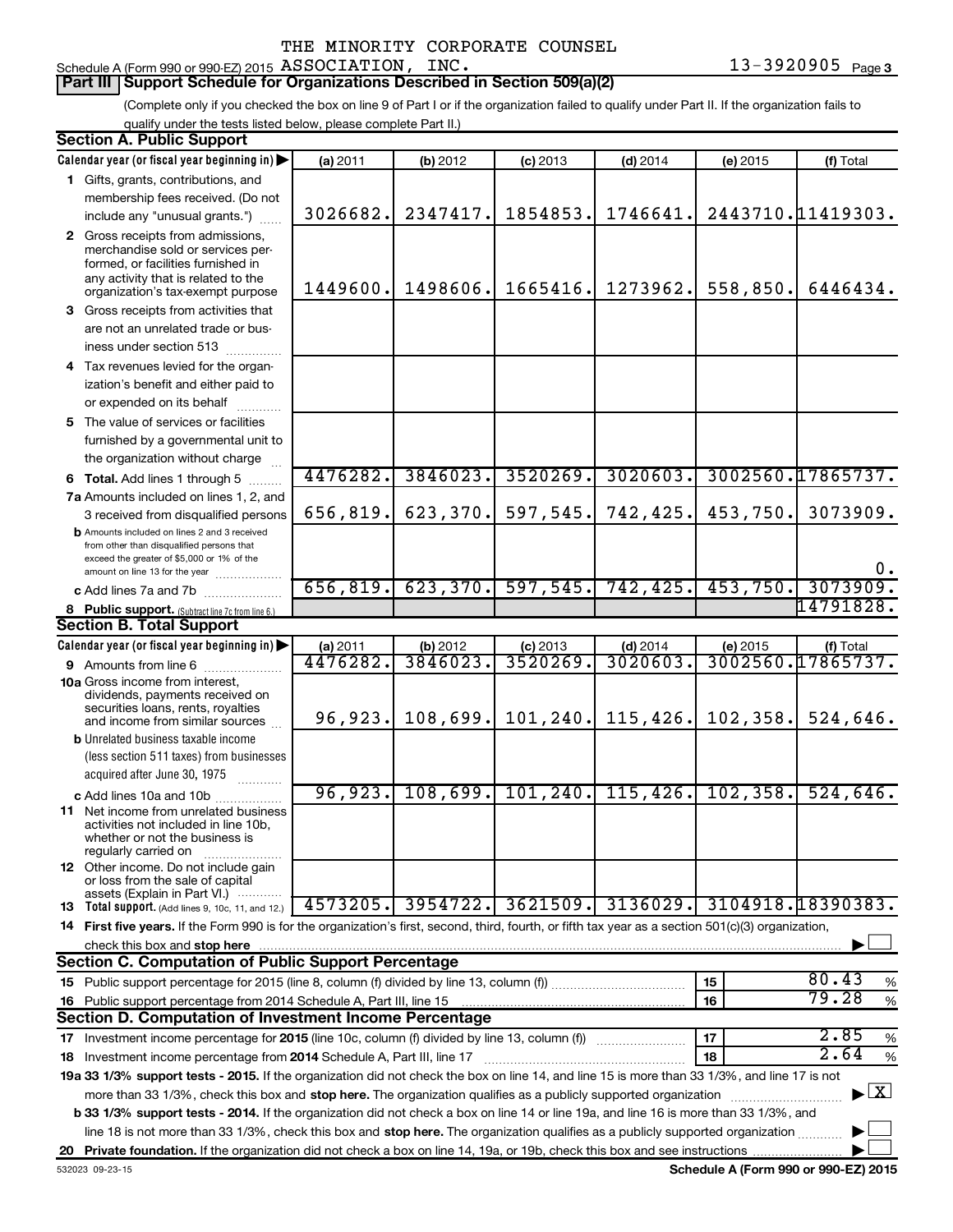#### Schedule A (Form 990 or 990-EZ) 2015 Page ASSOCIATION, INC. 13-3920905**Part IV Supporting Organizations**

**1**

**Yes No**

#### (Complete only if you checked a box in line 11 on Part I. If you checked 11a of Part I, complete Sections A and B. If you checked 11b of Part I, complete Sections A and C. If you checked 11c of Part I, complete Sections A, D, and E. If you checked 11d of Part I, complete Sections A and D, and complete Part V.)

#### **Section A. All Supporting Organizations**

- **1** Are all of the organization's supported organizations listed by name in the organization's governing documents? If "No" describe in Part VI how the supported organizations are designated. If designated by *class or purpose, describe the designation. If historic and continuing relationship, explain.*
- **2** Did the organization have any supported organization that does not have an IRS determination of status under section 509(a)(1) or (2)? If "Yes," explain in Part VI how the organization determined that the supported *organization was described in section 509(a)(1) or (2).*
- **3a** Did the organization have a supported organization described in section 501(c)(4), (5), or (6)? If "Yes," answer *(b) and (c) below.*
- **b** Did the organization confirm that each supported organization qualified under section 501(c)(4), (5), or (6) and satisfied the public support tests under section 509(a)(2)? If "Yes," describe in Part VI when and how the *organization made the determination.*
- **c** Did the organization ensure that all support to such organizations was used exclusively for section 170(c)(2)(B) purposes? If "Yes," explain in Part VI what controls the organization put in place to ensure such use.
- **4 a** *If* Was any supported organization not organized in the United States ("foreign supported organization")? *"Yes," and if you checked 11a or 11b in Part I, answer (b) and (c) below.*
- **b** Did the organization have ultimate control and discretion in deciding whether to make grants to the foreign supported organization? If "Yes," describe in Part VI how the organization had such control and discretion *despite being controlled or supervised by or in connection with its supported organizations.*
- **c** Did the organization support any foreign supported organization that does not have an IRS determination under sections 501(c)(3) and 509(a)(1) or (2)? If "Yes," explain in Part VI what controls the organization used *to ensure that all support to the foreign supported organization was used exclusively for section 170(c)(2)(B) purposes.*
- **5a** Did the organization add, substitute, or remove any supported organizations during the tax year? If "Yes," answer (b) and (c) below (if applicable). Also, provide detail in Part VI, including (i) the names and EIN *numbers of the supported organizations added, substituted, or removed; (ii) the reasons for each such action; (iii) the authority under the organization's organizing document authorizing such action; and (iv) how the action was accomplished (such as by amendment to the organizing document).*
- **b** Type I or Type II only. Was any added or substituted supported organization part of a class already designated in the organization's organizing document?
- **c Substitutions only.**  Was the substitution the result of an event beyond the organization's control?
- **6** Did the organization provide support (whether in the form of grants or the provision of services or facilities) to support or benefit one or more of the filing organization's supported organizations? If "Yes," provide detail in anyone other than (i) its supported organizations, (ii) individuals that are part of the charitable class benefited by one or more of its supported organizations, or (iii) other supporting organizations that also *Part VI.*
- **7** Did the organization provide a grant, loan, compensation, or other similar payment to a substantial contributor regard to a substantial contributor? If "Yes," complete Part I of Schedule L (Form 990 or 990-EZ). (defined in section 4958(c)(3)(C)), a family member of a substantial contributor, or a 35% controlled entity with
- **8** Did the organization make a loan to a disqualified person (as defined in section 4958) not described in line 7? *If "Yes," complete Part I of Schedule L (Form 990 or 990-EZ).*
- **9 a** Was the organization controlled directly or indirectly at any time during the tax year by one or more in section 509(a)(1) or (2))? If "Yes," provide detail in Part VI. disqualified persons as defined in section 4946 (other than foundation managers and organizations described
- **b** Did one or more disqualified persons (as defined in line 9a) hold a controlling interest in any entity in which the supporting organization had an interest? If "Yes," provide detail in Part VI.
- **c** Did a disqualified person (as defined in line 9a) have an ownership interest in, or derive any personal benefit from, assets in which the supporting organization also had an interest? If "Yes," provide detail in Part VI.
- **10 a** Was the organization subject to the excess business holdings rules of section 4943 because of section supporting organizations)? If "Yes," answer 10b below. 4943(f) (regarding certain Type II supporting organizations, and all Type III non-functionally integrated
	- **b** Did the organization have any excess business holdings in the tax year? (Use Schedule C, Form 4720, to *determine whether the organization had excess business holdings.)*

**2 3a 3b 3c 4a 4b 4c 5a 5b 5c 6 7 8 9a 9b 9c 10a**

**10b**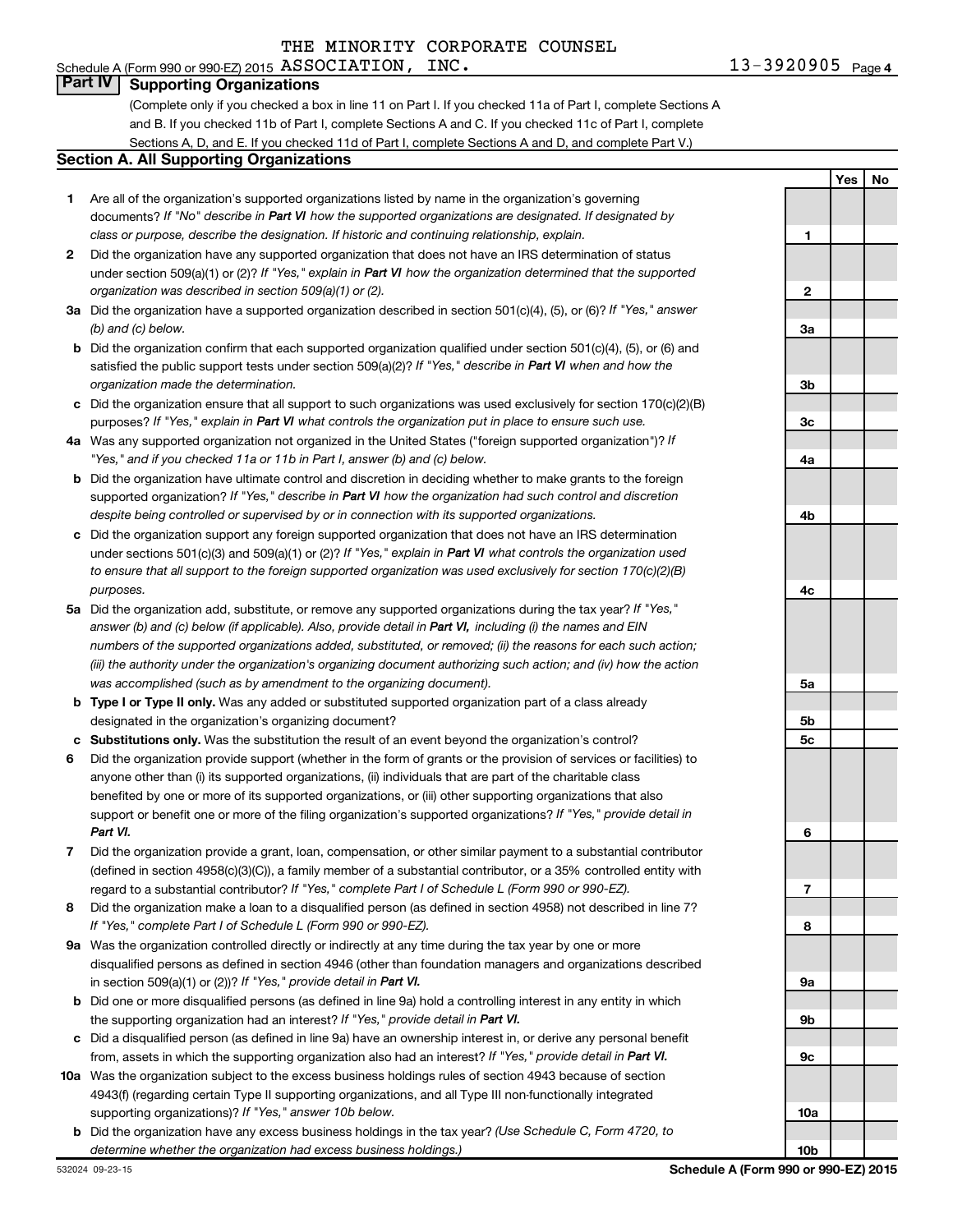| INC.<br>Schedule A (Form 990 or 990-EZ) 2015 $\,$ ASSOCIATION , | $13 - 3920905$ Page 5 |
|-----------------------------------------------------------------|-----------------------|
|-----------------------------------------------------------------|-----------------------|

|    | Part IV<br><b>Supporting Organizations (continued)</b>                                                                          |                 |     |    |
|----|---------------------------------------------------------------------------------------------------------------------------------|-----------------|-----|----|
|    |                                                                                                                                 |                 | Yes | No |
| 11 | Has the organization accepted a gift or contribution from any of the following persons?                                         |                 |     |    |
|    | a A person who directly or indirectly controls, either alone or together with persons described in (b) and (c)                  |                 |     |    |
|    | below, the governing body of a supported organization?                                                                          | 11a             |     |    |
|    | <b>b</b> A family member of a person described in (a) above?                                                                    | 11 <sub>b</sub> |     |    |
|    | c A 35% controlled entity of a person described in (a) or (b) above? If "Yes" to a, b, or c, provide detail in Part VI.         | 11c             |     |    |
|    | <b>Section B. Type I Supporting Organizations</b>                                                                               |                 |     |    |
|    |                                                                                                                                 |                 | Yes | No |
| 1  | Did the directors, trustees, or membership of one or more supported organizations have the power to                             |                 |     |    |
|    | regularly appoint or elect at least a majority of the organization's directors or trustees at all times during the              |                 |     |    |
|    |                                                                                                                                 |                 |     |    |
|    | tax year? If "No," describe in Part VI how the supported organization(s) effectively operated, supervised, or                   |                 |     |    |
|    | controlled the organization's activities. If the organization had more than one supported organization,                         |                 |     |    |
|    | describe how the powers to appoint and/or remove directors or trustees were allocated among the supported                       |                 |     |    |
|    | organizations and what conditions or restrictions, if any, applied to such powers during the tax year.                          | 1               |     |    |
| 2  | Did the organization operate for the benefit of any supported organization other than the supported                             |                 |     |    |
|    | organization(s) that operated, supervised, or controlled the supporting organization? If "Yes," explain in                      |                 |     |    |
|    | Part VI how providing such benefit carried out the purposes of the supported organization(s) that operated,                     |                 |     |    |
|    | supervised, or controlled the supporting organization.                                                                          | $\mathbf{2}$    |     |    |
|    | <b>Section C. Type II Supporting Organizations</b>                                                                              |                 |     |    |
|    |                                                                                                                                 |                 | Yes | No |
| 1. | Were a majority of the organization's directors or trustees during the tax year also a majority of the directors                |                 |     |    |
|    | or trustees of each of the organization's supported organization(s)? If "No," describe in Part VI how control                   |                 |     |    |
|    | or management of the supporting organization was vested in the same persons that controlled or managed                          |                 |     |    |
|    | the supported organization(s).                                                                                                  | 1               |     |    |
|    | <b>Section D. All Type III Supporting Organizations</b>                                                                         |                 |     |    |
|    |                                                                                                                                 |                 | Yes | No |
| 1  | Did the organization provide to each of its supported organizations, by the last day of the fifth month of the                  |                 |     |    |
|    | organization's tax year, (i) a written notice describing the type and amount of support provided during the prior tax           |                 |     |    |
|    | year, (ii) a copy of the Form 990 that was most recently filed as of the date of notification, and (iii) copies of the          |                 |     |    |
|    | organization's governing documents in effect on the date of notification, to the extent not previously provided?                | 1               |     |    |
| 2  | Were any of the organization's officers, directors, or trustees either (i) appointed or elected by the supported                |                 |     |    |
|    | organization(s) or (ii) serving on the governing body of a supported organization? If "No," explain in Part VI how              |                 |     |    |
|    | the organization maintained a close and continuous working relationship with the supported organization(s).                     | 2               |     |    |
| 3  | By reason of the relationship described in (2), did the organization's supported organizations have a                           |                 |     |    |
|    | significant voice in the organization's investment policies and in directing the use of the organization's                      |                 |     |    |
|    | income or assets at all times during the tax year? If "Yes," describe in Part VI the role the organization's                    |                 |     |    |
|    | supported organizations played in this regard.                                                                                  | з               |     |    |
|    | Section E. Type III Functionally-Integrated Supporting Organizations                                                            |                 |     |    |
| 1  | Check the box next to the method that the organization used to satisfy the Integral Part Test during the yeafsee instructions): |                 |     |    |
| а  | The organization satisfied the Activities Test. Complete line 2 below.                                                          |                 |     |    |
| b  | The organization is the parent of each of its supported organizations. Complete line 3 below.                                   |                 |     |    |
| с  | The organization supported a governmental entity. Describe in Part VI how you supported a government entity (see instructions). |                 |     |    |
| 2  | Activities Test. Answer (a) and (b) below.                                                                                      |                 | Yes | No |
| а  | Did substantially all of the organization's activities during the tax year directly further the exempt purposes of              |                 |     |    |
|    | the supported organization(s) to which the organization was responsive? If "Yes," then in Part VI identify                      |                 |     |    |
|    | those supported organizations and explain<br>how these activities directly furthered their exempt purposes,                     |                 |     |    |
|    | how the organization was responsive to those supported organizations, and how the organization determined                       |                 |     |    |
|    | that these activities constituted substantially all of its activities.                                                          | 2a              |     |    |
| b  | Did the activities described in (a) constitute activities that, but for the organization's involvement, one or more             |                 |     |    |
|    | of the organization's supported organization(s) would have been engaged in? If "Yes," explain in Part VI the                    |                 |     |    |
|    | reasons for the organization's position that its supported organization(s) would have engaged in these                          |                 |     |    |
|    | activities but for the organization's involvement.                                                                              | 2b              |     |    |
| 3  | Parent of Supported Organizations. Answer (a) and (b) below.                                                                    |                 |     |    |
| а  | Did the organization have the power to regularly appoint or elect a majority of the officers, directors, or                     |                 |     |    |
|    | trustees of each of the supported organizations? Provide details in Part VI.                                                    | За              |     |    |
| b  | Did the organization exercise a substantial degree of direction over the policies, programs, and activities of each             |                 |     |    |
|    | of its supported organizations? If "Yes," describe in Part VI the role played by the organization in this regard.               | 3b              |     |    |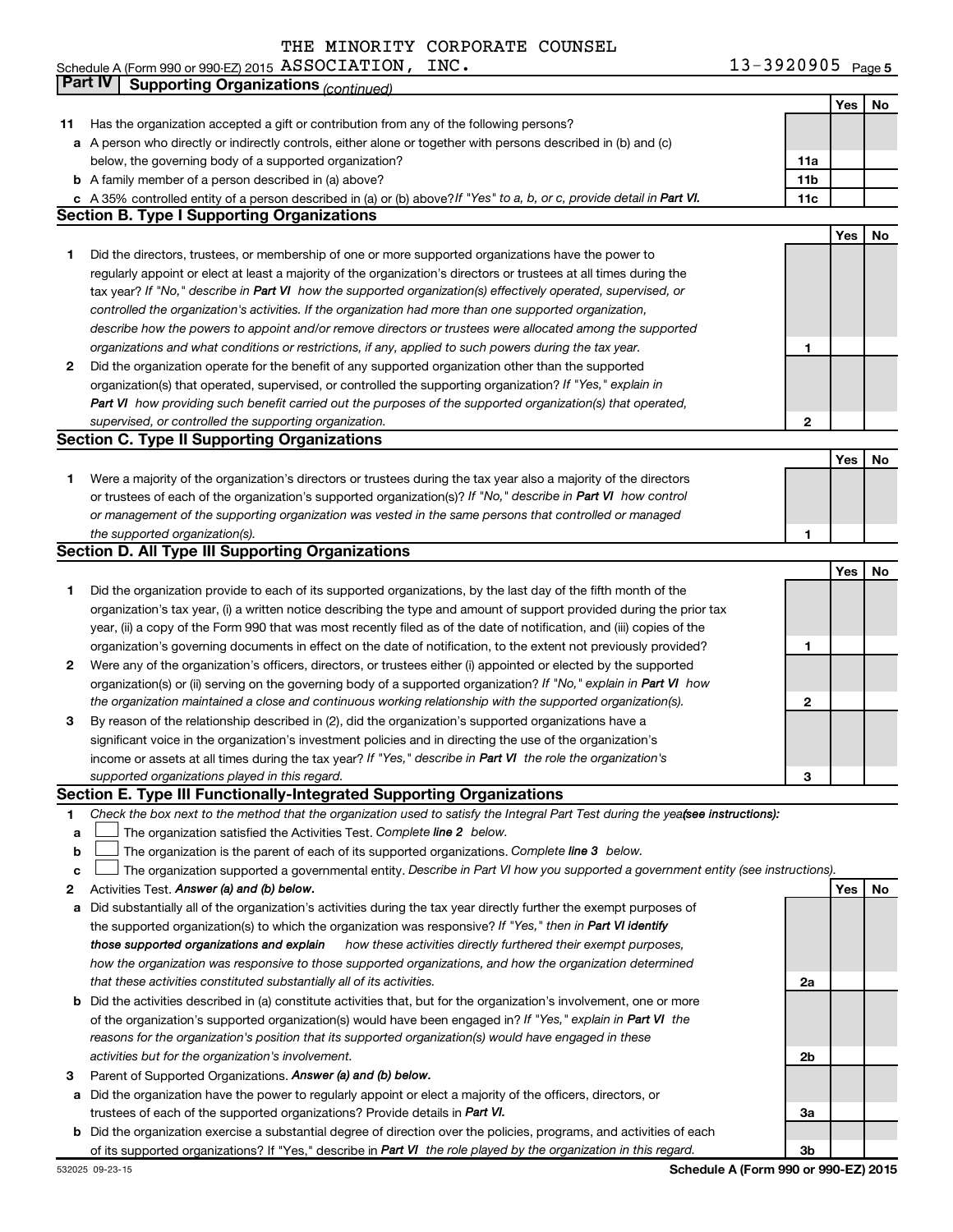13-3920905 Page 6 Schedule A (Form 990 or 990-EZ) 2015 Page ASSOCIATION, INC. 13-3920905

#### 1  $\Box$  Check here if the organization satisfied the Integral Part Test as a qualifying trust on Nov. 20, 1970. See instructions. All **Section A - Adjusted Net Income 1 2 3 4 5 6 7 8 1 2 3 4 5 6 7 Adjusted Net Income** (subtract lines 5, 6 and 7 from line 4) **8 8 Section B - Minimum Asset Amount 1 2 3 4 5 6 7 8 a** Average monthly value of securities **b** Average monthly cash balances **c** Fair market value of other non-exempt-use assets **d Total**  (add lines 1a, 1b, and 1c) **e Discount** claimed for blockage or other **1a 1b 1c 1d 2 3 4 5 6 7 8** factors (explain in detail in Part VI): **Minimum Asset Amount**  (add line 7 to line 6) **Section C - Distributable Amount 1 2 3 4 5 6 1 2 3 4 5 6** Distributable Amount. Subtract line 5 from line 4, unless subject to other Type III non-functionally integrated supporting organizations must complete Sections A through E. (B) Current Year<br>(optional) (A) Prior Year Net short-term capital gain Recoveries of prior-year distributions Other gross income (see instructions) Add lines 1 through 3 Depreciation and depletion Portion of operating expenses paid or incurred for production or collection of gross income or for management, conservation, or maintenance of property held for production of income (see instructions) Other expenses (see instructions) (B) Current Year  $(A)$  Prior Year  $\left\{\n\begin{array}{ccc}\n\end{array}\n\right\}$  (optional) Aggregate fair market value of all non-exempt-use assets (see instructions for short tax year or assets held for part of year): Acquisition indebtedness applicable to non-exempt-use assets Subtract line 2 from line 1d Cash deemed held for exempt use. Enter 1-1/2% of line 3 (for greater amount, see instructions). Net value of non-exempt-use assets (subtract line 4 from line 3) Multiply line 5 by .035 Recoveries of prior-year distributions Current Year Adjusted net income for prior year (from Section A, line 8, Column A) Enter 85% of line 1 Minimum asset amount for prior year (from Section B, line 8, Column A) Enter greater of line 2 or line 3 Income tax imposed in prior year emergency temporary reduction (see instructions) **Part V Type III Non-Functionally Integrated 509(a)(3) Supporting Organizations**   $\Box$

**7** Check here if the current year is the organization's first as a non-functionally-integrated Type III supporting organization (see † instructions).

**Schedule A (Form 990 or 990-EZ) 2015**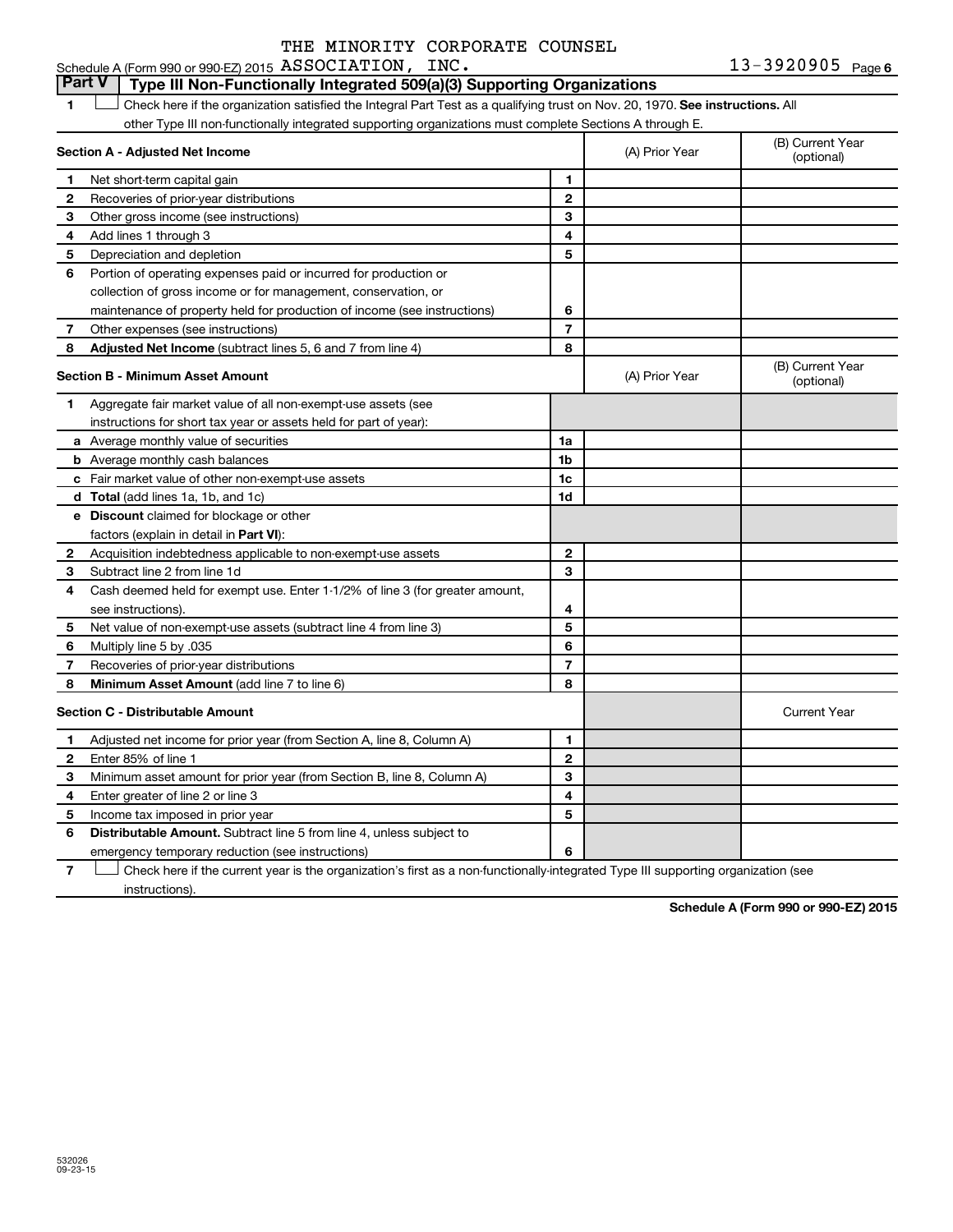|                | Schedule A (Form 990 or 990-EZ) 2015 ASSOCIATION, INC.                                          |                             |                           | $13 - 3920905$ Page 7 |  |  |  |  |  |  |
|----------------|-------------------------------------------------------------------------------------------------|-----------------------------|---------------------------|-----------------------|--|--|--|--|--|--|
| <b>Part V</b>  | Type III Non-Functionally Integrated 509(a)(3) Supporting Organizations (continued)             |                             |                           |                       |  |  |  |  |  |  |
|                | <b>Section D - Distributions</b>                                                                |                             |                           | <b>Current Year</b>   |  |  |  |  |  |  |
| 1              | Amounts paid to supported organizations to accomplish exempt purposes                           |                             |                           |                       |  |  |  |  |  |  |
| 2              | Amounts paid to perform activity that directly furthers exempt purposes of supported            |                             |                           |                       |  |  |  |  |  |  |
|                | organizations, in excess of income from activity                                                |                             |                           |                       |  |  |  |  |  |  |
| 3              | Administrative expenses paid to accomplish exempt purposes of supported organizations           |                             |                           |                       |  |  |  |  |  |  |
| 4              | Amounts paid to acquire exempt-use assets                                                       |                             |                           |                       |  |  |  |  |  |  |
| 5              | Qualified set-aside amounts (prior IRS approval required)                                       |                             |                           |                       |  |  |  |  |  |  |
| 6              | Other distributions (describe in <b>Part VI</b> ). See instructions.                            |                             |                           |                       |  |  |  |  |  |  |
| 7              | Total annual distributions. Add lines 1 through 6.                                              |                             |                           |                       |  |  |  |  |  |  |
| 8              | Distributions to attentive supported organizations to which the organization is responsive      |                             |                           |                       |  |  |  |  |  |  |
|                | (provide details in Part VI). See instructions.                                                 |                             |                           |                       |  |  |  |  |  |  |
| 9              | Distributable amount for 2015 from Section C, line 6                                            |                             |                           |                       |  |  |  |  |  |  |
| 10             | Line 8 amount divided by Line 9 amount                                                          |                             |                           |                       |  |  |  |  |  |  |
|                |                                                                                                 | (i)                         | (ii)                      | (iii)                 |  |  |  |  |  |  |
|                |                                                                                                 | <b>Excess Distributions</b> | <b>Underdistributions</b> | <b>Distributable</b>  |  |  |  |  |  |  |
|                | Section E - Distribution Allocations (see instructions)                                         |                             | Pre-2015                  | Amount for 2015       |  |  |  |  |  |  |
| 1              | Distributable amount for 2015 from Section C, line 6                                            |                             |                           |                       |  |  |  |  |  |  |
| 2              | Underdistributions, if any, for years prior to 2015                                             |                             |                           |                       |  |  |  |  |  |  |
|                | (reasonable cause required-see instructions)                                                    |                             |                           |                       |  |  |  |  |  |  |
| 3              | Excess distributions carryover, if any, to 2015:                                                |                             |                           |                       |  |  |  |  |  |  |
| a              |                                                                                                 |                             |                           |                       |  |  |  |  |  |  |
| b              |                                                                                                 |                             |                           |                       |  |  |  |  |  |  |
| c              |                                                                                                 |                             |                           |                       |  |  |  |  |  |  |
|                | <b>d</b> From 2013                                                                              |                             |                           |                       |  |  |  |  |  |  |
|                | e From 2014                                                                                     |                             |                           |                       |  |  |  |  |  |  |
|                | f Total of lines 3a through e                                                                   |                             |                           |                       |  |  |  |  |  |  |
|                | g Applied to underdistributions of prior years                                                  |                             |                           |                       |  |  |  |  |  |  |
|                | h Applied to 2015 distributable amount                                                          |                             |                           |                       |  |  |  |  |  |  |
| Ť.             | Carryover from 2010 not applied (see instructions)                                              |                             |                           |                       |  |  |  |  |  |  |
|                | Remainder. Subtract lines 3g, 3h, and 3i from 3f.                                               |                             |                           |                       |  |  |  |  |  |  |
| 4              | Distributions for 2015 from Section D,                                                          |                             |                           |                       |  |  |  |  |  |  |
|                | line $7:$                                                                                       |                             |                           |                       |  |  |  |  |  |  |
|                |                                                                                                 |                             |                           |                       |  |  |  |  |  |  |
|                | a Applied to underdistributions of prior years<br><b>b</b> Applied to 2015 distributable amount |                             |                           |                       |  |  |  |  |  |  |
|                | c Remainder. Subtract lines 4a and 4b from 4.                                                   |                             |                           |                       |  |  |  |  |  |  |
|                | 5 Remaining underdistributions for years prior to 2015, if                                      |                             |                           |                       |  |  |  |  |  |  |
|                | any. Subtract lines 3q and 4a from line 2 (if amount                                            |                             |                           |                       |  |  |  |  |  |  |
|                | greater than zero, see instructions).                                                           |                             |                           |                       |  |  |  |  |  |  |
| 6              | Remaining underdistributions for 2015. Subtract lines 3h                                        |                             |                           |                       |  |  |  |  |  |  |
|                | and 4b from line 1 (if amount greater than zero, see                                            |                             |                           |                       |  |  |  |  |  |  |
|                |                                                                                                 |                             |                           |                       |  |  |  |  |  |  |
|                | instructions).                                                                                  |                             |                           |                       |  |  |  |  |  |  |
| $\overline{7}$ | Excess distributions carryover to 2016. Add lines 3j                                            |                             |                           |                       |  |  |  |  |  |  |
|                | and 4c.<br>Breakdown of line 7:                                                                 |                             |                           |                       |  |  |  |  |  |  |
| 8              |                                                                                                 |                             |                           |                       |  |  |  |  |  |  |
| a              |                                                                                                 |                             |                           |                       |  |  |  |  |  |  |
| b              |                                                                                                 |                             |                           |                       |  |  |  |  |  |  |
|                | c Excess from 2013                                                                              |                             |                           |                       |  |  |  |  |  |  |
|                | d Excess from 2014                                                                              |                             |                           |                       |  |  |  |  |  |  |
|                | e Excess from 2015                                                                              |                             |                           |                       |  |  |  |  |  |  |

**Schedule A (Form 990 or 990-EZ) 2015**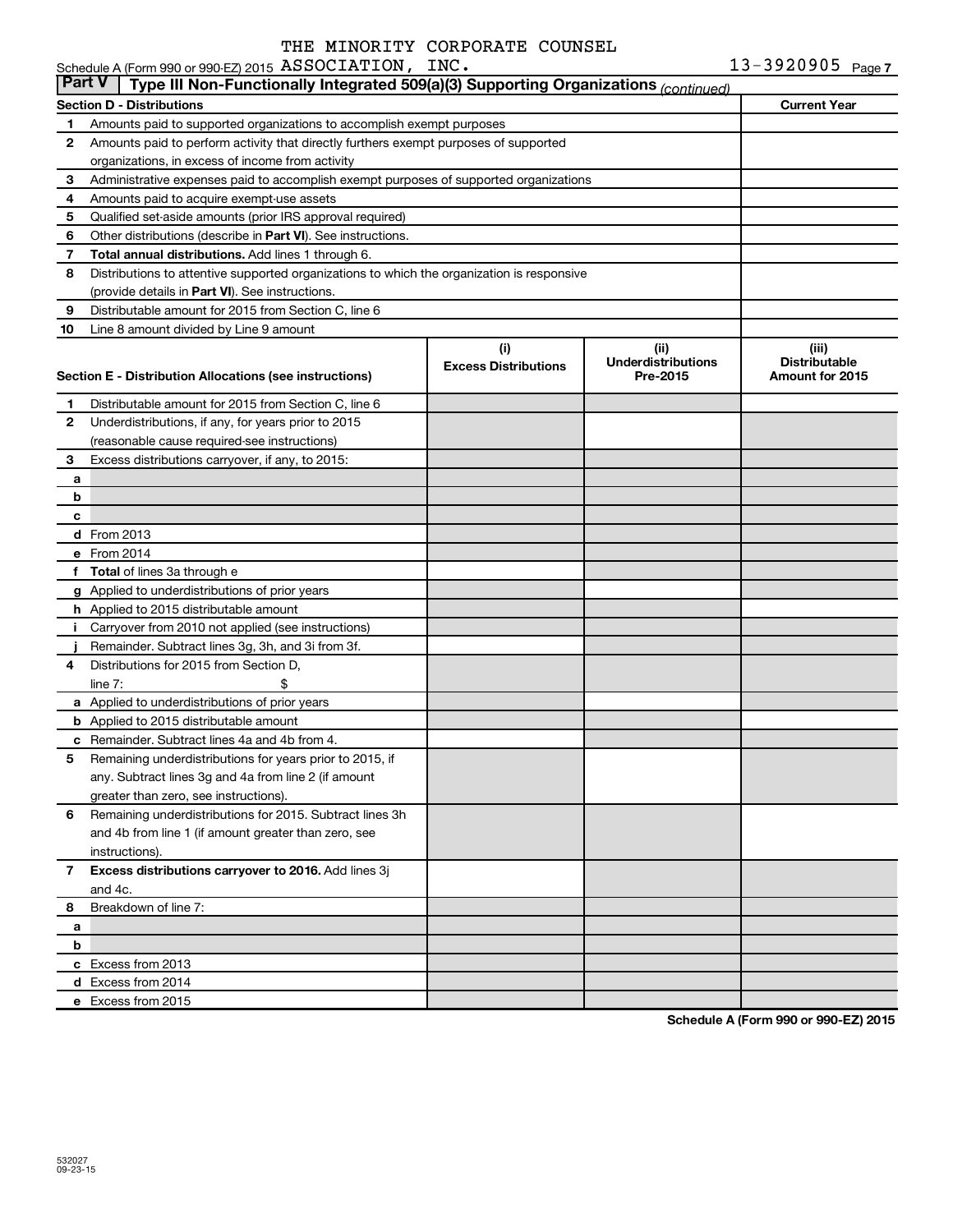|                |                                                        |  | THE MINORITY CORPORATE COUNSEL |                                                                                                                                                                                                                                                                                                                                                                                                                                                                                                    |                   |
|----------------|--------------------------------------------------------|--|--------------------------------|----------------------------------------------------------------------------------------------------------------------------------------------------------------------------------------------------------------------------------------------------------------------------------------------------------------------------------------------------------------------------------------------------------------------------------------------------------------------------------------------------|-------------------|
|                | Schedule A (Form 990 or 990-EZ) 2015 ASSOCIATION, INC. |  |                                |                                                                                                                                                                                                                                                                                                                                                                                                                                                                                                    | 13-3920905 Page 8 |
| <b>Part VI</b> | (See instructions.)                                    |  |                                | Supplemental Information. Provide the explanations required by Part II, line 10; Part II, line 17a or 17b; Part III, line 12;<br>Part IV, Section A, lines 1, 2, 3b, 3c, 4b, 4c, 5a, 6, 9a, 9b, 9c, 11a, 11b, and 11c; Part IV, Section B, lines 1 and 2; Part IV, Section C, line 1; Part IV, Section D, lines 2 and 3; Part IV, Section E, lines 1 c, 2a, 2b,<br>Section D, lines 5, 6, and 8; and Part V, Section E, lines 2, 5, and 6. Also complete this part for any additional information. |                   |
|                |                                                        |  |                                |                                                                                                                                                                                                                                                                                                                                                                                                                                                                                                    |                   |
|                |                                                        |  |                                |                                                                                                                                                                                                                                                                                                                                                                                                                                                                                                    |                   |
|                |                                                        |  |                                |                                                                                                                                                                                                                                                                                                                                                                                                                                                                                                    |                   |
|                |                                                        |  |                                |                                                                                                                                                                                                                                                                                                                                                                                                                                                                                                    |                   |
|                |                                                        |  |                                |                                                                                                                                                                                                                                                                                                                                                                                                                                                                                                    |                   |
|                |                                                        |  |                                |                                                                                                                                                                                                                                                                                                                                                                                                                                                                                                    |                   |
|                |                                                        |  |                                |                                                                                                                                                                                                                                                                                                                                                                                                                                                                                                    |                   |
|                |                                                        |  |                                |                                                                                                                                                                                                                                                                                                                                                                                                                                                                                                    |                   |
|                |                                                        |  |                                |                                                                                                                                                                                                                                                                                                                                                                                                                                                                                                    |                   |
|                |                                                        |  |                                |                                                                                                                                                                                                                                                                                                                                                                                                                                                                                                    |                   |
|                |                                                        |  |                                |                                                                                                                                                                                                                                                                                                                                                                                                                                                                                                    |                   |
|                |                                                        |  |                                |                                                                                                                                                                                                                                                                                                                                                                                                                                                                                                    |                   |
|                |                                                        |  |                                |                                                                                                                                                                                                                                                                                                                                                                                                                                                                                                    |                   |
|                |                                                        |  |                                |                                                                                                                                                                                                                                                                                                                                                                                                                                                                                                    |                   |
|                |                                                        |  |                                |                                                                                                                                                                                                                                                                                                                                                                                                                                                                                                    |                   |
|                |                                                        |  |                                |                                                                                                                                                                                                                                                                                                                                                                                                                                                                                                    |                   |
|                |                                                        |  |                                |                                                                                                                                                                                                                                                                                                                                                                                                                                                                                                    |                   |
|                |                                                        |  |                                |                                                                                                                                                                                                                                                                                                                                                                                                                                                                                                    |                   |
|                |                                                        |  |                                |                                                                                                                                                                                                                                                                                                                                                                                                                                                                                                    |                   |
|                |                                                        |  |                                |                                                                                                                                                                                                                                                                                                                                                                                                                                                                                                    |                   |
|                |                                                        |  |                                |                                                                                                                                                                                                                                                                                                                                                                                                                                                                                                    |                   |
|                |                                                        |  |                                |                                                                                                                                                                                                                                                                                                                                                                                                                                                                                                    |                   |
|                |                                                        |  |                                |                                                                                                                                                                                                                                                                                                                                                                                                                                                                                                    |                   |
|                |                                                        |  |                                |                                                                                                                                                                                                                                                                                                                                                                                                                                                                                                    |                   |
|                |                                                        |  |                                |                                                                                                                                                                                                                                                                                                                                                                                                                                                                                                    |                   |
|                |                                                        |  |                                |                                                                                                                                                                                                                                                                                                                                                                                                                                                                                                    |                   |
|                |                                                        |  |                                |                                                                                                                                                                                                                                                                                                                                                                                                                                                                                                    |                   |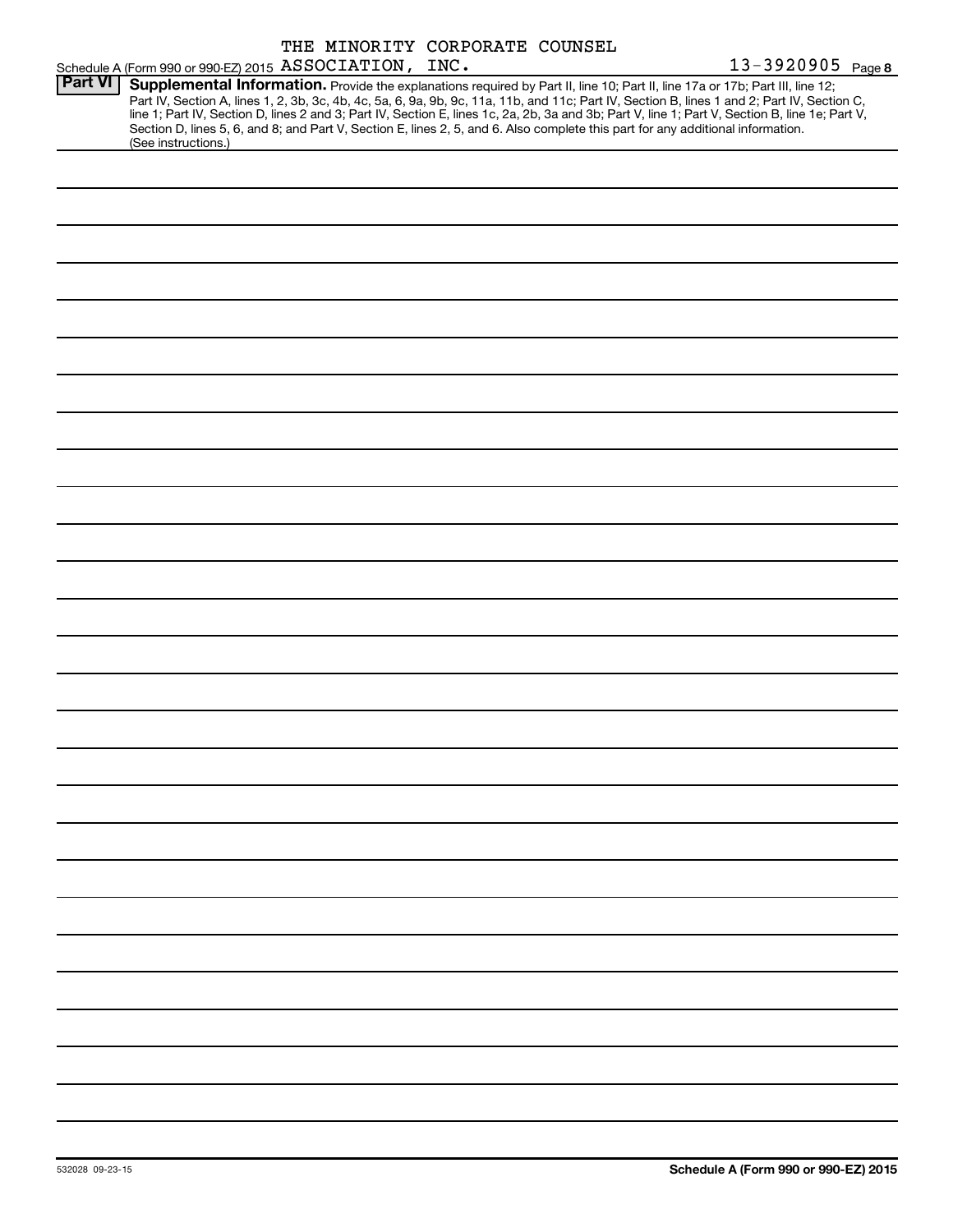| Attach to Form 990.<br>Department of the Treasury<br>Inspection<br>Information about Schedule D (Form 990) and its instructions is at www.irs.gov/form990.<br>Internal Revenue Service<br>THE MINORITY CORPORATE COUNSEL<br><b>Employer identification number</b><br>Name of the organization<br>13-3920905<br>ASSOCIATION, INC.<br>Organizations Maintaining Donor Advised Funds or Other Similar Funds or Accounts. Complete if the<br>Part I<br>organization answered "Yes" on Form 990, Part IV, line 6.<br>(a) Donor advised funds<br>(b) Funds and other accounts<br>1<br>Aggregate value of contributions to (during year)<br>2<br>з<br><u> 1990 - Johann Barbara, martin a</u><br>4<br>Did the organization inform all donors and donor advisors in writing that the assets held in donor advised funds<br>5<br>Yes<br><b>No</b><br>are the organization's property, subject to the organization's exclusive legal control?<br>Did the organization inform all grantees, donors, and donor advisors in writing that grant funds can be used only<br>6<br>for charitable purposes and not for the benefit of the donor or donor advisor, or for any other purpose conferring<br>Yes<br>No<br>impermissible private benefit?<br>Part II<br>Conservation Easements. Complete if the organization answered "Yes" on Form 990, Part IV, line 7.<br>Purpose(s) of conservation easements held by the organization (check all that apply).<br>1.<br>Preservation of land for public use (e.g., recreation or education)<br>Preservation of a historically important land area<br>Protection of natural habitat<br>Preservation of a certified historic structure<br>Preservation of open space<br>Complete lines 2a through 2d if the organization held a qualified conservation contribution in the form of a conservation easement on the last<br>2<br>Held at the End of the Tax Year<br>day of the tax year.<br>2a<br>Total acreage restricted by conservation easements<br>2b<br>b<br>2c<br>Number of conservation easements on a certified historic structure included in (a) <i></i><br>с<br>d Number of conservation easements included in (c) acquired after 8/17/06, and not on a historic structure<br>2d<br>listed in the National Register [111] Marshall Register [11] Marshall Register [11] Marshall Register [11] Marshall Register [11] Marshall Register [11] Marshall Register [11] Marshall Register [11] Marshall Register [11]<br>Number of conservation easements modified, transferred, released, extinguished, or terminated by the organization during the tax<br>3<br>$year \triangleright$<br>Number of states where property subject to conservation easement is located ><br>4<br>Does the organization have a written policy regarding the periodic monitoring, inspection, handling of<br>5<br><b>No</b><br>Yes<br>violations, and enforcement of the conservation easements it holds?<br>Staff and volunteer hours devoted to monitoring, inspecting, handling of violations, and enforcing conservation easements during the year<br>6<br>Amount of expenses incurred in monitoring, inspecting, handling of violations, and enforcing conservation easements during the year<br>7<br>$\blacktriangleright$ \$<br>Does each conservation easement reported on line 2(d) above satisfy the requirements of section 170(h)(4)(B)(i)<br>8<br><b>No</b><br>Yes<br>In Part XIII, describe how the organization reports conservation easements in its revenue and expense statement, and balance sheet, and<br>9<br>include, if applicable, the text of the footnote to the organization's financial statements that describes the organization's accounting for<br>conservation easements.<br>Organizations Maintaining Collections of Art, Historical Treasures, or Other Similar Assets.<br>Part III<br>Complete if the organization answered "Yes" on Form 990, Part IV, line 8.<br>1a If the organization elected, as permitted under SFAS 116 (ASC 958), not to report in its revenue statement and balance sheet works of art,<br>historical treasures, or other similar assets held for public exhibition, education, or research in furtherance of public service, provide, in Part XIII,<br>the text of the footnote to its financial statements that describes these items.<br>b If the organization elected, as permitted under SFAS 116 (ASC 958), to report in its revenue statement and balance sheet works of art, historical<br>treasures, or other similar assets held for public exhibition, education, or research in furtherance of public service, provide the following amounts<br>relating to these items:<br>\$<br>$\blacktriangleright$ s<br>(ii) Assets included in Form 990, Part X<br>If the organization received or held works of art, historical treasures, or other similar assets for financial gain, provide<br>2<br>the following amounts required to be reported under SFAS 116 (ASC 958) relating to these items:<br>$\blacktriangleright$ \$<br>а<br>$\blacktriangleright$ s<br>LHA For Paperwork Reduction Act Notice, see the Instructions for Form 990.<br>Schedule D (Form 990) 2015 | <b>SCHEDULE D</b><br>(Form 990) | OMB No. 1545-0047 |  |                       |
|---------------------------------------------------------------------------------------------------------------------------------------------------------------------------------------------------------------------------------------------------------------------------------------------------------------------------------------------------------------------------------------------------------------------------------------------------------------------------------------------------------------------------------------------------------------------------------------------------------------------------------------------------------------------------------------------------------------------------------------------------------------------------------------------------------------------------------------------------------------------------------------------------------------------------------------------------------------------------------------------------------------------------------------------------------------------------------------------------------------------------------------------------------------------------------------------------------------------------------------------------------------------------------------------------------------------------------------------------------------------------------------------------------------------------------------------------------------------------------------------------------------------------------------------------------------------------------------------------------------------------------------------------------------------------------------------------------------------------------------------------------------------------------------------------------------------------------------------------------------------------------------------------------------------------------------------------------------------------------------------------------------------------------------------------------------------------------------------------------------------------------------------------------------------------------------------------------------------------------------------------------------------------------------------------------------------------------------------------------------------------------------------------------------------------------------------------------------------------------------------------------------------------------------------------------------------------------------------------------------------------------------------------------------------------------------------------------------------------------------------------------------------------------------------------------------------------------------------------------------------------------------------------------------------------------------------------------------------------------------------------------------------------------------------------------------------------------------------------------------------------------------------------------------------------------------------------------------------------------------------------------------------------------------------------------------------------------------------------------------------------------------------------------------------------------------------------------------------------------------------------------------------------------------------------------------------------------------------------------------------------------------------------------------------------------------------------------------------------------------------------------------------------------------------------------------------------------------------------------------------------------------------------------------------------------------------------------------------------------------------------------------------------------------------------------------------------------------------------------------------------------------------------------------------------------------------------------------------------------------------------------------------------------------------------------------------------------------------------------------------------------------------------------------------------------------------------------------------------------------------------------------------------------------------------------------------------------------------------------------------------------------------------------------------------------------------------------------------------------------------------------------------------------------------------------------------------------------------------------------------------------------------------------------------------------------------------------------------------------------------------------------------------------------------------------------------------------------------------------------------------------------------------------------|---------------------------------|-------------------|--|-----------------------|
|                                                                                                                                                                                                                                                                                                                                                                                                                                                                                                                                                                                                                                                                                                                                                                                                                                                                                                                                                                                                                                                                                                                                                                                                                                                                                                                                                                                                                                                                                                                                                                                                                                                                                                                                                                                                                                                                                                                                                                                                                                                                                                                                                                                                                                                                                                                                                                                                                                                                                                                                                                                                                                                                                                                                                                                                                                                                                                                                                                                                                                                                                                                                                                                                                                                                                                                                                                                                                                                                                                                                                                                                                                                                                                                                                                                                                                                                                                                                                                                                                                                                                                                                                                                                                                                                                                                                                                                                                                                                                                                                                                                                                                                                                                                                                                                                                                                                                                                                                                                                                                                                                                                                                               |                                 |                   |  | <b>Open to Public</b> |
|                                                                                                                                                                                                                                                                                                                                                                                                                                                                                                                                                                                                                                                                                                                                                                                                                                                                                                                                                                                                                                                                                                                                                                                                                                                                                                                                                                                                                                                                                                                                                                                                                                                                                                                                                                                                                                                                                                                                                                                                                                                                                                                                                                                                                                                                                                                                                                                                                                                                                                                                                                                                                                                                                                                                                                                                                                                                                                                                                                                                                                                                                                                                                                                                                                                                                                                                                                                                                                                                                                                                                                                                                                                                                                                                                                                                                                                                                                                                                                                                                                                                                                                                                                                                                                                                                                                                                                                                                                                                                                                                                                                                                                                                                                                                                                                                                                                                                                                                                                                                                                                                                                                                                               |                                 |                   |  |                       |
|                                                                                                                                                                                                                                                                                                                                                                                                                                                                                                                                                                                                                                                                                                                                                                                                                                                                                                                                                                                                                                                                                                                                                                                                                                                                                                                                                                                                                                                                                                                                                                                                                                                                                                                                                                                                                                                                                                                                                                                                                                                                                                                                                                                                                                                                                                                                                                                                                                                                                                                                                                                                                                                                                                                                                                                                                                                                                                                                                                                                                                                                                                                                                                                                                                                                                                                                                                                                                                                                                                                                                                                                                                                                                                                                                                                                                                                                                                                                                                                                                                                                                                                                                                                                                                                                                                                                                                                                                                                                                                                                                                                                                                                                                                                                                                                                                                                                                                                                                                                                                                                                                                                                                               |                                 |                   |  |                       |
|                                                                                                                                                                                                                                                                                                                                                                                                                                                                                                                                                                                                                                                                                                                                                                                                                                                                                                                                                                                                                                                                                                                                                                                                                                                                                                                                                                                                                                                                                                                                                                                                                                                                                                                                                                                                                                                                                                                                                                                                                                                                                                                                                                                                                                                                                                                                                                                                                                                                                                                                                                                                                                                                                                                                                                                                                                                                                                                                                                                                                                                                                                                                                                                                                                                                                                                                                                                                                                                                                                                                                                                                                                                                                                                                                                                                                                                                                                                                                                                                                                                                                                                                                                                                                                                                                                                                                                                                                                                                                                                                                                                                                                                                                                                                                                                                                                                                                                                                                                                                                                                                                                                                                               |                                 |                   |  |                       |
|                                                                                                                                                                                                                                                                                                                                                                                                                                                                                                                                                                                                                                                                                                                                                                                                                                                                                                                                                                                                                                                                                                                                                                                                                                                                                                                                                                                                                                                                                                                                                                                                                                                                                                                                                                                                                                                                                                                                                                                                                                                                                                                                                                                                                                                                                                                                                                                                                                                                                                                                                                                                                                                                                                                                                                                                                                                                                                                                                                                                                                                                                                                                                                                                                                                                                                                                                                                                                                                                                                                                                                                                                                                                                                                                                                                                                                                                                                                                                                                                                                                                                                                                                                                                                                                                                                                                                                                                                                                                                                                                                                                                                                                                                                                                                                                                                                                                                                                                                                                                                                                                                                                                                               |                                 |                   |  |                       |
|                                                                                                                                                                                                                                                                                                                                                                                                                                                                                                                                                                                                                                                                                                                                                                                                                                                                                                                                                                                                                                                                                                                                                                                                                                                                                                                                                                                                                                                                                                                                                                                                                                                                                                                                                                                                                                                                                                                                                                                                                                                                                                                                                                                                                                                                                                                                                                                                                                                                                                                                                                                                                                                                                                                                                                                                                                                                                                                                                                                                                                                                                                                                                                                                                                                                                                                                                                                                                                                                                                                                                                                                                                                                                                                                                                                                                                                                                                                                                                                                                                                                                                                                                                                                                                                                                                                                                                                                                                                                                                                                                                                                                                                                                                                                                                                                                                                                                                                                                                                                                                                                                                                                                               |                                 |                   |  |                       |
|                                                                                                                                                                                                                                                                                                                                                                                                                                                                                                                                                                                                                                                                                                                                                                                                                                                                                                                                                                                                                                                                                                                                                                                                                                                                                                                                                                                                                                                                                                                                                                                                                                                                                                                                                                                                                                                                                                                                                                                                                                                                                                                                                                                                                                                                                                                                                                                                                                                                                                                                                                                                                                                                                                                                                                                                                                                                                                                                                                                                                                                                                                                                                                                                                                                                                                                                                                                                                                                                                                                                                                                                                                                                                                                                                                                                                                                                                                                                                                                                                                                                                                                                                                                                                                                                                                                                                                                                                                                                                                                                                                                                                                                                                                                                                                                                                                                                                                                                                                                                                                                                                                                                                               |                                 |                   |  |                       |
|                                                                                                                                                                                                                                                                                                                                                                                                                                                                                                                                                                                                                                                                                                                                                                                                                                                                                                                                                                                                                                                                                                                                                                                                                                                                                                                                                                                                                                                                                                                                                                                                                                                                                                                                                                                                                                                                                                                                                                                                                                                                                                                                                                                                                                                                                                                                                                                                                                                                                                                                                                                                                                                                                                                                                                                                                                                                                                                                                                                                                                                                                                                                                                                                                                                                                                                                                                                                                                                                                                                                                                                                                                                                                                                                                                                                                                                                                                                                                                                                                                                                                                                                                                                                                                                                                                                                                                                                                                                                                                                                                                                                                                                                                                                                                                                                                                                                                                                                                                                                                                                                                                                                                               |                                 |                   |  |                       |
|                                                                                                                                                                                                                                                                                                                                                                                                                                                                                                                                                                                                                                                                                                                                                                                                                                                                                                                                                                                                                                                                                                                                                                                                                                                                                                                                                                                                                                                                                                                                                                                                                                                                                                                                                                                                                                                                                                                                                                                                                                                                                                                                                                                                                                                                                                                                                                                                                                                                                                                                                                                                                                                                                                                                                                                                                                                                                                                                                                                                                                                                                                                                                                                                                                                                                                                                                                                                                                                                                                                                                                                                                                                                                                                                                                                                                                                                                                                                                                                                                                                                                                                                                                                                                                                                                                                                                                                                                                                                                                                                                                                                                                                                                                                                                                                                                                                                                                                                                                                                                                                                                                                                                               |                                 |                   |  |                       |
|                                                                                                                                                                                                                                                                                                                                                                                                                                                                                                                                                                                                                                                                                                                                                                                                                                                                                                                                                                                                                                                                                                                                                                                                                                                                                                                                                                                                                                                                                                                                                                                                                                                                                                                                                                                                                                                                                                                                                                                                                                                                                                                                                                                                                                                                                                                                                                                                                                                                                                                                                                                                                                                                                                                                                                                                                                                                                                                                                                                                                                                                                                                                                                                                                                                                                                                                                                                                                                                                                                                                                                                                                                                                                                                                                                                                                                                                                                                                                                                                                                                                                                                                                                                                                                                                                                                                                                                                                                                                                                                                                                                                                                                                                                                                                                                                                                                                                                                                                                                                                                                                                                                                                               |                                 |                   |  |                       |
|                                                                                                                                                                                                                                                                                                                                                                                                                                                                                                                                                                                                                                                                                                                                                                                                                                                                                                                                                                                                                                                                                                                                                                                                                                                                                                                                                                                                                                                                                                                                                                                                                                                                                                                                                                                                                                                                                                                                                                                                                                                                                                                                                                                                                                                                                                                                                                                                                                                                                                                                                                                                                                                                                                                                                                                                                                                                                                                                                                                                                                                                                                                                                                                                                                                                                                                                                                                                                                                                                                                                                                                                                                                                                                                                                                                                                                                                                                                                                                                                                                                                                                                                                                                                                                                                                                                                                                                                                                                                                                                                                                                                                                                                                                                                                                                                                                                                                                                                                                                                                                                                                                                                                               |                                 |                   |  |                       |
|                                                                                                                                                                                                                                                                                                                                                                                                                                                                                                                                                                                                                                                                                                                                                                                                                                                                                                                                                                                                                                                                                                                                                                                                                                                                                                                                                                                                                                                                                                                                                                                                                                                                                                                                                                                                                                                                                                                                                                                                                                                                                                                                                                                                                                                                                                                                                                                                                                                                                                                                                                                                                                                                                                                                                                                                                                                                                                                                                                                                                                                                                                                                                                                                                                                                                                                                                                                                                                                                                                                                                                                                                                                                                                                                                                                                                                                                                                                                                                                                                                                                                                                                                                                                                                                                                                                                                                                                                                                                                                                                                                                                                                                                                                                                                                                                                                                                                                                                                                                                                                                                                                                                                               |                                 |                   |  |                       |
|                                                                                                                                                                                                                                                                                                                                                                                                                                                                                                                                                                                                                                                                                                                                                                                                                                                                                                                                                                                                                                                                                                                                                                                                                                                                                                                                                                                                                                                                                                                                                                                                                                                                                                                                                                                                                                                                                                                                                                                                                                                                                                                                                                                                                                                                                                                                                                                                                                                                                                                                                                                                                                                                                                                                                                                                                                                                                                                                                                                                                                                                                                                                                                                                                                                                                                                                                                                                                                                                                                                                                                                                                                                                                                                                                                                                                                                                                                                                                                                                                                                                                                                                                                                                                                                                                                                                                                                                                                                                                                                                                                                                                                                                                                                                                                                                                                                                                                                                                                                                                                                                                                                                                               |                                 |                   |  |                       |
|                                                                                                                                                                                                                                                                                                                                                                                                                                                                                                                                                                                                                                                                                                                                                                                                                                                                                                                                                                                                                                                                                                                                                                                                                                                                                                                                                                                                                                                                                                                                                                                                                                                                                                                                                                                                                                                                                                                                                                                                                                                                                                                                                                                                                                                                                                                                                                                                                                                                                                                                                                                                                                                                                                                                                                                                                                                                                                                                                                                                                                                                                                                                                                                                                                                                                                                                                                                                                                                                                                                                                                                                                                                                                                                                                                                                                                                                                                                                                                                                                                                                                                                                                                                                                                                                                                                                                                                                                                                                                                                                                                                                                                                                                                                                                                                                                                                                                                                                                                                                                                                                                                                                                               |                                 |                   |  |                       |
|                                                                                                                                                                                                                                                                                                                                                                                                                                                                                                                                                                                                                                                                                                                                                                                                                                                                                                                                                                                                                                                                                                                                                                                                                                                                                                                                                                                                                                                                                                                                                                                                                                                                                                                                                                                                                                                                                                                                                                                                                                                                                                                                                                                                                                                                                                                                                                                                                                                                                                                                                                                                                                                                                                                                                                                                                                                                                                                                                                                                                                                                                                                                                                                                                                                                                                                                                                                                                                                                                                                                                                                                                                                                                                                                                                                                                                                                                                                                                                                                                                                                                                                                                                                                                                                                                                                                                                                                                                                                                                                                                                                                                                                                                                                                                                                                                                                                                                                                                                                                                                                                                                                                                               |                                 |                   |  |                       |
|                                                                                                                                                                                                                                                                                                                                                                                                                                                                                                                                                                                                                                                                                                                                                                                                                                                                                                                                                                                                                                                                                                                                                                                                                                                                                                                                                                                                                                                                                                                                                                                                                                                                                                                                                                                                                                                                                                                                                                                                                                                                                                                                                                                                                                                                                                                                                                                                                                                                                                                                                                                                                                                                                                                                                                                                                                                                                                                                                                                                                                                                                                                                                                                                                                                                                                                                                                                                                                                                                                                                                                                                                                                                                                                                                                                                                                                                                                                                                                                                                                                                                                                                                                                                                                                                                                                                                                                                                                                                                                                                                                                                                                                                                                                                                                                                                                                                                                                                                                                                                                                                                                                                                               |                                 |                   |  |                       |
|                                                                                                                                                                                                                                                                                                                                                                                                                                                                                                                                                                                                                                                                                                                                                                                                                                                                                                                                                                                                                                                                                                                                                                                                                                                                                                                                                                                                                                                                                                                                                                                                                                                                                                                                                                                                                                                                                                                                                                                                                                                                                                                                                                                                                                                                                                                                                                                                                                                                                                                                                                                                                                                                                                                                                                                                                                                                                                                                                                                                                                                                                                                                                                                                                                                                                                                                                                                                                                                                                                                                                                                                                                                                                                                                                                                                                                                                                                                                                                                                                                                                                                                                                                                                                                                                                                                                                                                                                                                                                                                                                                                                                                                                                                                                                                                                                                                                                                                                                                                                                                                                                                                                                               |                                 |                   |  |                       |
|                                                                                                                                                                                                                                                                                                                                                                                                                                                                                                                                                                                                                                                                                                                                                                                                                                                                                                                                                                                                                                                                                                                                                                                                                                                                                                                                                                                                                                                                                                                                                                                                                                                                                                                                                                                                                                                                                                                                                                                                                                                                                                                                                                                                                                                                                                                                                                                                                                                                                                                                                                                                                                                                                                                                                                                                                                                                                                                                                                                                                                                                                                                                                                                                                                                                                                                                                                                                                                                                                                                                                                                                                                                                                                                                                                                                                                                                                                                                                                                                                                                                                                                                                                                                                                                                                                                                                                                                                                                                                                                                                                                                                                                                                                                                                                                                                                                                                                                                                                                                                                                                                                                                                               |                                 |                   |  |                       |
|                                                                                                                                                                                                                                                                                                                                                                                                                                                                                                                                                                                                                                                                                                                                                                                                                                                                                                                                                                                                                                                                                                                                                                                                                                                                                                                                                                                                                                                                                                                                                                                                                                                                                                                                                                                                                                                                                                                                                                                                                                                                                                                                                                                                                                                                                                                                                                                                                                                                                                                                                                                                                                                                                                                                                                                                                                                                                                                                                                                                                                                                                                                                                                                                                                                                                                                                                                                                                                                                                                                                                                                                                                                                                                                                                                                                                                                                                                                                                                                                                                                                                                                                                                                                                                                                                                                                                                                                                                                                                                                                                                                                                                                                                                                                                                                                                                                                                                                                                                                                                                                                                                                                                               |                                 |                   |  |                       |
|                                                                                                                                                                                                                                                                                                                                                                                                                                                                                                                                                                                                                                                                                                                                                                                                                                                                                                                                                                                                                                                                                                                                                                                                                                                                                                                                                                                                                                                                                                                                                                                                                                                                                                                                                                                                                                                                                                                                                                                                                                                                                                                                                                                                                                                                                                                                                                                                                                                                                                                                                                                                                                                                                                                                                                                                                                                                                                                                                                                                                                                                                                                                                                                                                                                                                                                                                                                                                                                                                                                                                                                                                                                                                                                                                                                                                                                                                                                                                                                                                                                                                                                                                                                                                                                                                                                                                                                                                                                                                                                                                                                                                                                                                                                                                                                                                                                                                                                                                                                                                                                                                                                                                               |                                 |                   |  |                       |
|                                                                                                                                                                                                                                                                                                                                                                                                                                                                                                                                                                                                                                                                                                                                                                                                                                                                                                                                                                                                                                                                                                                                                                                                                                                                                                                                                                                                                                                                                                                                                                                                                                                                                                                                                                                                                                                                                                                                                                                                                                                                                                                                                                                                                                                                                                                                                                                                                                                                                                                                                                                                                                                                                                                                                                                                                                                                                                                                                                                                                                                                                                                                                                                                                                                                                                                                                                                                                                                                                                                                                                                                                                                                                                                                                                                                                                                                                                                                                                                                                                                                                                                                                                                                                                                                                                                                                                                                                                                                                                                                                                                                                                                                                                                                                                                                                                                                                                                                                                                                                                                                                                                                                               |                                 |                   |  |                       |
|                                                                                                                                                                                                                                                                                                                                                                                                                                                                                                                                                                                                                                                                                                                                                                                                                                                                                                                                                                                                                                                                                                                                                                                                                                                                                                                                                                                                                                                                                                                                                                                                                                                                                                                                                                                                                                                                                                                                                                                                                                                                                                                                                                                                                                                                                                                                                                                                                                                                                                                                                                                                                                                                                                                                                                                                                                                                                                                                                                                                                                                                                                                                                                                                                                                                                                                                                                                                                                                                                                                                                                                                                                                                                                                                                                                                                                                                                                                                                                                                                                                                                                                                                                                                                                                                                                                                                                                                                                                                                                                                                                                                                                                                                                                                                                                                                                                                                                                                                                                                                                                                                                                                                               |                                 |                   |  |                       |
|                                                                                                                                                                                                                                                                                                                                                                                                                                                                                                                                                                                                                                                                                                                                                                                                                                                                                                                                                                                                                                                                                                                                                                                                                                                                                                                                                                                                                                                                                                                                                                                                                                                                                                                                                                                                                                                                                                                                                                                                                                                                                                                                                                                                                                                                                                                                                                                                                                                                                                                                                                                                                                                                                                                                                                                                                                                                                                                                                                                                                                                                                                                                                                                                                                                                                                                                                                                                                                                                                                                                                                                                                                                                                                                                                                                                                                                                                                                                                                                                                                                                                                                                                                                                                                                                                                                                                                                                                                                                                                                                                                                                                                                                                                                                                                                                                                                                                                                                                                                                                                                                                                                                                               |                                 |                   |  |                       |
|                                                                                                                                                                                                                                                                                                                                                                                                                                                                                                                                                                                                                                                                                                                                                                                                                                                                                                                                                                                                                                                                                                                                                                                                                                                                                                                                                                                                                                                                                                                                                                                                                                                                                                                                                                                                                                                                                                                                                                                                                                                                                                                                                                                                                                                                                                                                                                                                                                                                                                                                                                                                                                                                                                                                                                                                                                                                                                                                                                                                                                                                                                                                                                                                                                                                                                                                                                                                                                                                                                                                                                                                                                                                                                                                                                                                                                                                                                                                                                                                                                                                                                                                                                                                                                                                                                                                                                                                                                                                                                                                                                                                                                                                                                                                                                                                                                                                                                                                                                                                                                                                                                                                                               |                                 |                   |  |                       |
|                                                                                                                                                                                                                                                                                                                                                                                                                                                                                                                                                                                                                                                                                                                                                                                                                                                                                                                                                                                                                                                                                                                                                                                                                                                                                                                                                                                                                                                                                                                                                                                                                                                                                                                                                                                                                                                                                                                                                                                                                                                                                                                                                                                                                                                                                                                                                                                                                                                                                                                                                                                                                                                                                                                                                                                                                                                                                                                                                                                                                                                                                                                                                                                                                                                                                                                                                                                                                                                                                                                                                                                                                                                                                                                                                                                                                                                                                                                                                                                                                                                                                                                                                                                                                                                                                                                                                                                                                                                                                                                                                                                                                                                                                                                                                                                                                                                                                                                                                                                                                                                                                                                                                               |                                 |                   |  |                       |
|                                                                                                                                                                                                                                                                                                                                                                                                                                                                                                                                                                                                                                                                                                                                                                                                                                                                                                                                                                                                                                                                                                                                                                                                                                                                                                                                                                                                                                                                                                                                                                                                                                                                                                                                                                                                                                                                                                                                                                                                                                                                                                                                                                                                                                                                                                                                                                                                                                                                                                                                                                                                                                                                                                                                                                                                                                                                                                                                                                                                                                                                                                                                                                                                                                                                                                                                                                                                                                                                                                                                                                                                                                                                                                                                                                                                                                                                                                                                                                                                                                                                                                                                                                                                                                                                                                                                                                                                                                                                                                                                                                                                                                                                                                                                                                                                                                                                                                                                                                                                                                                                                                                                                               |                                 |                   |  |                       |
|                                                                                                                                                                                                                                                                                                                                                                                                                                                                                                                                                                                                                                                                                                                                                                                                                                                                                                                                                                                                                                                                                                                                                                                                                                                                                                                                                                                                                                                                                                                                                                                                                                                                                                                                                                                                                                                                                                                                                                                                                                                                                                                                                                                                                                                                                                                                                                                                                                                                                                                                                                                                                                                                                                                                                                                                                                                                                                                                                                                                                                                                                                                                                                                                                                                                                                                                                                                                                                                                                                                                                                                                                                                                                                                                                                                                                                                                                                                                                                                                                                                                                                                                                                                                                                                                                                                                                                                                                                                                                                                                                                                                                                                                                                                                                                                                                                                                                                                                                                                                                                                                                                                                                               |                                 |                   |  |                       |
|                                                                                                                                                                                                                                                                                                                                                                                                                                                                                                                                                                                                                                                                                                                                                                                                                                                                                                                                                                                                                                                                                                                                                                                                                                                                                                                                                                                                                                                                                                                                                                                                                                                                                                                                                                                                                                                                                                                                                                                                                                                                                                                                                                                                                                                                                                                                                                                                                                                                                                                                                                                                                                                                                                                                                                                                                                                                                                                                                                                                                                                                                                                                                                                                                                                                                                                                                                                                                                                                                                                                                                                                                                                                                                                                                                                                                                                                                                                                                                                                                                                                                                                                                                                                                                                                                                                                                                                                                                                                                                                                                                                                                                                                                                                                                                                                                                                                                                                                                                                                                                                                                                                                                               |                                 |                   |  |                       |
|                                                                                                                                                                                                                                                                                                                                                                                                                                                                                                                                                                                                                                                                                                                                                                                                                                                                                                                                                                                                                                                                                                                                                                                                                                                                                                                                                                                                                                                                                                                                                                                                                                                                                                                                                                                                                                                                                                                                                                                                                                                                                                                                                                                                                                                                                                                                                                                                                                                                                                                                                                                                                                                                                                                                                                                                                                                                                                                                                                                                                                                                                                                                                                                                                                                                                                                                                                                                                                                                                                                                                                                                                                                                                                                                                                                                                                                                                                                                                                                                                                                                                                                                                                                                                                                                                                                                                                                                                                                                                                                                                                                                                                                                                                                                                                                                                                                                                                                                                                                                                                                                                                                                                               |                                 |                   |  |                       |
|                                                                                                                                                                                                                                                                                                                                                                                                                                                                                                                                                                                                                                                                                                                                                                                                                                                                                                                                                                                                                                                                                                                                                                                                                                                                                                                                                                                                                                                                                                                                                                                                                                                                                                                                                                                                                                                                                                                                                                                                                                                                                                                                                                                                                                                                                                                                                                                                                                                                                                                                                                                                                                                                                                                                                                                                                                                                                                                                                                                                                                                                                                                                                                                                                                                                                                                                                                                                                                                                                                                                                                                                                                                                                                                                                                                                                                                                                                                                                                                                                                                                                                                                                                                                                                                                                                                                                                                                                                                                                                                                                                                                                                                                                                                                                                                                                                                                                                                                                                                                                                                                                                                                                               |                                 |                   |  |                       |
|                                                                                                                                                                                                                                                                                                                                                                                                                                                                                                                                                                                                                                                                                                                                                                                                                                                                                                                                                                                                                                                                                                                                                                                                                                                                                                                                                                                                                                                                                                                                                                                                                                                                                                                                                                                                                                                                                                                                                                                                                                                                                                                                                                                                                                                                                                                                                                                                                                                                                                                                                                                                                                                                                                                                                                                                                                                                                                                                                                                                                                                                                                                                                                                                                                                                                                                                                                                                                                                                                                                                                                                                                                                                                                                                                                                                                                                                                                                                                                                                                                                                                                                                                                                                                                                                                                                                                                                                                                                                                                                                                                                                                                                                                                                                                                                                                                                                                                                                                                                                                                                                                                                                                               |                                 |                   |  |                       |
|                                                                                                                                                                                                                                                                                                                                                                                                                                                                                                                                                                                                                                                                                                                                                                                                                                                                                                                                                                                                                                                                                                                                                                                                                                                                                                                                                                                                                                                                                                                                                                                                                                                                                                                                                                                                                                                                                                                                                                                                                                                                                                                                                                                                                                                                                                                                                                                                                                                                                                                                                                                                                                                                                                                                                                                                                                                                                                                                                                                                                                                                                                                                                                                                                                                                                                                                                                                                                                                                                                                                                                                                                                                                                                                                                                                                                                                                                                                                                                                                                                                                                                                                                                                                                                                                                                                                                                                                                                                                                                                                                                                                                                                                                                                                                                                                                                                                                                                                                                                                                                                                                                                                                               |                                 |                   |  |                       |
|                                                                                                                                                                                                                                                                                                                                                                                                                                                                                                                                                                                                                                                                                                                                                                                                                                                                                                                                                                                                                                                                                                                                                                                                                                                                                                                                                                                                                                                                                                                                                                                                                                                                                                                                                                                                                                                                                                                                                                                                                                                                                                                                                                                                                                                                                                                                                                                                                                                                                                                                                                                                                                                                                                                                                                                                                                                                                                                                                                                                                                                                                                                                                                                                                                                                                                                                                                                                                                                                                                                                                                                                                                                                                                                                                                                                                                                                                                                                                                                                                                                                                                                                                                                                                                                                                                                                                                                                                                                                                                                                                                                                                                                                                                                                                                                                                                                                                                                                                                                                                                                                                                                                                               |                                 |                   |  |                       |
|                                                                                                                                                                                                                                                                                                                                                                                                                                                                                                                                                                                                                                                                                                                                                                                                                                                                                                                                                                                                                                                                                                                                                                                                                                                                                                                                                                                                                                                                                                                                                                                                                                                                                                                                                                                                                                                                                                                                                                                                                                                                                                                                                                                                                                                                                                                                                                                                                                                                                                                                                                                                                                                                                                                                                                                                                                                                                                                                                                                                                                                                                                                                                                                                                                                                                                                                                                                                                                                                                                                                                                                                                                                                                                                                                                                                                                                                                                                                                                                                                                                                                                                                                                                                                                                                                                                                                                                                                                                                                                                                                                                                                                                                                                                                                                                                                                                                                                                                                                                                                                                                                                                                                               |                                 |                   |  |                       |
|                                                                                                                                                                                                                                                                                                                                                                                                                                                                                                                                                                                                                                                                                                                                                                                                                                                                                                                                                                                                                                                                                                                                                                                                                                                                                                                                                                                                                                                                                                                                                                                                                                                                                                                                                                                                                                                                                                                                                                                                                                                                                                                                                                                                                                                                                                                                                                                                                                                                                                                                                                                                                                                                                                                                                                                                                                                                                                                                                                                                                                                                                                                                                                                                                                                                                                                                                                                                                                                                                                                                                                                                                                                                                                                                                                                                                                                                                                                                                                                                                                                                                                                                                                                                                                                                                                                                                                                                                                                                                                                                                                                                                                                                                                                                                                                                                                                                                                                                                                                                                                                                                                                                                               |                                 |                   |  |                       |
|                                                                                                                                                                                                                                                                                                                                                                                                                                                                                                                                                                                                                                                                                                                                                                                                                                                                                                                                                                                                                                                                                                                                                                                                                                                                                                                                                                                                                                                                                                                                                                                                                                                                                                                                                                                                                                                                                                                                                                                                                                                                                                                                                                                                                                                                                                                                                                                                                                                                                                                                                                                                                                                                                                                                                                                                                                                                                                                                                                                                                                                                                                                                                                                                                                                                                                                                                                                                                                                                                                                                                                                                                                                                                                                                                                                                                                                                                                                                                                                                                                                                                                                                                                                                                                                                                                                                                                                                                                                                                                                                                                                                                                                                                                                                                                                                                                                                                                                                                                                                                                                                                                                                                               |                                 |                   |  |                       |
|                                                                                                                                                                                                                                                                                                                                                                                                                                                                                                                                                                                                                                                                                                                                                                                                                                                                                                                                                                                                                                                                                                                                                                                                                                                                                                                                                                                                                                                                                                                                                                                                                                                                                                                                                                                                                                                                                                                                                                                                                                                                                                                                                                                                                                                                                                                                                                                                                                                                                                                                                                                                                                                                                                                                                                                                                                                                                                                                                                                                                                                                                                                                                                                                                                                                                                                                                                                                                                                                                                                                                                                                                                                                                                                                                                                                                                                                                                                                                                                                                                                                                                                                                                                                                                                                                                                                                                                                                                                                                                                                                                                                                                                                                                                                                                                                                                                                                                                                                                                                                                                                                                                                                               |                                 |                   |  |                       |
|                                                                                                                                                                                                                                                                                                                                                                                                                                                                                                                                                                                                                                                                                                                                                                                                                                                                                                                                                                                                                                                                                                                                                                                                                                                                                                                                                                                                                                                                                                                                                                                                                                                                                                                                                                                                                                                                                                                                                                                                                                                                                                                                                                                                                                                                                                                                                                                                                                                                                                                                                                                                                                                                                                                                                                                                                                                                                                                                                                                                                                                                                                                                                                                                                                                                                                                                                                                                                                                                                                                                                                                                                                                                                                                                                                                                                                                                                                                                                                                                                                                                                                                                                                                                                                                                                                                                                                                                                                                                                                                                                                                                                                                                                                                                                                                                                                                                                                                                                                                                                                                                                                                                                               |                                 |                   |  |                       |
|                                                                                                                                                                                                                                                                                                                                                                                                                                                                                                                                                                                                                                                                                                                                                                                                                                                                                                                                                                                                                                                                                                                                                                                                                                                                                                                                                                                                                                                                                                                                                                                                                                                                                                                                                                                                                                                                                                                                                                                                                                                                                                                                                                                                                                                                                                                                                                                                                                                                                                                                                                                                                                                                                                                                                                                                                                                                                                                                                                                                                                                                                                                                                                                                                                                                                                                                                                                                                                                                                                                                                                                                                                                                                                                                                                                                                                                                                                                                                                                                                                                                                                                                                                                                                                                                                                                                                                                                                                                                                                                                                                                                                                                                                                                                                                                                                                                                                                                                                                                                                                                                                                                                                               |                                 |                   |  |                       |
|                                                                                                                                                                                                                                                                                                                                                                                                                                                                                                                                                                                                                                                                                                                                                                                                                                                                                                                                                                                                                                                                                                                                                                                                                                                                                                                                                                                                                                                                                                                                                                                                                                                                                                                                                                                                                                                                                                                                                                                                                                                                                                                                                                                                                                                                                                                                                                                                                                                                                                                                                                                                                                                                                                                                                                                                                                                                                                                                                                                                                                                                                                                                                                                                                                                                                                                                                                                                                                                                                                                                                                                                                                                                                                                                                                                                                                                                                                                                                                                                                                                                                                                                                                                                                                                                                                                                                                                                                                                                                                                                                                                                                                                                                                                                                                                                                                                                                                                                                                                                                                                                                                                                                               |                                 |                   |  |                       |
|                                                                                                                                                                                                                                                                                                                                                                                                                                                                                                                                                                                                                                                                                                                                                                                                                                                                                                                                                                                                                                                                                                                                                                                                                                                                                                                                                                                                                                                                                                                                                                                                                                                                                                                                                                                                                                                                                                                                                                                                                                                                                                                                                                                                                                                                                                                                                                                                                                                                                                                                                                                                                                                                                                                                                                                                                                                                                                                                                                                                                                                                                                                                                                                                                                                                                                                                                                                                                                                                                                                                                                                                                                                                                                                                                                                                                                                                                                                                                                                                                                                                                                                                                                                                                                                                                                                                                                                                                                                                                                                                                                                                                                                                                                                                                                                                                                                                                                                                                                                                                                                                                                                                                               |                                 |                   |  |                       |
|                                                                                                                                                                                                                                                                                                                                                                                                                                                                                                                                                                                                                                                                                                                                                                                                                                                                                                                                                                                                                                                                                                                                                                                                                                                                                                                                                                                                                                                                                                                                                                                                                                                                                                                                                                                                                                                                                                                                                                                                                                                                                                                                                                                                                                                                                                                                                                                                                                                                                                                                                                                                                                                                                                                                                                                                                                                                                                                                                                                                                                                                                                                                                                                                                                                                                                                                                                                                                                                                                                                                                                                                                                                                                                                                                                                                                                                                                                                                                                                                                                                                                                                                                                                                                                                                                                                                                                                                                                                                                                                                                                                                                                                                                                                                                                                                                                                                                                                                                                                                                                                                                                                                                               |                                 |                   |  |                       |
|                                                                                                                                                                                                                                                                                                                                                                                                                                                                                                                                                                                                                                                                                                                                                                                                                                                                                                                                                                                                                                                                                                                                                                                                                                                                                                                                                                                                                                                                                                                                                                                                                                                                                                                                                                                                                                                                                                                                                                                                                                                                                                                                                                                                                                                                                                                                                                                                                                                                                                                                                                                                                                                                                                                                                                                                                                                                                                                                                                                                                                                                                                                                                                                                                                                                                                                                                                                                                                                                                                                                                                                                                                                                                                                                                                                                                                                                                                                                                                                                                                                                                                                                                                                                                                                                                                                                                                                                                                                                                                                                                                                                                                                                                                                                                                                                                                                                                                                                                                                                                                                                                                                                                               |                                 |                   |  |                       |
|                                                                                                                                                                                                                                                                                                                                                                                                                                                                                                                                                                                                                                                                                                                                                                                                                                                                                                                                                                                                                                                                                                                                                                                                                                                                                                                                                                                                                                                                                                                                                                                                                                                                                                                                                                                                                                                                                                                                                                                                                                                                                                                                                                                                                                                                                                                                                                                                                                                                                                                                                                                                                                                                                                                                                                                                                                                                                                                                                                                                                                                                                                                                                                                                                                                                                                                                                                                                                                                                                                                                                                                                                                                                                                                                                                                                                                                                                                                                                                                                                                                                                                                                                                                                                                                                                                                                                                                                                                                                                                                                                                                                                                                                                                                                                                                                                                                                                                                                                                                                                                                                                                                                                               |                                 |                   |  |                       |
|                                                                                                                                                                                                                                                                                                                                                                                                                                                                                                                                                                                                                                                                                                                                                                                                                                                                                                                                                                                                                                                                                                                                                                                                                                                                                                                                                                                                                                                                                                                                                                                                                                                                                                                                                                                                                                                                                                                                                                                                                                                                                                                                                                                                                                                                                                                                                                                                                                                                                                                                                                                                                                                                                                                                                                                                                                                                                                                                                                                                                                                                                                                                                                                                                                                                                                                                                                                                                                                                                                                                                                                                                                                                                                                                                                                                                                                                                                                                                                                                                                                                                                                                                                                                                                                                                                                                                                                                                                                                                                                                                                                                                                                                                                                                                                                                                                                                                                                                                                                                                                                                                                                                                               |                                 |                   |  |                       |
|                                                                                                                                                                                                                                                                                                                                                                                                                                                                                                                                                                                                                                                                                                                                                                                                                                                                                                                                                                                                                                                                                                                                                                                                                                                                                                                                                                                                                                                                                                                                                                                                                                                                                                                                                                                                                                                                                                                                                                                                                                                                                                                                                                                                                                                                                                                                                                                                                                                                                                                                                                                                                                                                                                                                                                                                                                                                                                                                                                                                                                                                                                                                                                                                                                                                                                                                                                                                                                                                                                                                                                                                                                                                                                                                                                                                                                                                                                                                                                                                                                                                                                                                                                                                                                                                                                                                                                                                                                                                                                                                                                                                                                                                                                                                                                                                                                                                                                                                                                                                                                                                                                                                                               |                                 |                   |  |                       |
|                                                                                                                                                                                                                                                                                                                                                                                                                                                                                                                                                                                                                                                                                                                                                                                                                                                                                                                                                                                                                                                                                                                                                                                                                                                                                                                                                                                                                                                                                                                                                                                                                                                                                                                                                                                                                                                                                                                                                                                                                                                                                                                                                                                                                                                                                                                                                                                                                                                                                                                                                                                                                                                                                                                                                                                                                                                                                                                                                                                                                                                                                                                                                                                                                                                                                                                                                                                                                                                                                                                                                                                                                                                                                                                                                                                                                                                                                                                                                                                                                                                                                                                                                                                                                                                                                                                                                                                                                                                                                                                                                                                                                                                                                                                                                                                                                                                                                                                                                                                                                                                                                                                                                               |                                 |                   |  |                       |
|                                                                                                                                                                                                                                                                                                                                                                                                                                                                                                                                                                                                                                                                                                                                                                                                                                                                                                                                                                                                                                                                                                                                                                                                                                                                                                                                                                                                                                                                                                                                                                                                                                                                                                                                                                                                                                                                                                                                                                                                                                                                                                                                                                                                                                                                                                                                                                                                                                                                                                                                                                                                                                                                                                                                                                                                                                                                                                                                                                                                                                                                                                                                                                                                                                                                                                                                                                                                                                                                                                                                                                                                                                                                                                                                                                                                                                                                                                                                                                                                                                                                                                                                                                                                                                                                                                                                                                                                                                                                                                                                                                                                                                                                                                                                                                                                                                                                                                                                                                                                                                                                                                                                                               |                                 |                   |  |                       |
|                                                                                                                                                                                                                                                                                                                                                                                                                                                                                                                                                                                                                                                                                                                                                                                                                                                                                                                                                                                                                                                                                                                                                                                                                                                                                                                                                                                                                                                                                                                                                                                                                                                                                                                                                                                                                                                                                                                                                                                                                                                                                                                                                                                                                                                                                                                                                                                                                                                                                                                                                                                                                                                                                                                                                                                                                                                                                                                                                                                                                                                                                                                                                                                                                                                                                                                                                                                                                                                                                                                                                                                                                                                                                                                                                                                                                                                                                                                                                                                                                                                                                                                                                                                                                                                                                                                                                                                                                                                                                                                                                                                                                                                                                                                                                                                                                                                                                                                                                                                                                                                                                                                                                               |                                 |                   |  |                       |
|                                                                                                                                                                                                                                                                                                                                                                                                                                                                                                                                                                                                                                                                                                                                                                                                                                                                                                                                                                                                                                                                                                                                                                                                                                                                                                                                                                                                                                                                                                                                                                                                                                                                                                                                                                                                                                                                                                                                                                                                                                                                                                                                                                                                                                                                                                                                                                                                                                                                                                                                                                                                                                                                                                                                                                                                                                                                                                                                                                                                                                                                                                                                                                                                                                                                                                                                                                                                                                                                                                                                                                                                                                                                                                                                                                                                                                                                                                                                                                                                                                                                                                                                                                                                                                                                                                                                                                                                                                                                                                                                                                                                                                                                                                                                                                                                                                                                                                                                                                                                                                                                                                                                                               |                                 |                   |  |                       |
|                                                                                                                                                                                                                                                                                                                                                                                                                                                                                                                                                                                                                                                                                                                                                                                                                                                                                                                                                                                                                                                                                                                                                                                                                                                                                                                                                                                                                                                                                                                                                                                                                                                                                                                                                                                                                                                                                                                                                                                                                                                                                                                                                                                                                                                                                                                                                                                                                                                                                                                                                                                                                                                                                                                                                                                                                                                                                                                                                                                                                                                                                                                                                                                                                                                                                                                                                                                                                                                                                                                                                                                                                                                                                                                                                                                                                                                                                                                                                                                                                                                                                                                                                                                                                                                                                                                                                                                                                                                                                                                                                                                                                                                                                                                                                                                                                                                                                                                                                                                                                                                                                                                                                               |                                 |                   |  |                       |
|                                                                                                                                                                                                                                                                                                                                                                                                                                                                                                                                                                                                                                                                                                                                                                                                                                                                                                                                                                                                                                                                                                                                                                                                                                                                                                                                                                                                                                                                                                                                                                                                                                                                                                                                                                                                                                                                                                                                                                                                                                                                                                                                                                                                                                                                                                                                                                                                                                                                                                                                                                                                                                                                                                                                                                                                                                                                                                                                                                                                                                                                                                                                                                                                                                                                                                                                                                                                                                                                                                                                                                                                                                                                                                                                                                                                                                                                                                                                                                                                                                                                                                                                                                                                                                                                                                                                                                                                                                                                                                                                                                                                                                                                                                                                                                                                                                                                                                                                                                                                                                                                                                                                                               |                                 |                   |  |                       |
|                                                                                                                                                                                                                                                                                                                                                                                                                                                                                                                                                                                                                                                                                                                                                                                                                                                                                                                                                                                                                                                                                                                                                                                                                                                                                                                                                                                                                                                                                                                                                                                                                                                                                                                                                                                                                                                                                                                                                                                                                                                                                                                                                                                                                                                                                                                                                                                                                                                                                                                                                                                                                                                                                                                                                                                                                                                                                                                                                                                                                                                                                                                                                                                                                                                                                                                                                                                                                                                                                                                                                                                                                                                                                                                                                                                                                                                                                                                                                                                                                                                                                                                                                                                                                                                                                                                                                                                                                                                                                                                                                                                                                                                                                                                                                                                                                                                                                                                                                                                                                                                                                                                                                               |                                 |                   |  |                       |

|                      |  | LHA For Paperwork Reduction Act Notice, see the Instructions for Form 990 |  |  |  |
|----------------------|--|---------------------------------------------------------------------------|--|--|--|
| 532051<br>$11-02-15$ |  |                                                                           |  |  |  |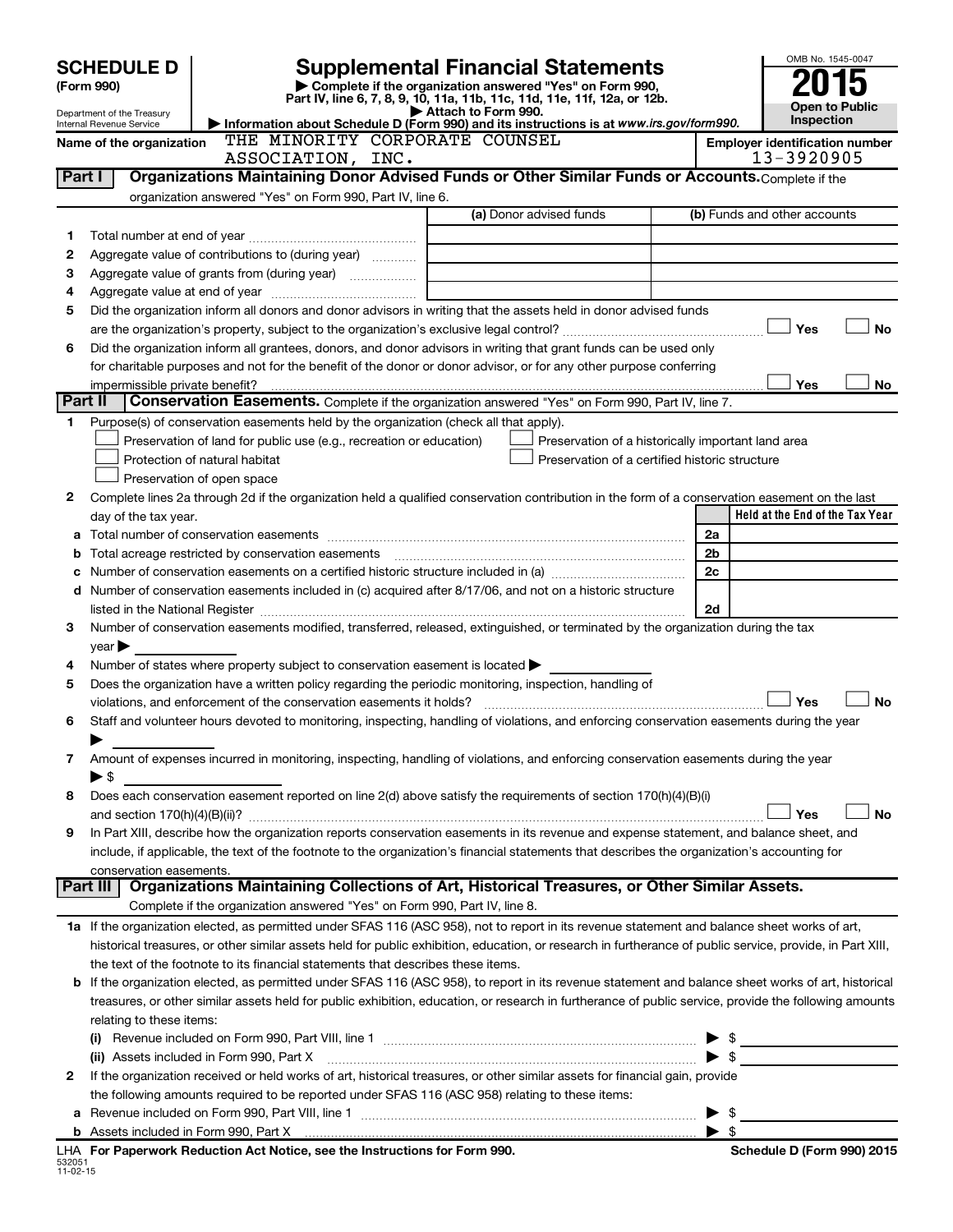|               |                                                                                                                                                                                                                                | THE MINORITY CORPORATE COUNSEL |   |                |                                                                                                                                                                                                                               |                           |                     |    |
|---------------|--------------------------------------------------------------------------------------------------------------------------------------------------------------------------------------------------------------------------------|--------------------------------|---|----------------|-------------------------------------------------------------------------------------------------------------------------------------------------------------------------------------------------------------------------------|---------------------------|---------------------|----|
|               | Schedule D (Form 990) 2015                                                                                                                                                                                                     | ASSOCIATION, INC.              |   |                |                                                                                                                                                                                                                               |                           | 13-3920905 Page 2   |    |
|               | Part III<br>Organizations Maintaining Collections of Art, Historical Treasures, or Other Similar Assets (continued)                                                                                                            |                                |   |                |                                                                                                                                                                                                                               |                           |                     |    |
| 3             | Using the organization's acquisition, accession, and other records, check any of the following that are a significant use of its collection items                                                                              |                                |   |                |                                                                                                                                                                                                                               |                           |                     |    |
|               | (check all that apply):                                                                                                                                                                                                        |                                |   |                |                                                                                                                                                                                                                               |                           |                     |    |
| a             | Public exhibition                                                                                                                                                                                                              | d                              |   |                | Loan or exchange programs                                                                                                                                                                                                     |                           |                     |    |
| b             | Scholarly research                                                                                                                                                                                                             | e                              |   |                | Other and the contract of the contract of the contract of the contract of the contract of the contract of the contract of the contract of the contract of the contract of the contract of the contract of the contract of the |                           |                     |    |
| с             | Preservation for future generations                                                                                                                                                                                            |                                |   |                |                                                                                                                                                                                                                               |                           |                     |    |
| 4             | Provide a description of the organization's collections and explain how they further the organization's exempt purpose in Part XIII.                                                                                           |                                |   |                |                                                                                                                                                                                                                               |                           |                     |    |
| 5             | During the year, did the organization solicit or receive donations of art, historical treasures, or other similar assets                                                                                                       |                                |   |                |                                                                                                                                                                                                                               |                           |                     |    |
|               |                                                                                                                                                                                                                                |                                |   |                |                                                                                                                                                                                                                               |                           | Yes                 | No |
|               | Part IV<br>Escrow and Custodial Arrangements. Complete if the organization answered "Yes" on Form 990, Part IV, line 9, or                                                                                                     |                                |   |                |                                                                                                                                                                                                                               |                           |                     |    |
|               | reported an amount on Form 990, Part X, line 21.                                                                                                                                                                               |                                |   |                |                                                                                                                                                                                                                               |                           |                     |    |
|               | 1a Is the organization an agent, trustee, custodian or other intermediary for contributions or other assets not included                                                                                                       |                                |   |                |                                                                                                                                                                                                                               |                           |                     |    |
|               |                                                                                                                                                                                                                                |                                |   |                |                                                                                                                                                                                                                               |                           | Yes                 | No |
|               | b If "Yes," explain the arrangement in Part XIII and complete the following table:                                                                                                                                             |                                |   |                |                                                                                                                                                                                                                               |                           |                     |    |
|               |                                                                                                                                                                                                                                |                                |   |                |                                                                                                                                                                                                                               |                           | Amount              |    |
|               |                                                                                                                                                                                                                                |                                |   |                |                                                                                                                                                                                                                               | 1c                        |                     |    |
|               |                                                                                                                                                                                                                                |                                |   |                |                                                                                                                                                                                                                               | 1d                        |                     |    |
| е             | Distributions during the year manufactured and an account of the year manufactured and the year manufactured and the year manufactured and the year manufactured and the year manufactured and the year manufactured and the y |                                |   |                |                                                                                                                                                                                                                               | 1e                        |                     |    |
| f             |                                                                                                                                                                                                                                |                                |   |                |                                                                                                                                                                                                                               | 1f                        |                     |    |
|               | 2a Did the organization include an amount on Form 990, Part X, line 21, for escrow or custodial account liability?                                                                                                             |                                |   |                |                                                                                                                                                                                                                               | .                         | Yes                 | No |
|               | <b>b</b> If "Yes," explain the arrangement in Part XIII. Check here if the explanation has been provided on Part XIII                                                                                                          |                                |   |                |                                                                                                                                                                                                                               |                           |                     |    |
| <b>Part V</b> | <b>Endowment Funds.</b> Complete if the organization answered "Yes" on Form 990, Part IV, line 10.                                                                                                                             |                                |   |                |                                                                                                                                                                                                                               |                           |                     |    |
|               |                                                                                                                                                                                                                                | (a) Current year               |   | (b) Prior year | (c) Two years back                                                                                                                                                                                                            | (d) Three years back      | (e) Four years back |    |
|               | <b>1a</b> Beginning of year balance                                                                                                                                                                                            |                                |   |                |                                                                                                                                                                                                                               |                           |                     |    |
| b             |                                                                                                                                                                                                                                |                                |   |                |                                                                                                                                                                                                                               |                           |                     |    |
| с             | Net investment earnings, gains, and losses                                                                                                                                                                                     |                                |   |                |                                                                                                                                                                                                                               |                           |                     |    |
| d             |                                                                                                                                                                                                                                |                                |   |                |                                                                                                                                                                                                                               |                           |                     |    |
|               | e Other expenditures for facilities                                                                                                                                                                                            |                                |   |                |                                                                                                                                                                                                                               |                           |                     |    |
|               | and programs                                                                                                                                                                                                                   |                                |   |                |                                                                                                                                                                                                                               |                           |                     |    |
| f.            | Administrative expenses                                                                                                                                                                                                        |                                |   |                |                                                                                                                                                                                                                               |                           |                     |    |
| g             |                                                                                                                                                                                                                                |                                |   |                |                                                                                                                                                                                                                               |                           |                     |    |
| 2             | Provide the estimated percentage of the current year end balance (line 1g, column (a)) held as:                                                                                                                                |                                |   |                |                                                                                                                                                                                                                               |                           |                     |    |
| a             | Board designated or quasi-endowment                                                                                                                                                                                            |                                | % |                |                                                                                                                                                                                                                               |                           |                     |    |
|               | Permanent endowment                                                                                                                                                                                                            | %                              |   |                |                                                                                                                                                                                                                               |                           |                     |    |
|               | c Temporarily restricted endowment $\blacktriangleright$                                                                                                                                                                       | %                              |   |                |                                                                                                                                                                                                                               |                           |                     |    |
|               | The percentages on lines 2a, 2b, and 2c should equal 100%.                                                                                                                                                                     |                                |   |                |                                                                                                                                                                                                                               |                           |                     |    |
|               | 3a Are there endowment funds not in the possession of the organization that are held and administered for the organization                                                                                                     |                                |   |                |                                                                                                                                                                                                                               |                           |                     |    |
|               | by:                                                                                                                                                                                                                            |                                |   |                |                                                                                                                                                                                                                               |                           | Yes                 | No |
|               | (i)                                                                                                                                                                                                                            |                                |   |                |                                                                                                                                                                                                                               |                           | 3a(i)               |    |
|               |                                                                                                                                                                                                                                |                                |   |                |                                                                                                                                                                                                                               |                           | 3a(ii)              |    |
|               |                                                                                                                                                                                                                                |                                |   |                |                                                                                                                                                                                                                               |                           | 3b                  |    |
| 4             | Describe in Part XIII the intended uses of the organization's endowment funds.                                                                                                                                                 |                                |   |                |                                                                                                                                                                                                                               |                           |                     |    |
|               | Land, Buildings, and Equipment.<br><b>Part VI</b>                                                                                                                                                                              |                                |   |                |                                                                                                                                                                                                                               |                           |                     |    |
|               | Complete if the organization answered "Yes" on Form 990, Part IV, line 11a. See Form 990, Part X, line 10.                                                                                                                     |                                |   |                |                                                                                                                                                                                                                               |                           |                     |    |
|               | Description of property                                                                                                                                                                                                        | (a) Cost or other              |   |                | (b) Cost or other                                                                                                                                                                                                             | (c) Accumulated           | (d) Book value      |    |
|               |                                                                                                                                                                                                                                | basis (investment)             |   |                | basis (other)                                                                                                                                                                                                                 | depreciation              |                     |    |
|               |                                                                                                                                                                                                                                |                                |   |                |                                                                                                                                                                                                                               |                           |                     |    |
|               |                                                                                                                                                                                                                                |                                |   |                |                                                                                                                                                                                                                               |                           |                     |    |
|               |                                                                                                                                                                                                                                |                                |   |                |                                                                                                                                                                                                                               |                           |                     |    |
|               |                                                                                                                                                                                                                                |                                |   |                | 94,890.                                                                                                                                                                                                                       | $8\overline{2}$ , $344$ . | 12,546.             |    |
|               |                                                                                                                                                                                                                                |                                |   |                | 119,437.                                                                                                                                                                                                                      | 113,430.                  | 6,007.              |    |
|               | Total. Add lines 1a through 1e. (Column (d) must equal Form 990, Part X, column (B), line 10c.)                                                                                                                                |                                |   |                |                                                                                                                                                                                                                               |                           | 18,553.             |    |
|               |                                                                                                                                                                                                                                |                                |   |                |                                                                                                                                                                                                                               |                           |                     |    |

**Schedule D (Form 990) 2015**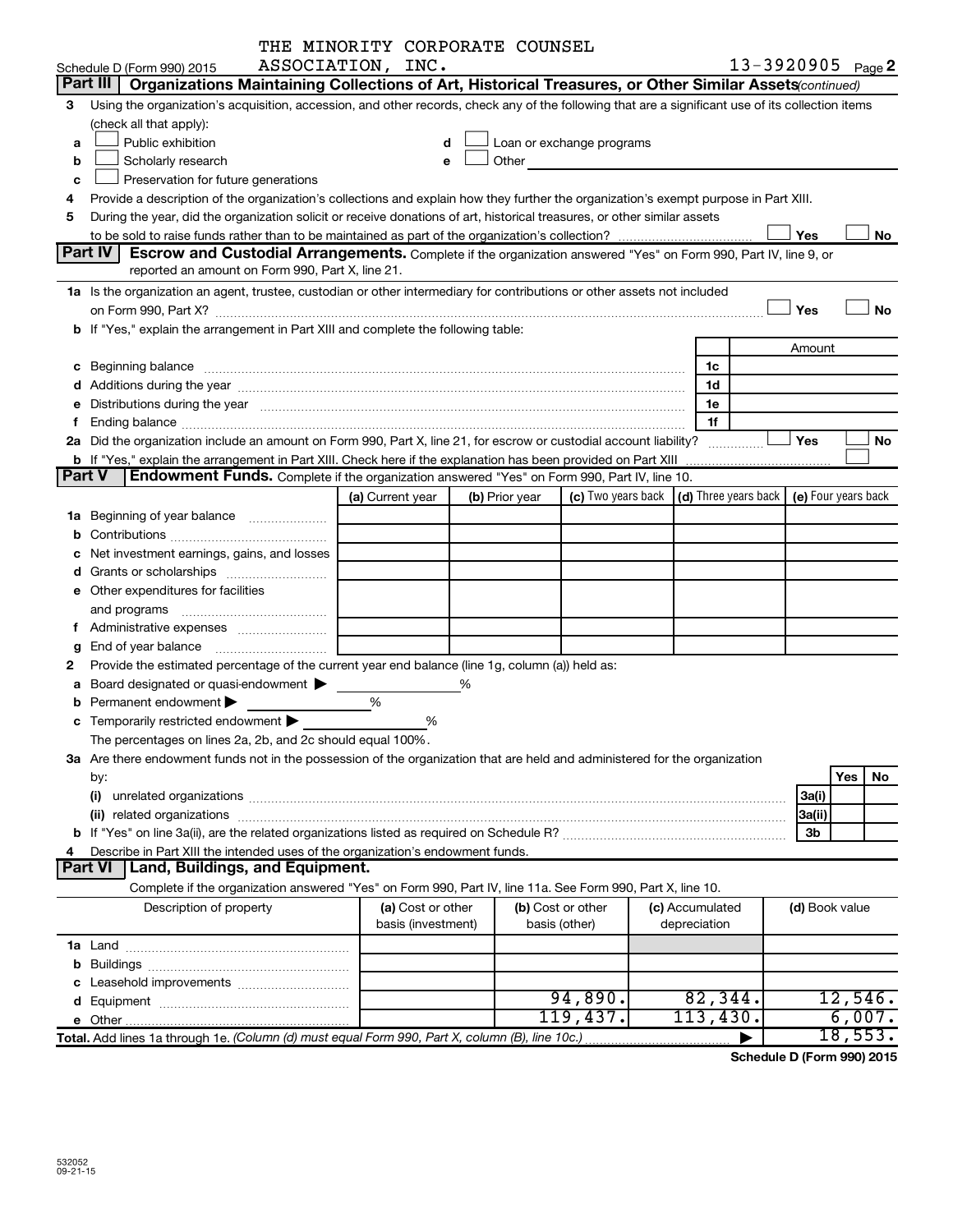| THE MINORITY CORPORATE COUNSEL |  |
|--------------------------------|--|
| ASSOCIATION, INC.              |  |

| Schedule D (Form 990) 2015                                                                                                                                                                        | ASSOCIATION, INC. |                | $13 - 3920905$ Page 3                                     |
|---------------------------------------------------------------------------------------------------------------------------------------------------------------------------------------------------|-------------------|----------------|-----------------------------------------------------------|
| Part VII Investments - Other Securities.                                                                                                                                                          |                   |                |                                                           |
| Complete if the organization answered "Yes" on Form 990, Part IV, line 11b. See Form 990, Part X, line 12.                                                                                        |                   |                |                                                           |
| (a) Description of security or category (including name of security)                                                                                                                              | (b) Book value    |                | (c) Method of valuation: Cost or end-of-year market value |
|                                                                                                                                                                                                   |                   |                |                                                           |
|                                                                                                                                                                                                   |                   |                |                                                           |
| $(3)$ Other                                                                                                                                                                                       |                   |                |                                                           |
| (A)                                                                                                                                                                                               |                   |                |                                                           |
| (B)                                                                                                                                                                                               |                   |                |                                                           |
| (C)                                                                                                                                                                                               |                   |                |                                                           |
| (D)                                                                                                                                                                                               |                   |                |                                                           |
| (E)                                                                                                                                                                                               |                   |                |                                                           |
| (F)                                                                                                                                                                                               |                   |                |                                                           |
| (G)                                                                                                                                                                                               |                   |                |                                                           |
| (H)                                                                                                                                                                                               |                   |                |                                                           |
| Total. (Col. (b) must equal Form 990, Part X, col. (B) line 12.) $\blacktriangleright$                                                                                                            |                   |                |                                                           |
| Part VIII Investments - Program Related.                                                                                                                                                          |                   |                |                                                           |
| Complete if the organization answered "Yes" on Form 990, Part IV, line 11c. See Form 990, Part X, line 13.                                                                                        |                   |                |                                                           |
| (a) Description of investment                                                                                                                                                                     | (b) Book value    |                | (c) Method of valuation: Cost or end-of-year market value |
| (1)                                                                                                                                                                                               |                   |                |                                                           |
| (2)                                                                                                                                                                                               |                   |                |                                                           |
| (3)                                                                                                                                                                                               |                   |                |                                                           |
|                                                                                                                                                                                                   |                   |                |                                                           |
| (4)                                                                                                                                                                                               |                   |                |                                                           |
| (5)                                                                                                                                                                                               |                   |                |                                                           |
| (6)                                                                                                                                                                                               |                   |                |                                                           |
| (7)                                                                                                                                                                                               |                   |                |                                                           |
| (8)                                                                                                                                                                                               |                   |                |                                                           |
|                                                                                                                                                                                                   |                   |                |                                                           |
| (9)                                                                                                                                                                                               |                   |                |                                                           |
| Total. (Col. (b) must equal Form 990, Part X, col. (B) line 13.) $\blacktriangleright$                                                                                                            |                   |                |                                                           |
| Part IX<br>Other Assets.                                                                                                                                                                          |                   |                |                                                           |
| Complete if the organization answered "Yes" on Form 990, Part IV, line 11d. See Form 990, Part X, line 15.                                                                                        |                   |                |                                                           |
|                                                                                                                                                                                                   | (a) Description   |                | (b) Book value                                            |
| (1)                                                                                                                                                                                               |                   |                |                                                           |
| (2)                                                                                                                                                                                               |                   |                |                                                           |
| (3)                                                                                                                                                                                               |                   |                |                                                           |
| (4)                                                                                                                                                                                               |                   |                |                                                           |
| (5)                                                                                                                                                                                               |                   |                |                                                           |
| (6)                                                                                                                                                                                               |                   |                |                                                           |
| (7)                                                                                                                                                                                               |                   |                |                                                           |
| (8)                                                                                                                                                                                               |                   |                |                                                           |
| (9)                                                                                                                                                                                               |                   |                |                                                           |
|                                                                                                                                                                                                   |                   |                |                                                           |
| <b>Other Liabilities.</b>                                                                                                                                                                         |                   |                |                                                           |
| Total. (Column (b) must equal Form 990, Part X, col. (B) line 15.)<br>Part X<br>Complete if the organization answered "Yes" on Form 990, Part IV, line 11e or 11f. See Form 990, Part X, line 25. |                   |                |                                                           |
| (a) Description of liability<br>1.                                                                                                                                                                |                   | (b) Book value |                                                           |
| (1)<br>Federal income taxes                                                                                                                                                                       |                   |                |                                                           |
| <b>ACCRUED EXPENSES</b><br>(2)                                                                                                                                                                    |                   | 49,260.        |                                                           |
| (3)                                                                                                                                                                                               |                   |                |                                                           |
|                                                                                                                                                                                                   |                   |                |                                                           |
| (4)                                                                                                                                                                                               |                   |                |                                                           |
| (5)                                                                                                                                                                                               |                   |                |                                                           |
| (6)                                                                                                                                                                                               |                   |                |                                                           |
| (7)                                                                                                                                                                                               |                   |                |                                                           |
| (8)                                                                                                                                                                                               |                   |                |                                                           |
| (9)                                                                                                                                                                                               |                   | 49,260.        |                                                           |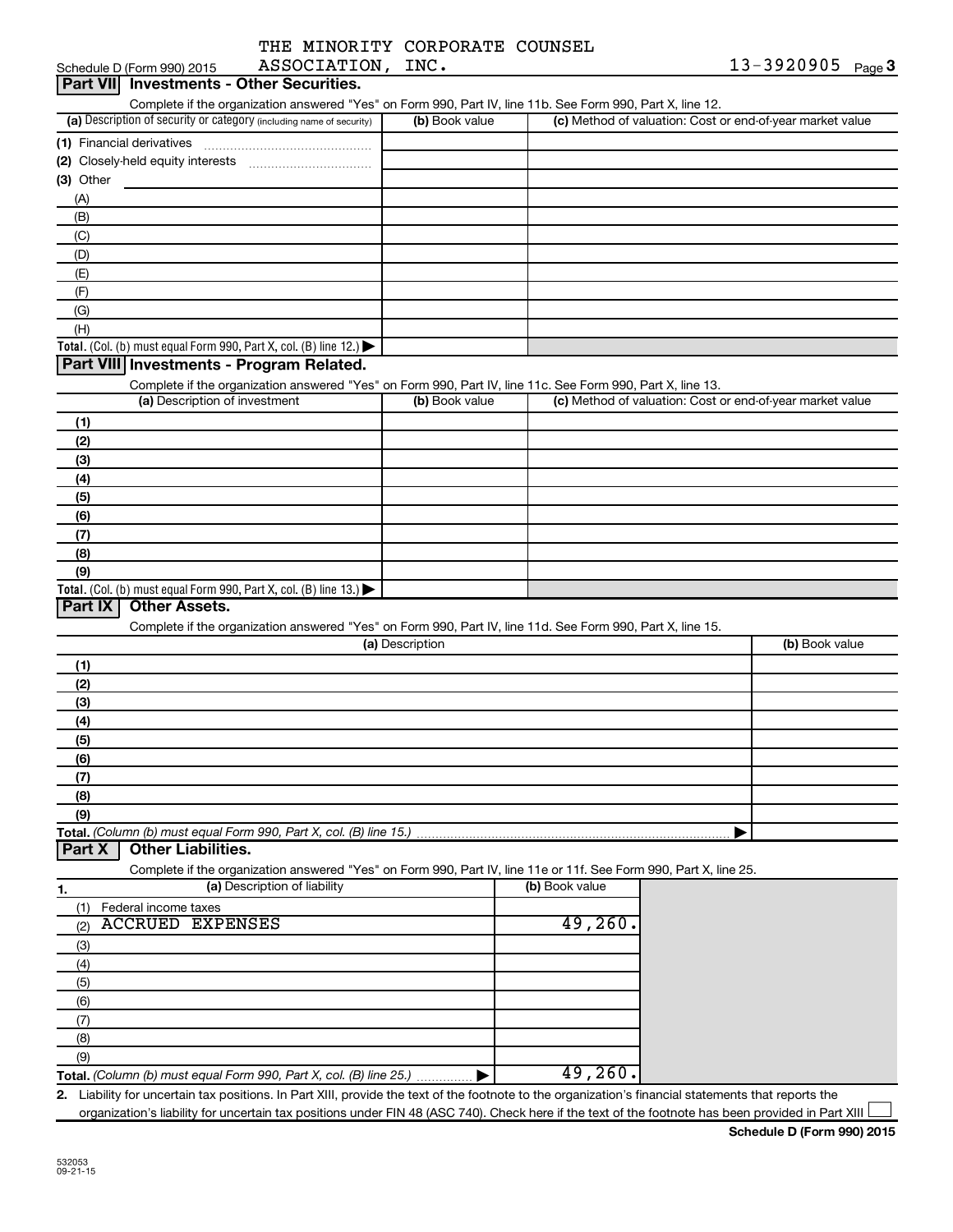|    | THE MINORITY CORPORATE COUNSEL                                                                                                                                                                                                      |                |             |                |                   |
|----|-------------------------------------------------------------------------------------------------------------------------------------------------------------------------------------------------------------------------------------|----------------|-------------|----------------|-------------------|
|    | ASSOCIATION, INC.<br>Schedule D (Form 990) 2015                                                                                                                                                                                     |                |             |                | 13-3920905 Page 4 |
|    | Reconciliation of Revenue per Audited Financial Statements With Revenue per Return.<br>Part XI                                                                                                                                      |                |             |                |                   |
|    | Complete if the organization answered "Yes" on Form 990, Part IV, line 12a.                                                                                                                                                         |                |             |                |                   |
| 1  |                                                                                                                                                                                                                                     |                |             | $\mathbf 1$    | 3,288,184.        |
| 2  | Amounts included on line 1 but not on Form 990, Part VIII, line 12:                                                                                                                                                                 |                |             |                |                   |
| a  |                                                                                                                                                                                                                                     | 2a             | $-184,077.$ |                |                   |
| b  |                                                                                                                                                                                                                                     | 2 <sub>b</sub> | 47,039.     |                |                   |
|    |                                                                                                                                                                                                                                     | 2c             |             |                |                   |
| d  |                                                                                                                                                                                                                                     | 2d             | 211,875.    |                |                   |
| е  | Add lines 2a through 2d                                                                                                                                                                                                             |                |             | <b>2e</b>      | 74,837.           |
| 3  | Subtract line 2e from line 1 <b>manufacture in the contract of the 2e</b> from line 1                                                                                                                                               |                |             | 3              | 3, 213, 347.      |
| 4  | Amounts included on Form 990, Part VIII, line 12, but not on line 1:                                                                                                                                                                |                |             |                |                   |
| а  | Investment expenses not included on Form 990, Part VIII, line 7b [ <i>[[[[[[[[[[[[[]]]]</i>                                                                                                                                         | 4a             |             |                |                   |
| b  |                                                                                                                                                                                                                                     | 4 <sub>h</sub> |             |                |                   |
| c  | Add lines 4a and 4b                                                                                                                                                                                                                 |                |             | 4c             |                   |
| 5. |                                                                                                                                                                                                                                     |                |             | 5              | 3, 213, 347.      |
|    | Part XII Reconciliation of Expenses per Audited Financial Statements With Expenses per Return.                                                                                                                                      |                |             |                |                   |
|    | Complete if the organization answered "Yes" on Form 990, Part IV, line 12a.                                                                                                                                                         |                |             |                |                   |
| 1  |                                                                                                                                                                                                                                     |                |             | $\blacksquare$ | 3,499,786.        |
| 2  | Amounts included on line 1 but not on Form 990, Part IX, line 25:                                                                                                                                                                   |                |             |                |                   |
| а  |                                                                                                                                                                                                                                     | 2a             | 47,039.     |                |                   |
| b  | Prior year adjustments [111] Prior year adjustments [11] Prior year adjustments [11] Prior year adjustments [1                                                                                                                      | 2 <sub>b</sub> |             |                |                   |
| с  |                                                                                                                                                                                                                                     | 2c             |             |                |                   |
| d  |                                                                                                                                                                                                                                     | 2d             | 211,875.    |                |                   |
| е  | Add lines 2a through 2d <b>contained a contained a contained a contained a</b> contained a contact the set of the set of the set of the set of the set of the set of the set of the set of the set of the set of the set of the set |                |             | 2e             | 258, 914.         |
| 3  |                                                                                                                                                                                                                                     |                |             | 3              | 3, 240, 872.      |
| 4  | Amounts included on Form 990, Part IX, line 25, but not on line 1:                                                                                                                                                                  |                |             |                |                   |
| a  |                                                                                                                                                                                                                                     | 4a             |             |                |                   |
| b  |                                                                                                                                                                                                                                     | 4 <sub>b</sub> |             |                |                   |
| c  | Add lines 4a and 4b                                                                                                                                                                                                                 |                |             | 4с             | 0.                |
| 5. |                                                                                                                                                                                                                                     |                |             | 5              | 3, 240, 872.      |
|    | Part XIII Supplemental Information.                                                                                                                                                                                                 |                |             |                |                   |
|    | Drouble the descriptions required for Dart II, lines $9.5$ and $0.0$ Dart III, lines to and $4.0$ Dart IV, lines the and $9b$ . Dart V, line $4.0$ Dart V, line $9.0$ Dart VI                                                       |                |             |                |                   |

Provide the descriptions required for Part II, lines 3, 5, and 9; Part III, lines 1a and 4; Part IV, lines 1b and 2b; Part V, line 4; Part X, line 2; Part XI, lines 2d and 4b; and Part XII, lines 2d and 4b. Also complete this part to provide any additional information.

|  |  |  | PART XI, LINE 2D - OTHER ADJUSTMENTS: |
|--|--|--|---------------------------------------|
|  |  |  |                                       |

DIRECT EXPENSES RELATED TO GOLF TOURNAMENT 211,875.

PART XII, LINE 2D - OTHER ADJUSTMENTS:

DIRECT EXPENSES RELATED TO GOLF TOURNAMENT **1990** 211,875.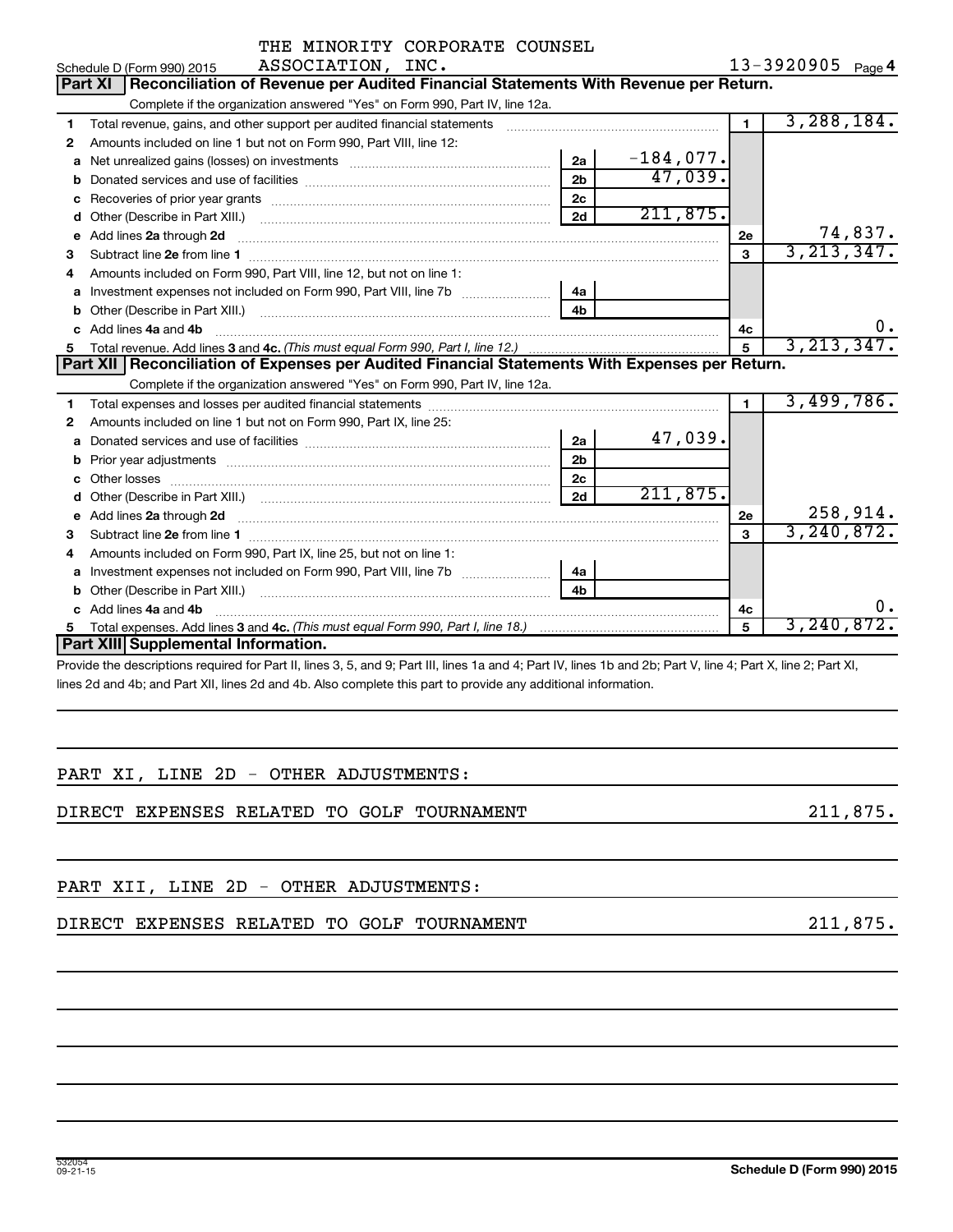| <b>SCHEDULE G</b><br>(Form 990 or 990-EZ)<br>Department of the Treasury<br>Internal Revenue Service<br>Name of the organization<br>Part I                                                                                                                                                                                                                                                                                                                                                                                                                                                                                                                                                                                                                                                                                                 | OMB No. 1545-0047<br><b>Supplemental Information Regarding Fundraising or Gaming Activities</b><br>015<br>Complete if the organization answered "Yes" on Form 990, Part IV, lines 17, 18, or 19, or if the<br>organization entered more than \$15,000 on Form 990-EZ, line 6a.<br><b>Open to Public</b><br>Attach to Form 990 or Form 990-EZ.<br>Inspection<br>Information about Schedule G (Form 990 or 990-EZ) and its instructions is at WWW.irs.gov/form990.<br>THE MINORITY CORPORATE COUNSEL<br><b>Employer identification number</b><br>13-3920905<br>ASSOCIATION, INC.<br>Fundraising Activities. Complete if the organization answered "Yes" on Form 990, Part IV, line 17. Form 990-EZ filers are not<br>required to complete this part. |  |               |              |                                                            |                                      |                                                                            |                                                         |  |  |  |  |  |
|-------------------------------------------------------------------------------------------------------------------------------------------------------------------------------------------------------------------------------------------------------------------------------------------------------------------------------------------------------------------------------------------------------------------------------------------------------------------------------------------------------------------------------------------------------------------------------------------------------------------------------------------------------------------------------------------------------------------------------------------------------------------------------------------------------------------------------------------|----------------------------------------------------------------------------------------------------------------------------------------------------------------------------------------------------------------------------------------------------------------------------------------------------------------------------------------------------------------------------------------------------------------------------------------------------------------------------------------------------------------------------------------------------------------------------------------------------------------------------------------------------------------------------------------------------------------------------------------------------|--|---------------|--------------|------------------------------------------------------------|--------------------------------------|----------------------------------------------------------------------------|---------------------------------------------------------|--|--|--|--|--|
| 1 Indicate whether the organization raised funds through any of the following activities. Check all that apply.<br>Mail solicitations<br>Solicitation of non-government grants<br>a<br>e<br>Solicitation of government grants<br>Internet and email solicitations<br>b<br>f<br>Phone solicitations<br>Special fundraising events<br>с<br>g<br>In-person solicitations<br>d<br>2 a Did the organization have a written or oral agreement with any individual (including officers, directors, trustees or<br>Yes<br>key employees listed in Form 990, Part VII) or entity in connection with professional fundraising services?<br><b>No</b><br>b If "Yes," list the ten highest paid individuals or entities (fundraisers) pursuant to agreements under which the fundraiser is to be<br>compensated at least \$5,000 by the organization. |                                                                                                                                                                                                                                                                                                                                                                                                                                                                                                                                                                                                                                                                                                                                                    |  |               |              |                                                            |                                      |                                                                            |                                                         |  |  |  |  |  |
| (i) Name and address of individual<br>or entity (fundraiser)                                                                                                                                                                                                                                                                                                                                                                                                                                                                                                                                                                                                                                                                                                                                                                              |                                                                                                                                                                                                                                                                                                                                                                                                                                                                                                                                                                                                                                                                                                                                                    |  | (ii) Activity | have custody | (iii) Did<br>fundraiser<br>or control of<br>?contributions | (iv) Gross receipts<br>from activity | (v) Amount paid<br>to (or retained by)<br>fundraiser<br>listed in col. (i) | (vi) Amount paid<br>to (or retained by)<br>organization |  |  |  |  |  |
|                                                                                                                                                                                                                                                                                                                                                                                                                                                                                                                                                                                                                                                                                                                                                                                                                                           |                                                                                                                                                                                                                                                                                                                                                                                                                                                                                                                                                                                                                                                                                                                                                    |  |               | <b>Yes</b>   | No                                                         |                                      |                                                                            |                                                         |  |  |  |  |  |
|                                                                                                                                                                                                                                                                                                                                                                                                                                                                                                                                                                                                                                                                                                                                                                                                                                           |                                                                                                                                                                                                                                                                                                                                                                                                                                                                                                                                                                                                                                                                                                                                                    |  |               |              |                                                            |                                      |                                                                            |                                                         |  |  |  |  |  |
|                                                                                                                                                                                                                                                                                                                                                                                                                                                                                                                                                                                                                                                                                                                                                                                                                                           |                                                                                                                                                                                                                                                                                                                                                                                                                                                                                                                                                                                                                                                                                                                                                    |  |               |              |                                                            |                                      |                                                                            |                                                         |  |  |  |  |  |
|                                                                                                                                                                                                                                                                                                                                                                                                                                                                                                                                                                                                                                                                                                                                                                                                                                           |                                                                                                                                                                                                                                                                                                                                                                                                                                                                                                                                                                                                                                                                                                                                                    |  |               |              |                                                            |                                      |                                                                            |                                                         |  |  |  |  |  |
|                                                                                                                                                                                                                                                                                                                                                                                                                                                                                                                                                                                                                                                                                                                                                                                                                                           |                                                                                                                                                                                                                                                                                                                                                                                                                                                                                                                                                                                                                                                                                                                                                    |  |               |              |                                                            |                                      |                                                                            |                                                         |  |  |  |  |  |
|                                                                                                                                                                                                                                                                                                                                                                                                                                                                                                                                                                                                                                                                                                                                                                                                                                           |                                                                                                                                                                                                                                                                                                                                                                                                                                                                                                                                                                                                                                                                                                                                                    |  |               |              |                                                            |                                      |                                                                            |                                                         |  |  |  |  |  |
|                                                                                                                                                                                                                                                                                                                                                                                                                                                                                                                                                                                                                                                                                                                                                                                                                                           |                                                                                                                                                                                                                                                                                                                                                                                                                                                                                                                                                                                                                                                                                                                                                    |  |               |              |                                                            |                                      |                                                                            |                                                         |  |  |  |  |  |
|                                                                                                                                                                                                                                                                                                                                                                                                                                                                                                                                                                                                                                                                                                                                                                                                                                           |                                                                                                                                                                                                                                                                                                                                                                                                                                                                                                                                                                                                                                                                                                                                                    |  |               |              |                                                            |                                      |                                                                            |                                                         |  |  |  |  |  |
|                                                                                                                                                                                                                                                                                                                                                                                                                                                                                                                                                                                                                                                                                                                                                                                                                                           |                                                                                                                                                                                                                                                                                                                                                                                                                                                                                                                                                                                                                                                                                                                                                    |  |               |              |                                                            |                                      |                                                                            |                                                         |  |  |  |  |  |
|                                                                                                                                                                                                                                                                                                                                                                                                                                                                                                                                                                                                                                                                                                                                                                                                                                           |                                                                                                                                                                                                                                                                                                                                                                                                                                                                                                                                                                                                                                                                                                                                                    |  |               |              |                                                            |                                      |                                                                            |                                                         |  |  |  |  |  |
| Total                                                                                                                                                                                                                                                                                                                                                                                                                                                                                                                                                                                                                                                                                                                                                                                                                                     |                                                                                                                                                                                                                                                                                                                                                                                                                                                                                                                                                                                                                                                                                                                                                    |  |               |              |                                                            |                                      |                                                                            |                                                         |  |  |  |  |  |
| 3 List all states in which the organization is registered or licensed to solicit contributions or has been notified it is exempt from registration<br>or licensing.                                                                                                                                                                                                                                                                                                                                                                                                                                                                                                                                                                                                                                                                       |                                                                                                                                                                                                                                                                                                                                                                                                                                                                                                                                                                                                                                                                                                                                                    |  |               |              |                                                            |                                      |                                                                            |                                                         |  |  |  |  |  |
|                                                                                                                                                                                                                                                                                                                                                                                                                                                                                                                                                                                                                                                                                                                                                                                                                                           |                                                                                                                                                                                                                                                                                                                                                                                                                                                                                                                                                                                                                                                                                                                                                    |  |               |              |                                                            |                                      |                                                                            |                                                         |  |  |  |  |  |
|                                                                                                                                                                                                                                                                                                                                                                                                                                                                                                                                                                                                                                                                                                                                                                                                                                           |                                                                                                                                                                                                                                                                                                                                                                                                                                                                                                                                                                                                                                                                                                                                                    |  |               |              |                                                            |                                      |                                                                            |                                                         |  |  |  |  |  |
|                                                                                                                                                                                                                                                                                                                                                                                                                                                                                                                                                                                                                                                                                                                                                                                                                                           |                                                                                                                                                                                                                                                                                                                                                                                                                                                                                                                                                                                                                                                                                                                                                    |  |               |              |                                                            |                                      |                                                                            |                                                         |  |  |  |  |  |

**For Paperwork Reduction Act Notice, see the Instructions for Form 990 or 990-EZ. Schedule G (Form 990 or 990-EZ) 2015** LHA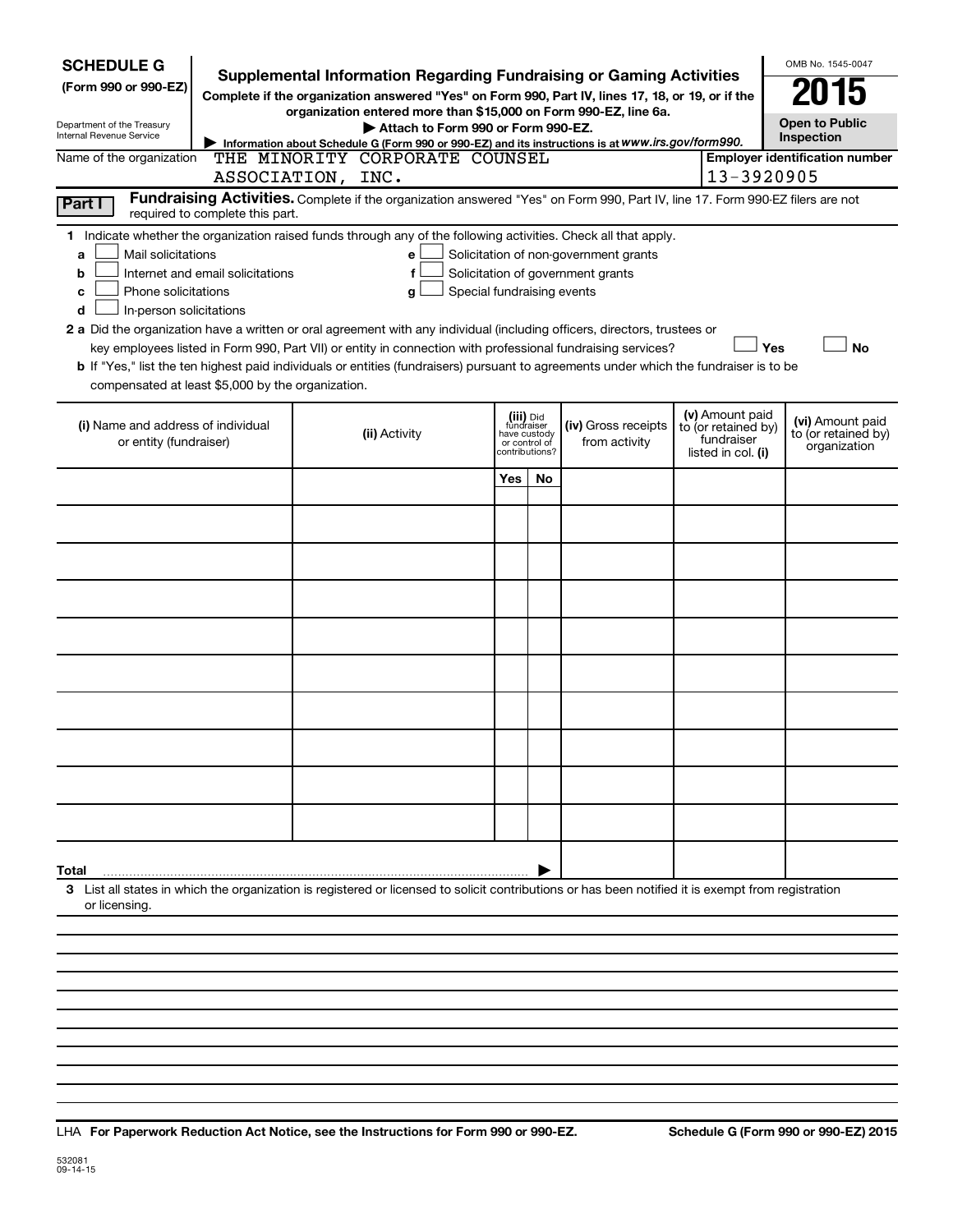13-3920905 <sub>Page 2</sub> Schedule G (Form 990 or 990-EZ) 2015 Page ASSOCIATION, INC. 13-3920905

Part II | Fundraising Events. Complete if the organization answered "Yes" on Form 990, Part IV, line 18, or reported more than \$15,000 of fundraising event contributions and gross income on Form 990-EZ, lines 1 and 6b. List events with gross receipts greater than \$5,000. **(a)** Event #1  $\vert$  **(b)** Event #2 (c) Other events **(d)**  Total events GOLF NONE (add col. (a) through TOURNAMENT col. **(c)**) (event type) (event type) (total number) Revenue 367,830. **1** Gross receipts ~~~~~~~~~~~~~~ 155,956. **2** Less: Contributions ~~~~~~~~~~~ 211,874. **3** Gross income (line 1 minus line 2) . . . . . . . . . . . . 0. **4** Cash prizes ~~~~~~~~~~~~~~~ 1,678. 1,678. **5** Noncash prizes ~~~~~~~~~~~~~ Direct Expenses Direct Expenses 26,867. 26,867. **6** Rent/facility costs ~~~~~~~~~~~~ 73,473. 73,473. **7** Food and beverages **with the Strateger 7** 37,228. 37,228. **8** Entertainment ~~~~~~~~~~~~~~ 72,629. 72,629. **9** Other direct expenses  $\ldots$  **............................** 211,875. **10** Direct expense summary. Add lines 4 through 9 in column (d) ~~~~~~~~~~~~~~~~~~~~~~~~ | **11** Net income summary. Subtract line 10 from line 3, column (d) -1. | Part III | Gaming. Complete if the organization answered "Yes" on Form 990, Part IV, line 19, or reported more than \$15,000 on Form 990-EZ, line 6a. (b) Pull tabs/instant (d) Total gaming (add Revenue **(a)** Bingo **a b**ingo/progressive bingo **(c)** Other gaming bingo/progressive bingo col. (a) through col. (c)) Gross revenue .. **1 2** Cash prizes ~~~~~~~~~~~~~~~ Direct Expenses Direct Expenses **3** Noncash prizes ~~~~~~~~~~~~~ **4** Rent/facility costs ~~~~~~~~~~~~ **5** Other direct expenses  $|\Box$  Yes  $\qquad \%$   $|\Box$  Yes  $\qquad \%$   $|\Box$ **Yes Yes Yes** % % %  $|\Box$  No  $|\Box$  No  $|\Box$ **6** Volunteer labor ~~~~~~~~~~~~~ **No No No 7** Direct expense summary. Add lines 2 through 5 in column (d) ~~~~~~~~~~~~~~~~~~~~~~~~ | **8** Net gaming income summary. Subtract line 7 from line 1, column (d) | **9** Enter the state(s) in which the organization conducts gaming activities:  $|$  Yes **Yes No a** Is the organization licensed to conduct gaming activities in each of these states? ~~~~~~~~~~~~~~~~~~~~ **b** If "No," explain: **10 a Yes No** Were any of the organization's gaming licenses revoked, suspended or terminated during the tax year? ~~~~~~~~~ † † **b** If "Yes," explain:

532082 09-14-15

**Schedule G (Form 990 or 990-EZ) 2015**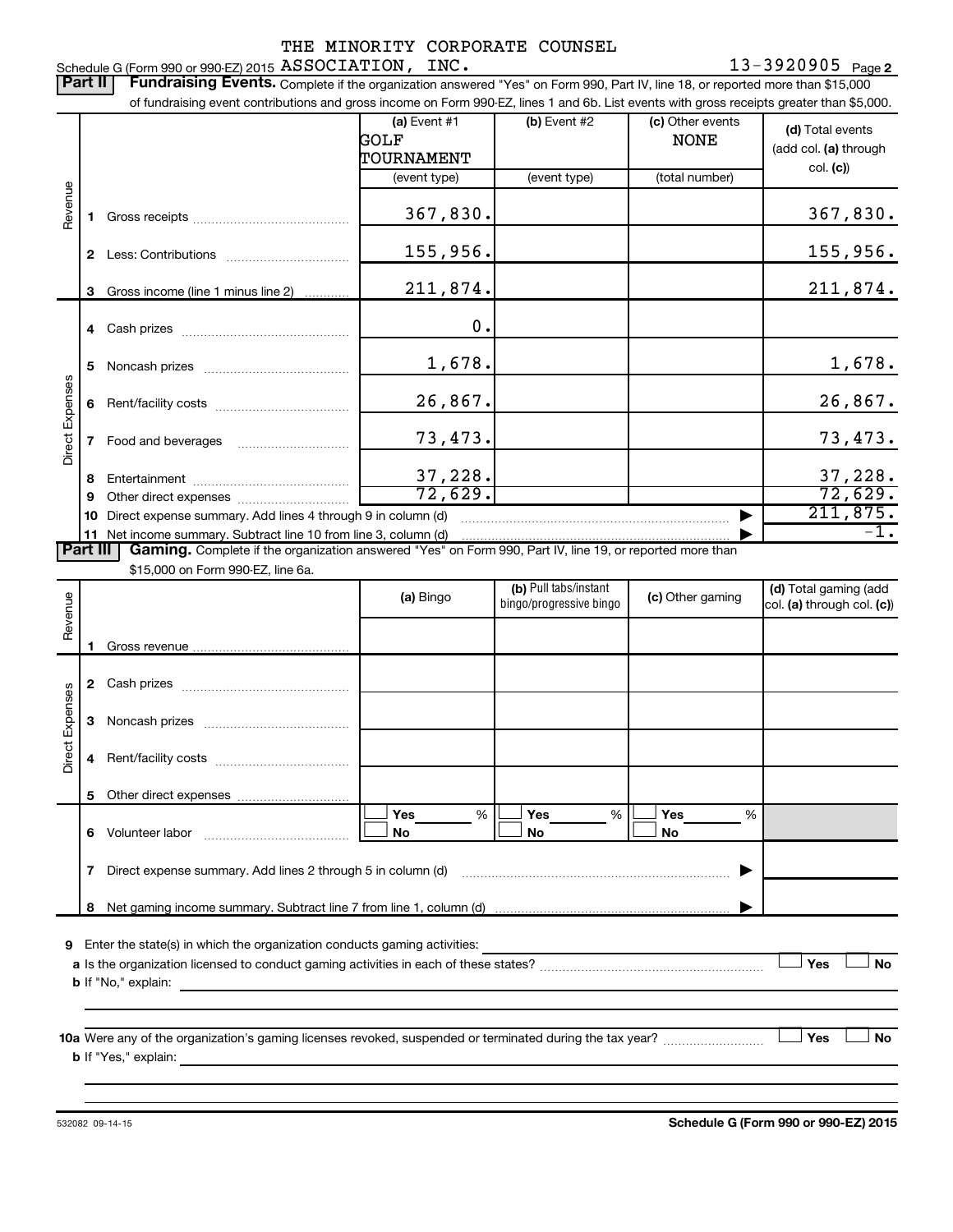| THE MINORITY CORPORATE COUNSEL |  |  |
|--------------------------------|--|--|
|--------------------------------|--|--|

| Schedule G (Form 990 or 990-EZ) 2015 $\,\mathrm{ASSOCIATION}$ , $\,\mathrm{INC}$ .                                                                                                                                                                            |         |             | $13 - 3920905$ Page 3 |
|---------------------------------------------------------------------------------------------------------------------------------------------------------------------------------------------------------------------------------------------------------------|---------|-------------|-----------------------|
|                                                                                                                                                                                                                                                               |         | Yes         | No                    |
| 12 Is the organization a grantor, beneficiary or trustee of a trust or a member of a partnership or other entity formed                                                                                                                                       |         |             |                       |
|                                                                                                                                                                                                                                                               | — │ Yes |             | No                    |
| 13 Indicate the percentage of gaming activity conducted in:                                                                                                                                                                                                   |         |             |                       |
|                                                                                                                                                                                                                                                               | 1За     |             | %                     |
| <b>b</b> An outside facility <i>www.communicality www.communicality.communicality www.communicality www.communicality.communicality www.communicality.com</i>                                                                                                 | 13b     |             | %                     |
| 14 Enter the name and address of the person who prepares the organization's gaming/special events books and records:                                                                                                                                          |         |             |                       |
| Name $\blacktriangleright$<br><u> 1989 - Johann Barn, fransk politik (d. 1989)</u>                                                                                                                                                                            |         |             |                       |
| Address $\blacktriangleright$                                                                                                                                                                                                                                 |         |             |                       |
| 15a Does the organization have a contract with a third party from whom the organization receives gaming revenue?                                                                                                                                              |         | Yes         | <b>No</b>             |
|                                                                                                                                                                                                                                                               |         |             |                       |
| of gaming revenue retained by the third party $\triangleright$ \$ ___________________.                                                                                                                                                                        |         |             |                       |
| c If "Yes," enter name and address of the third party:                                                                                                                                                                                                        |         |             |                       |
| Name $\blacktriangleright$                                                                                                                                                                                                                                    |         |             |                       |
| Address $\blacktriangleright$                                                                                                                                                                                                                                 |         |             |                       |
|                                                                                                                                                                                                                                                               |         |             |                       |
| <b>16</b> Gaming manager information:                                                                                                                                                                                                                         |         |             |                       |
| Name $\blacktriangleright$                                                                                                                                                                                                                                    |         |             |                       |
| Gaming manager compensation > \$                                                                                                                                                                                                                              |         |             |                       |
|                                                                                                                                                                                                                                                               |         |             |                       |
|                                                                                                                                                                                                                                                               |         |             |                       |
|                                                                                                                                                                                                                                                               |         |             |                       |
|                                                                                                                                                                                                                                                               |         |             |                       |
| Employee<br>Director/officer<br>Independent contractor                                                                                                                                                                                                        |         |             |                       |
| 17 Mandatory distributions:                                                                                                                                                                                                                                   |         |             |                       |
| a Is the organization required under state law to make charitable distributions from the gaming proceeds to                                                                                                                                                   |         |             |                       |
| retain the state gaming license?                                                                                                                                                                                                                              |         | <b>」Yes</b> | $\Box$ No             |
| <b>b</b> Enter the amount of distributions required under state law to be distributed to other exempt organizations or spent in the                                                                                                                           |         |             |                       |
| organization's own exempt activities during the tax year $\triangleright$ \$                                                                                                                                                                                  |         |             |                       |
| <b>Part IV</b><br>Supplemental Information. Provide the explanations required by Part I, line 2b, columns (iii) and (v); and Part III, lines 9, 9b, 10b, 15b,<br>15c, 16, and 17b, as applicable. Also provide any additional information (see instructions). |         |             |                       |
|                                                                                                                                                                                                                                                               |         |             |                       |
|                                                                                                                                                                                                                                                               |         |             |                       |
|                                                                                                                                                                                                                                                               |         |             |                       |
|                                                                                                                                                                                                                                                               |         |             |                       |
|                                                                                                                                                                                                                                                               |         |             |                       |
|                                                                                                                                                                                                                                                               |         |             |                       |
|                                                                                                                                                                                                                                                               |         |             |                       |
|                                                                                                                                                                                                                                                               |         |             |                       |
|                                                                                                                                                                                                                                                               |         |             |                       |
|                                                                                                                                                                                                                                                               |         |             |                       |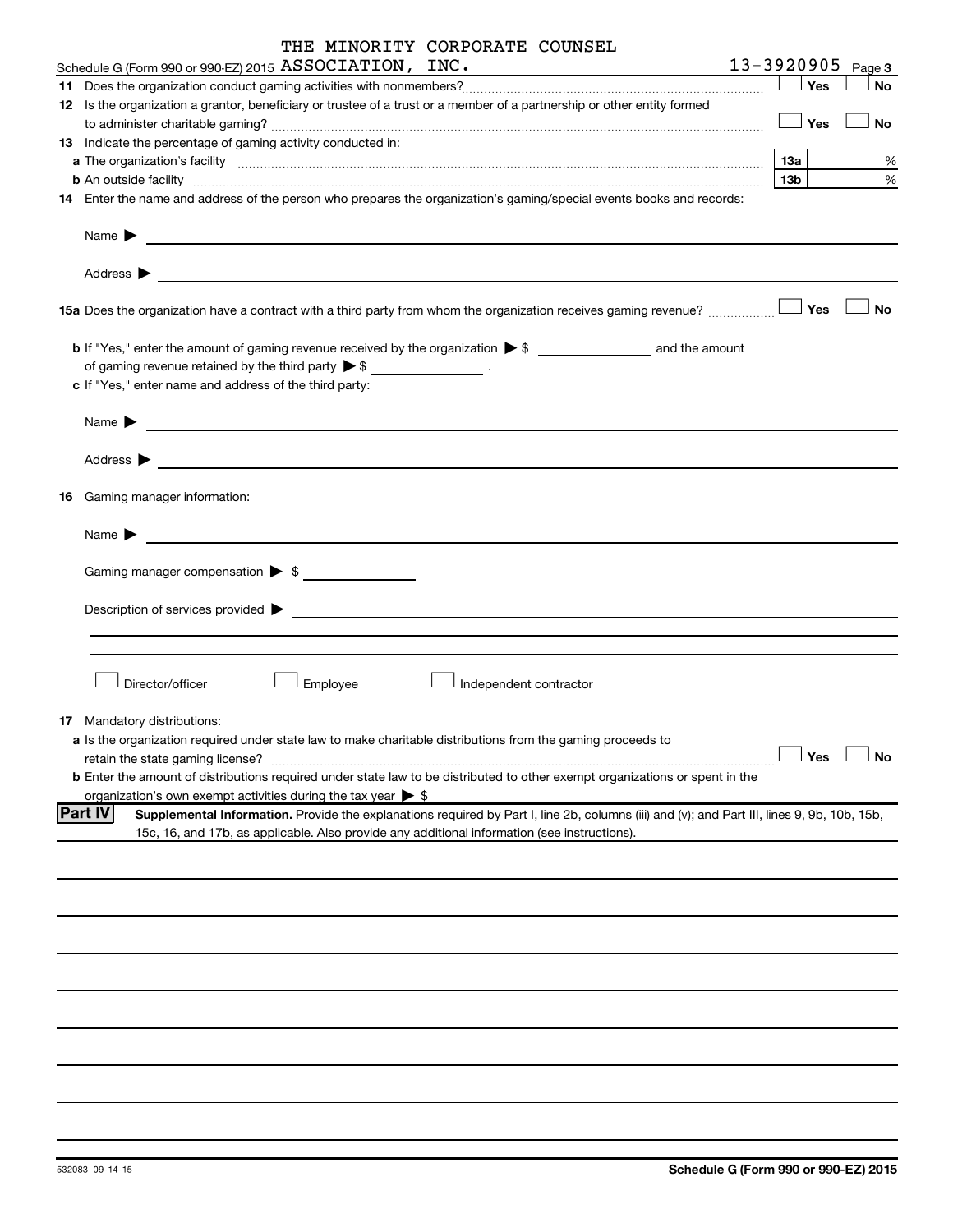|                                                                                                     |                   | THE MINORITY CORPORATE COUNSEL |                   |  |
|-----------------------------------------------------------------------------------------------------|-------------------|--------------------------------|-------------------|--|
| Schedule G (Form 990 or 990-EZ) ASSOCIATIO<br><b>Part IV   Supplemental Information</b> (continued) | ASSOCIATION, INC. |                                | 13-3920905 Page 4 |  |
|                                                                                                     |                   |                                |                   |  |
|                                                                                                     |                   |                                |                   |  |
|                                                                                                     |                   |                                |                   |  |
|                                                                                                     |                   |                                |                   |  |
|                                                                                                     |                   |                                |                   |  |
|                                                                                                     |                   |                                |                   |  |
|                                                                                                     |                   |                                |                   |  |
|                                                                                                     |                   |                                |                   |  |
|                                                                                                     |                   |                                |                   |  |
|                                                                                                     |                   |                                |                   |  |
|                                                                                                     |                   |                                |                   |  |
|                                                                                                     |                   |                                |                   |  |
|                                                                                                     |                   |                                |                   |  |
|                                                                                                     |                   |                                |                   |  |
|                                                                                                     |                   |                                |                   |  |
|                                                                                                     |                   |                                |                   |  |
|                                                                                                     |                   |                                |                   |  |
|                                                                                                     |                   |                                |                   |  |
|                                                                                                     |                   |                                |                   |  |
|                                                                                                     |                   |                                |                   |  |
|                                                                                                     |                   |                                |                   |  |
|                                                                                                     |                   |                                |                   |  |
|                                                                                                     |                   |                                |                   |  |
|                                                                                                     |                   |                                |                   |  |
|                                                                                                     |                   |                                |                   |  |
|                                                                                                     |                   |                                |                   |  |
|                                                                                                     |                   |                                |                   |  |
|                                                                                                     |                   |                                |                   |  |
|                                                                                                     |                   |                                |                   |  |
|                                                                                                     |                   |                                |                   |  |
|                                                                                                     |                   |                                |                   |  |
|                                                                                                     |                   |                                |                   |  |
|                                                                                                     |                   |                                |                   |  |
|                                                                                                     |                   |                                |                   |  |
|                                                                                                     |                   |                                |                   |  |
|                                                                                                     |                   |                                |                   |  |
|                                                                                                     |                   |                                |                   |  |
|                                                                                                     |                   |                                |                   |  |
|                                                                                                     |                   |                                |                   |  |
|                                                                                                     |                   |                                |                   |  |
|                                                                                                     |                   |                                |                   |  |
|                                                                                                     |                   |                                |                   |  |
|                                                                                                     |                   |                                |                   |  |
|                                                                                                     |                   |                                |                   |  |
|                                                                                                     |                   |                                |                   |  |
|                                                                                                     |                   |                                |                   |  |
|                                                                                                     |                   |                                |                   |  |
|                                                                                                     |                   |                                |                   |  |
|                                                                                                     |                   |                                |                   |  |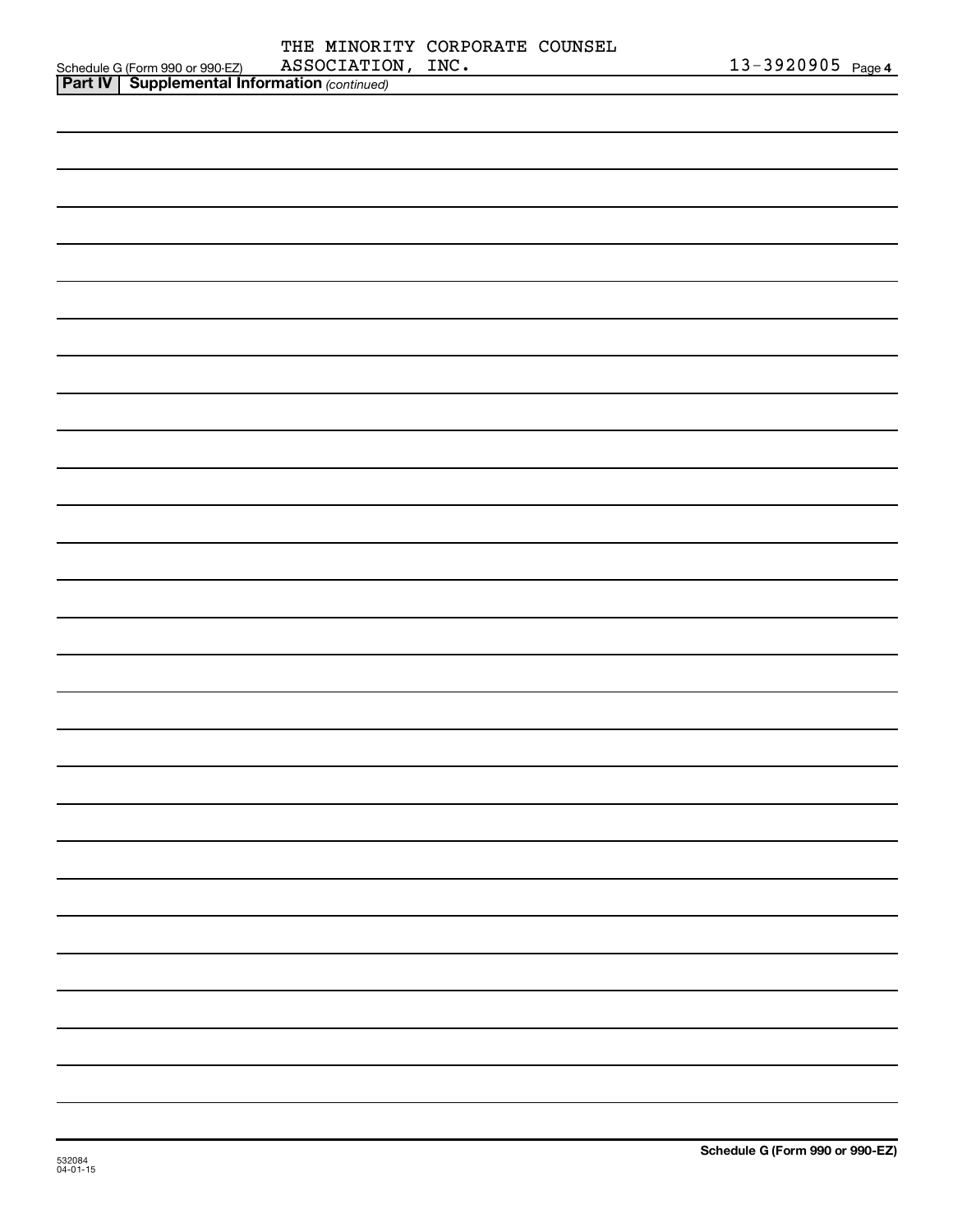| <b>SCHEDULE I</b><br>(Form 990)<br>Department of the Treasury                                                                                                                                                                                                                                                                                                                                                                                     | <b>Grants and Other Assistance to Organizations,</b><br>Governments, and Individuals in the United States<br>Complete if the organization answered "Yes" on Form 990, Part IV, line 21 or 22.<br>Attach to Form 990. |  |  |  |  |  |  |   |  |  |  |  |
|---------------------------------------------------------------------------------------------------------------------------------------------------------------------------------------------------------------------------------------------------------------------------------------------------------------------------------------------------------------------------------------------------------------------------------------------------|----------------------------------------------------------------------------------------------------------------------------------------------------------------------------------------------------------------------|--|--|--|--|--|--|---|--|--|--|--|
| Internal Revenue Service                                                                                                                                                                                                                                                                                                                                                                                                                          | Information about Schedule I (Form 990) and its instructions is at www.irs.gov/form990.                                                                                                                              |  |  |  |  |  |  |   |  |  |  |  |
| THE MINORITY CORPORATE COUNSEL<br><b>Employer identification number</b><br>Name of the organization<br>13-3920905<br>ASSOCIATION, INC.                                                                                                                                                                                                                                                                                                            |                                                                                                                                                                                                                      |  |  |  |  |  |  |   |  |  |  |  |
| Part I<br><b>General Information on Grants and Assistance</b>                                                                                                                                                                                                                                                                                                                                                                                     |                                                                                                                                                                                                                      |  |  |  |  |  |  |   |  |  |  |  |
| Does the organization maintain records to substantiate the amount of the grants or assistance, the grantees' eligibility for the grants or assistance, and the selection<br>1<br>$\boxed{\text{X}}$ Yes<br>l No<br>Describe in Part IV the organization's procedures for monitoring the use of grant funds in the United States.<br>$\mathbf{2}$                                                                                                  |                                                                                                                                                                                                                      |  |  |  |  |  |  |   |  |  |  |  |
| Part II                                                                                                                                                                                                                                                                                                                                                                                                                                           | Grants and Other Assistance to Domestic Organizations and Domestic Governments. Complete if the organization answered "Yes" on Form 990, Part IV, line 21, for any                                                   |  |  |  |  |  |  |   |  |  |  |  |
| recipient that received more than \$5,000. Part II can be duplicated if additional space is needed.<br>(f) Method of<br>1 (a) Name and address of organization<br>(c) IRC section<br>(d) Amount of<br>(e) Amount of<br>(g) Description of<br>(h) Purpose of grant<br>$(b)$ EIN<br>valuation (book,<br>or government<br>if applicable<br>cash grant<br>non-cash assistance<br>or assistance<br>non-cash<br>FMV, appraisal,<br>assistance<br>other) |                                                                                                                                                                                                                      |  |  |  |  |  |  |   |  |  |  |  |
|                                                                                                                                                                                                                                                                                                                                                                                                                                                   |                                                                                                                                                                                                                      |  |  |  |  |  |  |   |  |  |  |  |
| $\mathbf{2}$                                                                                                                                                                                                                                                                                                                                                                                                                                      |                                                                                                                                                                                                                      |  |  |  |  |  |  | ▶ |  |  |  |  |
| 3                                                                                                                                                                                                                                                                                                                                                                                                                                                 |                                                                                                                                                                                                                      |  |  |  |  |  |  |   |  |  |  |  |

**For Paperwork Reduction Act Notice, see the Instructions for Form 990. Schedule I (Form 990) (2015)** LHA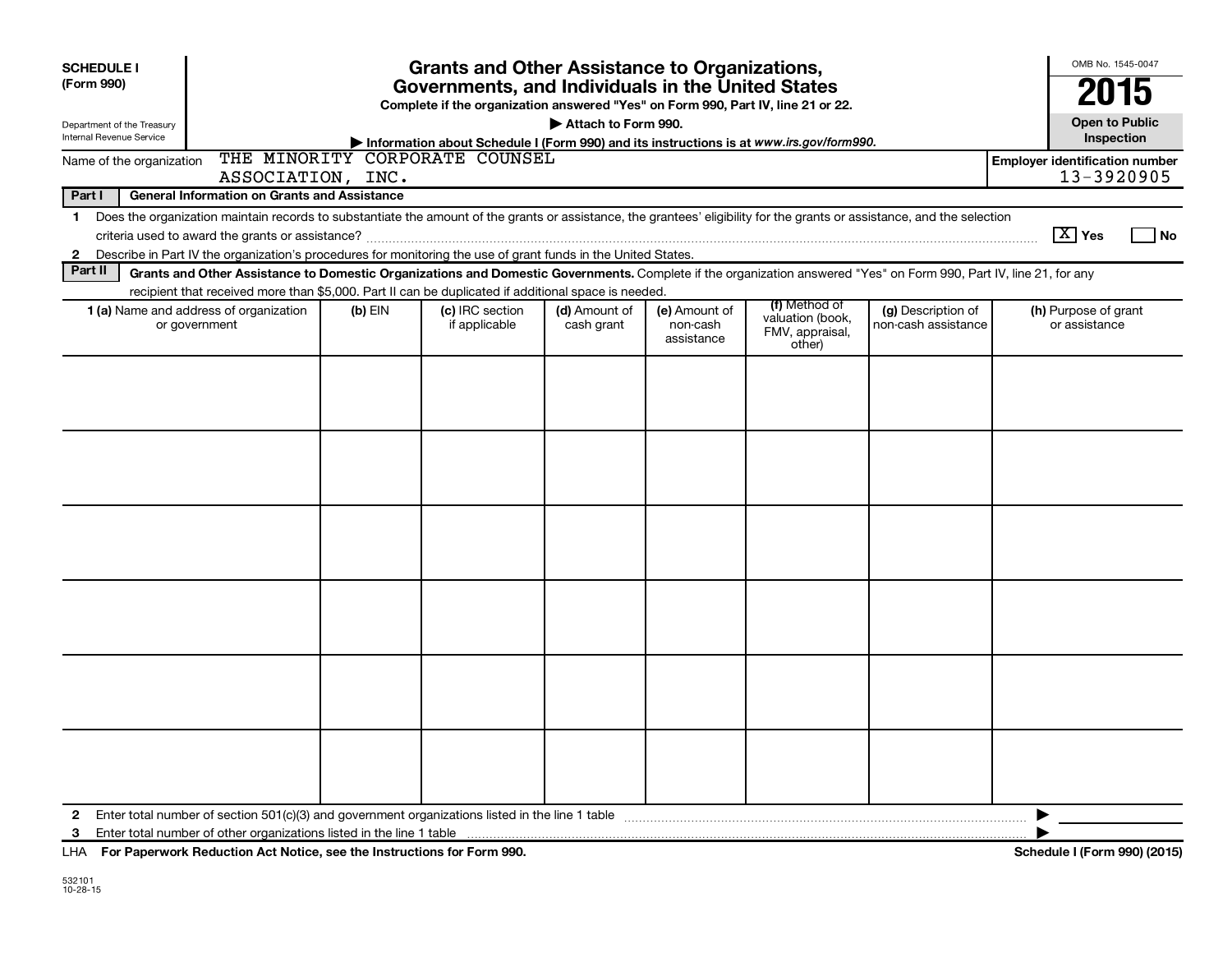Part III | Grants and Other Assistance to Domestic Individuals. Complete if the organization answered "Yes" on Form 990, Part IV, line 22. Schedule I (Form 990) (2015) ASSOCIATION, INC. The contract of the contract of the contract of the contract of the contract of the contract of the contract of the contract of the contract of the contract of the contract of

Part III can be duplicated if additional space is needed.

| (a) Type of grant or assistance            | (b) Number of<br>recipients | (c) Amount of<br>cash grant | (d) Amount of non-<br>cash assistance | (e) Method of valuation<br>(book, FMV, appraisal, other) | (f) Description of non-cash assistance |  |  |
|--------------------------------------------|-----------------------------|-----------------------------|---------------------------------------|----------------------------------------------------------|----------------------------------------|--|--|
|                                            |                             |                             |                                       |                                                          |                                        |  |  |
| SCHOLARSHIPS FOR STUDENTS ACCEPTED INTO AN |                             |                             |                                       |                                                          |                                        |  |  |
| ACCREDITED US LAW SCHOOL                   | 16                          | 160,000.                    | $\mathfrak o$ .                       |                                                          |                                        |  |  |
|                                            |                             |                             |                                       |                                                          |                                        |  |  |
|                                            |                             |                             |                                       |                                                          |                                        |  |  |
|                                            |                             |                             |                                       |                                                          |                                        |  |  |
|                                            |                             |                             |                                       |                                                          |                                        |  |  |
|                                            |                             |                             |                                       |                                                          |                                        |  |  |
|                                            |                             |                             |                                       |                                                          |                                        |  |  |
|                                            |                             |                             |                                       |                                                          |                                        |  |  |
|                                            |                             |                             |                                       |                                                          |                                        |  |  |
|                                            |                             |                             |                                       |                                                          |                                        |  |  |
|                                            |                             |                             |                                       |                                                          |                                        |  |  |
|                                            |                             |                             |                                       |                                                          |                                        |  |  |
|                                            |                             |                             |                                       |                                                          |                                        |  |  |
|                                            |                             |                             |                                       |                                                          |                                        |  |  |
|                                            |                             |                             |                                       |                                                          |                                        |  |  |

Part IV | Supplemental Information. Provide the information required in Part I, line 2, Part III, column (b), and any other additional information.

PART I, LINE 2:

SCHOLARSHIP MONEY IS PAID DIRECTLY TO AN ACCREDITED EDUCATIONAL INSTITUTION

IN THE NAME OF THE SCHOLARSHIP RECIPIENT TO ENSURE THE FUNDS ARE USED FOR

QUALIFIED TUITION EXPENSES.

**2**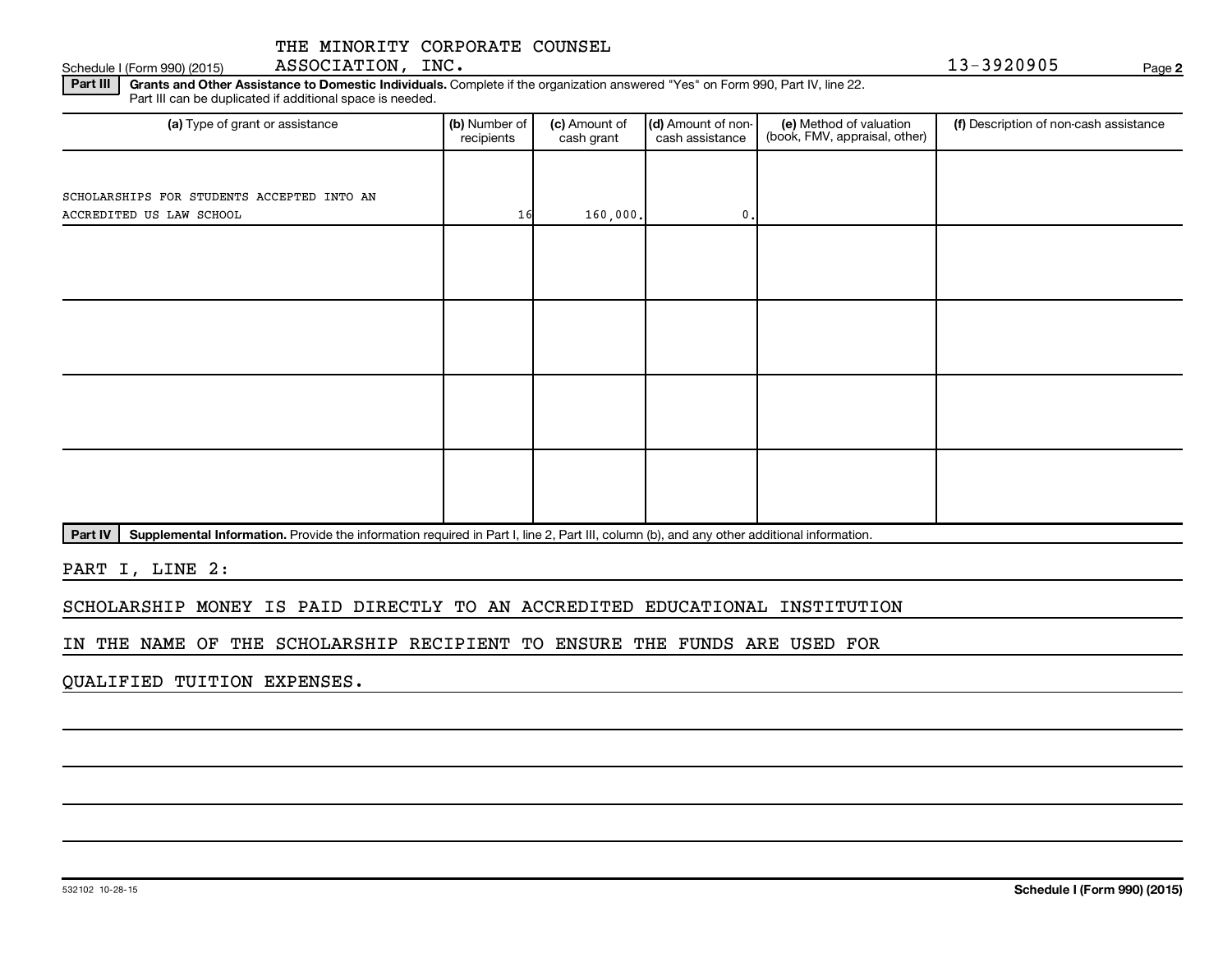|   | <b>Compensation Information</b><br><b>SCHEDULE J</b>   |                                                                                                                                  |                                       |                            |            |                              |  |  |
|---|--------------------------------------------------------|----------------------------------------------------------------------------------------------------------------------------------|---------------------------------------|----------------------------|------------|------------------------------|--|--|
|   | (Form 990)                                             | For certain Officers, Directors, Trustees, Key Employees, and Highest                                                            |                                       |                            |            |                              |  |  |
|   |                                                        | <b>Compensated Employees</b>                                                                                                     |                                       | 2015                       |            |                              |  |  |
|   |                                                        | Complete if the organization answered "Yes" on Form 990, Part IV, line 23.<br>Attach to Form 990.                                |                                       | <b>Open to Public</b>      |            |                              |  |  |
|   | Department of the Treasury<br>Internal Revenue Service | Information about Schedule J (Form 990) and its instructions is at www.irs.gov/form990.                                          |                                       |                            | Inspection |                              |  |  |
|   | Name of the organization                               | THE MINORITY CORPORATE COUNSEL                                                                                                   | <b>Employer identification number</b> |                            |            |                              |  |  |
|   |                                                        | ASSOCIATION, INC.                                                                                                                |                                       | 13-3920905                 |            |                              |  |  |
|   | Part I                                                 | <b>Questions Regarding Compensation</b>                                                                                          |                                       |                            |            |                              |  |  |
|   |                                                        |                                                                                                                                  |                                       |                            | Yes        | No                           |  |  |
|   |                                                        | <b>1a</b> Check the appropriate box(es) if the organization provided any of the following to or for a person listed on Form 990, |                                       |                            |            |                              |  |  |
|   |                                                        | Part VII, Section A, line 1a. Complete Part III to provide any relevant information regarding these items.                       |                                       |                            |            |                              |  |  |
|   | First-class or charter travel                          | Housing allowance or residence for personal use                                                                                  |                                       |                            |            |                              |  |  |
|   | Travel for companions                                  | Payments for business use of personal residence                                                                                  |                                       |                            |            |                              |  |  |
|   |                                                        | Tax indemnification and gross-up payments<br>Health or social club dues or initiation fees                                       |                                       |                            |            |                              |  |  |
|   |                                                        | Discretionary spending account<br>Personal services (e.g., maid, chauffeur, chef)                                                |                                       |                            |            |                              |  |  |
|   |                                                        |                                                                                                                                  |                                       |                            |            |                              |  |  |
|   |                                                        | <b>b</b> If any of the boxes on line 1a are checked, did the organization follow a written policy regarding payment or           |                                       |                            |            |                              |  |  |
|   |                                                        | reimbursement or provision of all of the expenses described above? If "No," complete Part III to explain                         |                                       | 1b                         |            |                              |  |  |
| 2 |                                                        | Did the organization require substantiation prior to reimbursing or allowing expenses incurred by all directors,                 |                                       |                            |            |                              |  |  |
|   |                                                        | trustees, and officers, including the CEO/Executive Director, regarding the items checked in line 1a?                            |                                       | $\mathbf{2}$               |            |                              |  |  |
|   |                                                        |                                                                                                                                  |                                       |                            |            |                              |  |  |
| з |                                                        | Indicate which, if any, of the following the filing organization used to establish the compensation of the organization's        |                                       |                            |            |                              |  |  |
|   |                                                        | CEO/Executive Director. Check all that apply. Do not check any boxes for methods used by a related organization to               |                                       |                            |            |                              |  |  |
|   |                                                        | establish compensation of the CEO/Executive Director, but explain in Part III.                                                   |                                       |                            |            |                              |  |  |
|   | Compensation committee                                 | $X$ Written employment contract                                                                                                  |                                       |                            |            |                              |  |  |
|   |                                                        | $\lfloor x \rfloor$ Compensation survey or study<br>Independent compensation consultant                                          |                                       |                            |            |                              |  |  |
|   |                                                        | $\lfloor x \rfloor$ Approval by the board or compensation committee<br>Form 990 of other organizations                           |                                       |                            |            |                              |  |  |
|   |                                                        |                                                                                                                                  |                                       |                            |            |                              |  |  |
| 4 |                                                        | During the year, did any person listed on Form 990, Part VII, Section A, line 1a, with respect to the filing                     |                                       |                            |            |                              |  |  |
|   | organization or a related organization:                |                                                                                                                                  |                                       |                            |            |                              |  |  |
| а |                                                        | Receive a severance payment or change-of-control payment?                                                                        |                                       | 4a                         |            | х<br>$\overline{\textbf{X}}$ |  |  |
| b |                                                        |                                                                                                                                  |                                       | 4b                         |            | $\overline{\texttt{x}}$      |  |  |
| c |                                                        |                                                                                                                                  |                                       | 4 <sub>c</sub>             |            |                              |  |  |
|   |                                                        | If "Yes" to any of lines 4a-c, list the persons and provide the applicable amounts for each item in Part III.                    |                                       |                            |            |                              |  |  |
|   |                                                        |                                                                                                                                  |                                       |                            |            |                              |  |  |
|   |                                                        | Only section 501(c)(3), 501(c)(4), and 501(c)(29) organizations must complete lines 5-9.                                         |                                       |                            |            |                              |  |  |
|   |                                                        | For persons listed on Form 990, Part VII, Section A, line 1a, did the organization pay or accrue any compensation                |                                       |                            |            |                              |  |  |
|   | contingent on the revenues of:                         |                                                                                                                                  |                                       |                            |            | X                            |  |  |
|   |                                                        |                                                                                                                                  |                                       | 5a<br>5b                   |            | $\overline{\texttt{x}}$      |  |  |
|   |                                                        | If "Yes" to line 5a or 5b, describe in Part III.                                                                                 |                                       |                            |            |                              |  |  |
|   |                                                        | 6 For persons listed on Form 990, Part VII, Section A, line 1a, did the organization pay or accrue any compensation              |                                       |                            |            |                              |  |  |
|   | contingent on the net earnings of:                     |                                                                                                                                  |                                       |                            |            |                              |  |  |
|   |                                                        |                                                                                                                                  |                                       | 6a                         |            | X                            |  |  |
|   |                                                        |                                                                                                                                  |                                       | 6b                         |            | $\overline{\texttt{x}}$      |  |  |
|   |                                                        | If "Yes" on line 6a or 6b, describe in Part III.                                                                                 |                                       |                            |            |                              |  |  |
|   |                                                        | 7 For persons listed on Form 990, Part VII, Section A, line 1a, did the organization provide any non-fixed payments              |                                       |                            |            |                              |  |  |
|   |                                                        |                                                                                                                                  |                                       | $\overline{7}$             |            | x                            |  |  |
| 8 |                                                        | Were any amounts reported on Form 990, Part VII, paid or accrued pursuant to a contract that was subject to the                  |                                       |                            |            |                              |  |  |
|   |                                                        |                                                                                                                                  |                                       | 8                          |            | x                            |  |  |
| 9 |                                                        | If "Yes" to line 8, did the organization also follow the rebuttable presumption procedure described in                           |                                       |                            |            |                              |  |  |
|   |                                                        |                                                                                                                                  |                                       | 9                          |            |                              |  |  |
|   |                                                        | LHA For Paperwork Reduction Act Notice, see the Instructions for Form 990.                                                       |                                       | Schedule J (Form 990) 2015 |            |                              |  |  |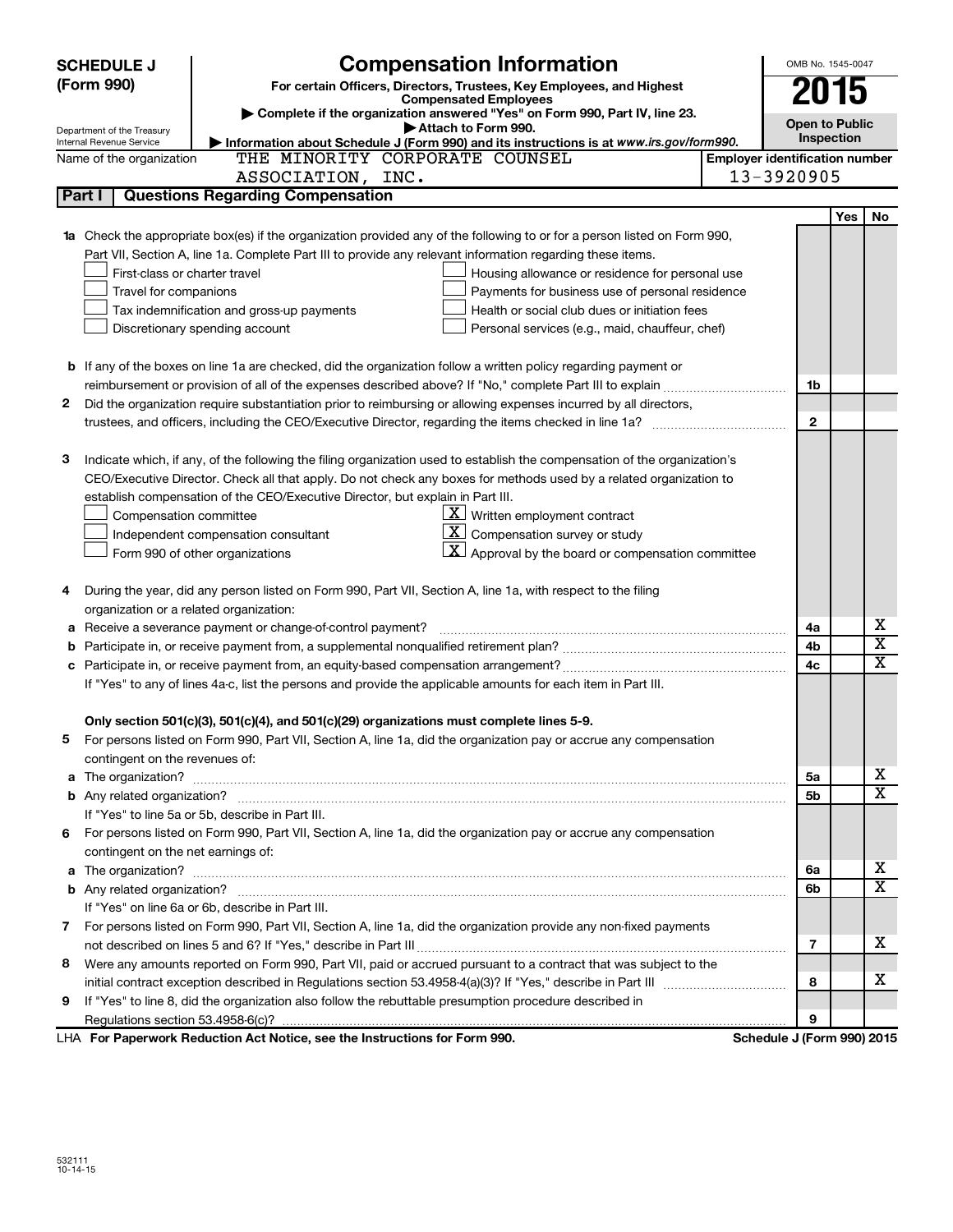Schedule J (Form 990) 2015 ASSOCIATION, INC.  $13-3920905$  Page

**2**

Part II | Officers, Directors, Trustees, Key Employees, and Highest Compensated Employees. Use duplicate copies if additional space is needed.

For each individual whose compensation must be reported on Schedule J, report compensation from the organization on row (i) and from related organizations, described in the instructions, on row (ii). Do not list any individuals that are not listed on Form 990, Part VII.

Note: The sum of columns (B)(i)-(iii) for each listed individual must equal the total amount of Form 990, Part VII, Section A, line 1a, applicable column (D) and (E) amounts for that individual.

|                              |            |                          | (B) Breakdown of W-2 and/or 1099-MISC compensation |                                           | (C) Retirement and<br>other deferred | (D) Nontaxable<br>benefits  | (E) Total of columns<br>$(B)(i)-(D)$ | (F) Compensation<br>in column (B)         |  |
|------------------------------|------------|--------------------------|----------------------------------------------------|-------------------------------------------|--------------------------------------|-----------------------------|--------------------------------------|-------------------------------------------|--|
| (A) Name and Title           |            | (i) Base<br>compensation | (ii) Bonus &<br>incentive<br>compensation          | (iii) Other<br>reportable<br>compensation | compensation                         |                             |                                      | reported as deferred<br>on prior Form 990 |  |
| JOSEPH WEST<br>(1)           | (i)        | 275,584.                 | 55,000.                                            | $\overline{0}$ .                          | 8,901.                               | 14,802.                     | 354, 287.                            | $\overline{0}$ .                          |  |
| PRESIDENT AND CEO            | (ii)       | $\overline{0}$ .         | $\overline{0}$ .                                   | $\overline{0}$ .                          | σ.                                   | $\overline{0}$ .            | 0.                                   | $\overline{0}$ .                          |  |
| MAHZARINE CHINOY<br>(2)      | (i)        | 145,676.                 | $\overline{0}$ .                                   | $\overline{0}$ .                          | 5,025.                               | 3,432.                      | 154, 133.                            | $\overline{0}$ .                          |  |
| TREASURER                    | (ii)       | $\overline{0}$ .         | σ.                                                 | $\overline{0}$ .                          | σ.                                   | $\overline{0}$ .            | 0.                                   | $\overline{0}$ .                          |  |
| ARACELY MUNOZ PETRICH<br>(3) | (i)        | 174,308.                 | 16,995.                                            | $\overline{0}$ .                          | 7,002.                               | 7,142                       | 205,447.                             | $\overline{0}$ .                          |  |
| VP OF STRATEGIC DEVELOPMENT  | (ii)       | $\overline{0}$ .         | $\overline{0}$ .                                   | $\overline{0}$ .                          | σ.                                   | $\overline{\mathfrak{o}}$ . | $\overline{\mathbf{0}}$ .            | $\overline{0}$ .                          |  |
|                              | (i)        |                          |                                                    |                                           |                                      |                             |                                      |                                           |  |
|                              | (ii)       |                          |                                                    |                                           |                                      |                             |                                      |                                           |  |
|                              | (i)        |                          |                                                    |                                           |                                      |                             |                                      |                                           |  |
|                              | (ii)       |                          |                                                    |                                           |                                      |                             |                                      |                                           |  |
|                              | (i)        |                          |                                                    |                                           |                                      |                             |                                      |                                           |  |
|                              | (ii)       |                          |                                                    |                                           |                                      |                             |                                      |                                           |  |
|                              | $(\sf{i})$ |                          |                                                    |                                           |                                      |                             |                                      |                                           |  |
|                              | (ii)       |                          |                                                    |                                           |                                      |                             |                                      |                                           |  |
|                              | (i)        |                          |                                                    |                                           |                                      |                             |                                      |                                           |  |
|                              | (ii)       |                          |                                                    |                                           |                                      |                             |                                      |                                           |  |
|                              | (i)        |                          |                                                    |                                           |                                      |                             |                                      |                                           |  |
|                              | (ii)       |                          |                                                    |                                           |                                      |                             |                                      |                                           |  |
|                              | (i)        |                          |                                                    |                                           |                                      |                             |                                      |                                           |  |
|                              | (ii)       |                          |                                                    |                                           |                                      |                             |                                      |                                           |  |
|                              | (i)        |                          |                                                    |                                           |                                      |                             |                                      |                                           |  |
|                              | (ii)       |                          |                                                    |                                           |                                      |                             |                                      |                                           |  |
|                              | (i)        |                          |                                                    |                                           |                                      |                             |                                      |                                           |  |
|                              | (ii)       |                          |                                                    |                                           |                                      |                             |                                      |                                           |  |
|                              | $(\sf{i})$ |                          |                                                    |                                           |                                      |                             |                                      |                                           |  |
|                              | (ii)       |                          |                                                    |                                           |                                      |                             |                                      |                                           |  |
|                              | (i)        |                          |                                                    |                                           |                                      |                             |                                      |                                           |  |
|                              | (ii)       |                          |                                                    |                                           |                                      |                             |                                      |                                           |  |
|                              | (i)        |                          |                                                    |                                           |                                      |                             |                                      |                                           |  |
|                              | (ii)       |                          |                                                    |                                           |                                      |                             |                                      |                                           |  |
|                              | (i)        |                          |                                                    |                                           |                                      |                             |                                      |                                           |  |
|                              | (ii)       |                          |                                                    |                                           |                                      |                             |                                      |                                           |  |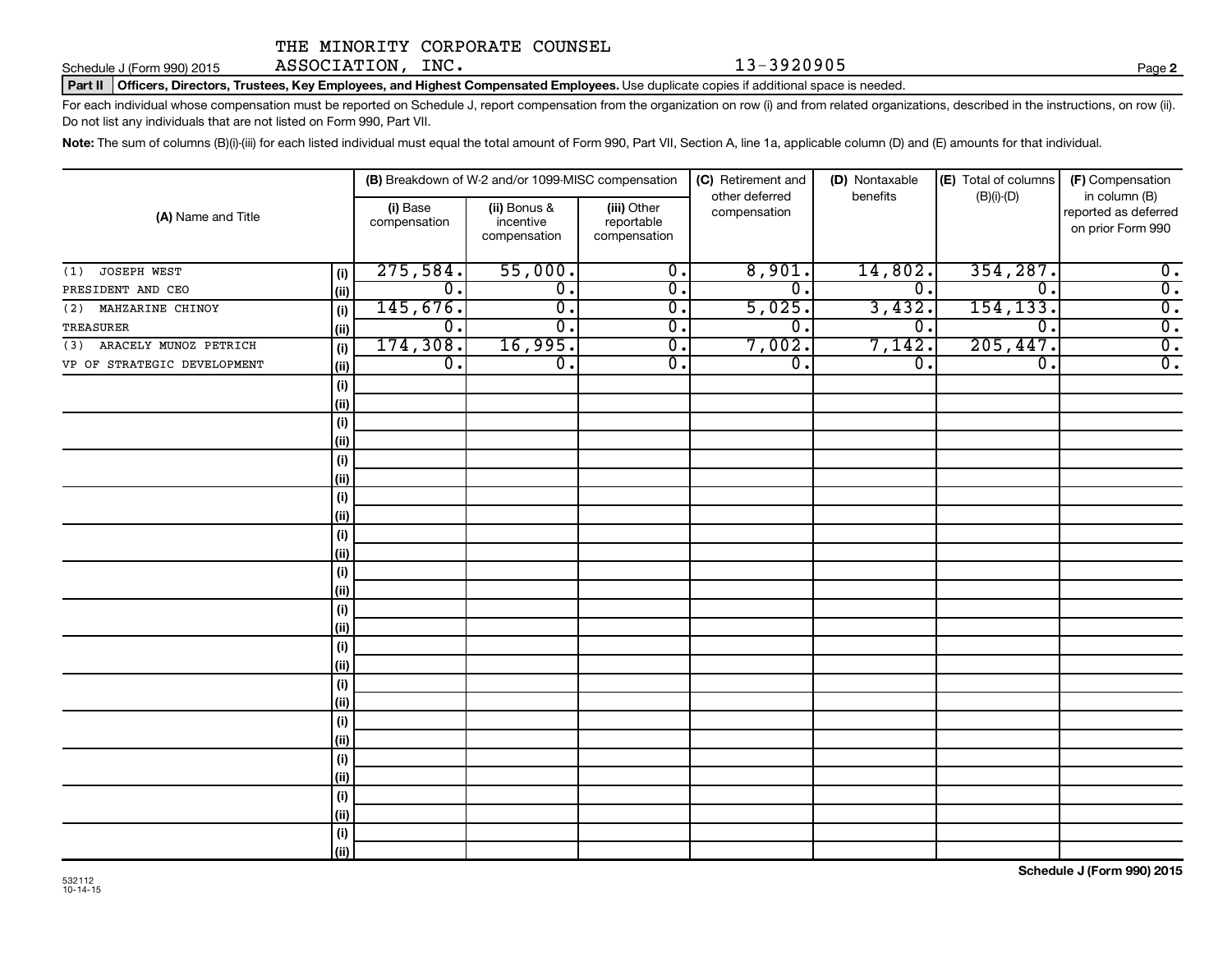|  | THE MINORITY CORPORATE COUNSEL |  |
|--|--------------------------------|--|
|  |                                |  |

#### **Part III Supplemental Information**

Provide the information, explanation, or descriptions required for Part I, lines 1a, 1b, 3, 4a, 4b, 4c, 5a, 5b, 6a, 6b, 7, and 8, and for Part II. Also complete this part for any additional information.

**Schedule J (Form 990) 2015**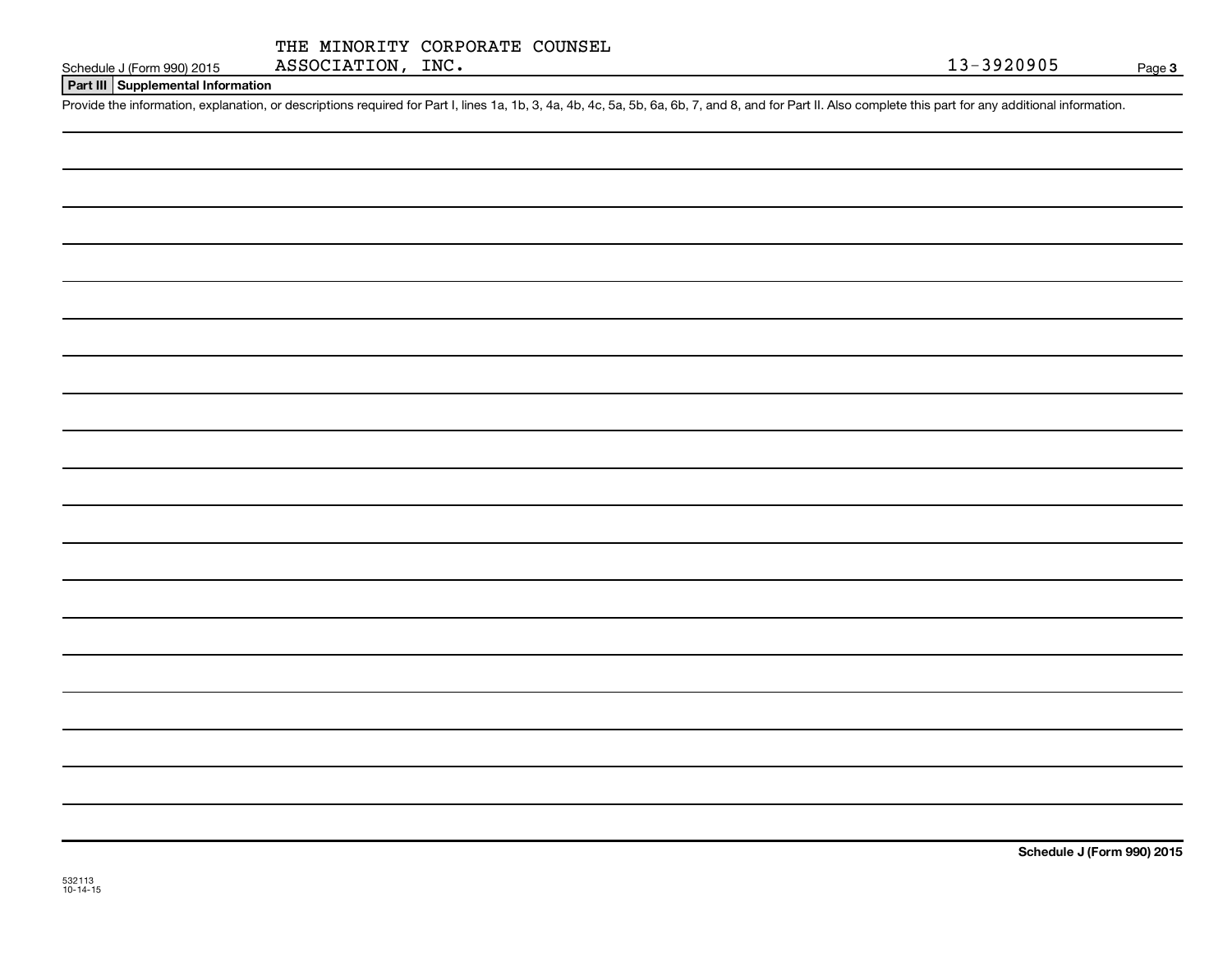**(Form 990 or 990-EZ)**

Department of the Treasury Internal Revenue Service Name of the organization

**Information about Schedule O (Form 990 or 990-EZ) and its instructions is at WWW.irs.gov/form990. Complete to provide information for responses to specific questions on Form 990 or 990-EZ or to provide any additional information. | Attach to Form 990 or 990-EZ.** SCHEDULE O **Supplemental Information to Form 990 or 990-EZ** 2015<br>(Form 990 or 990-EZ) Complete to provide information for responses to specific questions on



**Employer identification number** THE MINORITY CORPORATE COUNSEL ASSOCIATION, INC. 13-3920905

FORM 990, PART I, LINE 1, DESCRIPTION OF ORGANIZATION MISSION:

DEPARTMENTS AND THE LAW FIRMS THAT SERVE THEM.

FORM 990, PART III, LINE 4B, PROGRAM SERVICE ACCOMPLISHMENTS:

RECOMMENDED PRACTICES FOR THE LAW FIRM CHIEF DIVERSITY OFFICER (BLUE

BOOK)

- ANNUAL CHIEF DIVERSITY OFFICER SURVEYS

- SURVEY OF MINORITY- AND WOMEN-OWNED LAW FIRMS REGARDING ECONOMIC

#### CHALLENGES

- VARIOUS WHITE PAPERS ON RECENT COURT RULINGS

FORM 990, PART III, LINE 4D, OTHER PROGRAM SERVICES:

MCCA PUBLISHES "DIVERSITY AND THE BAR", A PUBLICATION WHICH EXAMINES

KEY DIVERSITY ISSUES IN THE LEGAL PROFESSION.

EXPENSES \$ 253,541. INCLUDING GRANTS OF \$ 0. REVENUE \$ 109,716.

MCCA PROVIDES FINANCIAL SUPPORT TO INDIVIDUALS THAT HAVE BEEN ACCEPTED

TO AN ACCREDITED U.S. LAW SCHOOL AND HAVE DEMONSTRATED LEADERSHIP AND

AN INTEREST IN AND COMMITMENT TO DIVERSITY.

EXPENSES \$ 196,482. INCLUDING GRANTS OF \$ 160,000. REVENUE \$ 0.

MCCA GENERATES REVENUE FROM MEMBERS' POSTING OF ADS ONLINE ON BOXWOOD.

EXPENSES \$ 0. INCLUDING GRANTS OF \$ 0. REVENUE \$ 49,256.

FORM 990, PART VI, SECTION B, LINE 11: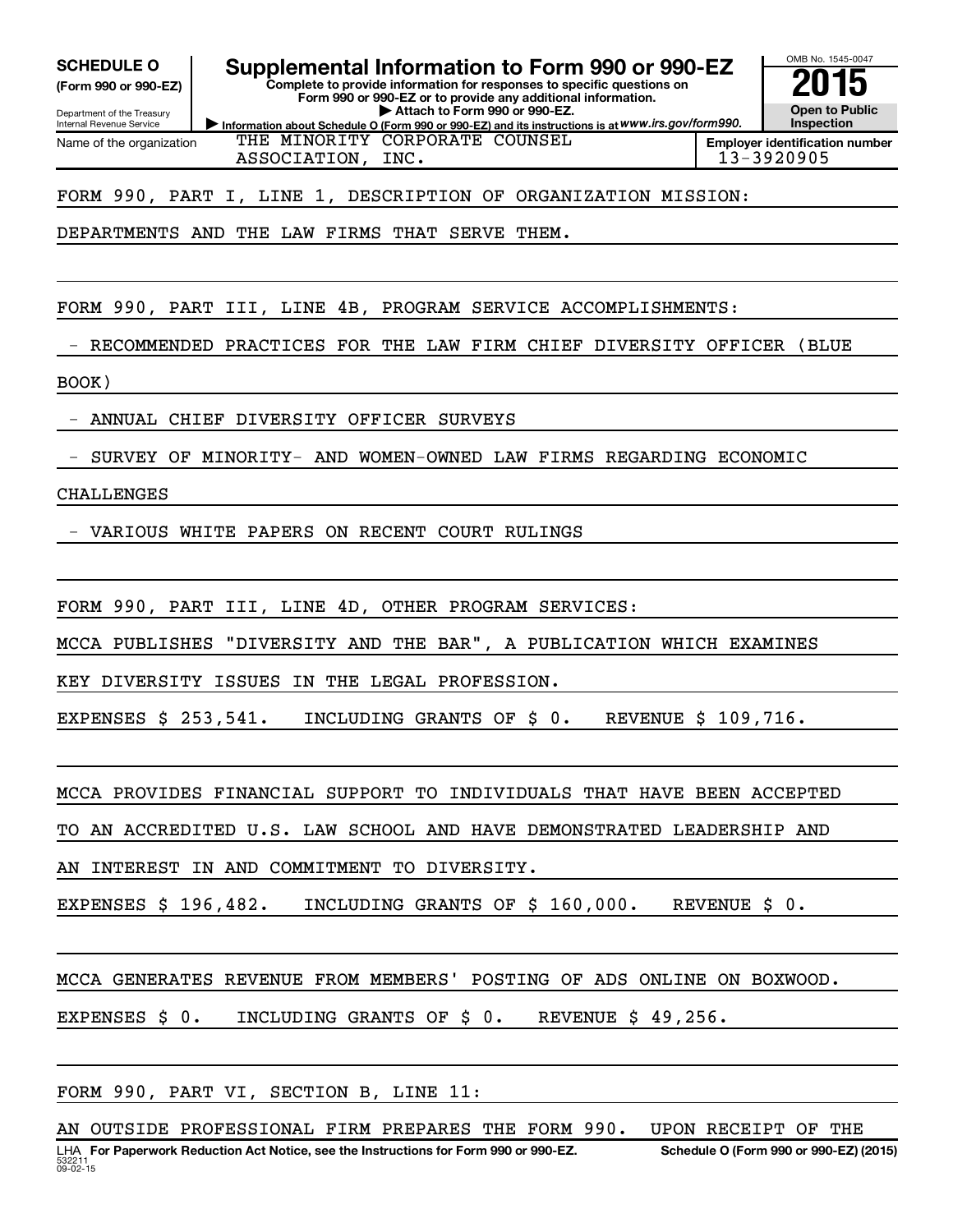| Schedule O (Form 990 or 990-EZ) (2015)                                       |  |  |  |  |  |  |                                                     |  |  |  | Page 2 |  |
|------------------------------------------------------------------------------|--|--|--|--|--|--|-----------------------------------------------------|--|--|--|--------|--|
| Name of the organization THE MINORITY CORPORATE COUNSEL<br>ASSOCIATION, INC. |  |  |  |  |  |  | <b>Employer identification number</b><br>13-3920905 |  |  |  |        |  |
| DRAFT 990, THE PRESIDENT AND CEO ALONG WITH THE CHIEF ADMINISTRATIVE         |  |  |  |  |  |  |                                                     |  |  |  |        |  |

OFFICER REVIEWS THE RETURN. A DRAFT OF THE RETURN IS THEN CIRCULATED

AMONGST THE EXECUTIVE COMMITTEE PRIOR TO FILING.

FORM 990, PART VI, SECTION B, LINE 12C:

ALL BOARD MEMBERS REVIEW THE CONFLICT OF INTEREST POLICY ANNUALLY. IF

THERE IS A CONFLICT, THAT BOARD MEMBER WILL EXCUSE THEMSELF FROM VOTING ON THE ISSUE THAT GIVES RISE TO THE CONFLICT.

FORM 990, PART VI, SECTION B, LINE 15:

A COMPARABILITY DATA REPORT IS PROVIDED TO THE BOARD FOR ASSISTANCE IN

THEIR COMPENSATION REVIEW. THE SALARY AND BONUSES OF EMPLOYEES IS REVIEWED BY THE BOARD PRIOR TO THE IMPLEMENTATION OF ANY CHANGES.

FORM 990, PART VI, LINE 17, LIST OF STATES RECEIVING COPY OF FORM 990:

CA,NY,GA,AL,AK,AR,FL,IL,KY,MA,MI,MN,NH,NJ,NM,NC,OK,OR,PA,UT,VA,WV,WI,RI,SC TN,CT,HI,KS,MD,MS

FORM 990, PART VI, SECTION C, LINE 19:

THIS INFORMATION IS MADE AVAILABLE TO THE PUBLIC UPON REQUEST.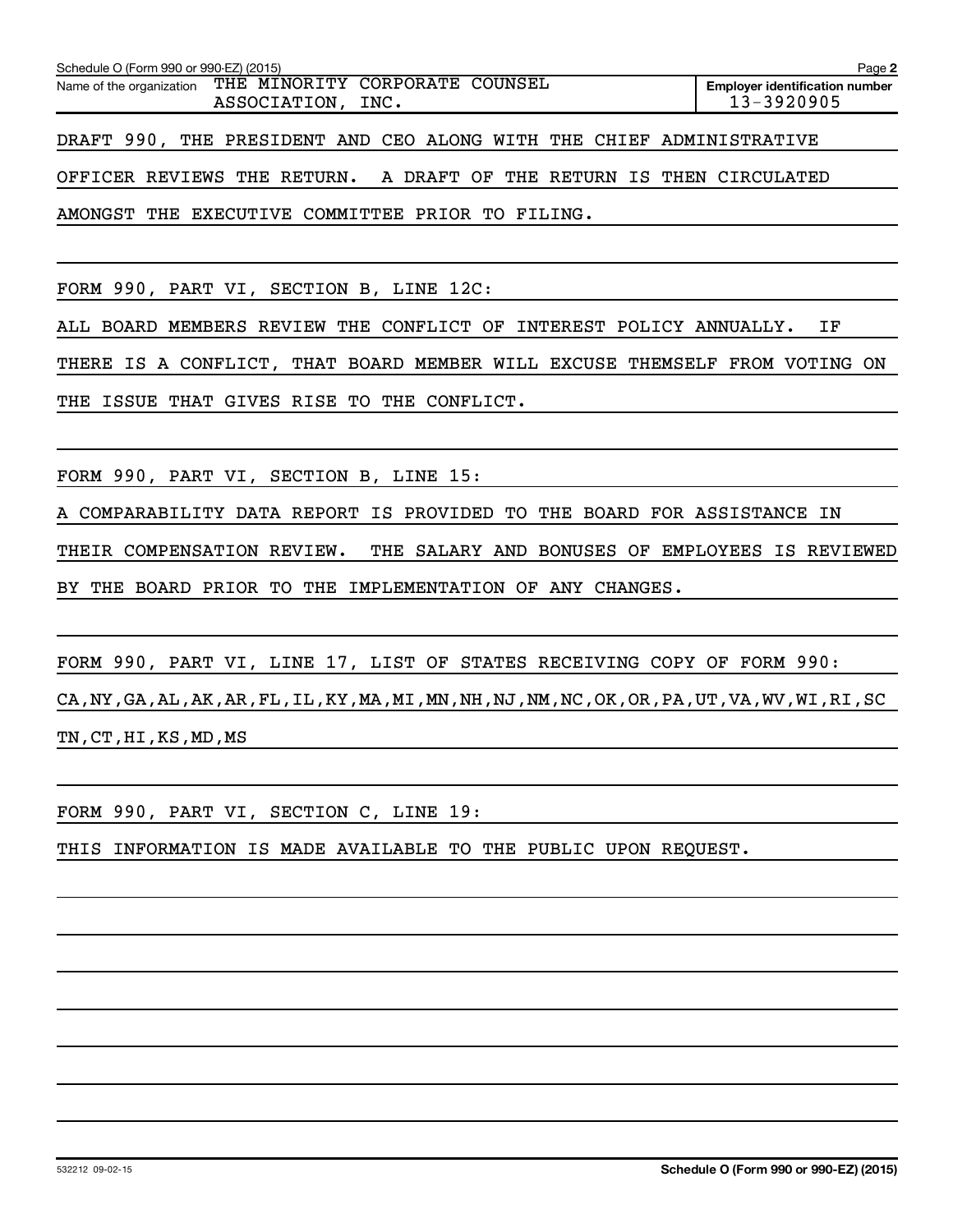|                                                        |                                                                                                                                                                                                                                                                                                                                                                                                                                                                       | EXTENDED TO NOVEMBER 15, 2016         |                     |                       |                                                |                                                                  |  |  |  |  |  |
|--------------------------------------------------------|-----------------------------------------------------------------------------------------------------------------------------------------------------------------------------------------------------------------------------------------------------------------------------------------------------------------------------------------------------------------------------------------------------------------------------------------------------------------------|---------------------------------------|---------------------|-----------------------|------------------------------------------------|------------------------------------------------------------------|--|--|--|--|--|
| Form 990-T                                             | <b>Exempt Organization Business Income Tax Return</b>                                                                                                                                                                                                                                                                                                                                                                                                                 |                                       |                     |                       |                                                | OMB No. 1545-0687                                                |  |  |  |  |  |
|                                                        |                                                                                                                                                                                                                                                                                                                                                                                                                                                                       | (and proxy tax under section 6033(e)) |                     |                       |                                                |                                                                  |  |  |  |  |  |
|                                                        | For calendar year 2015 or other tax year beginning                                                                                                                                                                                                                                                                                                                                                                                                                    |                                       |                     | and ending and ending |                                                | 2015                                                             |  |  |  |  |  |
| Department of the Treasury<br>Internal Revenue Service | Information about Form 990-T and its instructions is available at www.irs.gov/form990t.                                                                                                                                                                                                                                                                                                                                                                               |                                       |                     |                       |                                                |                                                                  |  |  |  |  |  |
|                                                        | $\triangleright$ Do not enter SSN numbers on this form as it may be made public if your organization is a 501(c)(3).                                                                                                                                                                                                                                                                                                                                                  |                                       |                     |                       |                                                | 501(c)(3) Organizations Only<br>D Employer identification number |  |  |  |  |  |
| Check box if<br>address changed                        | Name of organization ( $\Box$ Check box if name changed and see instructions.)<br>THE MINORITY CORPORATE COUNSEL                                                                                                                                                                                                                                                                                                                                                      |                                       |                     |                       |                                                | (Employees' trust, see<br>instructions.)                         |  |  |  |  |  |
| <b>B</b> Exempt under section                          | ASSOCIATION, INC.<br>Print                                                                                                                                                                                                                                                                                                                                                                                                                                            |                                       |                     |                       |                                                | 13-3920905                                                       |  |  |  |  |  |
| $X$ 501(c)(3)<br>$\rightarrow$                         | or<br>Number, street, and room or suite no. If a P.O. box, see instructions.                                                                                                                                                                                                                                                                                                                                                                                          |                                       |                     |                       |                                                | E Unrelated business activity codes<br>(See instructions.)       |  |  |  |  |  |
| 7220(e)<br>408(e)                                      | Type                                                                                                                                                                                                                                                                                                                                                                                                                                                                  | 1111 PENNSYLVANIA AVE, NW             |                     |                       |                                                |                                                                  |  |  |  |  |  |
| $\frac{1}{30(a)}$<br>408A                              | City or town, state or province, country, and ZIP or foreign postal code                                                                                                                                                                                                                                                                                                                                                                                              |                                       | 511120              |                       |                                                |                                                                  |  |  |  |  |  |
| 529(a)                                                 | WASHINGTON, DC<br>20004                                                                                                                                                                                                                                                                                                                                                                                                                                               |                                       |                     |                       |                                                |                                                                  |  |  |  |  |  |
| $\frac{c}{4}$ Book value of all assets<br>4, 255, 334. | F Group exemption number (See instructions.)                                                                                                                                                                                                                                                                                                                                                                                                                          |                                       |                     |                       |                                                |                                                                  |  |  |  |  |  |
|                                                        | <b>G</b> Check organization type $\blacktriangleright$ $\boxed{\mathbf{X}}$ 501(c) corporation                                                                                                                                                                                                                                                                                                                                                                        |                                       |                     | $501(c)$ trust        | $401(a)$ trust                                 | Other trust                                                      |  |  |  |  |  |
|                                                        | H Describe the organization's primary unrelated business activity. $\blacktriangleright$ PUBLICATION ADVERTISING                                                                                                                                                                                                                                                                                                                                                      |                                       |                     |                       |                                                |                                                                  |  |  |  |  |  |
|                                                        | I During the tax year, was the corporation a subsidiary in an affiliated group or a parent-subsidiary controlled group?                                                                                                                                                                                                                                                                                                                                               |                                       |                     |                       |                                                | $X$ No<br>Yes                                                    |  |  |  |  |  |
|                                                        | If "Yes," enter the name and identifying number of the parent corporation. $\blacktriangleright$<br>J The books are in care of MAHZARINE CHINOY                                                                                                                                                                                                                                                                                                                       |                                       |                     |                       | Telephone number $\triangleright$ 202-739-5903 |                                                                  |  |  |  |  |  |
|                                                        | Part I   Unrelated Trade or Business Income                                                                                                                                                                                                                                                                                                                                                                                                                           |                                       |                     | (A) Income            | (B) Expenses                                   | $(C)$ Net                                                        |  |  |  |  |  |
| <b>1a</b> Gross receipts or sales                      |                                                                                                                                                                                                                                                                                                                                                                                                                                                                       |                                       |                     |                       |                                                |                                                                  |  |  |  |  |  |
| <b>b</b> Less returns and allowances                   |                                                                                                                                                                                                                                                                                                                                                                                                                                                                       | c Balance                             | 1c                  |                       |                                                |                                                                  |  |  |  |  |  |
| 2                                                      |                                                                                                                                                                                                                                                                                                                                                                                                                                                                       |                                       | $\overline{2}$      |                       |                                                |                                                                  |  |  |  |  |  |
| Gross profit. Subtract line 2 from line 1c<br>3        |                                                                                                                                                                                                                                                                                                                                                                                                                                                                       |                                       | $\mathbf{3}$        |                       |                                                |                                                                  |  |  |  |  |  |
|                                                        |                                                                                                                                                                                                                                                                                                                                                                                                                                                                       |                                       | 4a                  |                       |                                                |                                                                  |  |  |  |  |  |
| b                                                      |                                                                                                                                                                                                                                                                                                                                                                                                                                                                       |                                       | 4 <sub>b</sub>      |                       |                                                |                                                                  |  |  |  |  |  |
|                                                        |                                                                                                                                                                                                                                                                                                                                                                                                                                                                       |                                       | 4c                  |                       |                                                |                                                                  |  |  |  |  |  |
| 5                                                      | Income (loss) from partnerships and S corporations (attach statement)                                                                                                                                                                                                                                                                                                                                                                                                 |                                       | 5                   |                       |                                                |                                                                  |  |  |  |  |  |
| Rent income (Schedule C)<br>6                          |                                                                                                                                                                                                                                                                                                                                                                                                                                                                       |                                       | 6<br>$\overline{7}$ |                       |                                                |                                                                  |  |  |  |  |  |
| 7<br>8                                                 | Interest, annuities, royalties, and rents from controlled organizations (Sch. F)                                                                                                                                                                                                                                                                                                                                                                                      |                                       | 8                   |                       |                                                |                                                                  |  |  |  |  |  |
| 9                                                      | Investment income of a section 501(c)(7), (9), or (17) organization (Schedule G)                                                                                                                                                                                                                                                                                                                                                                                      |                                       | 9                   |                       |                                                |                                                                  |  |  |  |  |  |
| 10                                                     |                                                                                                                                                                                                                                                                                                                                                                                                                                                                       |                                       | 10                  |                       |                                                |                                                                  |  |  |  |  |  |
| 11                                                     |                                                                                                                                                                                                                                                                                                                                                                                                                                                                       |                                       | 11                  | 21,300.               | 7,025.                                         | 14,275.                                                          |  |  |  |  |  |
| 12                                                     |                                                                                                                                                                                                                                                                                                                                                                                                                                                                       |                                       | 12                  |                       |                                                |                                                                  |  |  |  |  |  |
| 13                                                     |                                                                                                                                                                                                                                                                                                                                                                                                                                                                       |                                       | 13                  | 21,300.               | 7,025.                                         | 14, 275.                                                         |  |  |  |  |  |
|                                                        | <b>Part II</b> Deductions Not Taken Elsewhere (See instructions for limitations on deductions.)                                                                                                                                                                                                                                                                                                                                                                       |                                       |                     |                       |                                                |                                                                  |  |  |  |  |  |
|                                                        | (Except for contributions, deductions must be directly connected with the unrelated business income.)                                                                                                                                                                                                                                                                                                                                                                 |                                       |                     |                       |                                                |                                                                  |  |  |  |  |  |
| 14                                                     |                                                                                                                                                                                                                                                                                                                                                                                                                                                                       |                                       |                     |                       | 14                                             |                                                                  |  |  |  |  |  |
| 15<br>16                                               | Salaries and wages information contains and contained a state of the state of the state of the state of the state of the state of the state of the state of the state of the state of the state of the state of the state of t<br>Repairs and maintenance <i>maintenance</i> and contained and contained and contained and maintenance and maintenance and contained and contained and contained and contained and contained and contained and contained and containe |                                       |                     |                       | 15<br>16                                       |                                                                  |  |  |  |  |  |
| 17                                                     |                                                                                                                                                                                                                                                                                                                                                                                                                                                                       |                                       |                     |                       | 17                                             |                                                                  |  |  |  |  |  |
| 18                                                     |                                                                                                                                                                                                                                                                                                                                                                                                                                                                       |                                       |                     |                       | 18                                             |                                                                  |  |  |  |  |  |
| 19                                                     | Taxes and licenses <b>constructed and construction</b> and construction of the construction of the construction of the construction of the construction of the construction of the construction of the construction of the construc                                                                                                                                                                                                                                   |                                       |                     |                       | 19                                             |                                                                  |  |  |  |  |  |
| 20                                                     | Charitable contributions (See instructions for limitation rules) [11] manufacture in the contributions (See instructions for limitation rules) [11] manufacture in the contributions (See instructions for limitation rules) [                                                                                                                                                                                                                                        |                                       |                     |                       | 20                                             |                                                                  |  |  |  |  |  |
| 21                                                     |                                                                                                                                                                                                                                                                                                                                                                                                                                                                       |                                       |                     |                       |                                                |                                                                  |  |  |  |  |  |
| 22                                                     | Less depreciation claimed on Schedule A and elsewhere on return [10] [10] [228]                                                                                                                                                                                                                                                                                                                                                                                       |                                       |                     |                       | 22 <sub>b</sub>                                |                                                                  |  |  |  |  |  |
| 23                                                     |                                                                                                                                                                                                                                                                                                                                                                                                                                                                       |                                       |                     |                       | 23                                             |                                                                  |  |  |  |  |  |
| 24                                                     | Contributions to deferred compensation plans [11] manufactured and manufactured contributions to deferred compensation plans                                                                                                                                                                                                                                                                                                                                          |                                       |                     |                       | 24                                             |                                                                  |  |  |  |  |  |
| 25<br>26                                               | Employee benefit programs in the continuum contract of the contract of the contract of the contract of the contract of the contract of the contract of the contract of the contract of the contract of the contract of the con                                                                                                                                                                                                                                        |                                       |                     |                       | 25<br>26                                       |                                                                  |  |  |  |  |  |
| 27                                                     |                                                                                                                                                                                                                                                                                                                                                                                                                                                                       |                                       |                     |                       | 27                                             | 14,275.                                                          |  |  |  |  |  |
| 28                                                     | Other deductions (attach schedule) manufactured and contract and according of the deductions (attach schedule)                                                                                                                                                                                                                                                                                                                                                        |                                       |                     |                       | 28                                             |                                                                  |  |  |  |  |  |
| 29                                                     | Total deductions. Add lines 14 through 28 [11] manufactures are controlled to the final deductions. Add lines 14 through 28                                                                                                                                                                                                                                                                                                                                           |                                       |                     |                       | 29                                             | 14, 275.                                                         |  |  |  |  |  |
| 30                                                     |                                                                                                                                                                                                                                                                                                                                                                                                                                                                       |                                       |                     |                       | 30                                             | $\mathbf 0$ .                                                    |  |  |  |  |  |
| 31                                                     |                                                                                                                                                                                                                                                                                                                                                                                                                                                                       |                                       |                     |                       | 31                                             |                                                                  |  |  |  |  |  |
| 32                                                     | Unrelated business taxable income before specific deduction. Subtract line 31 from line 30 [11] manuscripts taxable income before specific deduction. Subtract line 31 from line 30 [11] manuscripts taxable income states in                                                                                                                                                                                                                                         |                                       |                     |                       | 32                                             | 0.                                                               |  |  |  |  |  |
| 33                                                     |                                                                                                                                                                                                                                                                                                                                                                                                                                                                       |                                       |                     |                       | 33                                             | 1,000.                                                           |  |  |  |  |  |
| 34                                                     | Unrelated business taxable income. Subtract line 33 from line 32. If line 33 is greater than line 32, enter the smaller of zero or                                                                                                                                                                                                                                                                                                                                    |                                       |                     |                       |                                                |                                                                  |  |  |  |  |  |
|                                                        |                                                                                                                                                                                                                                                                                                                                                                                                                                                                       |                                       |                     |                       | 34                                             | 0.                                                               |  |  |  |  |  |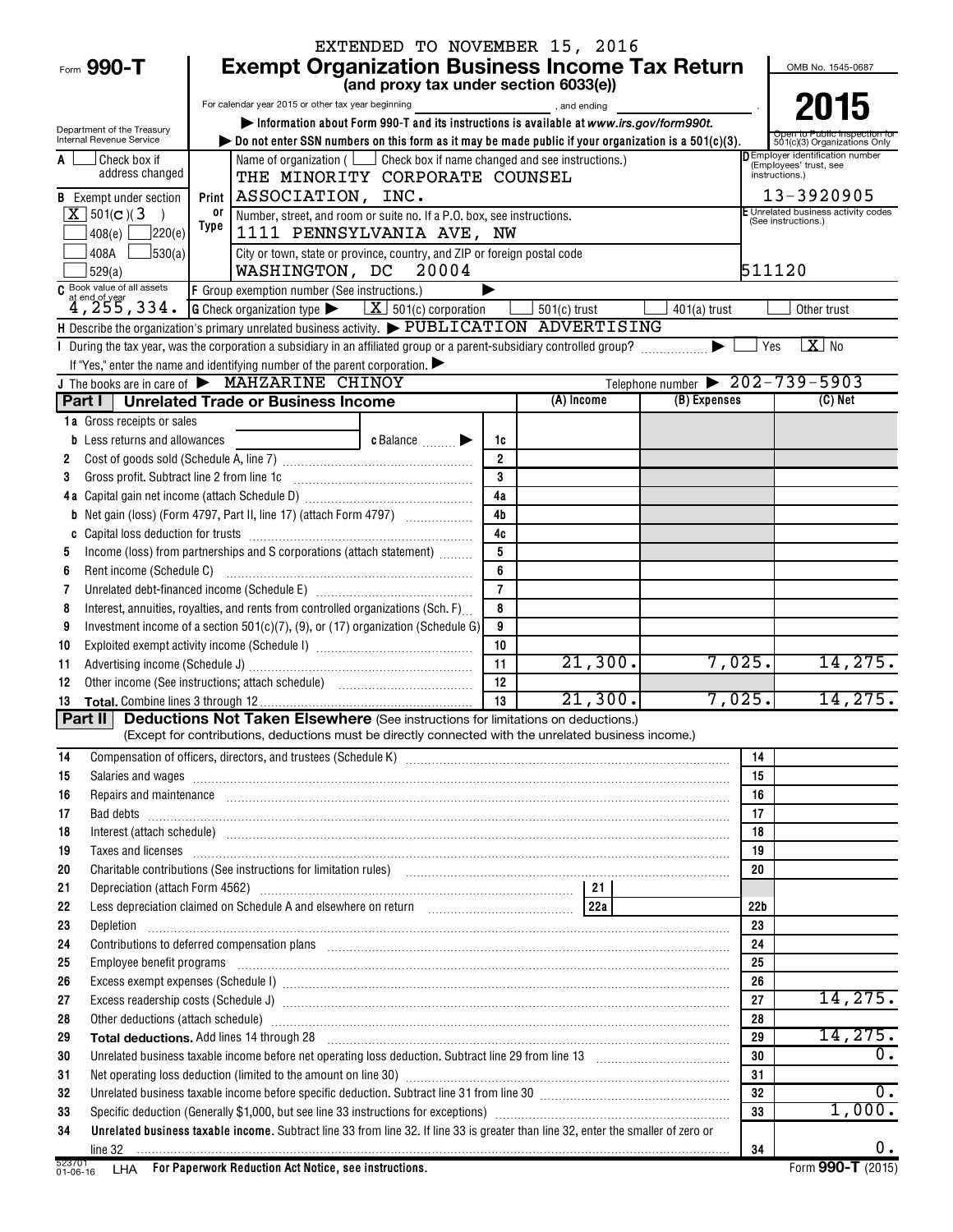| Form 990-T (2015) | ASSOCIATION, INC.                                                                                                                                                                                                                   |                |                                                                                                               |                                                    |            | 13-3920905                   |                |                                                                       |     | Page 2                |
|-------------------|-------------------------------------------------------------------------------------------------------------------------------------------------------------------------------------------------------------------------------------|----------------|---------------------------------------------------------------------------------------------------------------|----------------------------------------------------|------------|------------------------------|----------------|-----------------------------------------------------------------------|-----|-----------------------|
|                   | <b>Part III   Tax Computation</b>                                                                                                                                                                                                   |                |                                                                                                               |                                                    |            |                              |                |                                                                       |     |                       |
| 35                | Organizations Taxable as Corporations. See instructions for tax computation.                                                                                                                                                        |                |                                                                                                               |                                                    |            |                              |                |                                                                       |     |                       |
|                   | Controlled group members (sections 1561 and 1563) check here $\blacktriangleright$ $\Box$ See instructions and:                                                                                                                     |                |                                                                                                               |                                                    |            |                              |                |                                                                       |     |                       |
|                   | a Enter your share of the \$50,000, \$25,000, and \$9,925,000 taxable income brackets (in that order):                                                                                                                              |                |                                                                                                               |                                                    |            |                              |                |                                                                       |     |                       |
| (1)               | $\lvert \mathcal{S} \rvert$                                                                                                                                                                                                         | $(2)$ $ $ \$   |                                                                                                               | $(3)$ $ $ \$                                       |            |                              |                |                                                                       |     |                       |
|                   | <b>b</b> Enter organization's share of: (1) Additional 5% tax (not more than \$11,750) $\left \$$                                                                                                                                   |                |                                                                                                               |                                                    |            |                              |                |                                                                       |     |                       |
|                   |                                                                                                                                                                                                                                     |                |                                                                                                               |                                                    |            |                              |                |                                                                       |     |                       |
|                   |                                                                                                                                                                                                                                     |                |                                                                                                               |                                                    |            |                              | 35c            |                                                                       |     | 0.                    |
| 36                | Trusts Taxable at Trust Rates. See instructions for tax computation. Income tax on the amount on line 34 from:                                                                                                                      |                |                                                                                                               |                                                    |            |                              |                |                                                                       |     |                       |
|                   | $\Box$ Tax rate schedule or $\hfill\Box$ Schedule D (Form 1041) …………………………………………………………………………                                                                                                                                        |                |                                                                                                               |                                                    |            |                              | 36             |                                                                       |     |                       |
| 37                | <b>Proxy tax.</b> See instructions <b>constructions Proxy tax.</b> See instructions <b>Proxy tax.</b> See instructions <b>Proxy tax.</b>                                                                                            |                |                                                                                                               |                                                    |            |                              | 37             |                                                                       |     |                       |
| 38                |                                                                                                                                                                                                                                     |                |                                                                                                               |                                                    |            |                              | 38             |                                                                       |     |                       |
| 39                | Total. Add lines 37 and 38 to line 35c or 36, whichever applies [11] matter than the state of the state of the state of the state of the state of the state of the state of the state of the state of the state of the state o      |                |                                                                                                               |                                                    |            |                              | 39             |                                                                       |     | $\overline{0}$ .      |
|                   | <b>Part IV Tax and Payments</b>                                                                                                                                                                                                     |                |                                                                                                               |                                                    | 40a        |                              |                |                                                                       |     |                       |
|                   | 40a Foreign tax credit (corporations attach Form 1118; trusts attach Form 1116) [                                                                                                                                                   |                |                                                                                                               |                                                    | 40b        |                              |                |                                                                       |     |                       |
|                   | b Other credits (see instructions) with an interestingly contained and other credits (see instructions)                                                                                                                             |                |                                                                                                               |                                                    |            |                              |                |                                                                       |     |                       |
|                   | c General business credit. Attach Form 3800 [11] [11] Contract Contract Den Facture Property Contract Den Facture Property Contract Den Facture Property Contract Den Facture Property Contract Den Facture Property Contract       |                |                                                                                                               |                                                    | 40c<br>40d |                              |                |                                                                       |     |                       |
|                   |                                                                                                                                                                                                                                     |                |                                                                                                               |                                                    |            |                              | 40e            |                                                                       |     |                       |
| 41                |                                                                                                                                                                                                                                     |                |                                                                                                               |                                                    |            |                              | 41             |                                                                       |     | 0.                    |
| 42                | Subtract line 40e from line 39 <u>www.communications.communications.communications.com</u><br>Other taxes. Check if from: $\Box$ Form 4255 $\Box$ Form 8611 $\Box$ Form 8697 $\Box$ Form 8866 $\Box$ Other (attach schedule)        |                |                                                                                                               |                                                    |            |                              | 42             |                                                                       |     |                       |
| 43                | <b>Total tax.</b> Add lines 41 and 42                                                                                                                                                                                               |                |                                                                                                               |                                                    |            |                              | 43             |                                                                       |     | $\overline{0}$ .      |
|                   |                                                                                                                                                                                                                                     |                |                                                                                                               |                                                    | 44a        |                              |                |                                                                       |     |                       |
|                   |                                                                                                                                                                                                                                     |                |                                                                                                               |                                                    | 44b        |                              |                |                                                                       |     |                       |
|                   |                                                                                                                                                                                                                                     |                |                                                                                                               |                                                    | 44c        |                              |                |                                                                       |     |                       |
|                   | d Foreign organizations: Tax paid or withheld at source (see instructions) [                                                                                                                                                        |                |                                                                                                               |                                                    | 44d        |                              |                |                                                                       |     |                       |
|                   |                                                                                                                                                                                                                                     |                |                                                                                                               |                                                    | 44e        |                              |                |                                                                       |     |                       |
|                   |                                                                                                                                                                                                                                     |                |                                                                                                               |                                                    | 44f        |                              |                |                                                                       |     |                       |
|                   | <b>g</b> Other credits and payments:                                                                                                                                                                                                |                | Form 2439                                                                                                     | <u> Albanya (Albanya)</u>                          |            |                              |                |                                                                       |     |                       |
|                   | $\sqrt{\phantom{0}}$ Form 4136<br>the contract of the contract of                                                                                                                                                                   |                | Other and the contract of the contract of the contract of the contract of the contract of the contract of the | $\overline{\mathrm{Total}}$                        | 44g        |                              |                |                                                                       |     |                       |
| 45                |                                                                                                                                                                                                                                     |                |                                                                                                               |                                                    |            |                              | 45             |                                                                       |     |                       |
| 46                | Estimated tax penalty (see instructions). Check if Form 2220 is attached $\blacktriangleright \Box$                                                                                                                                 |                |                                                                                                               |                                                    |            |                              | 46             |                                                                       |     |                       |
| 47                |                                                                                                                                                                                                                                     |                |                                                                                                               |                                                    |            |                              | 47             |                                                                       |     | 0.                    |
| 48                |                                                                                                                                                                                                                                     |                |                                                                                                               |                                                    |            |                              | 48             |                                                                       |     | $\overline{0}$ .      |
| 49                | Enter the amount of line 48 you want: Credited to 2016 estimated tax $\triangleright$                                                                                                                                               |                |                                                                                                               |                                                    |            | Refunded                     | 49             |                                                                       |     |                       |
| Part V            | <b>Statements Regarding Certain Activities and Other Information (see instructions)</b>                                                                                                                                             |                |                                                                                                               |                                                    |            |                              |                |                                                                       |     |                       |
|                   | At any time during the 2015 calendar year, did the organization have an interest in or a signature or other authority over a financial account (bank,                                                                               |                |                                                                                                               |                                                    |            |                              |                |                                                                       | Yes | No                    |
|                   | securities, or other) in a foreign country? If YES, the organization may have to file FinCEN Form 114, Report of Foreign Bank and Financial                                                                                         |                |                                                                                                               |                                                    |            |                              |                |                                                                       |     |                       |
| 2                 | Accounts. If YES, enter the name of the foreign country here<br>During the tax year, did the organization receive a distribution from, or was it the grantor of, or transferor to, a foreign trust?<br>If YES, see instructions for |                |                                                                                                               |                                                    |            |                              |                |                                                                       |     | х                     |
|                   |                                                                                                                                                                                                                                     |                |                                                                                                               |                                                    |            |                              |                |                                                                       |     | $\overline{\text{x}}$ |
| 3                 | Enter the amount of tax-exempt interest received or accrued during the tax year $\triangleright$ \$                                                                                                                                 |                |                                                                                                               |                                                    | N/A        |                              |                |                                                                       |     |                       |
|                   | Schedule A - Cost of Goods Sold. Enter method of inventory valuation                                                                                                                                                                |                |                                                                                                               |                                                    |            |                              | 6              |                                                                       |     |                       |
|                   | Inventory at beginning of year <i>www.</i>                                                                                                                                                                                          | $\overline{2}$ |                                                                                                               | Cost of goods sold. Subtract line 6                |            |                              |                |                                                                       |     |                       |
| 2<br>Purchases    |                                                                                                                                                                                                                                     | $\overline{3}$ |                                                                                                               | from line 5. Enter here and in Part I, line 2      |            |                              | $\overline{7}$ |                                                                       |     |                       |
|                   |                                                                                                                                                                                                                                     | 4a             |                                                                                                               | Do the rules of section 263A (with respect to      |            |                              |                |                                                                       | Yes | No                    |
| b                 | Additional section 263A costs (att. schedule)<br>Other costs (attach schedule)                                                                                                                                                      | 4b             |                                                                                                               | property produced or acquired for resale) apply to |            |                              |                |                                                                       |     |                       |
|                   | Total. Add lines 1 through 4b                                                                                                                                                                                                       | 5              |                                                                                                               |                                                    |            |                              |                |                                                                       |     |                       |
|                   | Under penalties of perjury, I declare that I have examined this return, including accompanying schedules and statements, and to the best of my knowledge and belief, it is true,<br>correct, and complete. Declaration of prepare   |                |                                                                                                               |                                                    |            |                              |                |                                                                       |     |                       |
| Sign              |                                                                                                                                                                                                                                     |                |                                                                                                               |                                                    |            |                              |                |                                                                       |     |                       |
| Here              |                                                                                                                                                                                                                                     |                |                                                                                                               | <b>TREASURER</b>                                   |            |                              |                | May the IRS discuss this return with<br>the preparer shown below (see |     |                       |
|                   | Signature of officer                                                                                                                                                                                                                |                | Date                                                                                                          | Title                                              |            |                              |                | instructions)? $\boxed{\mathbf{X}}$ Yes                               |     | No                    |
|                   | Print/Type preparer's name                                                                                                                                                                                                          |                | Preparer's signature                                                                                          |                                                    | Date       | Check                        | PTIN<br>if     |                                                                       |     |                       |
| Paid              |                                                                                                                                                                                                                                     |                |                                                                                                               |                                                    |            | self-employed                |                |                                                                       |     |                       |
| Preparer          | LAURA ISGRIGG                                                                                                                                                                                                                       |                |                                                                                                               |                                                    |            |                              |                | P00508633                                                             |     |                       |
| <b>Use Only</b>   | Firm's name CA-LA CONSULTING, LLC                                                                                                                                                                                                   |                |                                                                                                               |                                                    |            | Firm's EIN                   |                | 27-0199989                                                            |     |                       |
|                   |                                                                                                                                                                                                                                     |                | 3044 BARDSTOWN RD #295                                                                                        |                                                    |            |                              |                |                                                                       |     |                       |
|                   | Firm's address > LOUISVILLE, KY 40205                                                                                                                                                                                               |                |                                                                                                               |                                                    |            | Phone no. $240 - 252 - 1450$ |                |                                                                       |     |                       |
|                   |                                                                                                                                                                                                                                     |                |                                                                                                               |                                                    |            |                              |                |                                                                       |     |                       |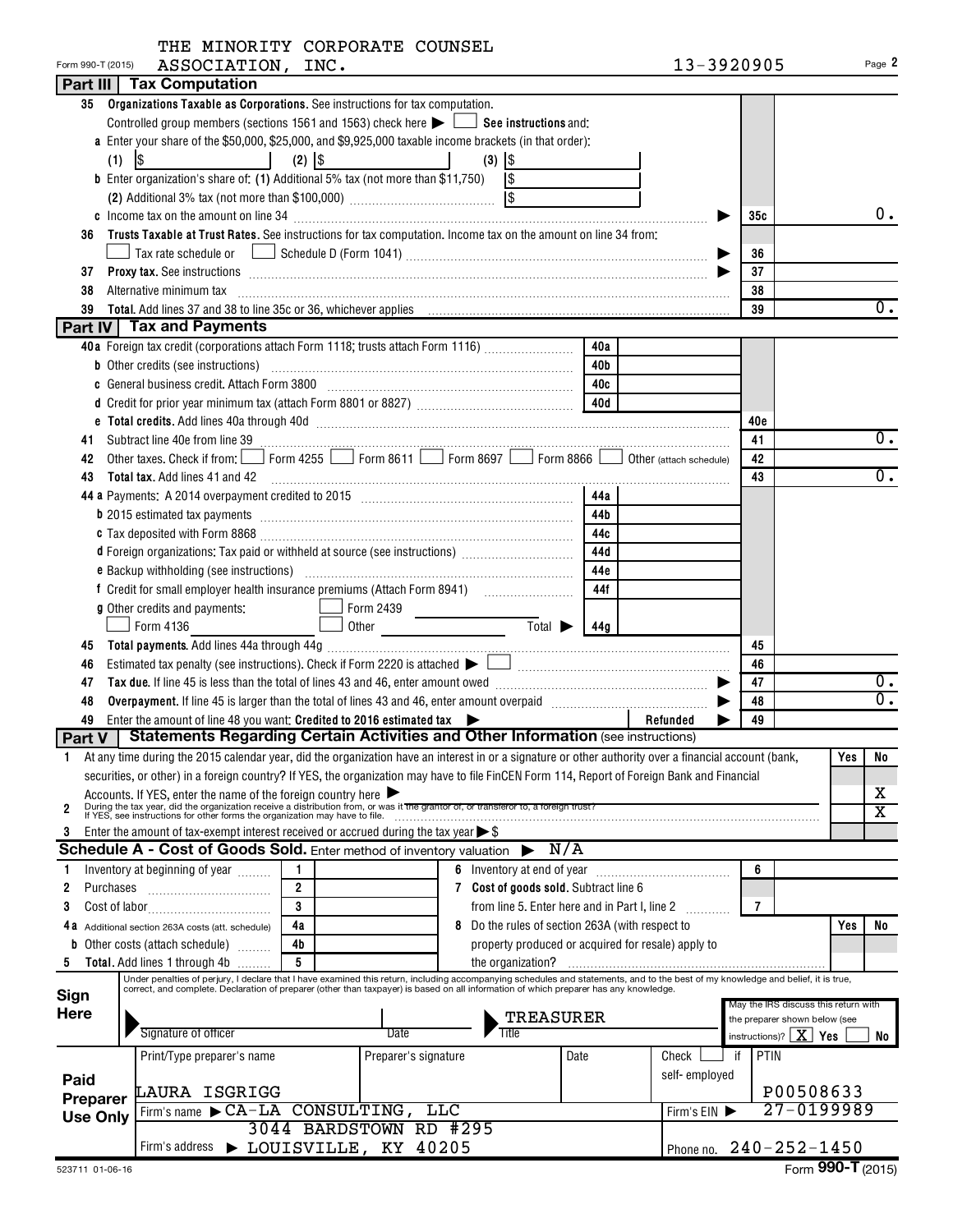Form 990-T (2015)  ${\bf ASSOCIATION}$  ,  ${\bf INC.}$  and the contract of the contract of the contract of the contract of the contract of the contract of the contract of the contract of the contract of the contract of the contract of the

**3**

 ${\bf S}$ chedule C - Rent Income (From Real Property and Personal Property Leased With Real Property)<sup>(see instructions)</sup>

1. Description of property

| (1)                                                                                                                                                                 |                                                      |                                                                                                |                                                                                                                                                     |               |                                     |                                                                                                    |    |                                                                                   |  |
|---------------------------------------------------------------------------------------------------------------------------------------------------------------------|------------------------------------------------------|------------------------------------------------------------------------------------------------|-----------------------------------------------------------------------------------------------------------------------------------------------------|---------------|-------------------------------------|----------------------------------------------------------------------------------------------------|----|-----------------------------------------------------------------------------------|--|
| (2)                                                                                                                                                                 |                                                      |                                                                                                |                                                                                                                                                     |               |                                     |                                                                                                    |    |                                                                                   |  |
| (3)                                                                                                                                                                 |                                                      |                                                                                                |                                                                                                                                                     |               |                                     |                                                                                                    |    |                                                                                   |  |
| (4)                                                                                                                                                                 |                                                      |                                                                                                |                                                                                                                                                     |               |                                     |                                                                                                    |    |                                                                                   |  |
|                                                                                                                                                                     | 2.                                                   | Rent received or accrued                                                                       |                                                                                                                                                     |               |                                     |                                                                                                    |    |                                                                                   |  |
| (a) From personal property (if the percentage of<br>rent for personal property is more than<br>10% but not more than 50%)                                           |                                                      |                                                                                                | (b) From real and personal property (if the percentage<br>of rent for personal property exceeds 50% or if<br>the rent is based on profit or income) |               |                                     | $3(a)$ Deductions directly connected with the income in<br>columns 2(a) and 2(b) (attach schedule) |    |                                                                                   |  |
| (1)                                                                                                                                                                 |                                                      |                                                                                                |                                                                                                                                                     |               |                                     |                                                                                                    |    |                                                                                   |  |
| (2)                                                                                                                                                                 |                                                      |                                                                                                |                                                                                                                                                     |               |                                     |                                                                                                    |    |                                                                                   |  |
| (3)                                                                                                                                                                 |                                                      |                                                                                                |                                                                                                                                                     |               |                                     |                                                                                                    |    |                                                                                   |  |
| (4)                                                                                                                                                                 |                                                      |                                                                                                |                                                                                                                                                     |               |                                     |                                                                                                    |    |                                                                                   |  |
| Total                                                                                                                                                               | 0.                                                   | Total                                                                                          |                                                                                                                                                     |               | О.                                  |                                                                                                    |    |                                                                                   |  |
| (c) Total income. Add totals of columns 2(a) and 2(b). Enter<br>here and on page 1, Part I, line 6, column (A)                                                      |                                                      |                                                                                                |                                                                                                                                                     |               | 0.                                  | (b) Total deductions.<br>Enter here and on page 1,<br>Part I, line 6, column (B)                   |    | 0.                                                                                |  |
| Schedule E - Unrelated Debt-Financed Income (see instructions)                                                                                                      |                                                      |                                                                                                |                                                                                                                                                     |               |                                     |                                                                                                    |    |                                                                                   |  |
|                                                                                                                                                                     |                                                      |                                                                                                |                                                                                                                                                     |               |                                     | 3. Deductions directly connected with or allocable<br>to debt-financed property                    |    |                                                                                   |  |
|                                                                                                                                                                     |                                                      |                                                                                                | 2. Gross income from<br>or allocable to debt-                                                                                                       |               |                                     | (a) Straight line depreciation                                                                     |    | (b) Other deductions                                                              |  |
| 1. Description of debt-financed property                                                                                                                            |                                                      |                                                                                                | financed property                                                                                                                                   |               |                                     | (attach schedule)                                                                                  |    | (attach schedule)                                                                 |  |
| (1)                                                                                                                                                                 |                                                      |                                                                                                |                                                                                                                                                     |               |                                     |                                                                                                    |    |                                                                                   |  |
| (2)                                                                                                                                                                 |                                                      |                                                                                                |                                                                                                                                                     |               |                                     |                                                                                                    |    |                                                                                   |  |
| (3)                                                                                                                                                                 |                                                      |                                                                                                |                                                                                                                                                     |               |                                     |                                                                                                    |    |                                                                                   |  |
| (4)                                                                                                                                                                 |                                                      |                                                                                                |                                                                                                                                                     |               |                                     |                                                                                                    |    |                                                                                   |  |
| 4. Amount of average acquisition<br>debt on or allocable to debt-financed<br>property (attach schedule)                                                             |                                                      | 5. Average adjusted basis<br>of or allocable to<br>debt-financed property<br>(attach schedule) | 6. Column 4 divided<br>by column 5                                                                                                                  |               |                                     | 7. Gross income<br>reportable (column<br>2 x column 6)                                             |    | 8. Allocable deductions<br>(column 6 x total of columns<br>$3(a)$ and $3(b)$ )    |  |
| (1)                                                                                                                                                                 |                                                      |                                                                                                |                                                                                                                                                     | $\frac{0}{0}$ |                                     |                                                                                                    |    |                                                                                   |  |
| (2)                                                                                                                                                                 |                                                      |                                                                                                |                                                                                                                                                     | $\%$          |                                     |                                                                                                    |    |                                                                                   |  |
| (3)                                                                                                                                                                 |                                                      |                                                                                                |                                                                                                                                                     | $\frac{0}{0}$ |                                     |                                                                                                    |    |                                                                                   |  |
| (4)                                                                                                                                                                 |                                                      |                                                                                                |                                                                                                                                                     | $\frac{0}{0}$ |                                     |                                                                                                    |    |                                                                                   |  |
|                                                                                                                                                                     |                                                      |                                                                                                |                                                                                                                                                     |               |                                     | Enter here and on page 1,                                                                          |    | Enter here and on page 1,                                                         |  |
|                                                                                                                                                                     |                                                      |                                                                                                |                                                                                                                                                     |               |                                     | Part I, line 7, column (A).                                                                        | Ο. | Part I, line 7, column (B).                                                       |  |
| Totals                                                                                                                                                              |                                                      |                                                                                                |                                                                                                                                                     |               |                                     |                                                                                                    |    | υ.<br>σ.                                                                          |  |
| Total dividends-received deductions included in column 8<br>Schedule F - Interest, Annuities, Royalties, and Rents From Controlled Organizations (see instructions) |                                                      |                                                                                                |                                                                                                                                                     |               |                                     |                                                                                                    |    |                                                                                   |  |
|                                                                                                                                                                     |                                                      |                                                                                                | <b>Exempt Controlled Organizations</b>                                                                                                              |               |                                     |                                                                                                    |    |                                                                                   |  |
|                                                                                                                                                                     | 2.                                                   |                                                                                                | 3.                                                                                                                                                  |               | 4.                                  |                                                                                                    |    |                                                                                   |  |
| 1. Name of controlled organization                                                                                                                                  | Employer identification<br>number                    |                                                                                                | Net unrelated income<br>(loss) (see instructions)                                                                                                   |               | Total of specified<br>payments made | 5. Part of column 4 that is<br>included in the controlling<br>organization's gross income          |    | 6. Deductions directly<br>connected with income<br>in column 5                    |  |
| (1)                                                                                                                                                                 |                                                      |                                                                                                |                                                                                                                                                     |               |                                     |                                                                                                    |    |                                                                                   |  |
| (2)                                                                                                                                                                 |                                                      |                                                                                                |                                                                                                                                                     |               |                                     |                                                                                                    |    |                                                                                   |  |
| (3)                                                                                                                                                                 |                                                      |                                                                                                |                                                                                                                                                     |               |                                     |                                                                                                    |    |                                                                                   |  |
| (4)                                                                                                                                                                 |                                                      |                                                                                                |                                                                                                                                                     |               |                                     |                                                                                                    |    |                                                                                   |  |
| Nonexempt Controlled Organizations                                                                                                                                  |                                                      |                                                                                                |                                                                                                                                                     |               |                                     |                                                                                                    |    |                                                                                   |  |
| 7. Taxable Income                                                                                                                                                   | 8. Net unrelated income (loss)<br>(see instructions) |                                                                                                | 9. Total of specified payments<br>made                                                                                                              |               |                                     | 10. Part of column 9 that is included<br>in the controlling organization's<br>gross income         |    | 11. Deductions directly connected<br>with income in column 10                     |  |
| (1)                                                                                                                                                                 |                                                      |                                                                                                |                                                                                                                                                     |               |                                     |                                                                                                    |    |                                                                                   |  |
| (2)                                                                                                                                                                 |                                                      |                                                                                                |                                                                                                                                                     |               |                                     |                                                                                                    |    |                                                                                   |  |
| (3)                                                                                                                                                                 |                                                      |                                                                                                |                                                                                                                                                     |               |                                     |                                                                                                    |    |                                                                                   |  |
| (4)                                                                                                                                                                 |                                                      |                                                                                                |                                                                                                                                                     |               |                                     |                                                                                                    |    |                                                                                   |  |
|                                                                                                                                                                     |                                                      |                                                                                                |                                                                                                                                                     |               |                                     | Add columns 5 and 10.<br>Enter here and on page 1, Part I,<br>line 8, column (A).                  |    | Add columns 6 and 11.<br>Enter here and on page 1, Part I,<br>line 8, column (B). |  |
| Totals                                                                                                                                                              |                                                      |                                                                                                |                                                                                                                                                     |               |                                     | 0.                                                                                                 |    | 0.                                                                                |  |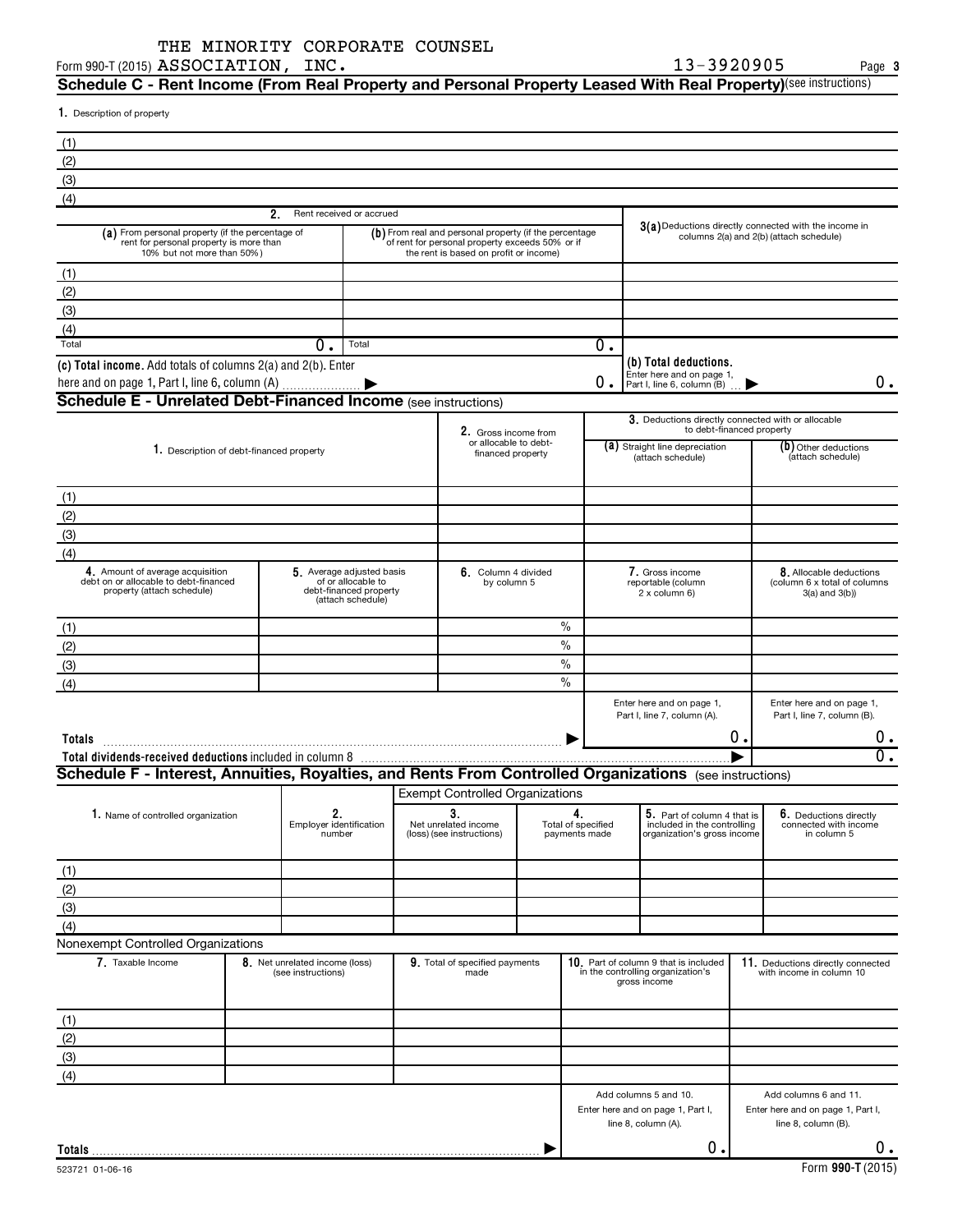#### (see instructions) **Schedule G - Investment Income of a Section 501(c)(7), (9), or (17) Organization**

3. Deductions directly connected (attach schedule) **5.** Total deductions and set-asides (col. 3 plus col. 4) 4. Set-asides<br>(attach schedule) 1. Description of income **Amount of income Amount of income** Amount of income Enter here and on page 1, Part I, line 9, column (A). Enter here and on page 1, Part I, line 9, column (B). **1.** Description of income  $\begin{vmatrix} 1 & 0 & 0 \\ 0 & 1 & 1 \end{vmatrix}$  **3.** Deductions **1.** Set-asides **5. 1. 4.** Set-asides **5. Totals** (1) (2) (3)  $\overline{(4)}$ **Schedule I - Exploited Exempt Activity Income, Other Than Advertising Income** 9  $\begin{array}{ccc} 0 \end{array}$ .

(see instructions)

| 1. Description of<br>exploited activity            | 2. Gross<br>unrelated business<br>income from<br>trade or business | 3. Expenses<br>directly connected<br>with production<br>of unrelated<br>business income | 4. Net income (loss)<br>from unrelated trade or<br>business (column 2<br>minus column 3). If a<br>gain, compute cols. 5<br>through 7. | 5. Gross income<br>from activity that<br>is not unrelated<br>business income | 6. Expenses<br>attributable to<br>column 5 | 7. Excess exempt<br>expenses (column<br>6 minus column 5.<br>but not more than<br>column 4). |  |  |
|----------------------------------------------------|--------------------------------------------------------------------|-----------------------------------------------------------------------------------------|---------------------------------------------------------------------------------------------------------------------------------------|------------------------------------------------------------------------------|--------------------------------------------|----------------------------------------------------------------------------------------------|--|--|
| (1)                                                |                                                                    |                                                                                         |                                                                                                                                       |                                                                              |                                            |                                                                                              |  |  |
| (2)                                                |                                                                    |                                                                                         |                                                                                                                                       |                                                                              |                                            |                                                                                              |  |  |
| (3)                                                |                                                                    |                                                                                         |                                                                                                                                       |                                                                              |                                            |                                                                                              |  |  |
| (4)                                                |                                                                    |                                                                                         |                                                                                                                                       |                                                                              |                                            |                                                                                              |  |  |
|                                                    | Enter here and on<br>page 1, Part I,<br>line 10, col. (A).         | Enter here and on<br>page 1, Part I,<br>line 10, col. (B).                              |                                                                                                                                       |                                                                              |                                            | Enter here and<br>on page 1,<br>Part II, line 26.                                            |  |  |
| Totals                                             | υ.                                                                 | 0.I                                                                                     |                                                                                                                                       |                                                                              |                                            |                                                                                              |  |  |
| Schedule I - Advertising Income (see instructions) |                                                                    |                                                                                         |                                                                                                                                       |                                                                              |                                            |                                                                                              |  |  |

**Schedule J - Advertising Income** (see instructions)

**Part I Income From Periodicals Reported on a Consolidated Basis**

| 1. Name of periodical                                                                                           | 2. Gross<br>advertising<br>income | $3.$ Direct<br>advertising costs | 4. Advertising gain<br>or (loss) (col. 2 minus<br>col. 3). If a gain, compute<br>cols. 5 through 7. | 5. Circulation<br>income | $6.$ Readership<br>costs     | 7. Excess readership<br>costs (column 6 minus<br>column 5, but not more<br>than column 4). |  |  |
|-----------------------------------------------------------------------------------------------------------------|-----------------------------------|----------------------------------|-----------------------------------------------------------------------------------------------------|--------------------------|------------------------------|--------------------------------------------------------------------------------------------|--|--|
| (1) DIVERSITY AND                                                                                               |                                   |                                  |                                                                                                     |                          |                              |                                                                                            |  |  |
| $(2)$ THE BAR                                                                                                   | 21,300.                           | $7$ ,025.                        |                                                                                                     | 109,895.                 | 246, 515.                    |                                                                                            |  |  |
| (3)                                                                                                             |                                   |                                  |                                                                                                     |                          |                              |                                                                                            |  |  |
| (4)                                                                                                             |                                   |                                  |                                                                                                     |                          |                              |                                                                                            |  |  |
| Totals (carry to Part II, line $(5)$ )<br>$\blacktriangleright$                                                 | 21,300.                           | 7,025.                           |                                                                                                     |                          | 14, 275. 109, 895. 246, 515. | 14,275.                                                                                    |  |  |
| Income From Periodicals Reported on a Separate Basis (For each periodical listed in Part II, fill in<br>Part II |                                   |                                  |                                                                                                     |                          |                              |                                                                                            |  |  |

columns 2 through 7 on a line-by-line basis.)

| 1. Name of periodical                                                             | 2. Gross<br>advertising<br>income                          | $3.$ Direct<br>advertising costs                           |        | 4. Advertising gain<br>or (loss) (col. 2 minus<br>col. 3). If a gain, compute<br>cols. 5 through 7. | 5. Circulation<br>6. Readership<br>income<br>costs |                                              |               |                                                   | 7. Excess readership<br>costs (column 6 minus<br>column 5, but not more<br>than column 4). |
|-----------------------------------------------------------------------------------|------------------------------------------------------------|------------------------------------------------------------|--------|-----------------------------------------------------------------------------------------------------|----------------------------------------------------|----------------------------------------------|---------------|---------------------------------------------------|--------------------------------------------------------------------------------------------|
| (1)                                                                               |                                                            |                                                            |        |                                                                                                     |                                                    |                                              |               |                                                   |                                                                                            |
| (2)                                                                               |                                                            |                                                            |        |                                                                                                     |                                                    |                                              |               |                                                   |                                                                                            |
| (3)                                                                               |                                                            |                                                            |        |                                                                                                     |                                                    |                                              |               |                                                   |                                                                                            |
| (4)                                                                               |                                                            |                                                            |        |                                                                                                     |                                                    |                                              |               |                                                   |                                                                                            |
| <b>Totals from Part I</b>                                                         | 21,300.                                                    |                                                            | 7,025. |                                                                                                     |                                                    |                                              |               |                                                   | 14, 275.                                                                                   |
|                                                                                   | Enter here and on<br>page 1, Part I,<br>line 11, col. (A). | Enter here and on<br>page 1, Part I,<br>line 11, col. (B). |        |                                                                                                     |                                                    |                                              |               | Enter here and<br>on page 1,<br>Part II, line 27. |                                                                                            |
| Totals, Part II (lines 1-5)  ▶                                                    | 21,300.                                                    |                                                            | 7,025. |                                                                                                     |                                                    |                                              |               |                                                   | 14,275.                                                                                    |
| Schedule K - Compensation of Officers, Directors, and Trustees (see instructions) |                                                            |                                                            |        |                                                                                                     |                                                    |                                              |               |                                                   |                                                                                            |
| 1. Name                                                                           |                                                            |                                                            |        | 2. Title                                                                                            |                                                    | 3. Percent of<br>time devoted to<br>business |               |                                                   | 4. Compensation attributable<br>to unrelated business                                      |
| (1)                                                                               |                                                            |                                                            |        |                                                                                                     |                                                    |                                              | $\frac{9}{6}$ |                                                   |                                                                                            |
| (2)                                                                               |                                                            |                                                            |        |                                                                                                     |                                                    |                                              | $\%$          |                                                   |                                                                                            |
| (3)                                                                               |                                                            |                                                            |        |                                                                                                     |                                                    |                                              | $\%$          |                                                   |                                                                                            |
| (4)                                                                               |                                                            |                                                            |        |                                                                                                     |                                                    |                                              | $\%$          |                                                   |                                                                                            |

 $\overline{0}$ .

 $\blacktriangleright$ 

**4**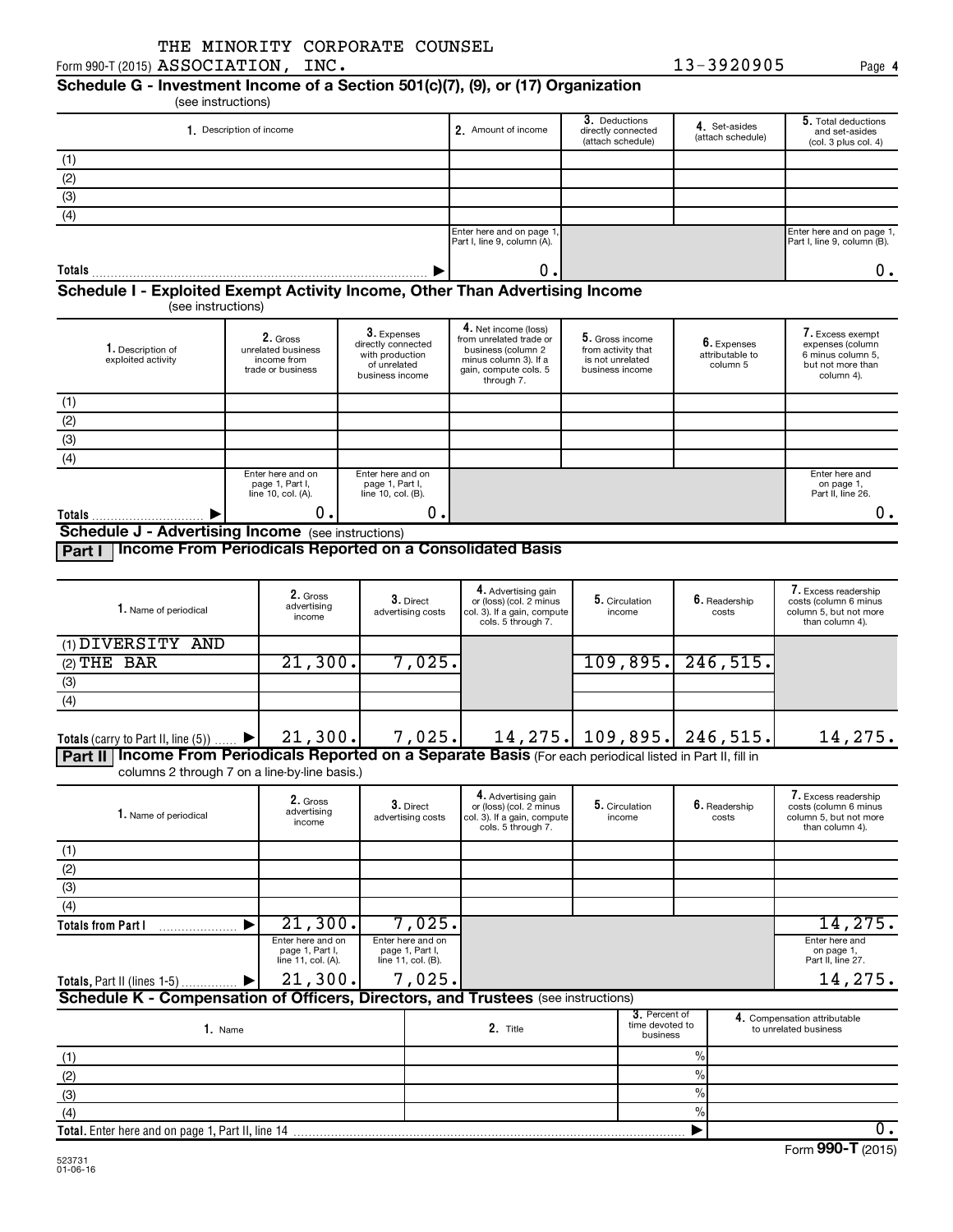Form 990-T (trust other than above)

 $\bullet$  If you are filing for an Additional (Not Automatic) 3-Month Extension, complete only Part II and check this box  $~~$ 

**Note.**  Only complete Part II if you have already been granted an automatic 3-month extension on a previously filed Form 8868.

#### **• If you are filing for an Automatic 3-Month Extension, complete only Part I (on page 1).**

| Part II<br>Additional (Not Automatic) 3-Month Extension of Time. Only file the original (no copies needed). |                                                                                                                                     |            |                                   |                                                    |        |  |  |  |
|-------------------------------------------------------------------------------------------------------------|-------------------------------------------------------------------------------------------------------------------------------------|------------|-----------------------------------|----------------------------------------------------|--------|--|--|--|
|                                                                                                             |                                                                                                                                     |            |                                   | Enter filer's identifying number, see instructions |        |  |  |  |
| Type or                                                                                                     | Name of exempt organization or other filer, see instructions.                                                                       |            |                                   | Employer identification number (EIN) or            |        |  |  |  |
| print                                                                                                       | THE MINORITY CORPORATE COUNSEL                                                                                                      |            |                                   |                                                    |        |  |  |  |
| File by the                                                                                                 | ASSOCIATION, INC.                                                                                                                   | 13-3920905 |                                   |                                                    |        |  |  |  |
| due date for<br>filing your<br>return. See                                                                  | Number, street, and room or suite no. If a P.O. box, see instructions.<br>Social security number (SSN)<br>1111 PENNSYLVANIA AVE, NW |            |                                   |                                                    |        |  |  |  |
| instructions.                                                                                               | City, town or post office, state, and ZIP code. For a foreign address, see instructions.<br>20004<br>WASHINGTON, DC                 |            |                                   |                                                    |        |  |  |  |
|                                                                                                             | Enter the Return code for the return that this application is for (file a separate application for each return)                     |            |                                   |                                                    |        |  |  |  |
| Application                                                                                                 |                                                                                                                                     | Return     | <b>Application</b>                |                                                    | Return |  |  |  |
| <b>Is For</b>                                                                                               |                                                                                                                                     | Code       | <b>Is For</b>                     |                                                    | Code   |  |  |  |
|                                                                                                             | Form 990 or Form 990-EZ                                                                                                             | 01         |                                   |                                                    |        |  |  |  |
| Form 990-BL                                                                                                 |                                                                                                                                     | 02         | Form 1041 A                       |                                                    | 08     |  |  |  |
| Form 4720 (individual)                                                                                      |                                                                                                                                     | 03         | Form 4720 (other than individual) |                                                    | 09     |  |  |  |
| Form 990-PF                                                                                                 |                                                                                                                                     |            | Form 5227                         |                                                    | 10     |  |  |  |
|                                                                                                             | Form 990-T (sec. 401(a) or 408(a) trust)                                                                                            | 05         | Form 6069                         |                                                    | 11     |  |  |  |

| STOP! Do not complete Part II if you were not already granted an automatic 3-month extension on a previously filed Form 8868. |  |         |  |  |  |  |  |  |
|-------------------------------------------------------------------------------------------------------------------------------|--|---------|--|--|--|--|--|--|
| MAHZARINE CHINOY                                                                                                              |  |         |  |  |  |  |  |  |
| • The books are in the care of > 1111 PENNSYLVANIA AVE, NW - WASHINGTON, DC 20004                                             |  |         |  |  |  |  |  |  |
| Telephone No. $\triangleright$ 202-739-5903                                                                                   |  | Fax No. |  |  |  |  |  |  |

06

Form 8870

|  | $\blacksquare$                                                                                          | , w∧ , ,v, , , |                                              |  |
|--|---------------------------------------------------------------------------------------------------------|----------------|----------------------------------------------|--|
|  | • If the organization does not have an office or place of business in the United States, check this box |                |                                              |  |
|  | • If this is for a Group Return, enter the organization's four digit Group Exemption Number (GEN)       |                | . If this is for the whole group, check this |  |

| $box \blacktriangleright$ |                                                           | $\Box$ . If it is for part of the group, check this box $\blacktriangleright$ and attach a list with the names and EINs of all members the extension is for. |
|---------------------------|-----------------------------------------------------------|--------------------------------------------------------------------------------------------------------------------------------------------------------------|
|                           | 4 I request an additional 3-month extension of time until | 2016<br>NOVEMBER 15                                                                                                                                          |

| 4 I request an additional 3-month extension of time until NOVEMBER L5, 2016. |  |            |  |
|------------------------------------------------------------------------------|--|------------|--|
| 5 For calendar year $2015$ , or other tax year beginning                     |  | and ending |  |

|                                                                             | . unu vuunu                    |  |
|-----------------------------------------------------------------------------|--------------------------------|--|
| If the tax year entered in line 5 is for less than 12 months, check reason: | Initial return<br>Final return |  |
| $\Box$ Change in accounting period                                          |                                |  |
| State in detail why you need the extension                                  |                                |  |

| <b>Otato in actair write you need the extension</b><br>THIRD PARTY INFORMATION NECESSARY TO FILE A COMPLETE AND ACCURATE |  |  |  |  |  |
|--------------------------------------------------------------------------------------------------------------------------|--|--|--|--|--|
| RETURN IS NOT YET AVAILABLE.                                                                                             |  |  |  |  |  |

| 8а | If this application is for Forms 990-BL, 990-PF, 990-T, 4720, or 6069, enter the tentative tax, less any      |    |  |    |  |  |  |  |
|----|---------------------------------------------------------------------------------------------------------------|----|--|----|--|--|--|--|
|    | nonrefundable credits. See instructions.                                                                      | 8a |  |    |  |  |  |  |
| b  | If this application is for Forms 990-PF, 990-T, 4720, or 6069, enter any refundable credits and estimated     |    |  |    |  |  |  |  |
|    | tax payments made. Include any prior year overpayment allowed as a credit and any amount paid                 |    |  |    |  |  |  |  |
|    | previously with Form 8868.                                                                                    | 8b |  | 0. |  |  |  |  |
| с  | <b>Balance due.</b> Subtract line 8b from line 8a. Include your payment with this form, if required, by using |    |  |    |  |  |  |  |
|    | EFTPS (Electronic Federal Tax Payment System). See instructions.                                              | 8c |  |    |  |  |  |  |
|    | Signature and Verification must be completed for Part II only.                                                |    |  |    |  |  |  |  |

Under penalties of perjury, I declare that I have examined this form, including accompanying schedules and statements, and to the best of my knowledge and belief, it is true, correct, and complete, and that I am authorized to prepare this form.

| $\sim$<br>Sidnatlin | Title | Date                  |
|---------------------|-------|-----------------------|
|                     |       | ----- 000<br>$\cdots$ |

**2**

† X

12